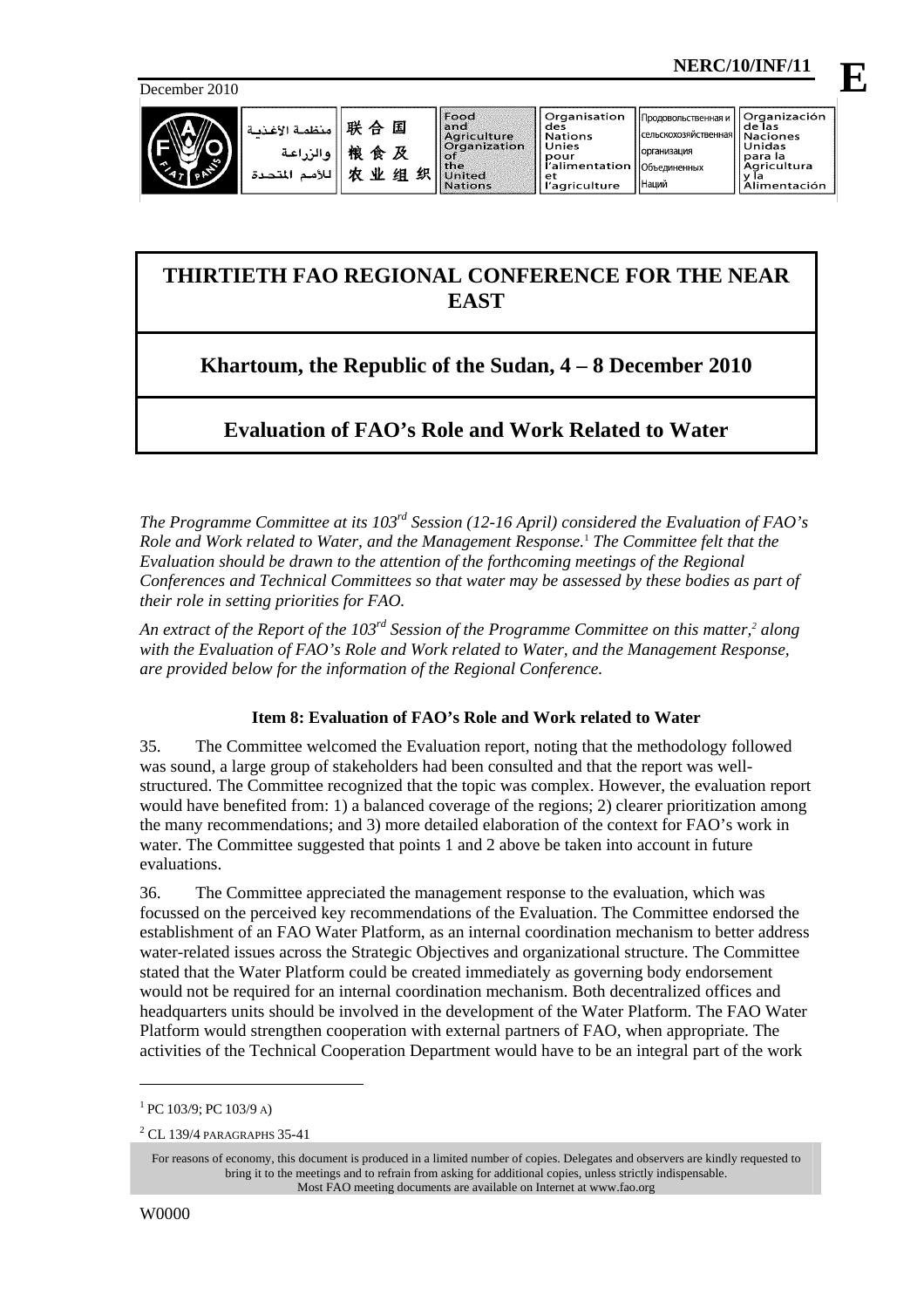of the Platform in order to ensure better horizontal linkages to field work and mirror the multidisciplinary nature of water.

37. The Committee noted that many of the recommendations had funding implications, which underlined the need for setting priorities. A primary task of the Water Platform would be to develop a Water Strategy for FAO. The creation of the Platform and the development of the Strategy was thus felt to be urgent and should commence immediately, so resource requirements could be assessed in the preparation of the Programme of Work and Budget for 2012-13. The Committee wished to revisit FAO's work related to water once the Water Platform was developed.

38. The Committee felt that the Evaluation should be drawn to the attention of the forthcoming meetings of the Regional Conferences and Technical Committees so that water may be assessed by these bodies as part of their role in setting priorities for FAO.

39. The Committee noted the lack of impact identified in the Evaluation for some of the field projects that had been examined and agreed that there was a need to improve linkages between normative and field project work in FAO's work related to water and ensure proper backstopping. This would be a task for the Water Platform.

40. The Committee agreed that major cross-cutting issues, such as environment and gender, required greater consideration in FAO water-related activities. As transboundary water can also be a source of contention that may affect food security, these should also receive emphasis in FAO's work.

41. TCP resources should concentrate on policy development or capacity building related to water.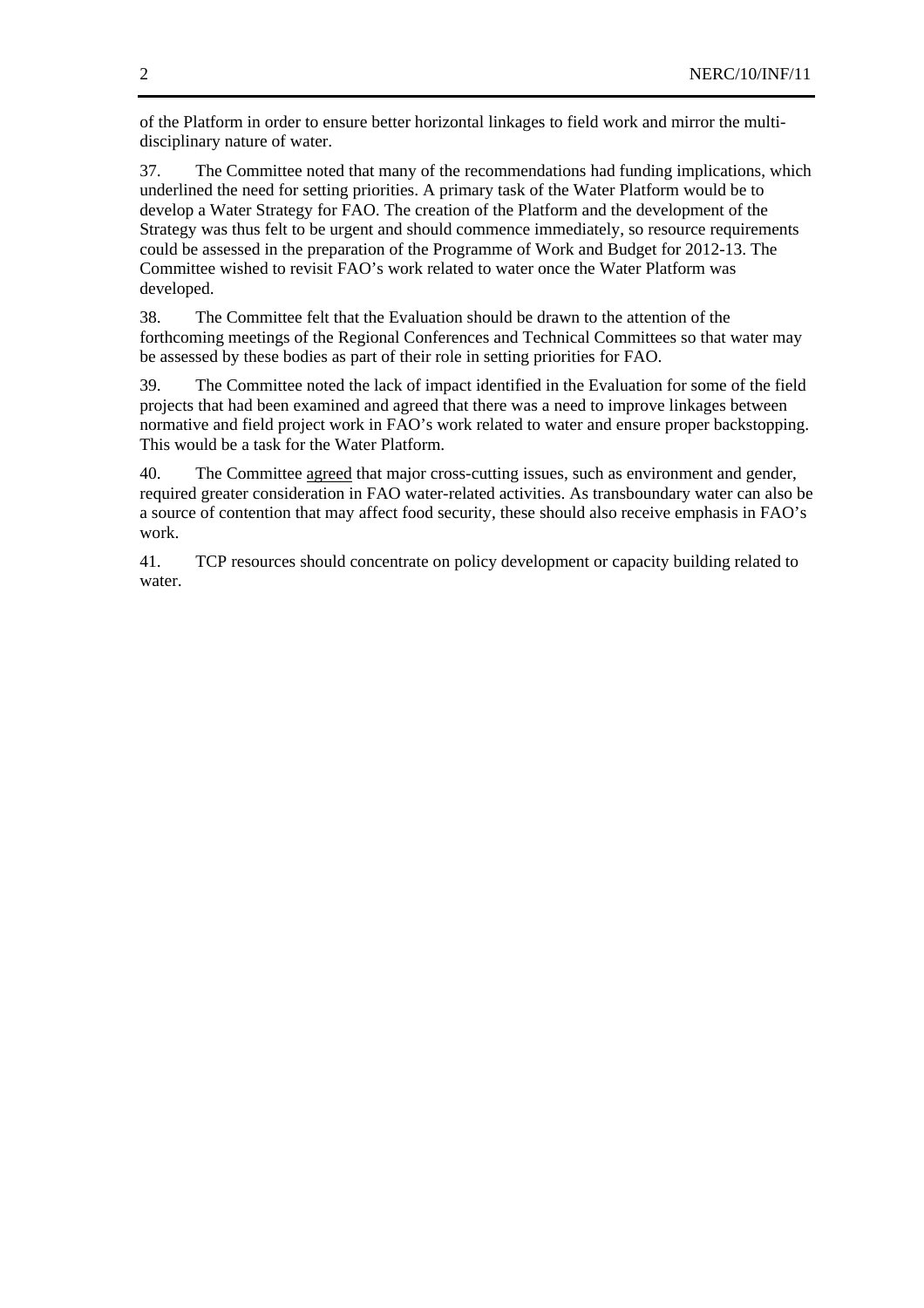March 2010



| ا منظمة الأغـنــة $\parallel$ # $\oplus$ $\parallel$<br>粮食及<br>والزراعة<br>业组织<br>农<br>للأمد<br>المتحدة | Food<br>and<br>Agriculture<br><b>Organization</b><br>-of<br>the<br>United<br><b>Nations</b> | Organisation<br>des<br><b>Nations</b><br>Unies<br>pour<br>l'alimentation   Объединенных<br>еt<br>l'agriculture | . Продовольственная и   '<br>сельскохозяйственная   Naciones<br><b>Горганизация</b><br>I Наций | <b>Organización</b><br>de las<br>Unidas<br>para la<br>Agricultura<br>Alimentación |
|---------------------------------------------------------------------------------------------------------|---------------------------------------------------------------------------------------------|----------------------------------------------------------------------------------------------------------------|------------------------------------------------------------------------------------------------|-----------------------------------------------------------------------------------|
|---------------------------------------------------------------------------------------------------------|---------------------------------------------------------------------------------------------|----------------------------------------------------------------------------------------------------------------|------------------------------------------------------------------------------------------------|-----------------------------------------------------------------------------------|

# PROGRAMME COMMITTEE

# **Hundred and Third Session**

**Rome, 12 - 16 April 2010** 

# **Evaluation of FAO's Role and Work Related to Water**

# **Table of Contents**

| <b>EXECUTIVE SUMMARY</b>                                                   | 6  |
|----------------------------------------------------------------------------|----|
| Information about the evaluation                                           | 6  |
| Overview of FAO's work in water: responsibilities, organization and budget | 7  |
| FAO's role in water                                                        | 8  |
| Assessment of FAO's work in water                                          | 9  |
| Information, knowledge and capacity development                            | 12 |
| Gender mainstreaming and social inclusion                                  | 13 |
| Partnerships and alliances                                                 | 13 |
| Modalities of FAO's operational work in water                              | 13 |
| "Water at FAO": Resources and organizational set-up                        | 14 |
| Conclusions and recommendations                                            | 14 |
| FOREMOST RECOMMENDATIONS                                                   | 16 |
| <b>ANNEX 1: TERMS OF REFERENCE</b>                                         | 23 |
| ANNEX 2: REPORT OF THE EXPERT PANEL OF THE EVALUATI                        |    |
| FAO'S ROLE AND WORK RELATED TO WATER                                       | 43 |

This document is printed in limited numbers to minimize the environmental impact of FAO's processes and contribute to climate neutrality. Delegates and observers are kindly requested to bring their copies to meetings and to avoid asking for additional copies. Most FAO meeting documents are available on the Internet at www.fao.org

**E**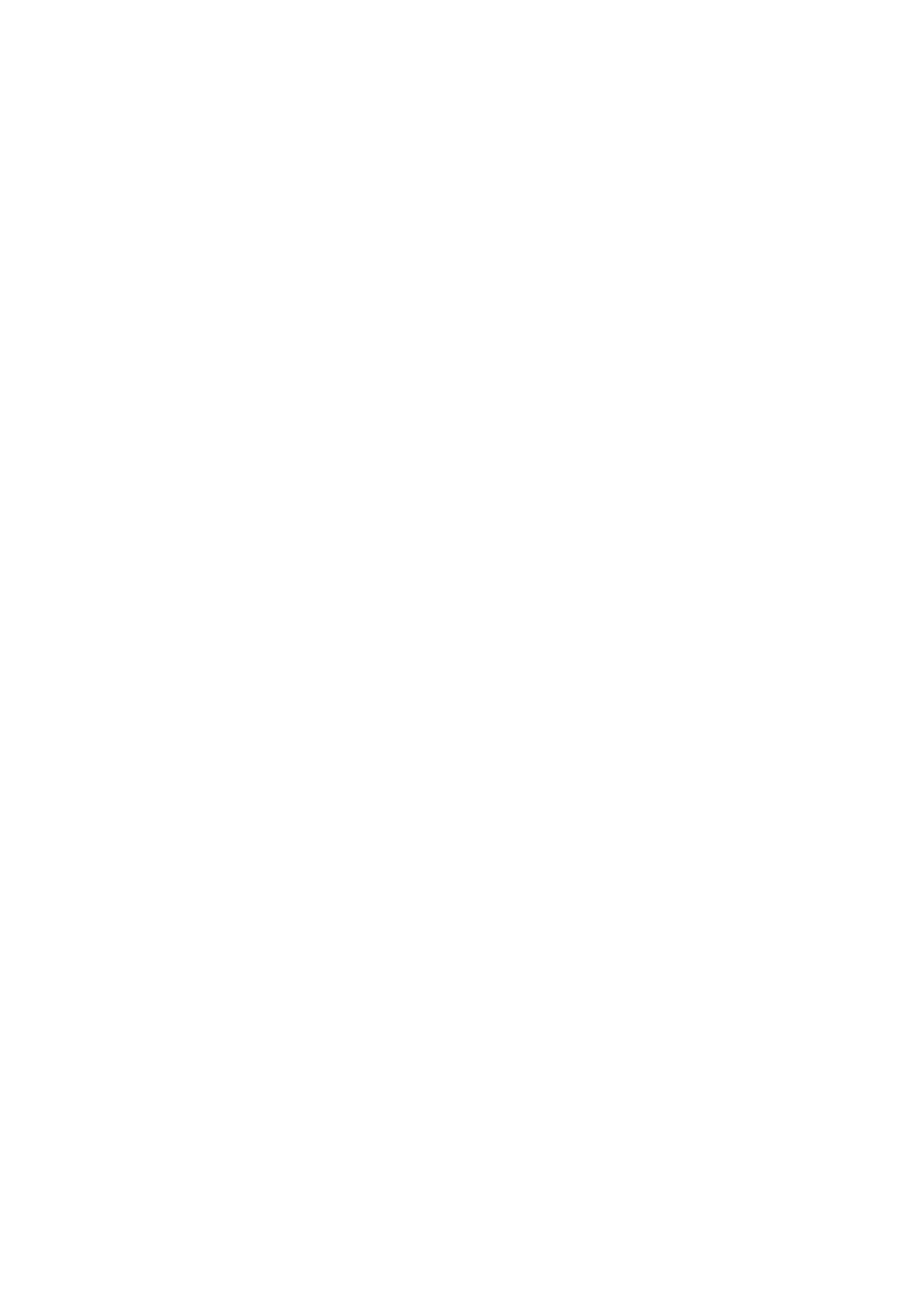#### **Acknowledgements**

The team of the Evaluation of FAO's role and work related to water long process is deeply grateful to the many individuals who made their time available for discussion and answering long questions.

In particular, the team benefited extensively from the generous information provided by staff in FAO headquarters, Regional and Subregional Offices, the Governments of China, Egypt, Ghana, Malawi, Mali, Morocco, Saudi Arabia, Thailand, Turkey, development partners and people in the communities in these countries, as well as the organizations in FAO's member countries who answered the questionnaire survey.

Finally, the team extends its gratitude to Ms. Antonella Apuzzo di Portanova in the FAO Evaluation Service, who supported the team with administrative assistance, patience and good humour.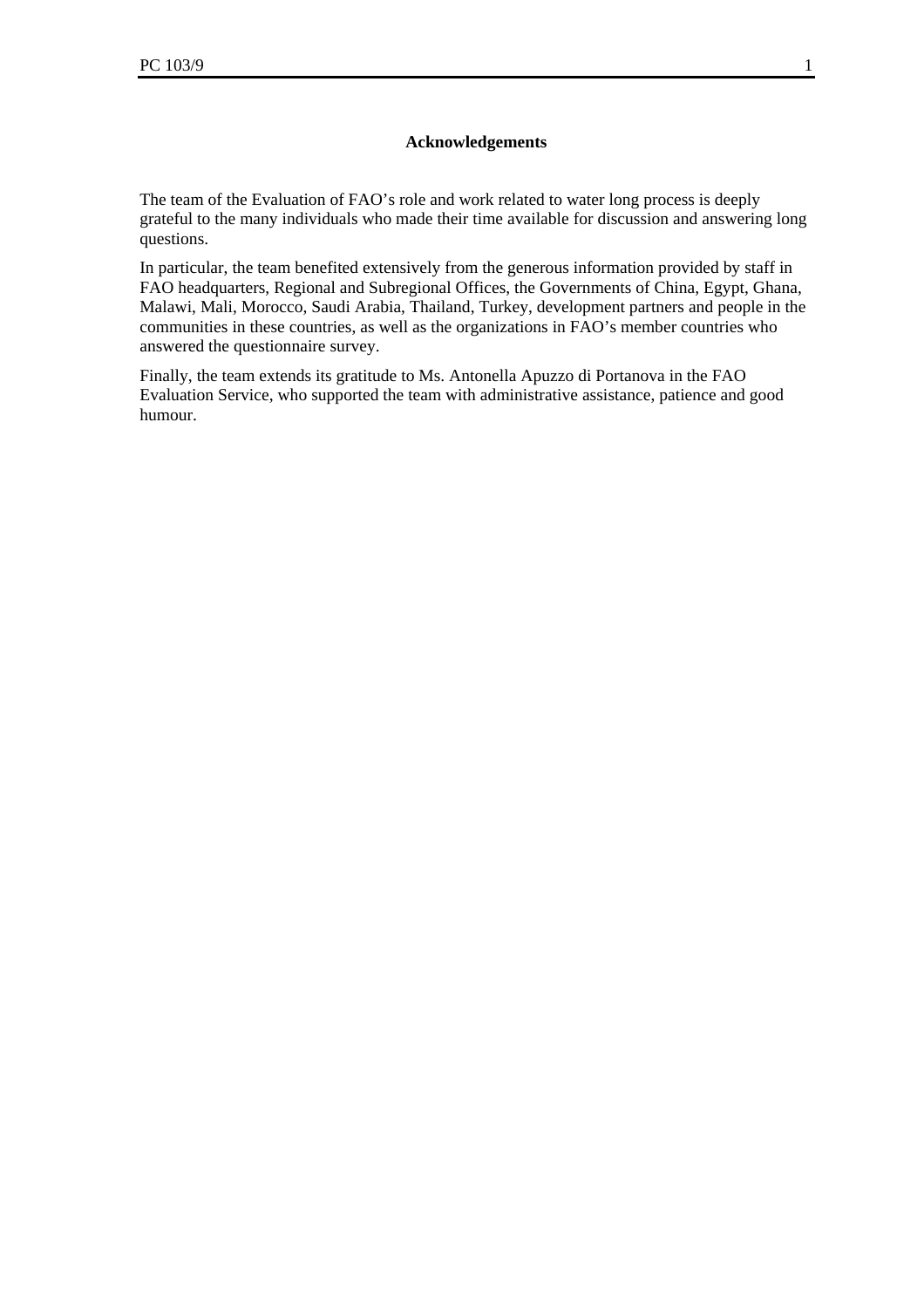#### **Composition of the Evaluation Team and Expert Panel**

#### *Evaluation team*

- Dr Andrew Bullock, water in development expert, Team Leader (United Kingdom)
- Dr Donald Baird, water quality and environment expert (United Kingdom)
- Mr Bart Dominicus, forest and watershed expert (The Netherlands)
- Ms Marna de Lange, irrigation engineer and capacity development expert (South Africa)
- Ms Vasudha Pangare, gender and social development expert (India)
- Dr Chris Perry, water economics expert (United Kingdom)
- Dr Aidan Senzanje, irrigation engineer and agronomist (Zimbabwe)
- Dr Saskia van Oosterhout, agriculture expert (South Africa)

#### *FAO Office of Evaluation*

- Ms Tullia Aiazzi, Evaluation Manager (Italy)
- Ms Carlotta de Vivanco, Evaluation research assistant (Germany)

#### *Expert Panel*

- Mr Amadou Allahoury Diallo, NEPAD\*
- Mr William Cosgrove, Independent consultant
- Dr Pay Drechsel, IWMI\*\*
- Dr Mats Eriksson, ICIMOD\*\*
- Ms Esther de Jong, Gender and Water Alliance
- Mr Henrik Larsen, UNEP/DHI group\*\*
- Prof Jan Lundqvist, SIWI
- Audrey Nepveu de Villemarceau, IFAD
- Dr Ti Le-Huu, UN-ESCAP\*

#### *\* Attended first meeting of the Expert Panel*

*\*\* Contributed to the third meeting of the expert panel through written comments and a teleconference*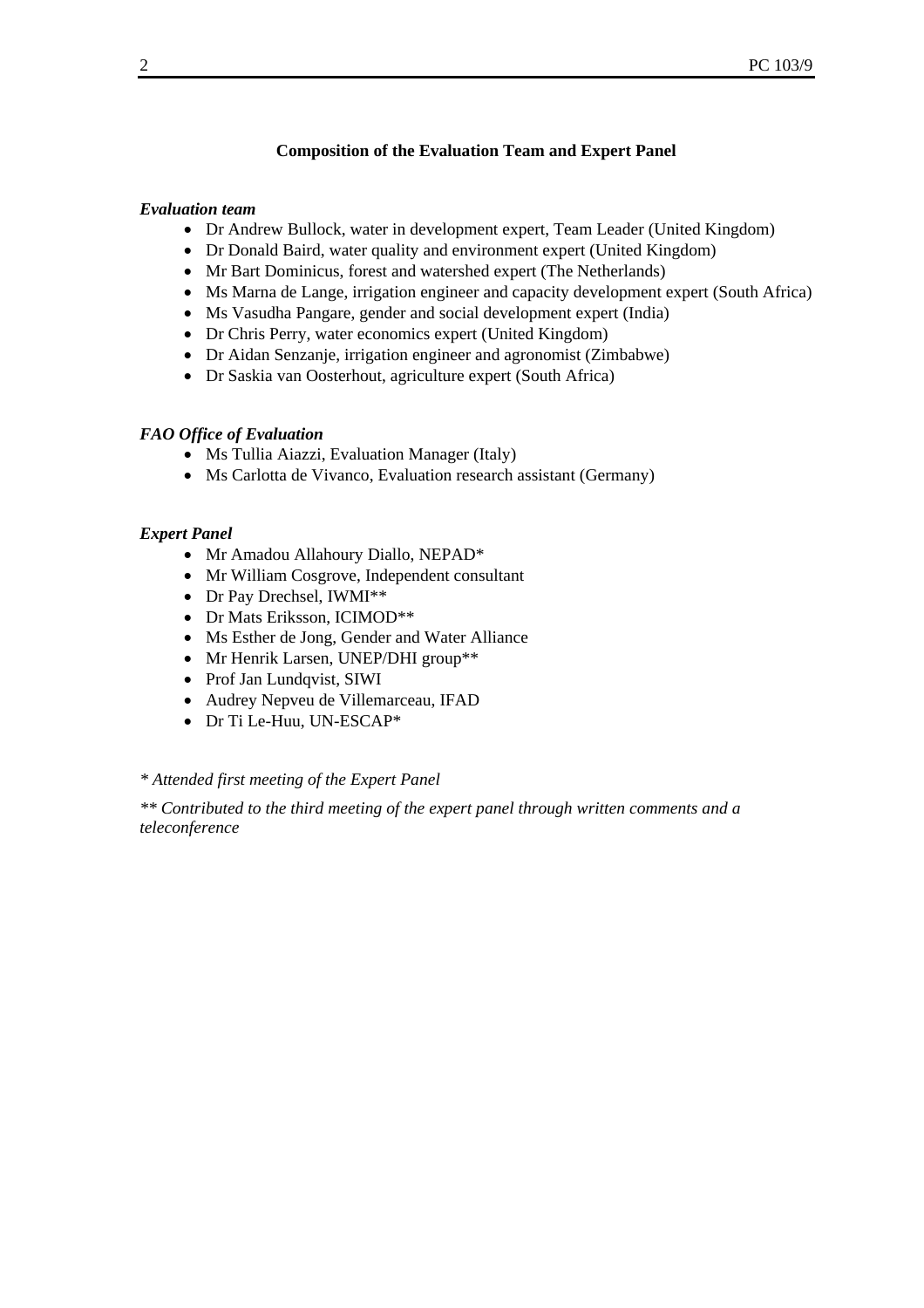## **Acronyms**

| <b>AGAL</b>     | FAO Livestock Policy Unit                                                |  |  |
|-----------------|--------------------------------------------------------------------------|--|--|
| <b>AGNS</b>     | FAO Food Quality and Standards Service (previously ESNS)                 |  |  |
| <b>AGPP</b>     | FAO Plant Protection Service                                             |  |  |
| <b>CAADP</b>    | Comprehensive Africa Agriculture Development Programme                   |  |  |
| <b>CGIAR</b>    | Consultative Group on International Agricultural Research                |  |  |
| EB/F            | <b>Extra-Budgetary Funds</b>                                             |  |  |
| ESW             | FAO Gender, Equity and Rural Employment Unit                             |  |  |
| <b>FIM</b>      | FAO Fisheries and Aquaculture Management Division                        |  |  |
| <b>FOMC</b>     | FAO Forest Management Division, Forest Conservation Service              |  |  |
| GAWI            | Guidelines on Agriculture, Wetlands and water resources Interaction      |  |  |
| <b>GEF</b>      | Global Environment Facility                                              |  |  |
| <b>ICARDA</b>   | International Center for Agricultural Research for the Dry Areas         |  |  |
| <b>ICIMOD</b>   | International Centre for Integrated Mountain Development                 |  |  |
| <b>IEE</b>      | <b>Independent External Evaluation</b>                                   |  |  |
| <b>IFAD</b>     | <b>International Fund for Agricultural Development</b>                   |  |  |
| <b>IFA-WALS</b> | Impact Focus Area on Water and Land Scarcity: reconciling competition in |  |  |
|                 | linked water and land systems                                            |  |  |
| IFI/s           | <b>International Finance Institutions</b>                                |  |  |
| <b>ILRI</b>     | <b>International Livestock Research Institute</b>                        |  |  |
| <b>IPTRID</b>   | International Programme for Technology and Research                      |  |  |
|                 | in Irrigation and Drainage                                               |  |  |
| <b>IWMI</b>     | International Water Management Institute                                 |  |  |
| LEGN            | FAO Development Law Service                                              |  |  |
| <b>LTU</b>      | Lead Technical Unit                                                      |  |  |
| <b>MASSCOTE</b> | Mapping System and Services for Canal Operation Techniques               |  |  |
|                 | MDG/s Millennium Development Goals                                       |  |  |
| <b>NEPAD</b>    | New Partnership for Africa's Development                                 |  |  |
| <b>NRC</b>      | FAO Environment, Climate Change and Bioenergy Division                   |  |  |
| NRL             | FAO Land and Water Division in the Natural Resources Department,         |  |  |
|                 | until 2007 called AGL                                                    |  |  |
| <b>NRLW</b>     | FAO Water Development and Management unit, previously AGLW               |  |  |
| <b>OECD/DAC</b> | Organization for the Economic Cooperation and Development;               |  |  |
|                 | Development Aid Committee                                                |  |  |
| <b>OED</b>      | FAO Office of Evaluation, until 2009 called PBEE                         |  |  |
| PC              | Programme Committee                                                      |  |  |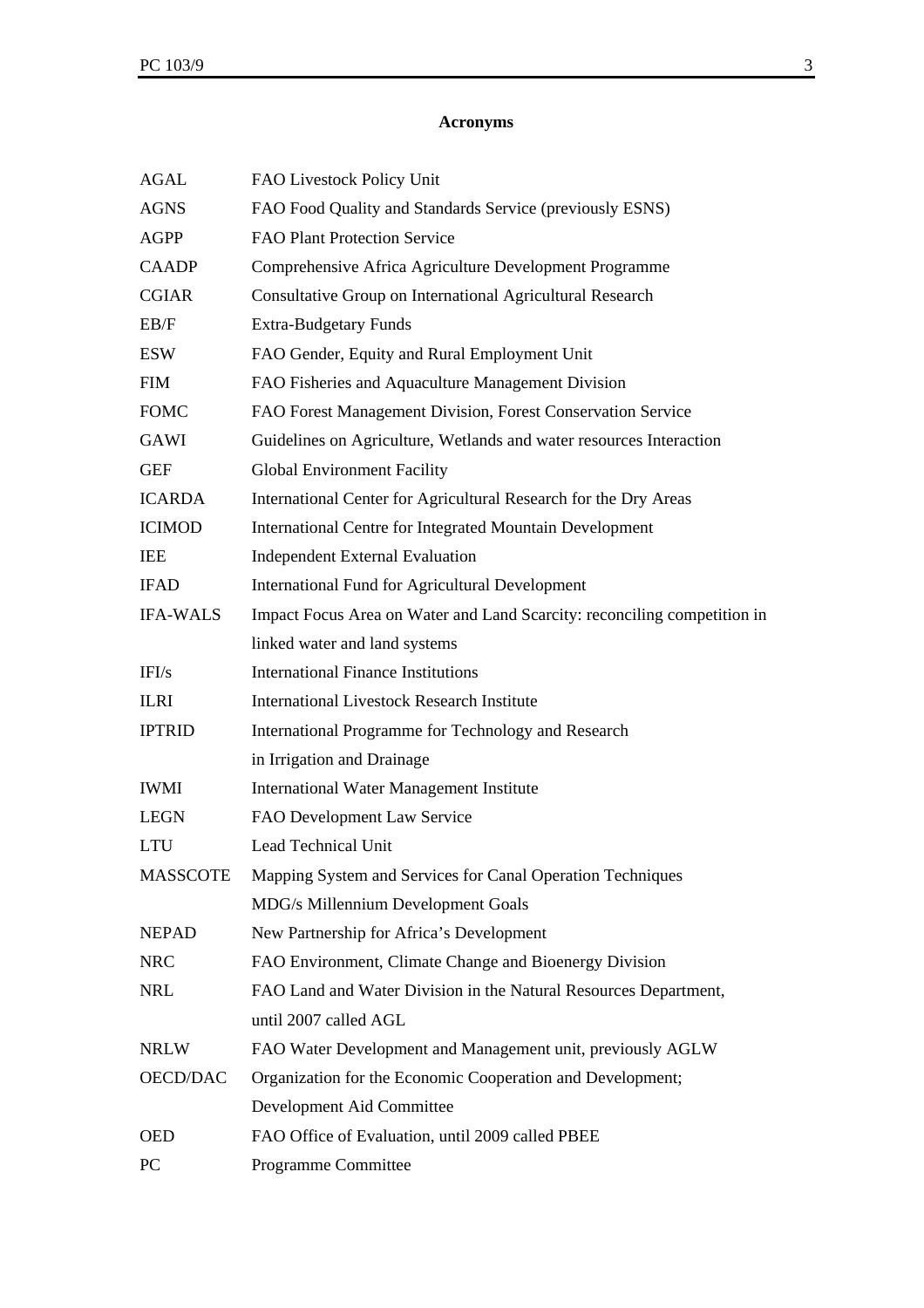| RWH         | Rain Water Harvesting                                          |
|-------------|----------------------------------------------------------------|
| <b>SIWI</b> | <b>Stockholm International Water Institute</b>                 |
| <b>SSC</b>  | South-South Cooperation                                        |
| <b>TCE</b>  | FAO Emergency Operations and Rehabilitation Division           |
| <b>TCI</b>  | FAO Investment Centre, the Division hosting the FAO-World Bank |
|             | Cooperative Programme                                          |
| <b>TCOS</b> | FAO Management and Coordination Service of the SPFS            |
| <b>TCP</b>  | FAO Technical Cooperation Programme                            |
| TF          | <b>Task Force</b>                                              |
| <b>ToR</b>  | Terms of Reference                                             |
| <b>UNEG</b> | <b>United Nations Evaluation Group</b>                         |
| <b>UNEP</b> | <b>United Nations Environment Programme</b>                    |
| UN-ESCAP    | Economic and Social Commission for Asia and the Pacific        |
| <b>USD</b>  | Dollar of the United States of America                         |
| <b>WHO</b>  | World Health Organization                                      |
| WSM         | <b>Watershed Management</b>                                    |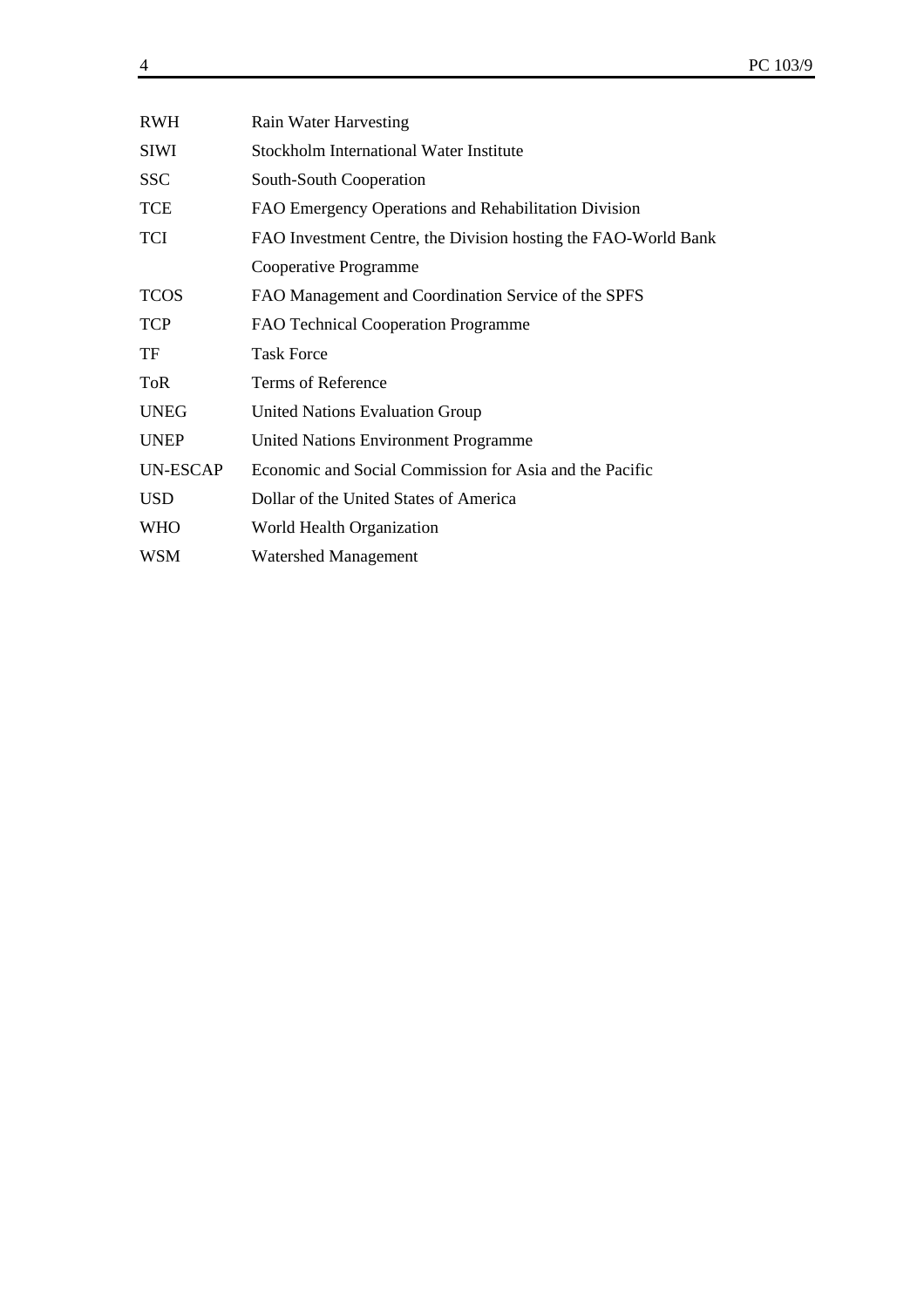# **EXECUTIVE SUMMARY**

## *Information about the evaluation*

1. Over the last decade, FAO's Governing Bodies have frequently discussed issues related to water in agriculture, given its paramount importance. The Independent External Evaluation (IEE) of FAO concluded that FAO was in a weak position in the water sector. In light of this, the Programme Committee (PC) at its  $100<sup>th</sup>$  Session in October 2008 endorsed among the topics proposed for initiation in 2009, the evaluation of "*FAO's work related to water, as this had been a significant discussion topic in the Committee of the Council for the IEE"*.

2. The evaluation was conducted in the period March-December 2009. The exercise was managed by the FAO Office of Evaluation (OED) and the evaluation team comprised experts in the different areas to be assessed. The evaluation report and FAO's Management Response will be discussed by the Programme Committee at its  $103<sup>rd</sup>$  Session in April 2010. All documents will be publicly available on the OED website.

3. The terms of reference for the evaluation defined its purpose as follows: "*The evaluation will be forward-looking: its main purpose is to provide FAO's member countries and Secretariat with evidence- and lessons-based recommendations on the future role and scope of the Organization in its work related to water. The evaluation will also provide accountability to FAO member countries and Secretariat about the Organization's performance and comparative advantage in this area of work.*"

4. FAO's role and work related to water was defined as "*all activities conducted by the Organization for the conservation, development and sustainable utilization of water resources for agriculture, including the responses to global environmental challenges affecting food and agriculture*". All relevant activities in the period 2004-2008/09 were evaluated.

- 5. The evaluation methodology was based on the following elements:
	- extensive consultation with FAO internal stakeholders throughout the process, including the terms of reference (ToR) and the final draft report, and with FAO clients, partners, donors and end-users of the Organization's services and products;
	- assessment of evidence gathered against the OECD/DAC evaluation criteria, plus mainstreaming of gender and social inclusion and environmental sustainability;
	- use of a range of quantitative and qualitative tools: interviews with FAO internal and external stakeholders and partners, at FAO offices and in member countries and international organizations; questionnaire surveys; analysis of project documents; review of auto evaluation and independent evaluation reports; direct assessment of normative outputs; and observation of field work;
	- triangulation of gathered information and evidence; and
	- compliance with UNEG Norms and Standards.

6. The countries visited balanced regional representation, cost effectiveness and resources available. Criteria for selection included: i) the total volume of water-related work by FAO; ii) diversity of work, priority being given to countries where different FAO units had been active; iii) countries where mandatory evaluations were required of ongoing or completed projects, including the Technical Cooperation Programme; iv) countries hosting an FAO Regional or Subregional Office, to allow interaction with decentralized FAO staff; and v) security conditions.

7. Visited countries were: China, Egypt, Ghana, Malawi, Mali, Morocco, Saudi Arabia, Thailand and Turkey. Afghanistan had been selected initially but the level of insecurity preceding the elections led to the decision to cancel the mission. Interviews were also conducted with Land and Water officers in the Subregional Office for Southern Africa and in the Regional Office for Latin America and the Caribbean.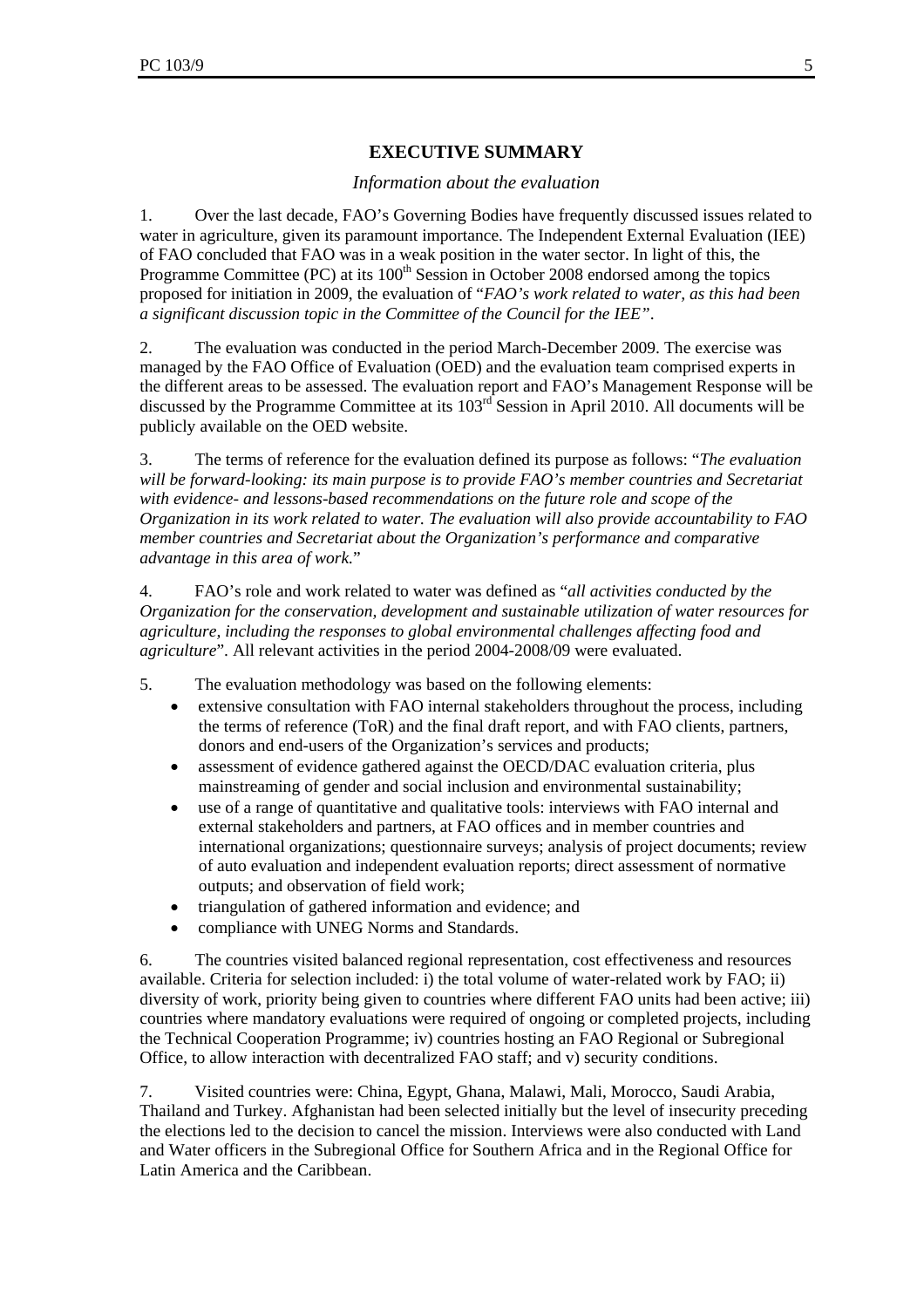8. An external panel of experts, composed of representatives of international organizations and individual experts, supported the evaluation process through three meetings to advise on the terms of reference and on the advanced and final draft report. The panel's final report is in Annex 3 of the current final evaluation report, which integrates some of the panel's suggestions.

9. Given the breadth of the work assessed and the length and complexity of the evaluation report, this executive summary aims at informing the busy reader only about the key findings and conclusions for each area analysed, and at linking these to each of the 35 recommendations formulated. Despite good achievements and results, identified weaknesses in performance led the evaluation team to urge in FAO a renewed commitment towards water in agriculture for the food security of the poor and a stronger cross-organizational coherence. Setting FAO's work on water on its appropriate course will require a boost to the depleted human resources, and new ways of working within the Organization, as well as with member countries and partners.

10. Last, the ToR asked the evaluation to set priorities for FAO's future work related to water. The team decided to clarify, based on its analysis of the evidence available and of current and future challenges, the areas of work where the Organization is effective and is producing outputs of high quality, and which require continuous or additional resources, and the areas where FAO does not currently have comparative advantage. Based on this report, FAO membership, including both recipient and donor countries, can discuss and agree with the Secretariat on their regional and subregional priorities in water and agriculture, as well as the resources made available to meet these needs.

#### *Overview of FAO's work in water: responsibilities, organization and budget*

11. FAO's work related to water is anchored in the Water Development and Management Unit (NRLW) which is part of the Division of Land and Water (NRL) in the Natural Resources Department of the Organization. In addition, 'water' is an important aspect of the work of several other units in FAO, namely: the Livestock Policy Unit (AGAL); the Food Quality and Standards Service (AGNS); the Plant Protection Service (AGPP); the Gender, Equity and Rural Employment Unit (ESW); the Fisheries and Aquaculture Management Division (FIM); the Forest Management Division (FOM); the Development Law Service (LEGN); the Environment, Climate Change and Bioenergy Division (NRC); the Emergency Operations and Rehabilitation Division (TCE); the Investment Centre Division (TCI); and the Management and Coordination Service for the Special Programme for Food Security (TCOS). The report refers to 'Water at FAO' when discussing work, suggestions and recommendations relevant to more than one unit.

12. Regular Programme budget resources for NRLW ranged from USD 6.5 million in the 2004-05 biennium to USD 7.9 million in 2008-09, at nominal terms. These figures represented on average 0.84 percent of the Programme of Work and Budget Net Appropriation. The unit suffered cuts in line with the rest of the Organization.

13. Extra-budgetary (EB) resources allocated to water-related work were in the order of USD 460 million, representing 20 percent of the total EB funds received by FAO in the period under evaluation. Of these, 67 percent were for technical cooperation projects and 33 percent for emergency and rehabilitation initiatives. In total, 238 initiatives were funded - 190 for technical cooperation and 48 under the emergency umbrella.

14. Data available does not allow an objective analysis of efficiency for work funded through the Regular Programme. Nevertheless, evidence collected showed that strategic decisions in NRLW to focus attention and resources on its global mandate and on normative outputs, coupled with cuts in budget resources and with about 11 major unplanned events, had serious consequences for the extent, quality and timeliness of the services delivered by the Organization to its member countries. A suggestion was formulated for more transparent allocation of tasks and resources.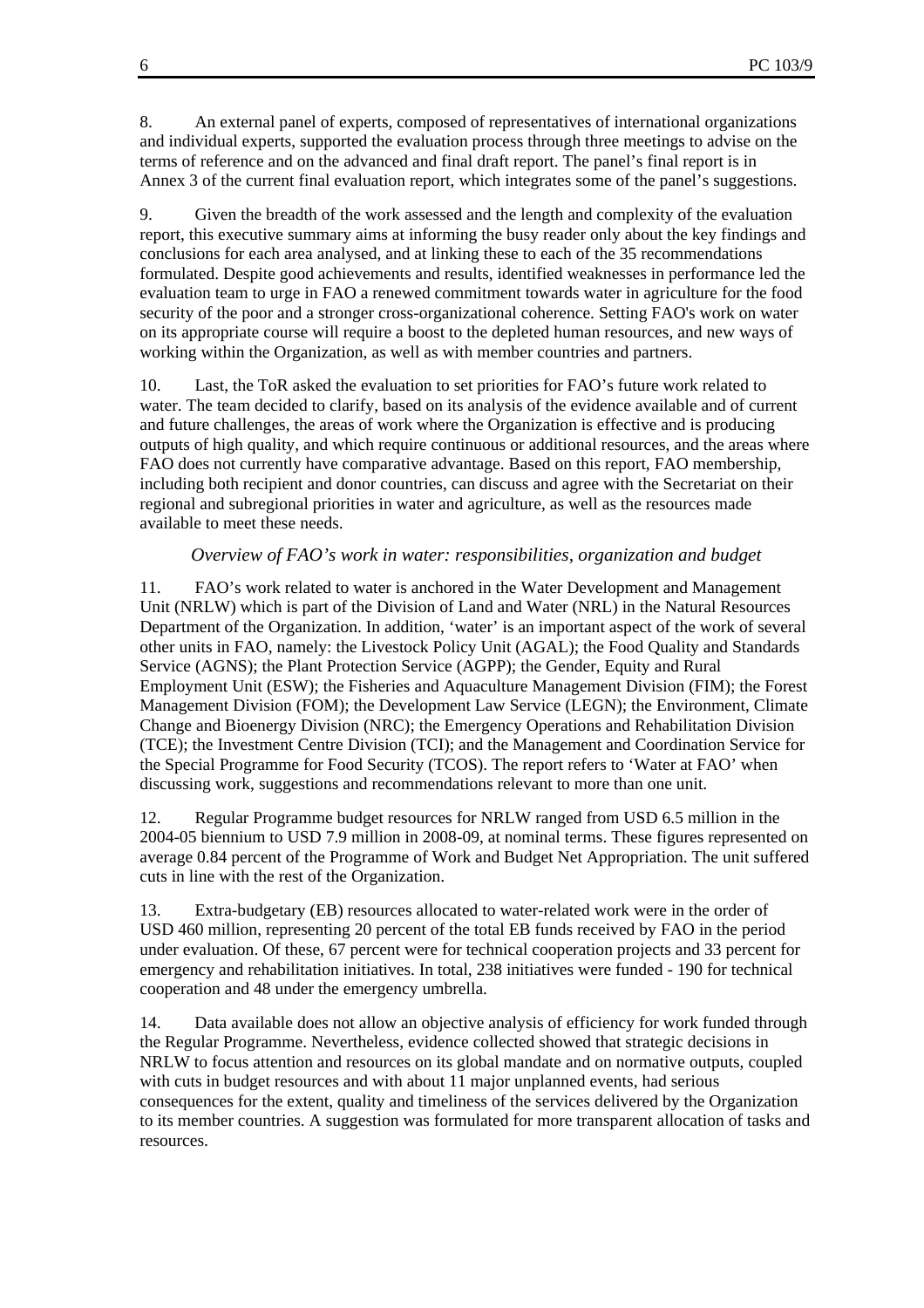## *FAO's role in water*

15. FAO global goals include reducing hunger and food insecurity and sustainable use of natural resources, which correspond closely to two of the Millennium Development Goals, MDG1 and MDG 7 respectively. The Organization's commitment to gender equality makes MDG 3 one of its important objectives. The evaluation found that at the global level, the Organization's work related to water since 2004 has been relevant to the Global Goals and MDGs, though limited in the case of MDG3. At the country level, the effectiveness of the contribution of the 'water' field programme to FAO Global Goal 1 and MDG 1 was limited by both resource constraints and the absence of a framework for intervention beyond household food self-sufficiency objectives. Also, the effectiveness of the contribution at country level to MDG 3, gender equality, and MDG 7 has been mixed. Recommendation 1 aims at strengthening the contribution of FAO's unique combination of expertise in water and land resources for the improvement of food security for the poor and vulnerable.

16. FAO has a clearly defined role in water and agriculture and related issues of global relevance. The Organization is a major participant in international fora such as the World Water Forum and other international conferences, has for the last three years been chair of UN-Water, and maintains a variety of global databases, most notably AQUASTAT, which are recognized as primary sources of data for water-related analyses. FAO has contributed to raise the profile of agriculture in the international debate on water, as demonstrated by its visibility in international events and coordination bodies in recent years.

17. FAO continues to be a substantial advocate for food security and agricultural policies in general. Demand for FAO's services in the water sector is high, as the Organization is recognized as a reliable source of information, technical advice and support. The quality of advice and intervention is often good, but this is not uniformly the case and the development of a consistent 'FAO approach' to water issues appears necessary. In this context, water scarcity for food production has become the flagship driver of NRLW normative work and will become fully embedded in the Impact Focus Area on Water and Land Scarcity (IFA-WALS) from 2010 onward.

18. Much of FAO's work in the water sector is unique and recognized as such and the Organization's contribution to global knowledge and development is perceived as positive. Between 2004 and 2008-09, 'Water at FAO' produced more than 200 normative outputs. Most of them were assessed as satisfactory to good for technical quality, satisfactory for relevance to policy and to food security and they were well presented and written.

19. FAO's membership is diverse and complex in terms of needs and expectations. The water sector has proven particularly susceptible due to its complexity, as 'water' cuts across sectors and ministries, including agriculture, water resources, irrigation, energy, environment, forest and watershed management, health, municipalities. 'Water at FAO' contribution at country level, in itself less than fully coherent and coordinated, has not helped greater harmonization: Recommendation 2 calls for systematic engagement with all relevant ministries at country level.

20. In future, the Organization should give more space to water in its own global events, respond to signals from countries concerned about water scarcity, integrate water into responses to specific challenges such as climate change and the food price crisis and allocate its own resources in support of its strong advocacy messages on food insecurity.

21. The IEE in 2007 stated that FAO had 'no comparative advantage in water'. This evaluation concluded that FAO is clearly the lead institution within the United Nations system on water in the context of food and agriculture. Other UN agencies and particularly the CGIAR institutions generally have complementary remits to that of FAO. Nevertheless, despite the good efforts of UN-Water, the generalized constraints on resources will continue increasing some degree of competition with other players.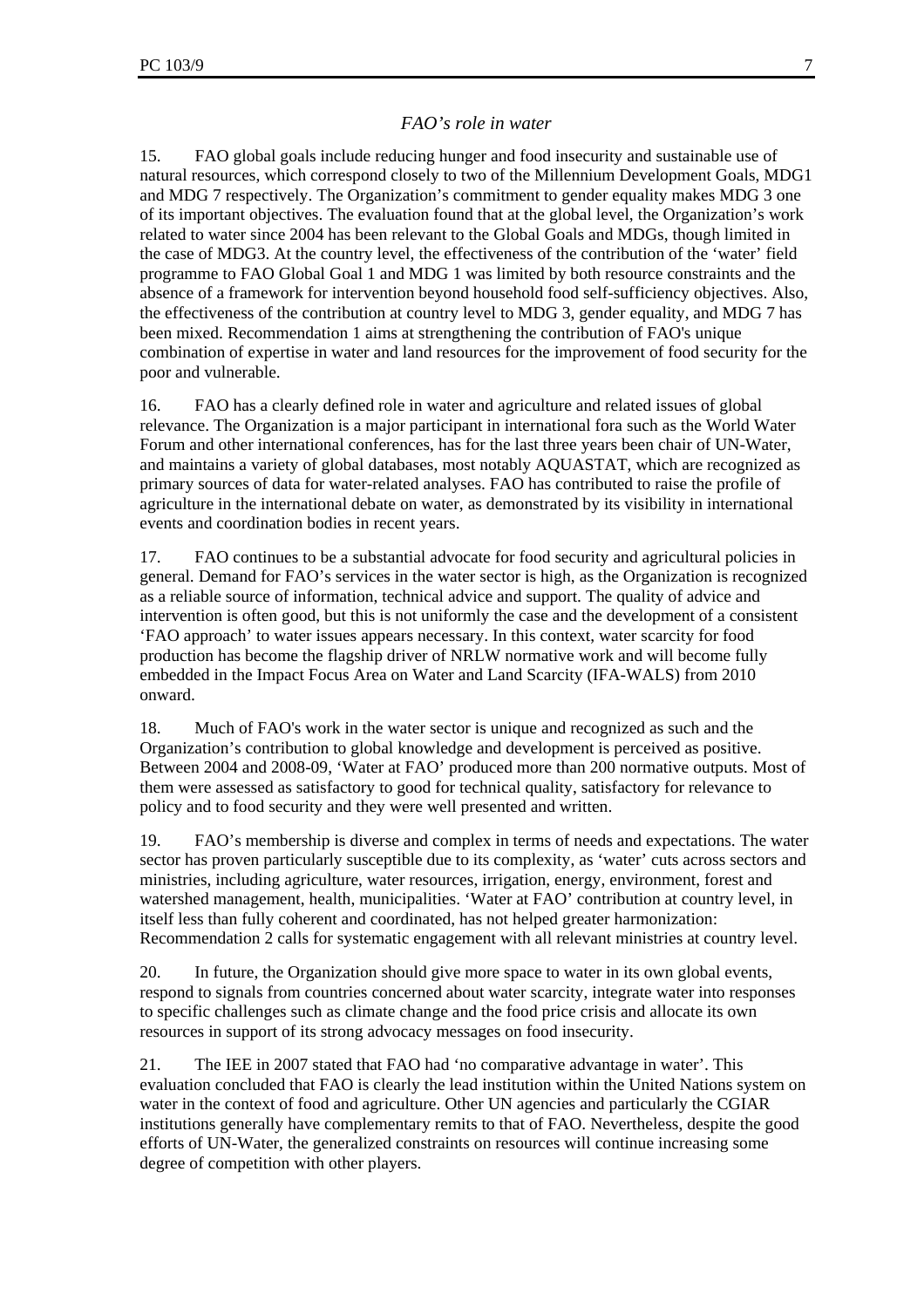#### *Assessment of FAO's work in water*

#### *Policy and legal advice*

22. FAO's work in support of water policies and strategies is valuable. NRLW has emphasised production of normative products that demonstrate the central role of water in agriculture, and facilitate the negotiation of agriculture's access to water through valuation, production and productivity analysis, and basin resource planning. Gender and social inclusion perspectives are addressed in some work on policy but appropriate policy implementation tools remain to be identified.

23. In general, FAO's engagement in policy work at national level has been demand-driven and responsive to ongoing national policy reform. As might be expected, uptake and implementation by national governments has rarely been rapid or fully consistent with advice provided. Overall, however, the evaluation noted an improvement in FAO's policy outputs over time and demand is high in most regions of the world. Accordingly, more resources were recommended for this area of work (Recommendations 3 and 30); also, the absence of normative products on water and irrigation policy was noted (Recommendation 4) and a framework for policy analysis was suggested.

24. Policy recommendations related to expansion of irrigation were provided through irrigation investment briefs elaborated for the Sirte Conference in 2008. This area of work is supported more broadly by information coming from FAO AQUASTAT. FAO has also provided general policy advice on economic returns analysis, water pricing and cost recovery to the International Financial Institutions through TCI.

25. The area of water law and legislation included support to legislative reforms, capacity development, making organized information available to member countries, and technical advice to transboundary management of water resources. FAO's work has been of high quality, effective and highly appreciated by partners and participating countries. The evaluation noted that this organizational capacity risks disappearing for lack of timely measures to maintain the institutional memory and experience and this was included in Recommendation 30.

26. Work during the period under evaluation on Water Users' Associations was embedded in the field programme: its relevance and effectiveness ranged from excellent to average. The evaluation suggested that FAO contribute to the global knowledge on this topic in partnership with others.

#### *Water in production systems*

27. Technical assistance on water in production systems covered a wide range of topics and subjects. In the area of land and water interactions, work assessed was considered relevant and effective. Collaboration among units in FAO suffered from the Organization's re-structuring and cuts in resources, in particular on soil fertility. Recommendation 5 addresses this, indicating a need for increased attention to environmental concerns. The new Land and Water Division, with no separation between units, should contribute to closer collaboration in this area of work. Recommendation 6 provides further guidance on land and water work.

28. FAO's innovative work in Rain Water Harvesting (RWH) pre-dates the evaluation period. NRLW considers that in the Asia and Pacific Region there is no longer need for support in this area. In most recent years, work was mostly dependent on the personal commitment of some staff members in Africa: activities consisted of support to subregional networks and production of manuals and guidelines on the topic. RWH techniques have been diffused through field projects, but not on a systematic basis and usually excluding domestic uses. The evaluation formulated recommendations for better mainstreaming of RWH practices in FAO's work, in collaboration with ICARDA, and finalization of the normative manuals under preparation (Recommendations 7 and 8) as well as to increase resource allocation to this area (Recommendation 30).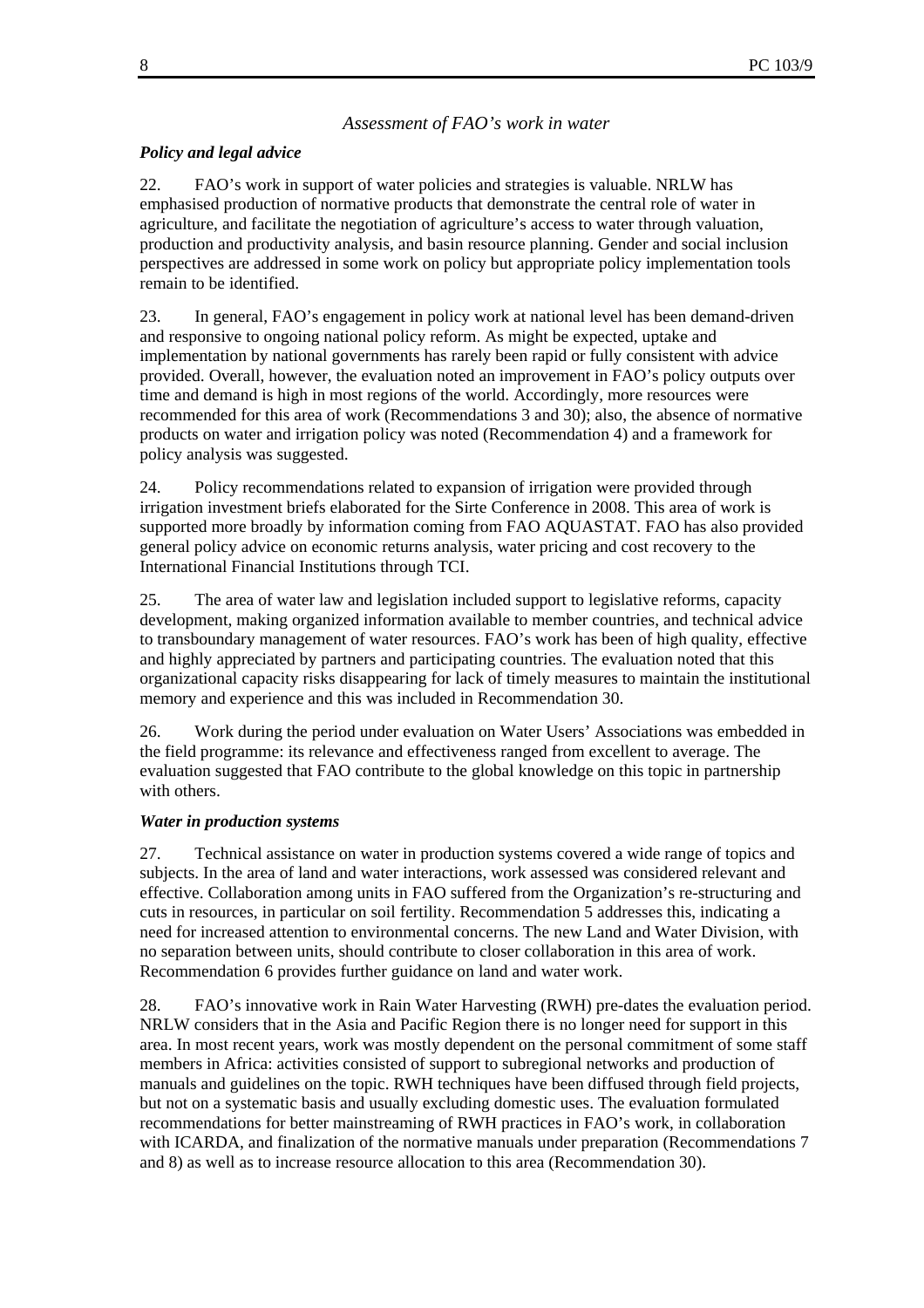29. The area of on-farm water use, productivity and efficiency for agricultural production has been a key activity for NRLW across the spectrum from rainfed to fully irrigated agriculture. The unit devoted efforts to replace the flagship tool CropWat, which was widely known and used, with a new product, AquaCrop, which has the capacity to estimate yield potential under any water supply conditions. This was prepared in collaboration and with contributions from a diverse set of institutions and individuals across the globe. AquaCrop is highly relevant and has a good potential for large uptake and impact. Along this line, the evaluation formulated Recommendation 9 to strengthen a water saving and water productivity culture in FAO.

30. Work in informal smallholder irrigation has mainly been carried out through the field programme, including emergency interventions, and lacked a fully coherent and systematic approach. Examples in various countries showed that this sector requires substantial support from FAO, also at the strategic and policy level, in consideration of its relevance for food security. Recommendation 10 stresses the need to pay particular attention to the potential and requirements of smallholder irrigation when contributing to water policies and strategies.

31. In the area of water and food security, normative work has been very limited and initiated only recently. FAO food information systems do not capture 'water' as resource, besides rainfall data. Nevertheless, some excellent publications have been produced on the topic.

32. The field programme included 76 'Water and Food Security' projects that represented 43 percent (approximately USD 200 million) of all water-related initiatives; 59 of these, funded through 80 percent of the resources, were conducted under the umbrella of the Special Programme for Food Security. Some of these projects showed positive results and impact, but only for restricted numbers of beneficiaries. Overall, these projects failed in improving access to water resources for agriculture and food security for many among the rural poor, and did not adequately address sustainable land and water management. Any positive impact may thus be short-lived. Shortcomings have occurred particularly in Africa, and internal management issues and unrealistic timeframes appeared to be among the main reasons for failures in implementation, although technical deficiencies also occurred. One suggestion was formulated on participatory approaches in irrigation work.

33. Work in the area of water and livestock consisted of one regional project in Asia that looks at water pollution from livestock and agriculture, a relevant issue in the region. At the time of the evaluation, the project looked likely to produce positive and sustainable results, as well as being replicable at wider scales. Suggestions were formulated on possible areas of further work in partnership with others.

34. Work on fresh water management for fisheries and aquaculture, under the leadership of FIM, consisted mainly of normative outputs. All have been assessed as highly relevant and of good technical quality. The evaluation agrees with one of the IEE's recommendations concerning the urgent need for FAO to develop a coherent strategy for its work in aquaculture (and fisheries), and for better integration of aquaculture within other crop and livestock production systems. The contribution to food security of aquaculture and of aquatic products, in particular for women and the poorer sections of the population, should be recognized better in FAO. Recommendations 11 and 12 reinforce the need for an inclusive concept of water for food production and for FIMA to take leadership in promoting the integrated management of aquatic resources.

#### *System feasibility, design and technology, management and operation*

35. FAO's work in the area of rehabilitation and modernization of large-scale schemes has been innovative, relevant and effective with the development of the Mapping System and Services for Canal Operation Techniques (MASSCOTE) tool. The substantial uptake by governments and International Financial Institutions in Asia is also promising for other regions of the world, where diffusion has started recently. Prospects for sustainability are linked to governments' interest and to the development of subregional capacity to provide services for the application of MASSCOTE. A suggestion was formulated for the extension of MASSCOTE to West Africa.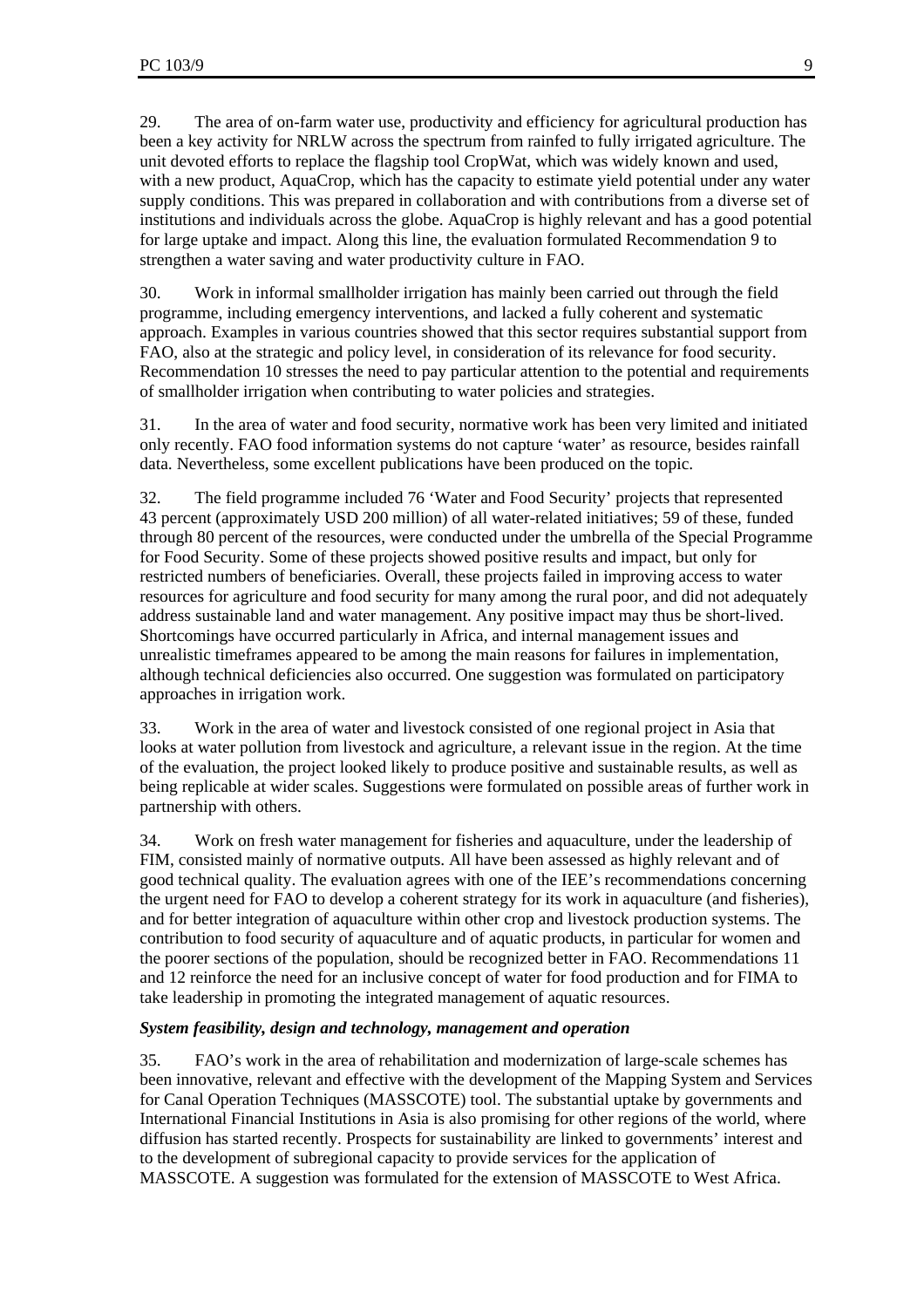36. Other field work in this area included rehabilitation of large irrigation schemes in Iraq and Afghanistan. Outputs and results were heavily affected by the prevailing insecurity in these countries.

37. FAO's publications on irrigation systems are all in great demand, but many of these are somewhat out-of-date. Recommendation 13 addresses the need for updating a number of products, norms and standards as well as developing others, aimed at improving FAO's work in modernization and design of irrigation schemes.

38. Work in the area of groundwater has been limited due to resource constraints, but it appeared to be relevant and effective to a large extent, with excellent results in at least two cases. In some countries, FAO has been providing advice to governments, aiming at reducing unsustainable withdrawal from aquifers at high risk of depletion. Additional resources have been recommended for this area of work (Recommendation 30).

39. FAO's manuals on drainage and soil salinity are of global relevance and widely used. Overall, field work in this area was limited due to scarce resources, in particular in the Asia and Pacific Region. Nevertheless, what has been accomplished is highly relevant and of good technical quality. The evaluation considers this to be an area for continuous commitment by FAO.

40. The evaluation assessed the relevance and performance of the International Programme for Technology and Research in Irrigation and Drainage (IPTRID). The original objective of the programme is still highly relevant and valid, although financial instability and continual redefinition of IPTRID's strategy have disrupted its activities. Further, relations between NRLW and IPTRID have not always been easy. The evaluation considers IPTRID's role to be valuable and in the absence of additional external resources, recommends that FAO through Recommendation 14, absorb some of IPTRID's capacity development function.

41. Work in the areas of non-conventional water uses included mostly normative products, although recently some field programme initiatives have been initiated. NRLW has developed strong partnerships in this area, at global and regional levels, and outputs will likely have significant impact. Also, the work conducted has mainstreamed gender issues well and is highly relevant for the poor and marginal. The evaluation considers this to be an area for continuous commitment by FAO and has recommended additional resources (Recommendation 30).

## *Water and environmental issues*

42. Within this broad theme, important work has been conducted on forest and water and watershed management (WSM), mainly at the normative level. A key activity was a review process, involving a large number of organizations around the world, through which previous experiences in WSM were analysed and discussed critically, Consensus was developed around a new paradigm underpinning watershed management at the global level and the process resulted in one flagship publication. The concept was further diffused through other publications. A key opportunity for application of the new vision will be a large GEF-funded initiative in West Africa, which also represents a unique occasion for bringing together all concerned FAO units, including the Regional and Subregional Offices, around an integrated initiative. Recommendation 15 flags this aspect. Other extra-budgetary funds have recently been allocated for further application of the concept and other initiatives are in the pipeline.

43. Other policy work has been in support of global processes, with limited effectiveness and visibility. Also, technical assistance work at country level had mixed results, mostly due to limited human resources. The evaluation considers there is opportunity for FOM to contribute to operational mechanisms of WSM service valuation. Recommendation 16 and a number of suggestions should guide FOM in revising its resource allocation in this area of work; and Recommendation 30 asks for additional resources.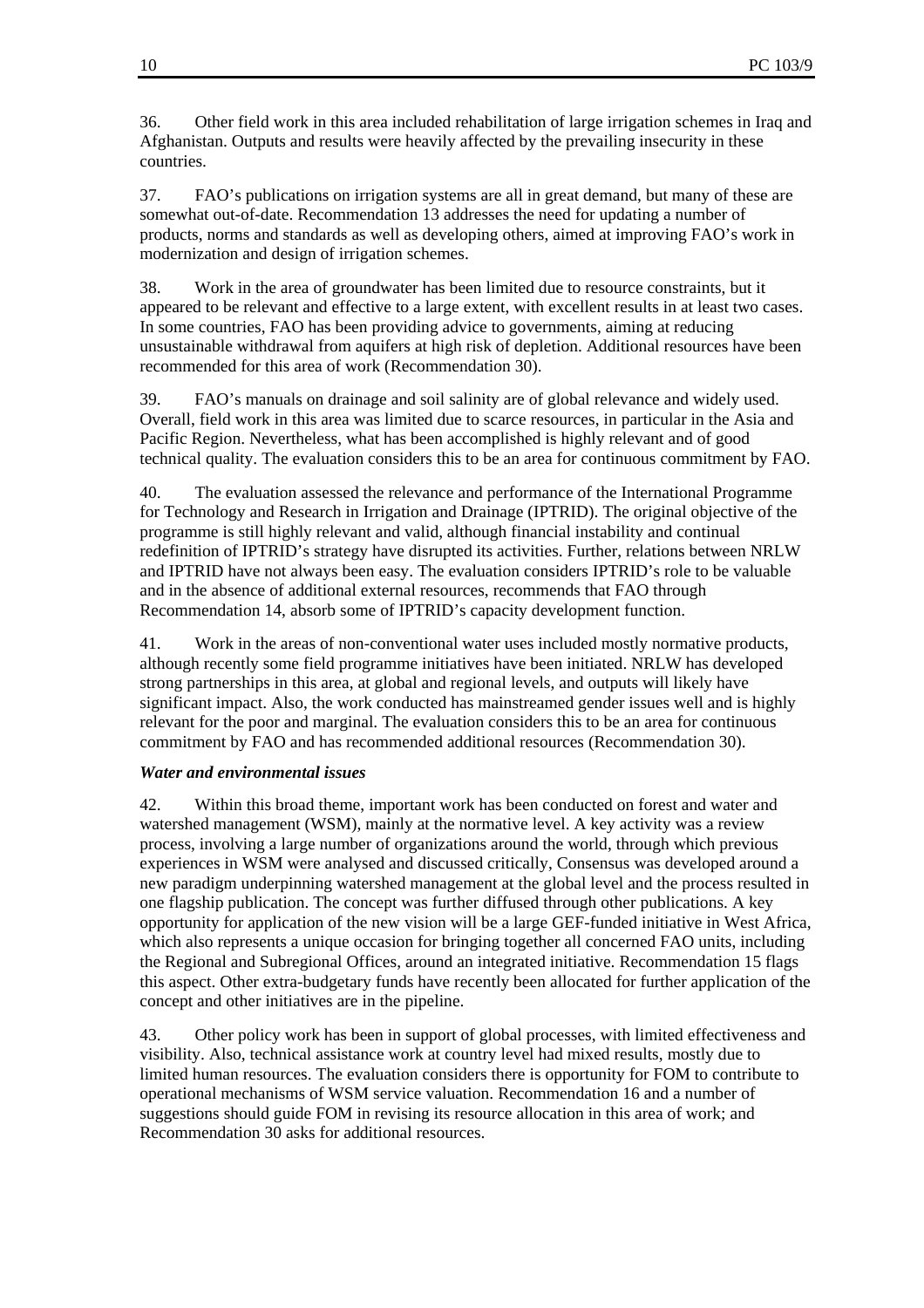44. FAO's contribution to the process for preparing the Guidelines on Agriculture and Wetlands Interactions, conducted in partnership with Ramsar and others, has been highly relevant and of high quality, though heavily constrained by lack of resources. This area of work is important for FAO and the evaluation considers that the Organization should renew its commitment by leveraging or making resources available: wetlands are important for the poor and livelihoods, conservation and agriculture need to be brought together in the same framework. Recommendation 17 urges for the GAWI process to be sustained.

45. FAO has conducted limited work on pollution from agriculture, besides the project on livestock pollution mentioned above. Some further work was conducted in Asia, as well as a recently started regional project in West Africa. However, pesticide contamination in irrigation channels recently emerged as a major obstacle to progress in the area of aquaculture-irrigation. A suggestion has been formulated for this area, strengthened by integrating it in Recommendation 23 on partnerships and Recommendation 30 on human resources.

46. FAO has an excellent reputation in the area of water and food safety, a leading role and very good partnerships across the UN, in particular with WHO. Key normative outputs included significant studies on arsenic pollution in groundwater, and are to be highly commended in terms of their scientific value and relevance for sustainable agricultural development. Food safety is an issue of great economic importance, linked to both the health and livelihoods of people within their own countries, to the economic value of their export crops, and highly relevant to FAO's mandate. The evaluation fully endorses continuous commitment by FAO to this area of work, with strengthened partnerships (Recommendation 23) and additional resources (Recommendation 30).

## *Information, knowledge and capacity development*

47. FAO is recognized as a repository of knowledge in the water sector. Good numbers of its publications, in particular the older ones, are well known and used by governments, practitioners and academia. The Irrigation and Drainage Series, AQUASTAT and Waterlex are well known brand-names associated with FAO. However, products by 'Water at FAO' appear to be 'far too many' and a number of documents lack originality and adequate focus on gender and social inclusion issues. At the same time, the evaluation noted that in a number of publications, relevance for the field work is minimal, whereas 'grey documents' exist in staff's computers that would be very beneficial and relevant if published and disseminated. Recommendation 18 addresses the issue of prioritizing work on publications.

48. Undoubtedly, there is a high generic demand for FAO's water products but staff in governments and other clients and users often complained that old and more recent products are available only on the website, whereas preference is still for hard copies. Recommendation 19, complemented by a suggestion, addresses the need for strategizing distribution and dissemination mechanisms.

49. AQUASTAT is fully recognized as FAO's flagship information system in water, and serves a vital role in making baseline information available globally. Its very nature demands continuous improvement, which happens on a permanent basis at the cost of over-stretched human resources. Promising partnerships are also forthcoming. The evaluation fully endorses continuous commitment by FAO to AQUASTAT, with additional resources (Recommendation 30). A few suggestions were also formulated on technical aspects.

50. Capacity development has been a common element of many water-related initiatives. These ranged from training through IPTRID, to in-service capacity development through work on irrigation policy development and field projects, and included also specific initiatives for developing implementation capacity in the water sector. High demand for capacity development emerged in all regions through the questionnaire survey, in particular on technical issues. However, while there is much evidence of FAO's contributions to capacity development across its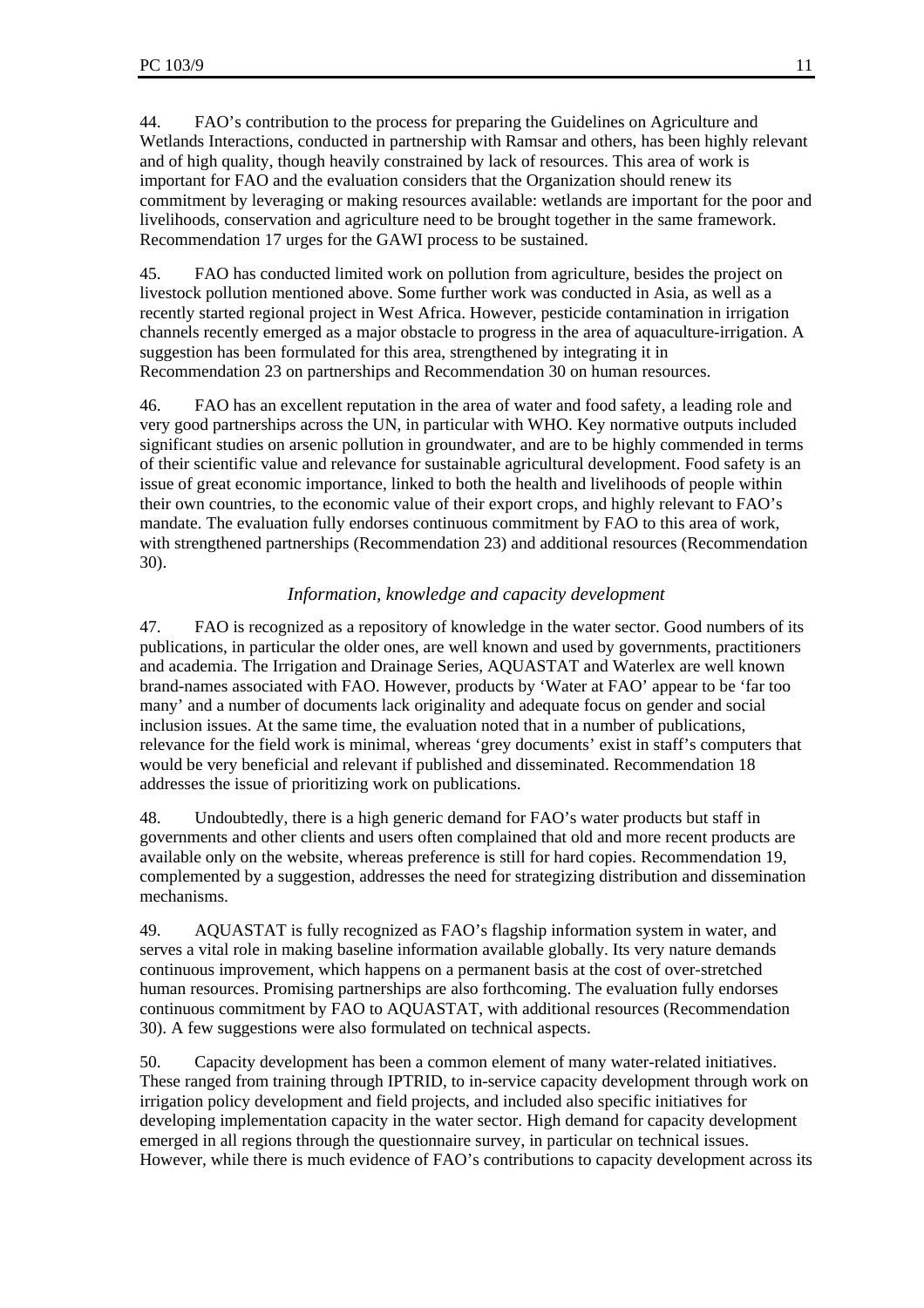core functions, the evaluation noted weak performance in dissemination, in institutionalizing training and capacity building; and to some degree, in building implementation capacity.

51. The evaluation fully endorses continuous commitment to this area of work, and formulated Recommendation 20 in which resources should be committed to the Africa Region in collaboration with the Comprehensive Africa Agriculture Development Programme, along with a suggestion.

#### *Gender mainstreaming and social inclusion*

52. Responsibilities in FAO on gender mainstreaming and social inclusion are distributed to different actors through several mechanisms. Some good normative outputs like publications and training material were produced and the analysis of seven irrigation and agriculture policies to which 'Water at FAO' has contributed, shows that issues and concerns of smallholder farmers and socially disadvantaged groups were taken into account and addressed adequately. Also, some praiseworthy initiatives at field level have been implemented or are ongoing.

53. However, 'Water at FAO' at large has failed to recognize social inclusion as a foundation of development and to adequately mainstream gender in its work, and outputs and results were short of requirements and expectations. There is no clarity as yet within FAO's work on water about two key concepts, namely, 'what is gender mainstreaming' and 'who should be responsible for gender mainstreaming'. Further, the evaluation considered that the current institutional set-up for mainstreaming gender in the work of 'Water at FAO', and in NRLW's work in particular was not effective, mostly due to the lack of human resources at the appropriate level of seniority.

54. The evaluation recommended that FAO should renew its commitment to gender and social inclusion in water through all its work, with Recommendations 21 and 22 and two suggestions. Recommendation 30 asks for additional resources also in this area.

#### *Partnerships and alliances*

55. Partnerships at global, regional and subregional levels are a key feature of 'Water at FAO' and of NRLW. Collaboration within UN-Water, as chairperson and member, has been successful and particularly appreciated by partners. The evaluation strongly supports continuous active engagement, promoting the importance of water to agriculture.

56. Constraints limiting FAO's capacity to partner more widely relate to corporate culture, unfriendly procedures, heavy bureaucracy and control, and lack of clear agreements with a number of partners on issues of logos and acknowledgment of contributions. The Organization is developing a new strategy for partnerships that should help in tackling some of these issues.

57. Recommendation 23 calls and provides guidance for the identification and intensification of complementarities with UN- and other agencies. Two suggestions were formulated on internal FAO procedures.

#### *Modalities of FAO's operational work in water*

58. In the period 2004-2008 the water-related work of FAO Investment Centre with IFIs represented 17 percent of TCI's total work. Of this, 89 percent was for the World Bank and included mostly supervision of ongoing operations and identification/preparation of investment projects. Internal Bank procedures have affected the form of collaboration and currently TCI's inputs are distributed along the whole project cycle. This makes an evidence-based assessment of its effectiveness virtually impossible. Nonetheless, TCI's contribution is highly appreciated by World Bank staff for several reasons, including high competence and independence of judgment of staff and consultants. Suggestions have been formulated to address issues of human resources within TCI and compatibility of information management systems between TCI and FAO.

59. Emergency work was an important part of the water-related field projects during the period 2004-2008. TCE managed 48 projects with important water components, for a total of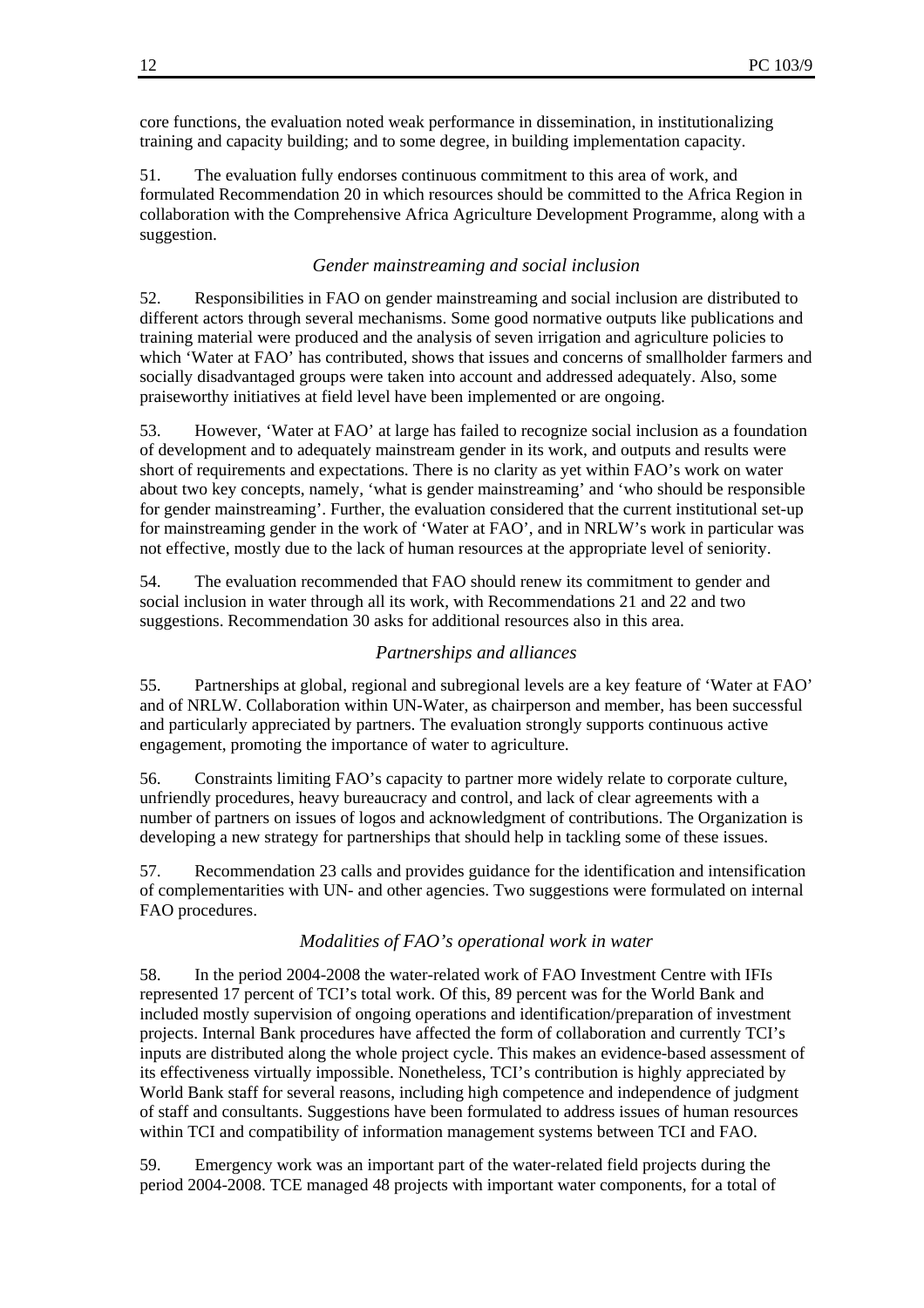USD 150 million, which represented 14 percent of the total emergency funds and 33 percent of the total water-project funds. This was concentrated in few countries, with Iraq and Somalia being the largest interventions. Initiatives ranged from distribution of pumps to major rehabilitation of pumping stations to establishment of complex water and land information systems. Interventions had often development aims, despite the 'emergency' circumstances of implementation. Most were relevant, however the complexity of water-related work was not taken in due consideration and projects' effectiveness suffered to a large extent. Inconsistent involvement of NRLW in the role of backstopping unit also contributed to poor results in a number of cases. A suggestion was formulated on a specific joint NRLW-TCE product.

60. The evaluation also analysed the Technical Cooperation Programme (TCP), which showed positive results as a modality of funding and implementation when used in the context of water policy and capacity development. Conversely, the TCP modality proved unsuitable for implementing field projects with water management components. Recommendation 24 urges FAO to use the TCP in the water sector mostly for policy and capacity development work.

61. The analysis of South-South Cooperation (SSC) in the water sector showed that this modality of collaboration suffered significantly from cultural and linguistic obstacles and was short of its potential effectiveness. A suggestion was formulated for an in-depth analysis of the whole SSC in FAO.

62. Further, the evaluation assessed how procedures, rules and regulations for project implementation were properly followed in the water-related projects. Several weaknesses that had a negative impact on the effectiveness of the field programme were noted, in particular in relation to the respect of the LTU principle, functioning of project task forces, and provisions for technical backstopping and clearances. Recommendation 25 urges clarity, proper budgeting and adequate time frames for water-related field projects. Recommendations 26, 27 and 28 are addressed at FAO for projects in general, and tackle the project task force and the internal market mechanisms, as well as the development of procedures for national execution of projects and programmes, respectively.

# *"Water at FAO": Resources and organizational set-up*

63. The evaluation's assessment of current human resources in the water sector, against the actual and potential needs for assistance by FAO to its member countries, shows that the Organization is seriously under-staffed at both headquarters and in the decentralized offices. Although some improvements in delivery could be obtained with improved internal management and capacity development of FAO staff, as formulated in Recommendations 31 and 32, FAO is below critical mass of staff for both the water-related normative and field programme. Recommendations 29 and 30 provide guidance on principles underpinning allocation of human resources and the specific areas of work that require strengthening.

64. Collaboration among units shows a very mixed picture, from excellent to non-existent. The evaluation also identified gaps in the feedback and synergy loop between the normative and field programme, in particular between the work by NRLW and units in the Technical Cooperation Department. This, in a number of cases, represented a loss of opportunity and limited the effectiveness, impact and comparative advantage of the Organization in its water-related work at country level.

# *Conclusions and recommendations*

65. The evaluation was mandated to conduct a thorough assessment of FAO's work on water from 2004 to 2008-09. Throughout its analysis, the evaluation referred to the goal and mandate of FAO '*towards food security for all*' as its overarching benchmark, and assessed how the work of the Organization related to water had contributed to it.

66. The analysis confirmed that FAO's mandate is as relevant as ever and that water is a significant aspect of many of FAO's activities, including: improving food security at household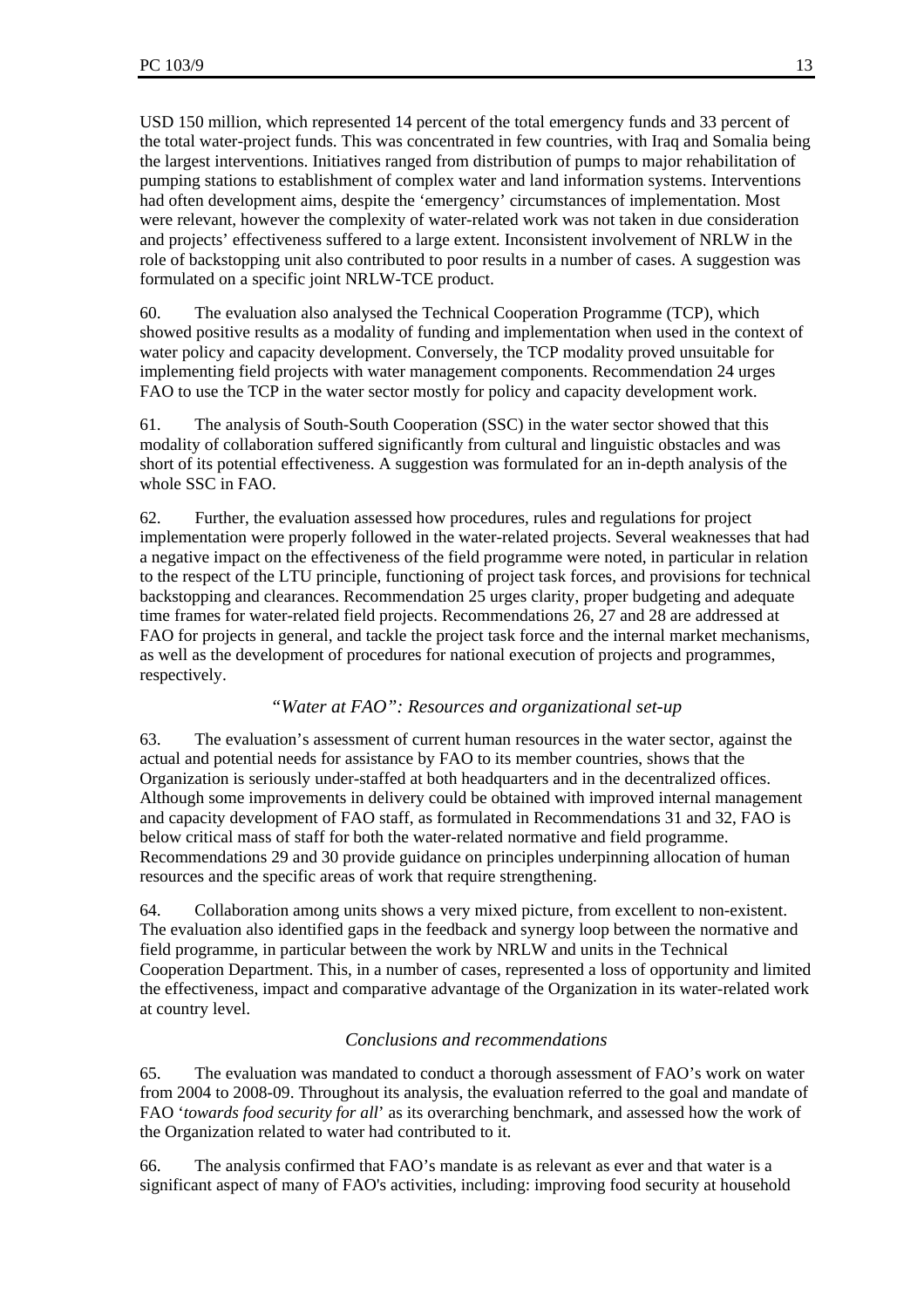and global levels; implications for forestry and fisheries; establishing international norms and standards for water safety; planning and designing for investments; and emergency operations which have restoration of water services as a priority. Even where there is no apparent direct connection with water, for example when improving the chain of activities from the farmer's field to marketed consumer products, there are significant implications for the productive benefit to society of water use in agriculture.

67. Globally, FAO has played a strong role in the debate on 'water scarcity' amid the topics of climate change and increasing global food needs. FAO has high visibility in international conferences, regional and national water-related forums and the Organization is well recognized and appreciated by peer international organizations. Collaboration on global flagship publications as well as for work at country level are appreciated and of good technical quality. The chairmanship of UN-Water has undoubtedly contributed to FAO's credibility and visibility among peer organizations.

68. FAO's contribution to assist planners and managers in many countries, and its support on legal aspects including on international transboundary issues, has been substantive and recognized and should continue. Equally, its normative and operational work on modernization and management of irrigation systems, water productivity, water resources management, ranging from groundwater to RWH and land and water management, was highly relevant and effective to a good extent.

69. Positive results, mainly at the normative level, were achieved in the areas of water quality, the interface between freshwater management and aquaculture, watershed management and there is potential, if resources are made available and appropriate partnerships developed, in the work on agriculture and wetlands interaction and on water pollution from agriculture.

70. FAO has a name as an information and knowledge broker and its support for capacity development is highly demanded. The quality of many of its publications is good. AQUASTAT, the only existing database on water resources, is widely known and used. However, poor feedback from field experience into new products, lack of strategic planning for the production of NRLW normative outputs, and lack of attention to member countries' constraints in the access to FAO's products, may all contribute to undermine the important role the Organization can play with its products and knowledge.

71. This evaluation found that FAO is the only institution with explicit mandate for global and country level work on the interface between food, agriculture and water, combined with the political mandate of the UN to address this on behalf of its member countries. FAO should exploit its corporate body of knowledge and field involvement to derive a set of messages and approaches that would constitute an 'FAO approach to water' to the pressing water-related issues within its mandate. Every activity should be an opportunity to bring FAO's skills to bear in a coherent manner. This would mean adopting a consistent approach to the identification of constraints and priorities in the water sector, exploiting FAO's contributions to the world water conferences, its analytical and information-based expertise at headquarters, and its wide range of field operations.

72. With such a diversity of actors and activities within the Organization, the need for coordination is clear. Although this usually comes at a cost of time and resources, it bears potential for strong added value. The ongoing FAO reform offers opportunities for improvement, but this may not be enough on its own. The evaluation sees urgent need for a major shift of attention and focus as well as a formal supporting mechanism – a FAO Water platform – that underpins the promotion of FAO's strategic vision for water and greater operational effectiveness.

73. Operationally, a coordinating mechanism would ensure enhanced feedback between the normative and field programme as well as among units and organizational locations. This in turn will improve approaches and confirm relevance and applicability. Better balance between the resources needed for technical backstopping and the planned volume of field work should be achieved. As confidence and knowledge grow, quality will benefit and the 'FAO approach to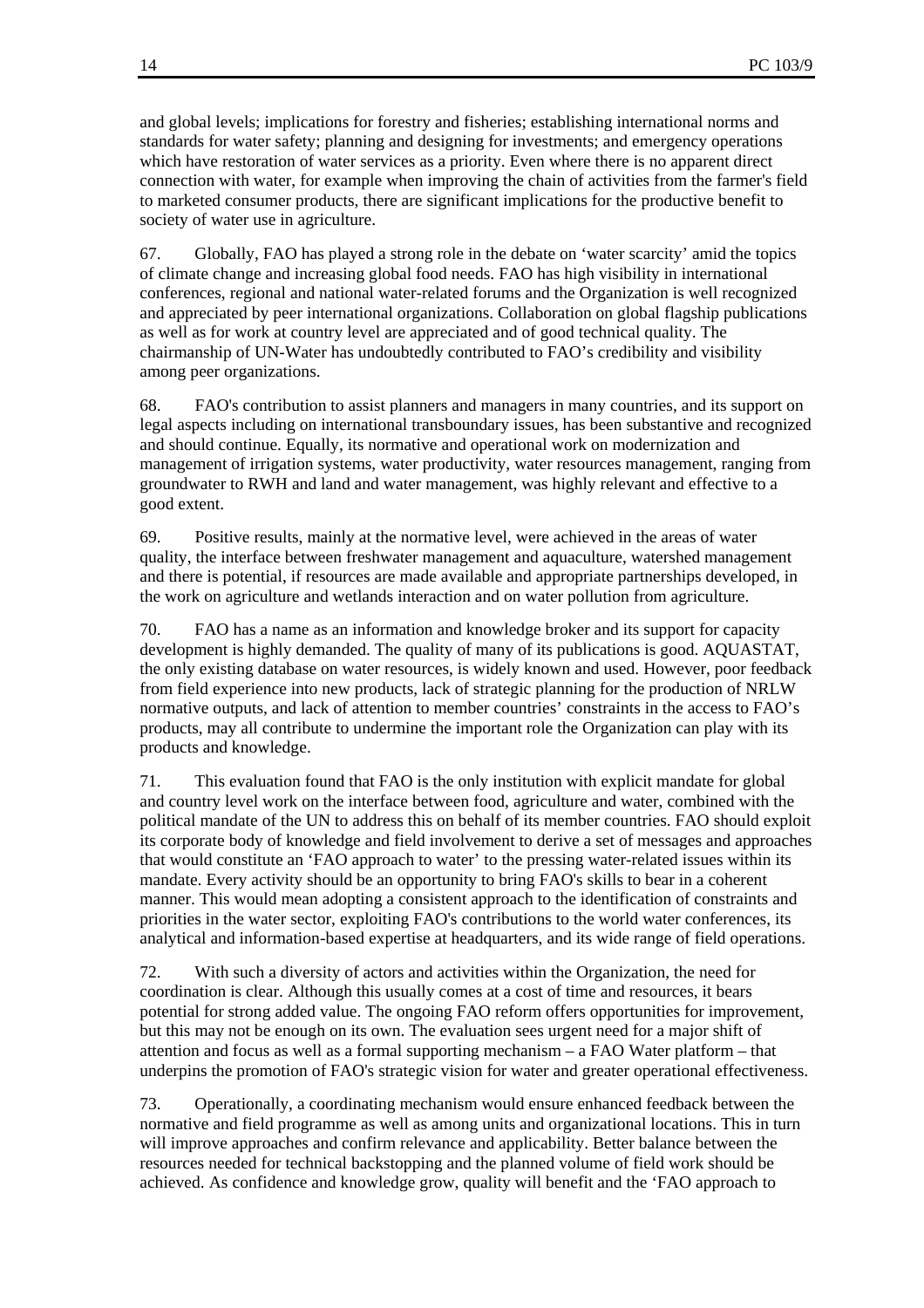water' will become clearer. Once that happens and is recognized, countries who seek FAO input will have a much clearer idea what they can expect to get and staff working for FAO, whether permanent or consultants, can be exposed to characteristically FAO ways of working.

74. There is no doubt that water will become increasingly important in future. A dominant theme of this evaluation has been that resources are insufficient to meet demand and the evaluation has recommended a substantial increase in the human capital of the Organization. Partnerships can help, and should be pursued, but maximizing complementarity among units and different organizational levels who work in the water sector will also be critical to improve FAO's impact at local, regional and global levels of food security.

75. Meeting these challenges and deriving the potential benefits outlined above will require decisions and guidance from the Assistant Director-General's level, coordinated between headquarters and the decentralized offices. The evaluation formulated Recommendation 33 as the first step in this direction and proposed the creation of a FAO Water Platform. Recommendations 34 and 35 provide guidance on the set-up and functioning of the Water Platform, along with some suggestions. The adoption of a renewed mission statement as set out in Recommendation 1 should be the building block for the Water Platform.

76. The recommendations formulated by the evaluation can be implemented independently from each other. Nonetheless, the evaluation considers that the recommendations are complementary and that all are required to improve FAO's performance in the water sector. Recommendations that call for renewed attention to FAO's core mandate and the set-up and functioning of the Water Platform will play a particular role in this endeavour, should be considered as 'first among equals' and have been grouped under the heading 'Foremost recommendations' here below. All other recommendations have been grouped by addressee: 'Water at FAO', considered the virtual pre-cursor of the Water Platform; NRL, the new Land and Water Division; and FAO as a whole. The numbering that appears in the main report has been maintained.

# **FOREMOST RECOMMENDATIONS**

## Recommendation 1 To 'Water at FAO'

**FAO should define its mission statement for its work on water and land, centred on food security. This should be formulated to include the following concepts: "***Food security is a prime objective in the work of FAO. To realize this objective, FAO should strengthen the efforts to ensure that the policies, management and use of water and land resources are coordinated to the extent necessary and feasible. The purpose must be to improve and stabilize the productivity in the use of these resources in a long-term perspective, i.e. to meet an expected increase in demand for food and other goods and services from the agricultural sector. This can only be achieved by taking the different capabilities of women, men and youth into account. Special attention must be paid to the inclusion of poor and vulnerable groups. This approach should be the basis of the design of the technical, financial and institutional arrangements.***"** 

Recommendation 21 To 'Water at FAO'

**a) 'Water at FAO' should develop tools to support member countries in preparing agricultural water policies that are gender sensitive and socially inclusive; b) 'Water at FAO' should recognize in all its work, normative and operational, that farming is a household enterprise, often passed down through generations and drawing on traditional knowledge, based on teamwork, where tasks are complementary and not competitive;**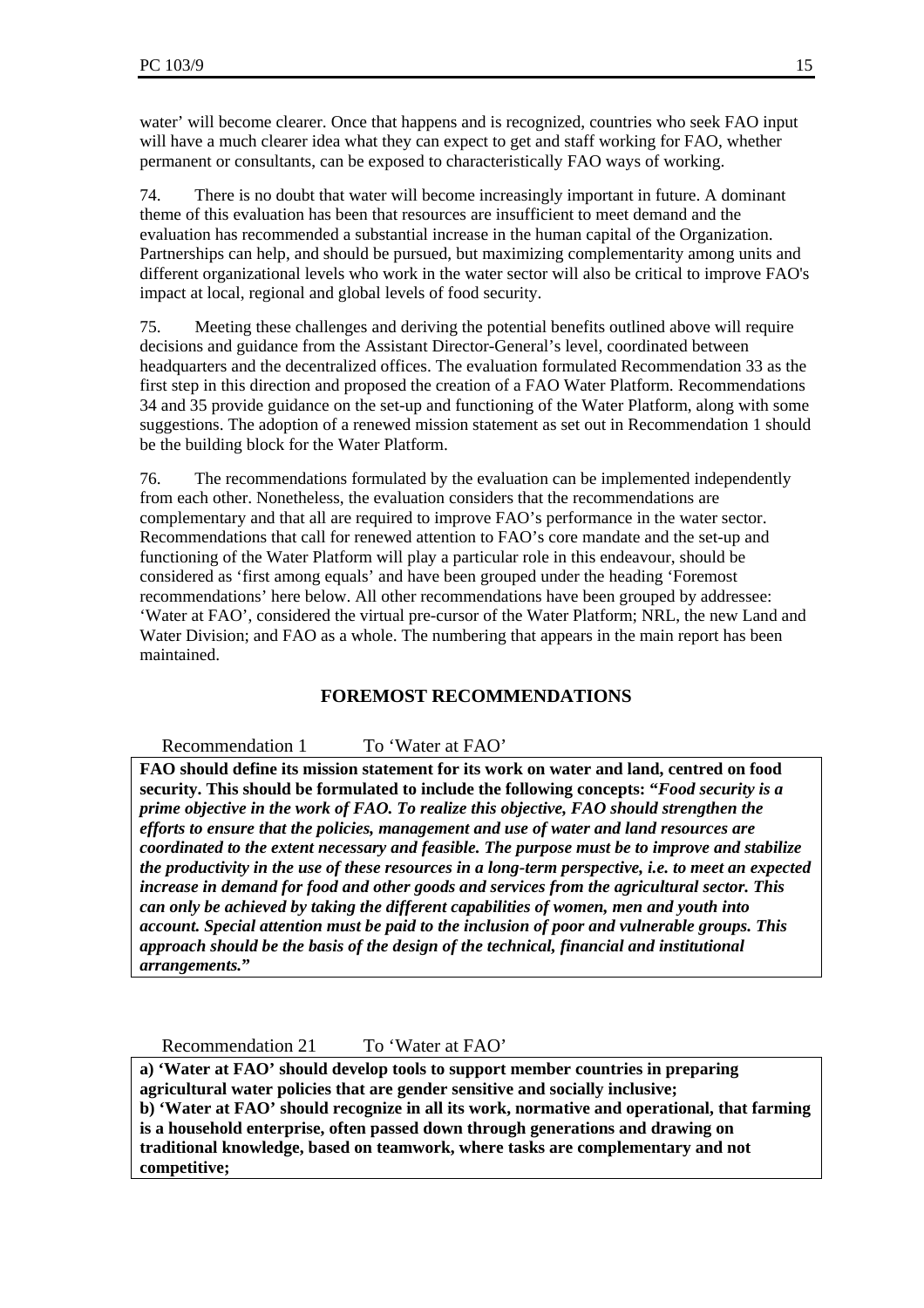**c) 'Water at FAO' should update 'old' benchmark publications progressively, introducing new material, improving relevance to different farming households, and integrating gender concerns.** 

#### Recommendation 30 To FAO

**FAO should ensure full-time capacity in the following areas and locations:** 

**a) Irrigation engineering capacity at subregional levels in East, Southern and West Africa and in the Near East/North Africa;** 

**b) Strengthen water management capacity to support the Technical Cooperation Department in its work, with NRL staff based at the most appropriate location.** 

**c) Create a post for social development and gender expert with specific experience in agricultural water and land management at middle/senior level (P4/P5) in NRL at headquarters;** 

**d) Strengthen capacity at headquarters in NRL on: groundwater management; water harvesting; water statistics and information systems;** 

**e) Strengthen capacity on waste-water management and related topics in Latin America, Asia and the Pacific and in the Near East;** 

**f) Strengthen capacity on water policies at the regional level, to match requests from member countries;** 

**g) Strengthen capacity on: water-related issues in AGNS and on agricultural pollution in AGPP;** 

**h) Establish capacity on Forest and Water and Watershed Management in Central Asia; i) Sustain the credibility and performance of LEGN by strengthening its human resources in the water sector.** 

#### Recommendation 33 To FAO

**FAO's Assistant Director-General for Natural Resources, in collaboration with concerned Assistant Directors-General in headquarters and in the Regional Offices, should develop a strategy for water in FAO. This should define an official internal coordination mechanism, called FAO Water Platform, and reflect the importance of water in FAO's mandate as well as the objectives of the Organization in the water sector.** 

#### Recommendation 34 To FAO

**The FAO Water Platform should become the organizational mechanism that connects work on water to the Strategic Objectives. Key elements of its structure and role are as follows: a) The Chair should be the Assistant Director-General for Natural Resources level and should report to the two Deputy Directors-General of FAO on progress and constraints of the Platform mechanism;** 

**b) The Platform should develop a four-year programme for the Impact Focus Area-Water and Land Scarcity and other Impact Focus Areas to which work on water is relevant; the programme should include priorities, responsibilities, areas for partnerships and required human resources for its implementation;** 

**c) The Platform should function through regular joint decision-making meetings among FAO unit managers and regional senior staff with strong responsibilities for water work, including NRL, ESW, FIMA, FOMC and the Technical Cooperation Department and others, as appropriate.**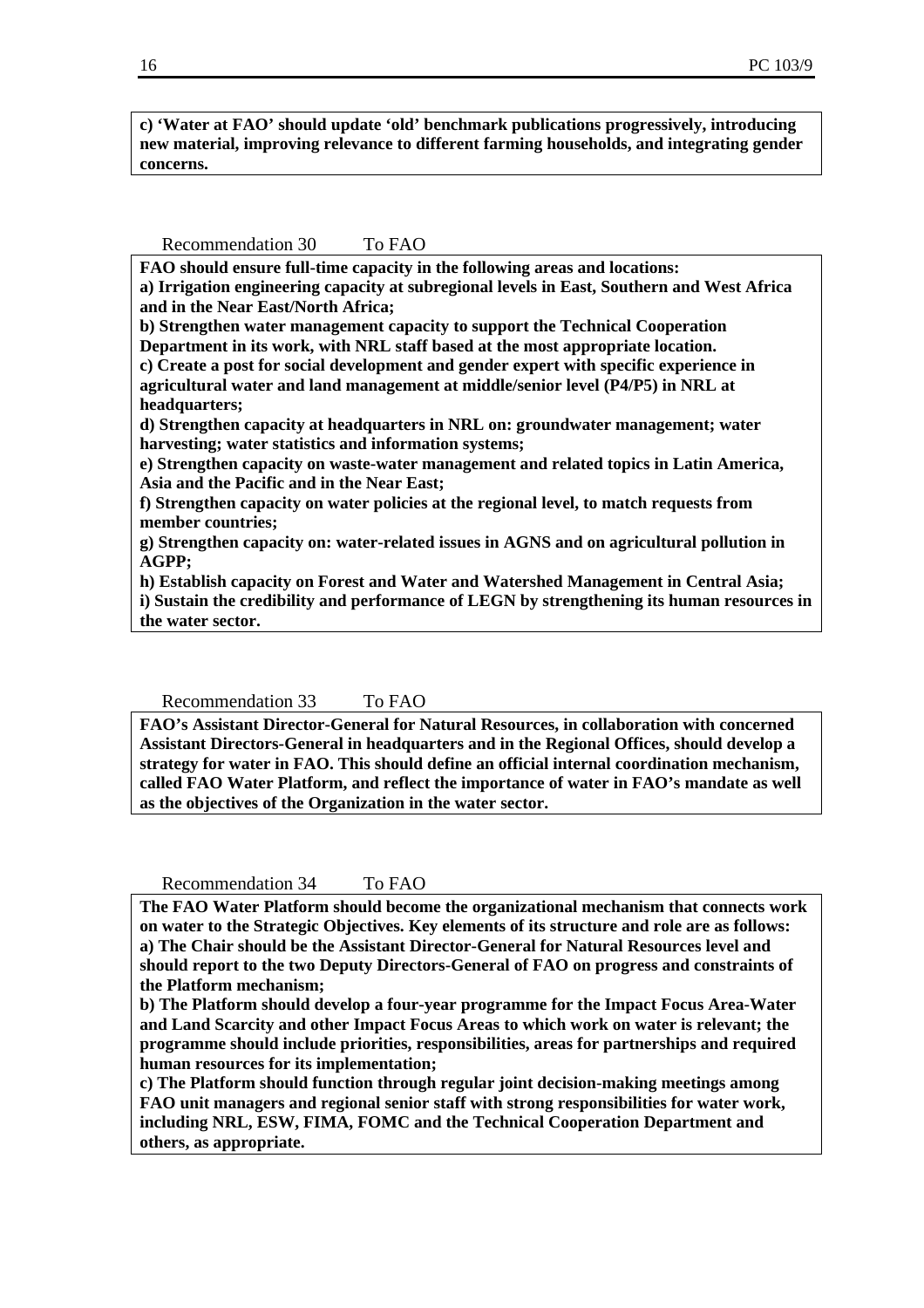# Recommendation 35 To FAO

**The FAO Water Platform should ensure:** 

**a) Clarity on the context and principles of collaboration between NRL, ESW, FIMA, FOMC and units in the Technical Cooperation Department, defining responsibilities and roles, resources, allocation and sharing procedures and compliance with technical requirements of projects and initiatives;** 

**b) Close coordination between all members of the Water Platform on all steps of project preparation, from discussions with donors to project approval and adequate planning for resources for backstopping and technical clearances.** 

**c) Improved two-way linkages between technical staff and consultants working for all members of the Water Platform, as sources of information and means to disseminate and test ideas.** 

# **Recommendations to 'Water at FAO'**

Recommendation 2 To 'Water at FAO'

**'Water at FAO' should advocate for institutional arrangements in member countries that systematically engage all relevant ministries (agriculture, irrigation water resources, the environment, urban development, power, etc.) in issues related to water resources management for agriculture and food security.** 

Recommendation 3 To 'Water at FAO'

**'Water at FAO' should allocate resources for work on water and irrigation policies to meet rising demand from member countries, through the TCP or other funding modalities.** 

Recommendation 4 To 'Water at FAO'

**'Water at FAO' should develop a new normative product informed by experience and lessons learned illustrating steps and processes that can facilitate national policy development processes. This product should also set clear criteria and conditions under which FAO is in a position to provide meaningful policy assistance.** 

Recommendation 5 To 'Water at FAO'

**'Water at FAO' should, in formulating field interventions, pay increased attention to environmental concerns, including soil fertility, aquifer depletion and downstream impacts of increased local water consumption.** 

Recommendation 6 To 'Water at FAO'

**'Water at FAO' in its work on the development of land and water strategies, should always (a) consider the spectrum of land/water options from rainfed through to full irrigation; and (b) overtly address relevant gender and social inclusion dimensions.** 

Recommendation 7 To 'Water at FAO'

**In partnership with ICARDA and others 'Water at FAO' should evaluate the potential to incorporate Rain Water Harvesting practices into water resources development for rural livelihoods improvement.**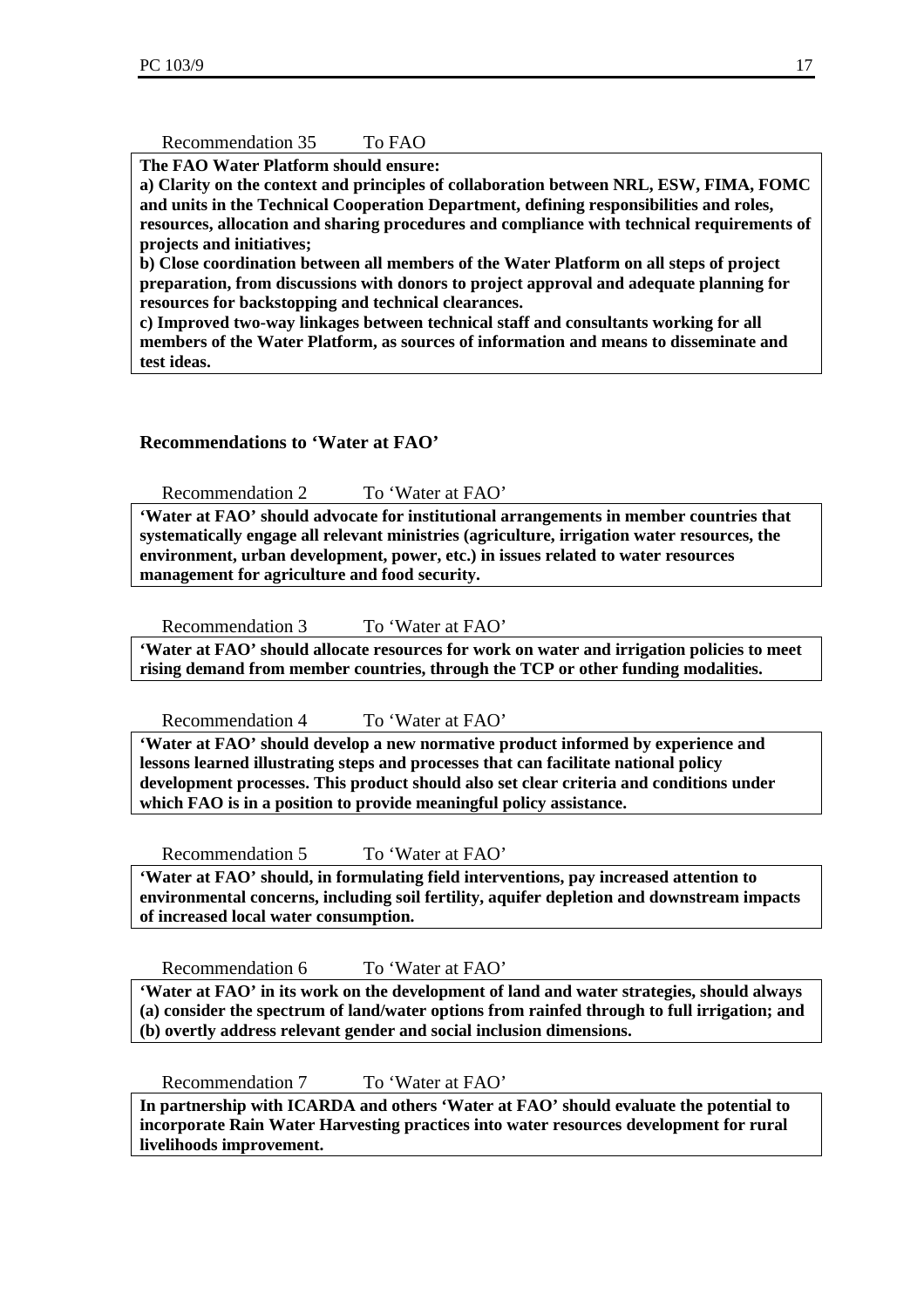Recommendation 8 To 'Water at FAO'

**The pending NRL publications on Rain Water Harvesting should be expanded to include a decision-support tool based on rainfall data to assess yield, assurance of supply and economics at the level of households and administrative units. They should be completed, published and disseminated as a matter of urgency.** 

Recommendation 9 To 'Water at FAO'

**'Water at FAO' should set out an institutional view on water accounting and establish a culture 'of water saving and water productivity' for dissemination in all its work.** 

Recommendation 10 To 'Water at FAO'

**While contributing to member countries' water policies and strategies, 'Water at FAO' should pay particular attention to the potential of smallholder irrigation and its requirements for specific technical, legal and extension support.** 

Recommendation 11 To 'Water at FAO'

**'Water at FAO' should reinforce the integrated concept of water to sustain both aquatic and terrestrial crop-based food production, to ensure maximum benefit for the poor and disadvantaged.** 

Recommendation 12 To 'Water at FAO'

**'Water at FAO', under FIMA's leadership, should promote integrated management of aquatic resources, aquaculture in irrigation systems and wetlands-agriculture interactions.** 

Recommendation 15 To 'Water at FAO'

**'Water at FAO' should engage in the Fouta Djallon Project to make it an example of organizational achievement through intensive collaboration across departments, both at headquarters and in decentralized units.** 

Recommendation 17 To 'Water at FAO'

**'Water at FAO' is strongly urged to take immediate action to sustain the process for the Guidelines on Agriculture and Wetlands Integration, through the mechanism of the Ramsar Thematic Work Area, and to seek funding for this activity.** 

Recommendation 19 To 'Water at FAO'

**'Water at FAO' should develop a distribution and communication strategy for its publications and normative products, to facilitate knowledge and access to these among governments, academia and other stakeholders beyond the posting on FAO's website.** 

Recommendation 23 To 'Water at FAO'

**'Water at FAO' should identify and intensify specific complementarities with UN-agencies and other international organizations. Specific areas for partnership should be:** 

**a) water in food safety and on wastewater with WHO;** 

**b) livestock with ILRI;** 

**c) agricultural pollution with UNEP;** 

**d) agriculture and wetlands interactions with Ramsar and others;** 

**e) research on water and food with the CGIAR system, in particular with IWMI.**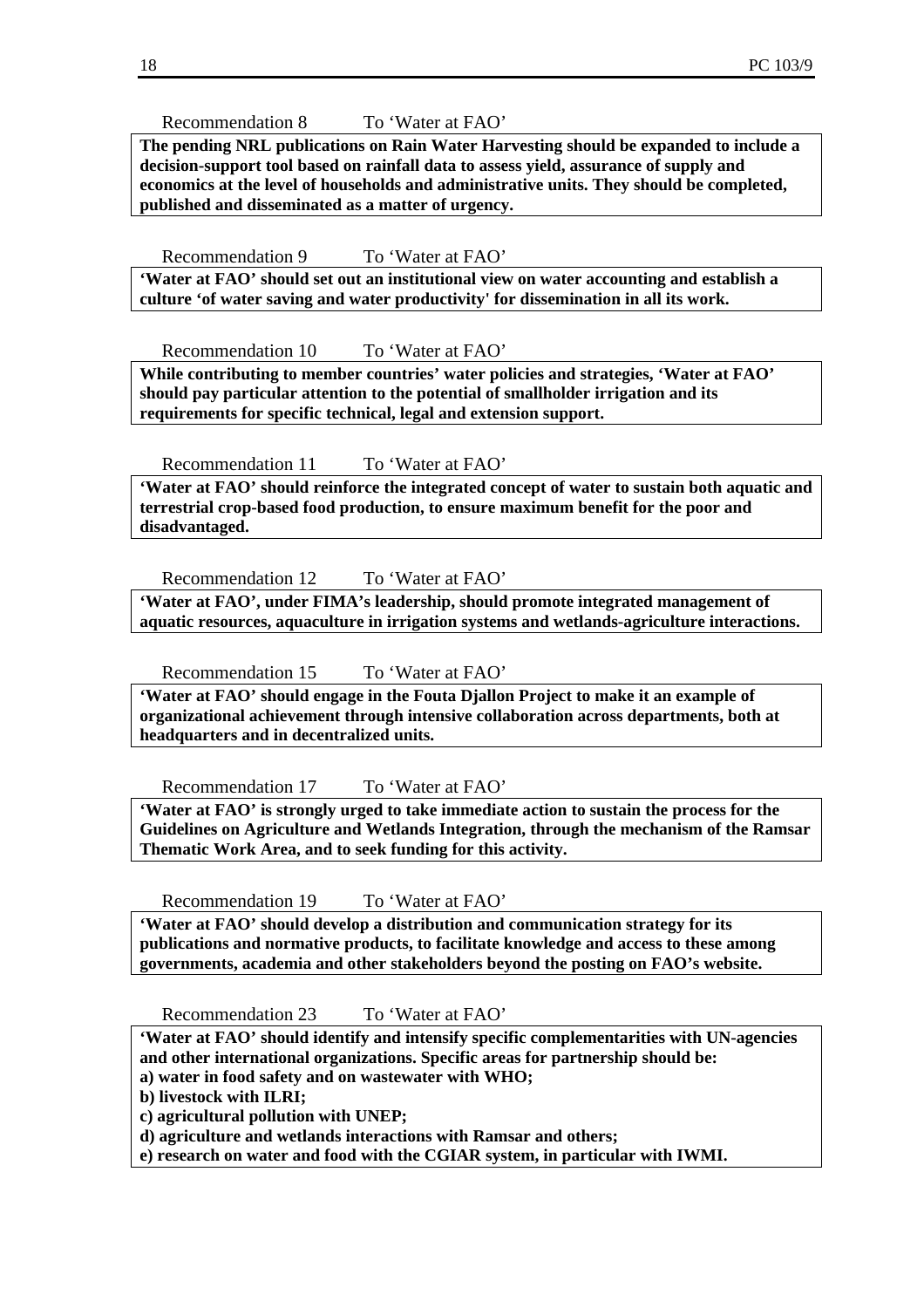Recommendation 24 To 'Water at FAO'

**The use of the TCP modality in the water sector should be mostly in support of national processes of policy and strategy formulation and of capacity development.** 

Recommendation 25 To 'Water at FAO'

**FAO project documents for interventions in the water sector should clearly indicate budget requirements for long- and short-term human resources, including for technical backstopping and clearances, as well as ensure reasonable timeframes.** 

Recommendation 29 To 'Water at FAO'

**It is recommended that:** 

**a) Experts with stronger specialization and competences in broad strategic issues should be based in FAO headquarters; support from this to the other levels should be available upon call;** 

**b) Experts with stronger engineering and field experience and with solid operational and problem-solving capacity should be based at regional and subregional levels;** 

**c) Competences should match regional/subregional needs, instead of the current standard set of competences across all subregions;** 

**d) At least two water officers, one or more of each discipline, should be located in FAO decentralized offices where water and land issues are a priority, to properly deal with the management of water and land resources, jointly and separately, to ensure synergies and back-up mechanisms;** 

**e) FAO Representations should recruit national technical specialists at country level, in particular in large countries like China and India and where competent expertise is available.** 

# **Recommendations to FAO units**

Recommendation 13 To NRL

**NRL should:** 

**a) Update its normative products that are relevant to some of the modernization efforts in various countries, especially pumped schemes in Africa.** 

**b) Develop and assist in the introduction of the design-for-management concept to improve the manageability of irrigation schemes by user organizations.** 

**c) Update norms and standards for equipment and design parameters suitable to agro-socioecological conditions as necessary; and** 

**d) Develop guidelines for application by local agencies (public and/or private, as appropriate) to evaluate irrigation systems.** 

Recommendation 14 To NRL

**If reliable and substantial multi-year external support is available, NRL should continue hosting IPTRID within a clearly defined framework of collaboration, with active future participation of the programme in the proposed FAO Water Platform. Otherwise, NRL should absorb aspects of IPTRID's mandate and role on capacity development within its own Regular Programme of Work and Budget.**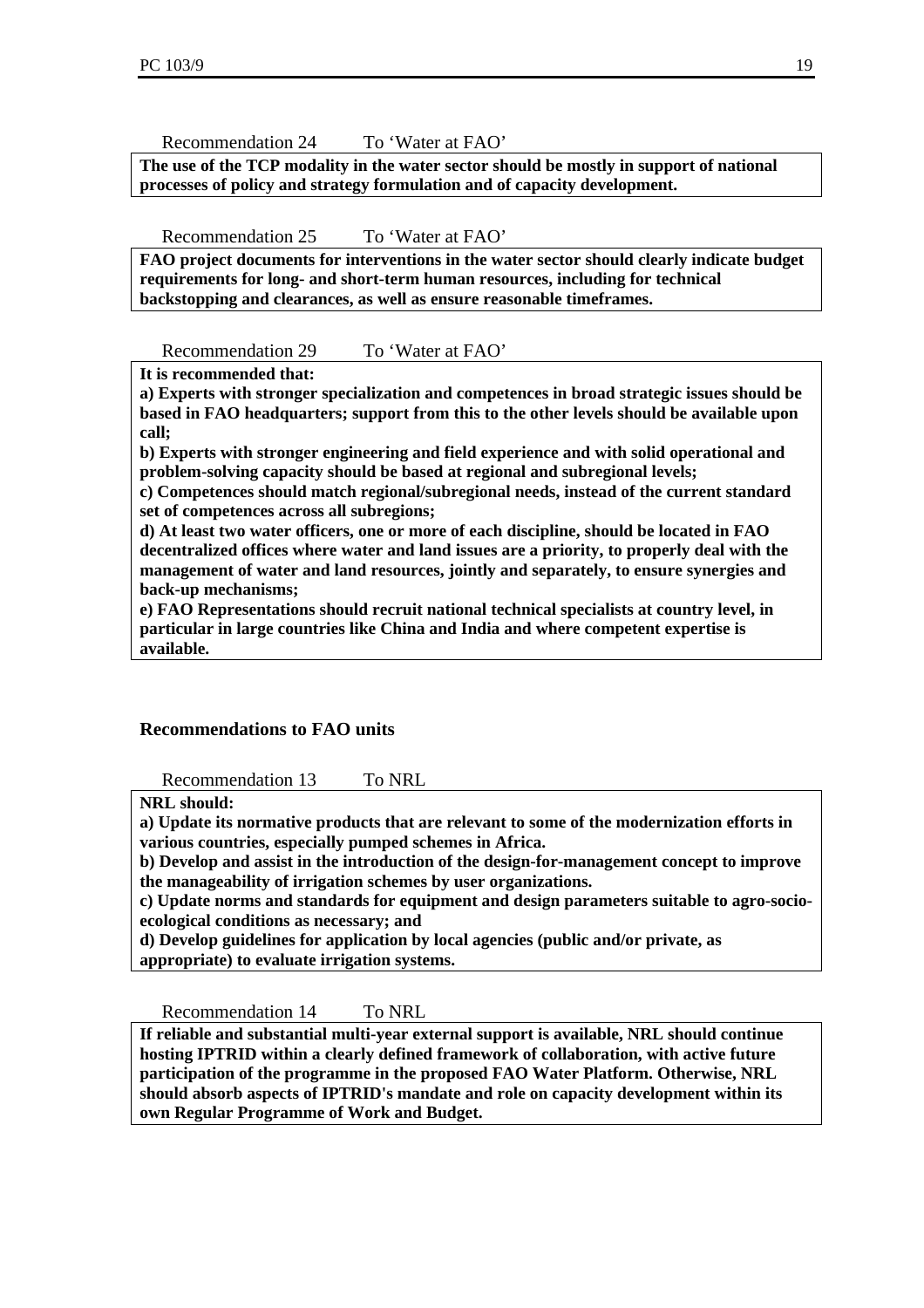Recommendation 16 To FOMC

**FOMC should contribute to 'Water at FAO' by:** 

**a) reducing existing institutional commitments by matching resources to realistic timeframes;** 

**b) giving particular attention to 'scalability ' of interventions when conceptualizing and designing projects, including pilot initiatives;** 

**c) invigorating advocacy and policy contributions through UN platforms;** 

**d) seeking and developing active partnership opportunities, and** 

**e) developing operationally-relevant WSM related normative products.** 

Recommendation 18 To NRL

**NRL should prepare a 4-year publication strategy, aimed at scaling-back output to fewer publications and addressing priority gaps. New proposed publications should specify exante the target audience and proposed plan of dissemination.** 

Recommendation 20 To NRL

**NRL should commit resources in the Africa Region, in collaboration with CAADP, to: a) Introduce practical training courses based on the irrigation design manual into the curricula of regional training institutions, to improve capacity for the major irrigation development foreseen;** 

**b) Broaden the content of the irrigation design manual to include the norms and standards on irrigation design and irrigation equipment including Rain Water Harvesting approaches and techniques for informal/individual water control development options for smallholders; c) Develop and incorporate engineering aspects of informal smallholder irrigation into the curricula for irrigation engineers and related professions.** 

Recommendation 31 To NRL

**NRL should act urgently to:** 

**a) develop a NRL common vision and strategy, by involving staff at all levels and locations; b) improve team work, collaboration, coordination and sharing within NRL across all levels and locations, including through annual meetings for all staff, regular and frequent virtual meetings, visits by senior managers to decentralized offices, etc..** 

Recommendation 32 To NRL

**NRL should give priority to conducting capacity development events for FAO water staff from all locations and all concerned units, in particular TCI, on all its new products, and 'Water at FAO' should accommodate these efforts making staff available for training. AquaCrop and MASSCOTE represent areas for urgent action.** 

#### **Recommendations to FAO on procedures**

Recommendation 22 To FAO

**Any future FAO project and programme appraisal mechanism, that will take the role of the Project and Programme Review Committee, should ensure that project designs are strengthened towards mainstreaming gender and social inclusion and integrated approaches that consider the wider constraints of farming households as enterprises.**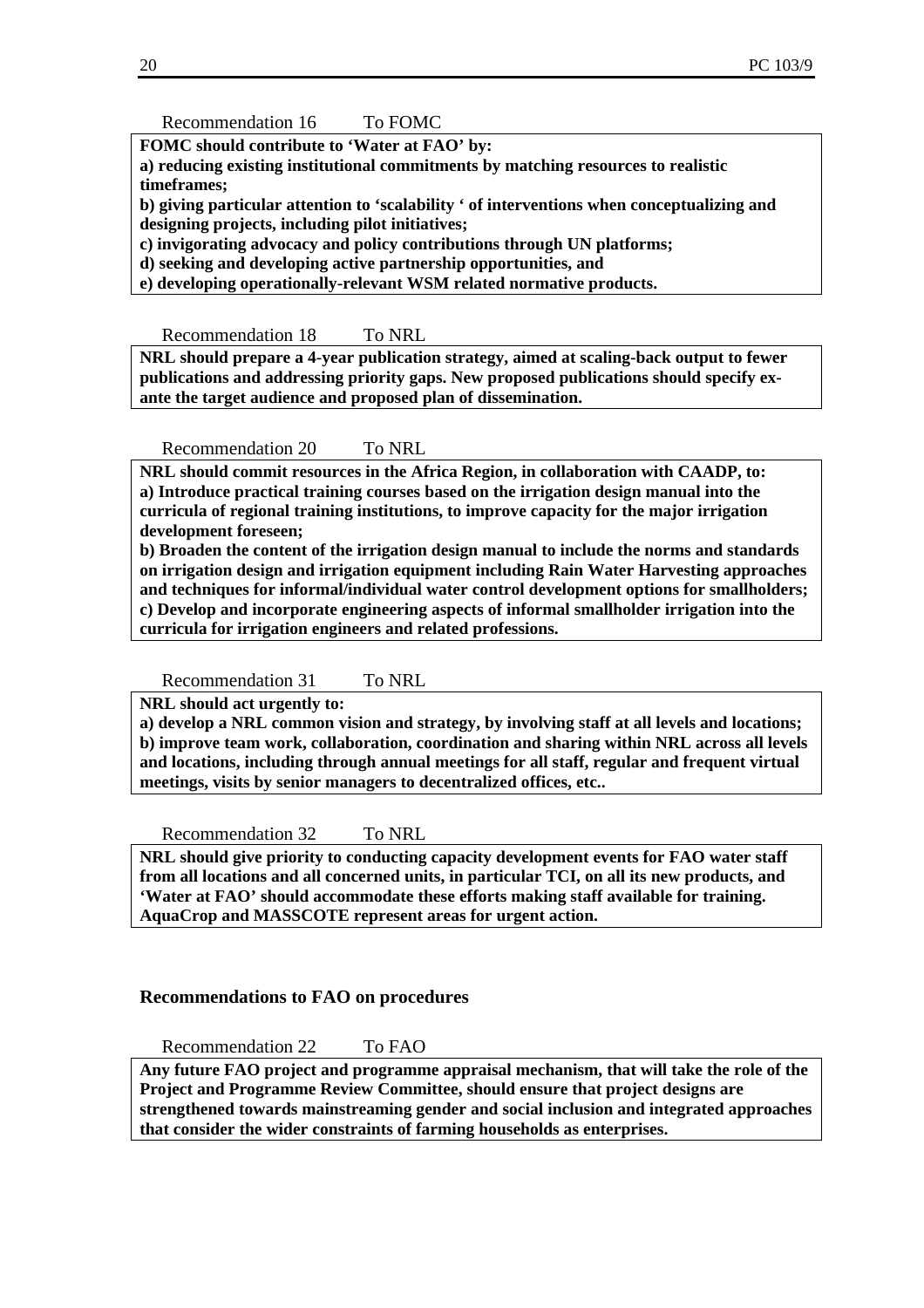Recommendation 26 To FAO

**The mechanism of the project task force should be applied systematically and throughout the complete life of all projects, including emergency interventions, in particular when projects are multidisciplinary. Monitoring of project implementation should be part of the TF responsibilities.** 

Recommendation 27 To FAO

**FAO should revise its internal market mechanisms and rates, to ensure they do not act as a disincentive to collaboration between projects and operational units and technical departments, and prevent dissemination and testing of normative concepts.** 

Recommendation 28 To FAO

**FAO should urgently develop procedures for national execution of projects and efficient and effective tools for substantial project supervision and monitoring, beyond financial delivery.**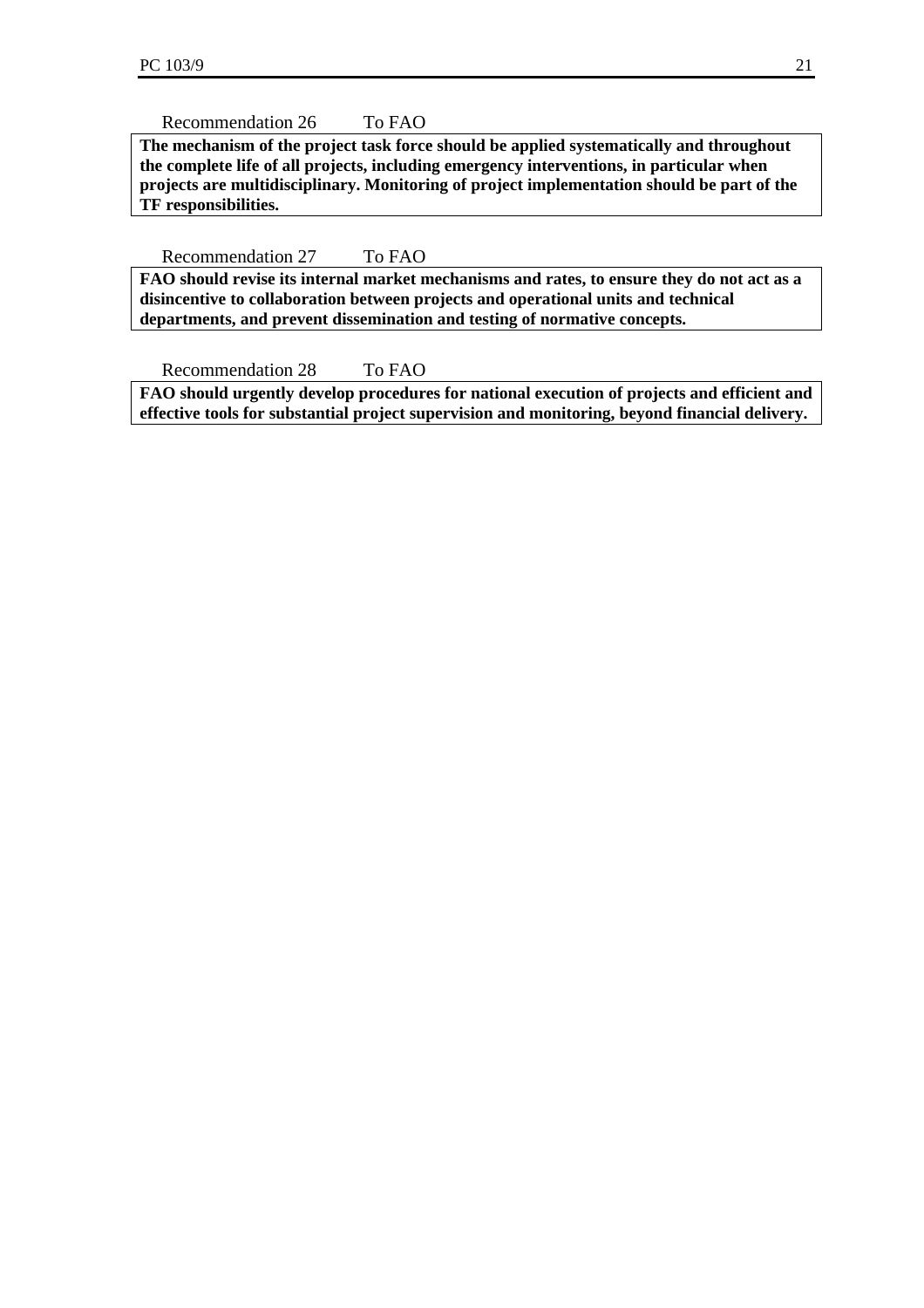#### **ANNEX 1: TERMS OF REFERENCE**

#### *1. Background for the evaluation*

Water is a key area for FAO. The third Global Goal of the FAO Strategic Framework 2000-2015 is "The conservation, improvement and sustainable utilization of natural resources, including land, water, forest, fisheries and genetic resources for food and agriculture." The Strategic Framework includes water scarcity, pollution and salinization and integrated natural resources management, within Strategic Objective D1: Integrated management of land, water, fisheries, forest and genetic resources.

Throughout this decade, FAO's Committees have repeatedly emphasised water use and management for sustainable agriculture, forest and food security efforts. In particular, the Committee on Agriculture (COAG) in 2007 discussed a proposal by  $FAO/NRL<sup>1</sup>$  on Agriculture and Water Scarcity and "welcomed the proposal for multidisciplinary integrated framework to address water scarcity"; the Committee on Forestry (COFO) in 2003 focused on the theme 'forest and water' and has stressed its importance since; the Committee on World Food Security (CFS) also repeatedly stressed that FAO should pay particular attention to water scarcity and drought.

The Independent External Evaluation of FAO (IEE) conducted between 2005 and 2007, commissioned a 'Background working paper on Water Management and Irrigation'. The main conclusion on water and irrigation in the final report was: "FAO continues to have a lead role on water databases and is respected for its work on agricultural water management. If hunger, poverty and chronic malnutrition are to be overcome, especially in Africa, increased water control is a prerequisite for any green revolution and for continuing agricultural development in Asia and the Middle East. Many water networks exist but are often biased against agriculture. FAO is currently in a weak position. The competency mix and the wide dispersion of the few human resources remaining in the Organization would need to be addressed as an initial imperative for the Organization to exercise leadership in macro-policy issues at global and regional levels."

The IEE core recommendation for water focused on the need for: i) a significant realignment of existing resources together with the securing of new ones, both human and financial; and ii) a different strategic approach which would enable FAO to contribute to integrated policies and programmes which bring together engineering, tenure, economics, management and legislation.

The IEE report and the respective Management Response by the Organization triggered in FAO a complex reform process that is still ongoing. The first step was the preparation of the Immediate Plan of Action (IPA) for the follow-up to the IEE, which was discussed and approved by the  $35<sup>th</sup>$ Special Session of the FAO Conference in November 2008: it defined FAO's Vision and Global Goals and 11 Strategic Objectives. Water appears again in the third Global Goal and in one of the Strategic Objectives, along with land and genetic resources.

The reform process includes the preparation of the new Strategic Framework of the Organization: in this document, the sustainable management of natural resources, including water, is at the forefront of progress toward food security and in addressing conflicts by "recognizing the crosssectoral character of integrated natural resources management at the local scale, and linking local management to the complexity and variety of instruments that address different aspects of the environment at the global scale"<sup>2</sup>. A very recent and important development in this context is the formulation of one out of seven, Impact Focus Areas<sup>3</sup> on water scarcity, namely "Coping with

l

<sup>1</sup> NRL: Land and Water Division

<sup>2</sup> Draft Strategy Note Environment, Climate Change and Natural Resources Management, CoC-IEE, 8 **May 2008** 

Impact Focus Areas aim at effectively grouping Organizational Results, from one or more Strategic Objectives, that relate to the same theme or cross-cutting issue considered a priority for 'flagship' treatment and advocacy to mobilise extra-budgetary funding. The IFA concept is part and parcel of the new Strategic Framework of FAO, but themes for focus can change over time.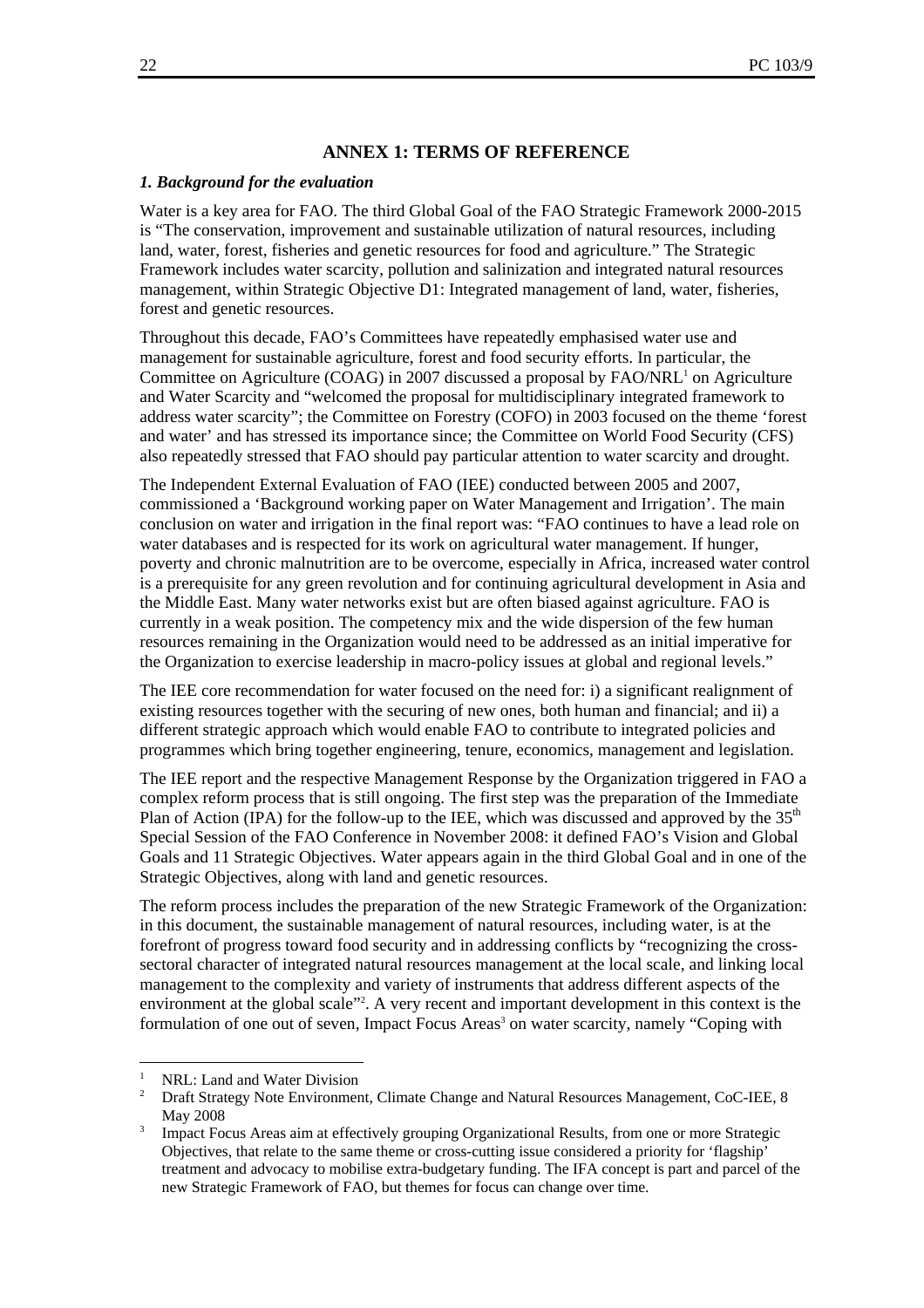scarcity of water s and land resources" (IFA-WALS). This should help 'mobilize resources, progressively enable pooled and less rigidly tied funding, primarily address issues of priority.' The thrust of the IFA is on the need to 'increase land and water productivity in a sustainable manner while negotiating water allocations with other users as a matter of priority'.

In this context of sustained dialogue between the member countries and the senior management of FAO, the Programme Committee (PC) at its 100<sup>th</sup> Session in October 2008 endorsed, among the topics proposed for initiation in 2009, the evaluation of "FAO's work related to water, as this had been a significant discussion topic in the CoC-IEE<sup>4</sup>." The evaluation report is expected to be presented to the PC in its Spring 2010 session.

# *2. Water in FAO*

This chapter illustrates the main areas and type of work related to water within FAO. This information was gathered and elaborated through the Evaluability Assessment conducted by the FAO Evaluation Service; all concerned units had the opportunity to comment and verify factual details.

# 2.1 How FAO works

l

FAO main areas of activity are identified in: i) putting information within reach; ii) sharing policy expertise; iii) providing a meeting place for nations; and iv) bringing knowledge to the field.

The Organization's work, likewise in other international organizations (IOs), is also usually categorized as 'normative' or 'operational'<sup>5</sup>. The first meets the 'global normative role' of the UN and of FAO, and includes work of international interest and use, e.g. technical papers, global debate and conventions. It is funded mostly by the Regular Programme (core) budget (RP) of the Organization, although increasingly extra-budgetary (EB) resources are allocated to it. The RP is structured in programme entities (PE).

The operational work, alternatively called Field Programme, includes all initiatives, projects and programmes that "respond to the needs of the member countries". These projects and programmes are funded to the largest extent<sup>7</sup> through extra-budgetary resources, although the Regular Budget finances the Technical Cooperation programme. Projects and programmes can be global, interregional, regional and national and can be under the responsibility of budget holders (BH) and lead technical units (LTU) located throughout the decentralized structure of the Organization: FAO headquarters (HQ), regional, subregional or national FAO Representations (respectively RO, SRO, FAOR).

The Organization's repository and sources of information about operational and normative products and initiatives are separate and provide very different types of information. The corporate Field Programme Management Information System (FPMIS) contains detailed and comprehensive information on the Field Programme and a great deal of information is available on budgets, inputs, timelines, activities and outputs, etc.

This is not the case for the normative work, which is funded through the Regular Budget of the Organization. The low level of detail in outputs and outcome indicators and targets for the programme entities (PE) as illustrated in the Programme of Work and Budget (PWB) and in the corporate Programme Implementation Report until now, entails that no information is easily retrievable on the inputs and process leading to the production of the normative outputs of the Organization, nor on results intended as use or adoption of these products by clients. Further, there is no single repository or record of the 'normative' products of FAO, which tend to be

<sup>4</sup> Committee of the Council-Independent External Evaluation 5

The difference is considered to be artificial by many, including the Member Countries, and more recent trends are for a focus on the continuum and synergies between different types of activities. Still, this dichotomy permeates the language and culture of the Organization.

<sup>&</sup>lt;sup>6</sup> From the website of the Technical Cooperation Department

<sup>7</sup> Currently, EB resources represent 90% of the Field Programme according to FPMIS.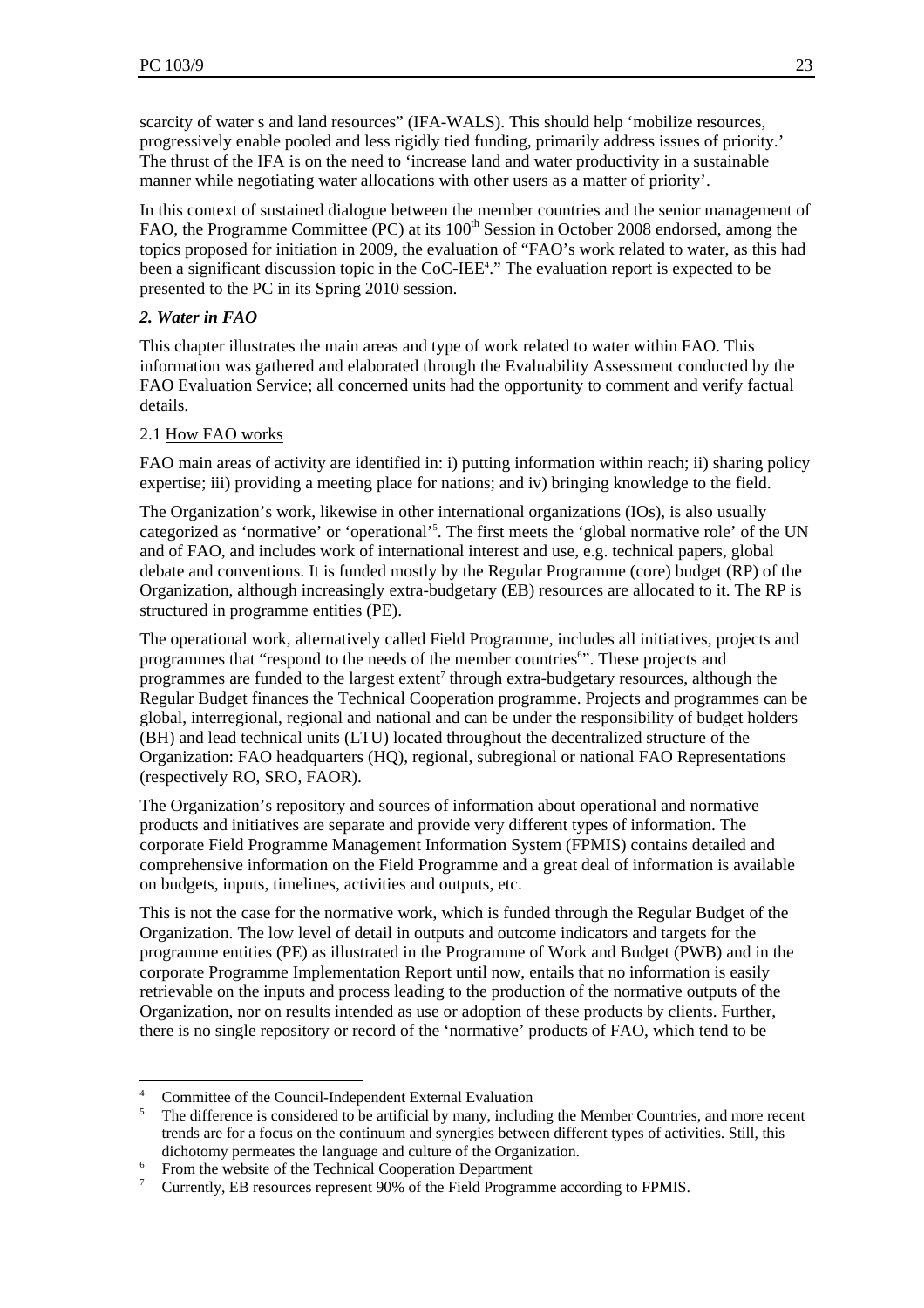dispersed across the very complex corporate website. This should be kept in mind when analysing all work by FAO, and the water-related activities are no exception.

#### 2.2 FAO's work in water

The 'FAO's Programme in Water' is anchored in the Division of Land and Water of the Natural Resources Department of the Organization. It closely reflects the main areas of FAO's activity mentioned above and is articulated as follows<sup>8</sup>:

- a) Information and knowledge on water: this includes multi-scale information base on water at different levels, contribution to global studies and to international processes (e.g. UN-Water); it is usually defined as 'normative work' and it is funded through both Regular Programme<sup>9</sup> (RP) and Extra-Budgetary (EB) resources;
- b) Policy advice: this area involves providing assistance to member countries on water management within agricultural policies, as well as the development of specific policy information tools; it is funded through both RP and EB resources;
- c) Technical support to countries and their constituents: this area consists mainly of projects at the country or regional level including in emergency context, ranging from development of small-scale irrigation schemes to modernization of large-scale schemes, watershed management, wastewater treatment, etc. It is mostly funded through EB resources for development, emergency and investment initiatives although staff members responsible for these activities are mostly funded through the RP budget.

FAO also had and has a number of mechanisms for cross- and multi-disciplinary work, called Priority Areas for Interdisciplinary Action (PAIA), or Inter-Departmental Working Group (IDWG). Water was and is a cross-cutting topic in a number of these and the units concerned with water contribute to them as required. Main ones appear to be:

- the current Multidisciplinary Area Food for the Cities, which worked on issues of wastewater and water quality and at urban/rural competition for water use and at urban/peri-urban agriculture and water use;
- the IDWG on Biosecurity, again concerned with water quality issues;
- Multidisciplinary activity on Sustainable Management of Mountains;
- Multidisciplinary activity on Global Perspective Studies;
- Multidisciplinary activity on Spatial Information Management and Decision Support Tools (ex PAIA SPATTLE); and
- IDWG for Climate Change.

Within these broad lines, water is a substantial theme of work for a number of departments and units in FAO: a short summary is provided below of the areas of activity on water of all concerned units during the period under evaluation.

#### 2.2.1 *FAO Water Development and Management Unit*

The 'traditional' focal point for water in FAO is the Water Development and Management Unit (NRLW), part of the Land and Water Division (NRL): the division was within the Agriculture Department, until it was integrated in the newly created Natural Resources Department in January 2007, as part of the FAO Director-General's reform<sup>10</sup>. The unit, as most other FAO technical units, has staff located in HQ and in the Regional and Subregional Offices.

NRLW leads and conducts virtually all FAO's normative work related to water and acts as lead technical unit (LTU) for many projects related to water management and development. NRLW

l

<sup>8</sup> Water at FAO, Information Note, FAO, 2009.

<sup>9</sup> The budget of the Regular Programme of the Organization also funds the Technical Cooperation

Programme (TCP).<br><sup>10</sup> The reform process of FAO started by the Director General in 2005 was mainstreamed in the reform process following the Independent External Evaluation.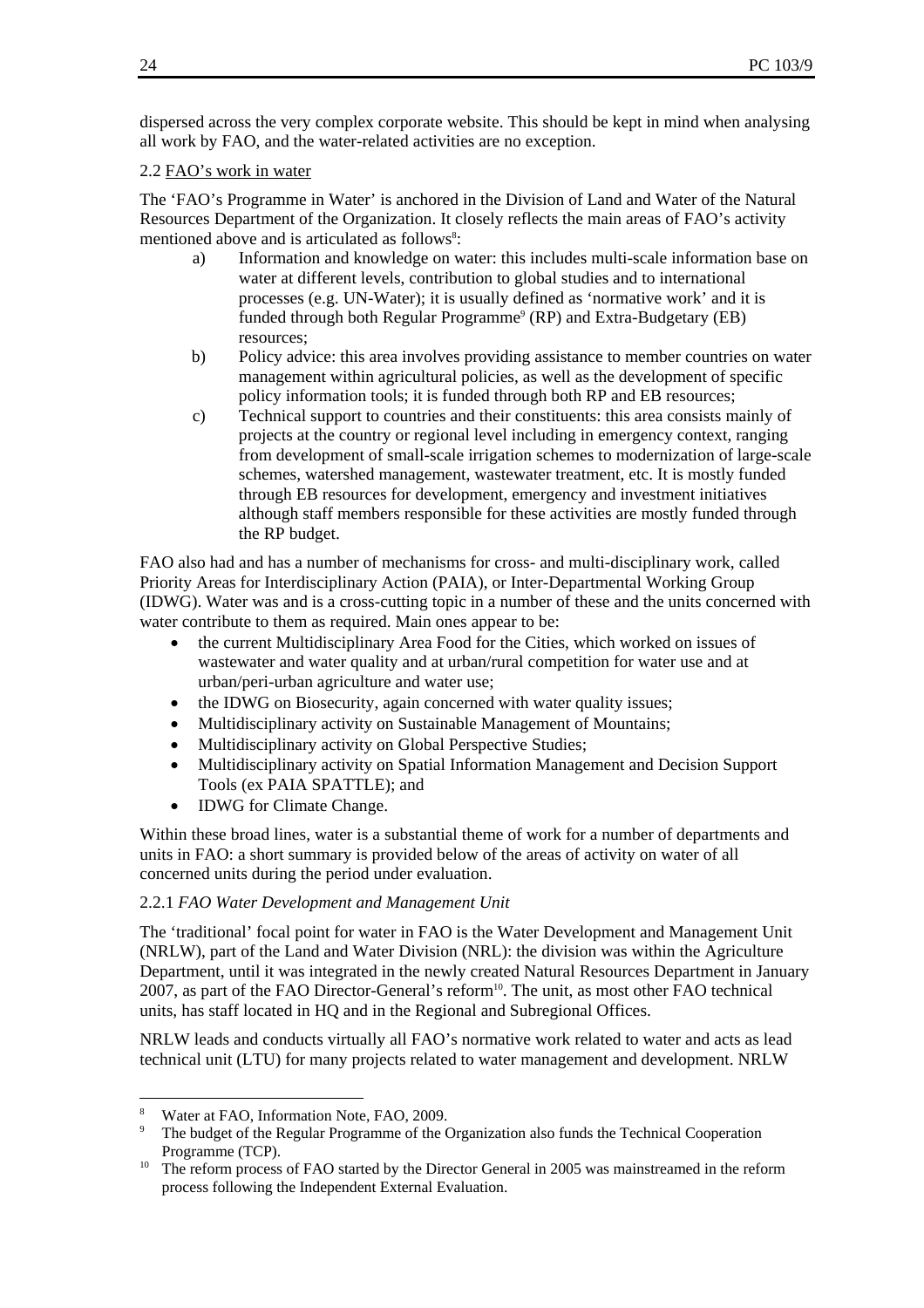$\overline{\phantom{a}}$ 

also supports projects with water-related component run by other units, as a member of their task forces, though not all (see Section 2.5).

All the work of NRLW is on the different aspects and perspectives of water management and development in relation to agriculture; its main areas of focus and modality of action are described here:

- AQUASTAT is FAO's global information system on water and agriculture: it collects, analyses and disseminates secondary data and information by country and by region. The information system consists of databases, maps, tables, and country and regional profiles. AQUASTAT is a member of the Inter-Agency Working Group on Statistics. The Evaluation of FAO's role and work in Statistics in 2008 conducted an in-depth assessment of this work;
- Irrigation systems: development of new maintenance and modernization systems and approaches (MASSCOTE), update of old and preparation of new technical publications and training material, capacity building, technical assistance to field projects and contribution to formulation of investment projects; work in Asia (India and China), expansion to Central Asia and Near East regions; modules of MASSCOTE for fish and rice;
- Drainage systems: development of new systems and approaches for drainage and salinity control, technical publications (4 since 2000) and technical assistance to field projects; collaboration with ICID and ALTERRA-ILLRI;
- Water policy: advocacy work at international level; assistance to countries through field projects; work on water and poverty with IFAD;
- International waters and transboundary river management: collaborative management projects, e.g. the Italian-funded Nile Basin project, the GEF-funded Okavango basin project and the up-coming Master Plan of the Mesopotamian Basin; the focal points for the GEF International Waters Focal Area are in NRLW and FIMA;
- Water quality: this includes development of systems and approaches, technical publications and technical assistance to field projects on various sub-themes, including water re-use, waste water, arsenic contamination, reclamation of polluted areas, non conventional water resources, issues of salinity in the post-tsunami recovery;
- Water scarcity and environmental aspects linked to water: advocacy work, technical publications, technical assistance to field projects and development of systems and approaches on various sub-themes, including improvement of water use efficiency; payment for environmental services on water and watersheds; contribution to Virtual Water/Water Footprint network;
- Economics of water resources management: technical publications;
- Crops and water: contribution to development of water-efficient cropping systems, e.g. System of Rice Intensification; studies (paddy irrigation in monsoon areas); technical assistance to field projects; models and decision support tools (DST) for crops and water, e.g. AQUACROP; collaboration with CGIAR organizations, e.g. ICRISAT, ICARDA, CIMMYT<sup>11</sup>, etc.;
- Wetlands: collaboration with Ramsar Convention, UNEP and IUCN on the sustainable agricultural development in wetlands; technical publications;
- Water resource assessment: production of spatial information, models and databases on water resources for projects and global and regional resource assessments;
- Contribution to international processes on water: chairing of UN-Water in the period 2007-2009; hosting of UN-Water task force; organization of the Netherlands Conference on Water in 2006 and of the Sirte Water and Energy Conference 2008; collaboration with IWMI; participation in international fora, e.g. the World Water Forums, the World Water Week, with presentations, stands, etc.;

<sup>11</sup> ICRISAT: International Crop Research Institute for the Semi-Arid Tropics; ICARDA: International Center for Agricultural Research in the Dry Areas; CIMMYT: International Maize and Wheat Improvement Centre.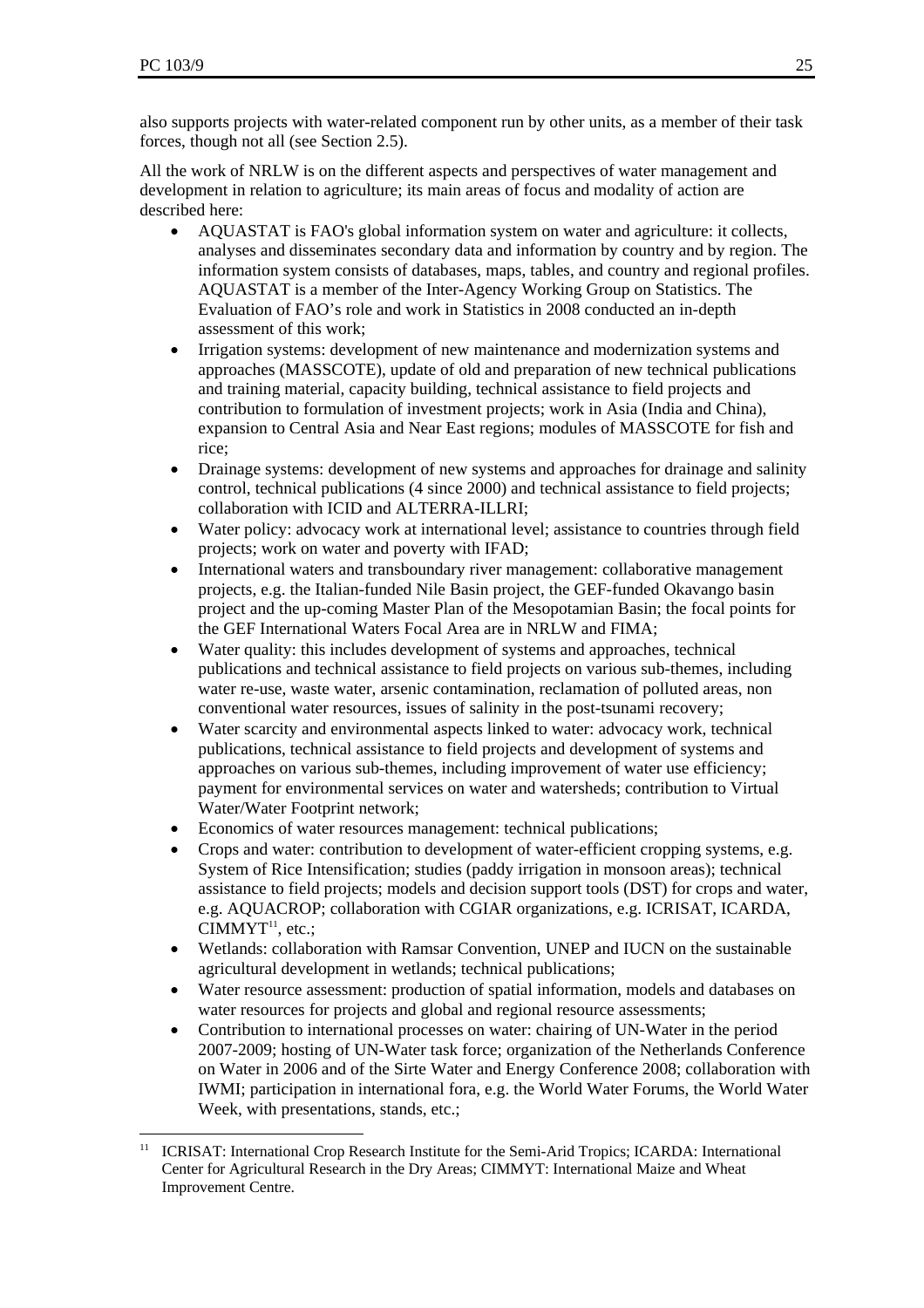- Contribution to international publications on water, e.g. Water for Food, Water for Life, published by IWMI in 2007;
- Contribution to FAO's flagship publications and perspective studies, e.g. World Agriculture: towards 2030/2050; water resource assessments, State of Land and Water 2010, etc.;
- Information and communication: set-up, maintenance and update of the FAO Water website, including statistics on use; set-up of website for Tsunami on Water; information products on water; assistance to and capacity building in projects on information systems; World Water Day; maintenance of mailing lists on water; collaboration with IFAD in general for publications; and
- Advocacy work and resource mobilization on water, agriculture and food security.

A few normative products have been produced or are work in progress in collaboration between NRLW with other units in the NR Department, e.g. NRL, NRR.

#### 2.2.2 *Food Quality and Standards Service*

The Food Quality and Standards Service (AGNS) is mostly involved at the normative level with water-related issues. Products are guidelines for water safety under the umbrella of the Codex Alimentarius and the Microbiological Risk Assessment Series. In addition, capacity building on issues of water use and water quality is conducted in partnership with the World Health Organization (WHO) and the World Organization for Animal Health (OIE).

The network of partners is rather wide and includes WHO, IWMI, IDRC, universities, CGIAR, IRRI, RUAFS (Resource Centre on Urban Agriculture and Food Security), WFP, UNICEF, IUCN, Ramsar Convention, etc.

In the Tsunami case, there was collaboration with UNICEF on ground-water quality. Mention was made of the need for better collaboration among UN agencies on water at the interface of human, animal and agricultural consumption, including water sanitation and re-use of waste-water.

#### 2.2.3 *Fisheries and Aquaculture Management Division*

FAO's work on aquaculture in freshwater systems is within the boundaries of the Evaluation Assessment, being a direct form of water management and use in the same sense as crops and livestock with all related issues of availability, competitive uses and quality. Equally, the impact of agriculture and livestock activities on inland and coastal fisheries appears relevant to the scope of the evaluation. Furthermore, the Fisheries and Aquaculture Department (FI) have solid experience in the biodiversity dimensions of freshwater ecosystems. FAO's work on marine waters and all work on fisheries resources are excluded.

The mission of the Fisheries and Aquaculture Department of FAO is to facilitate and secure the long-term sustainable development and utilization of the world's fisheries and aquaculture. The visibility of this area of work is very limited across the Organization; further, the human resources in the area of inland fisheries have been cut heavily over the last decade, although efforts are currently being made to rebuild some of this lost capacity.

Before the period under evaluation, FAO had an IDWG for the follow-up to Chapter 18 Freshwater of Agenda 21 after the Rio Conference in 1992. However, as early as 1999, the topic did not feature any more in the documents by the Organization on the relevant follow-up.

During the period under evaluation there has been some collaboration between staff in both the Fisheries and Aquaculture Management Division and the Fisheries and Aquaculture Economics and Policy Division with NRLW on a number of products including the World Water Development Reports, the African Water Resource Database, expert workshops etc. Recently, NRLW and FI have decided to collaborate more closely on the Guidelines on Agriculture-Wetlands Interaction initiative. Most of this collaboration, met with high appreciation in NRLW, has been limited by the limited human resources available and the fact that this has not been a priority under the Programme of Work and Budget (PWB) of the Fisheries and Aquaculture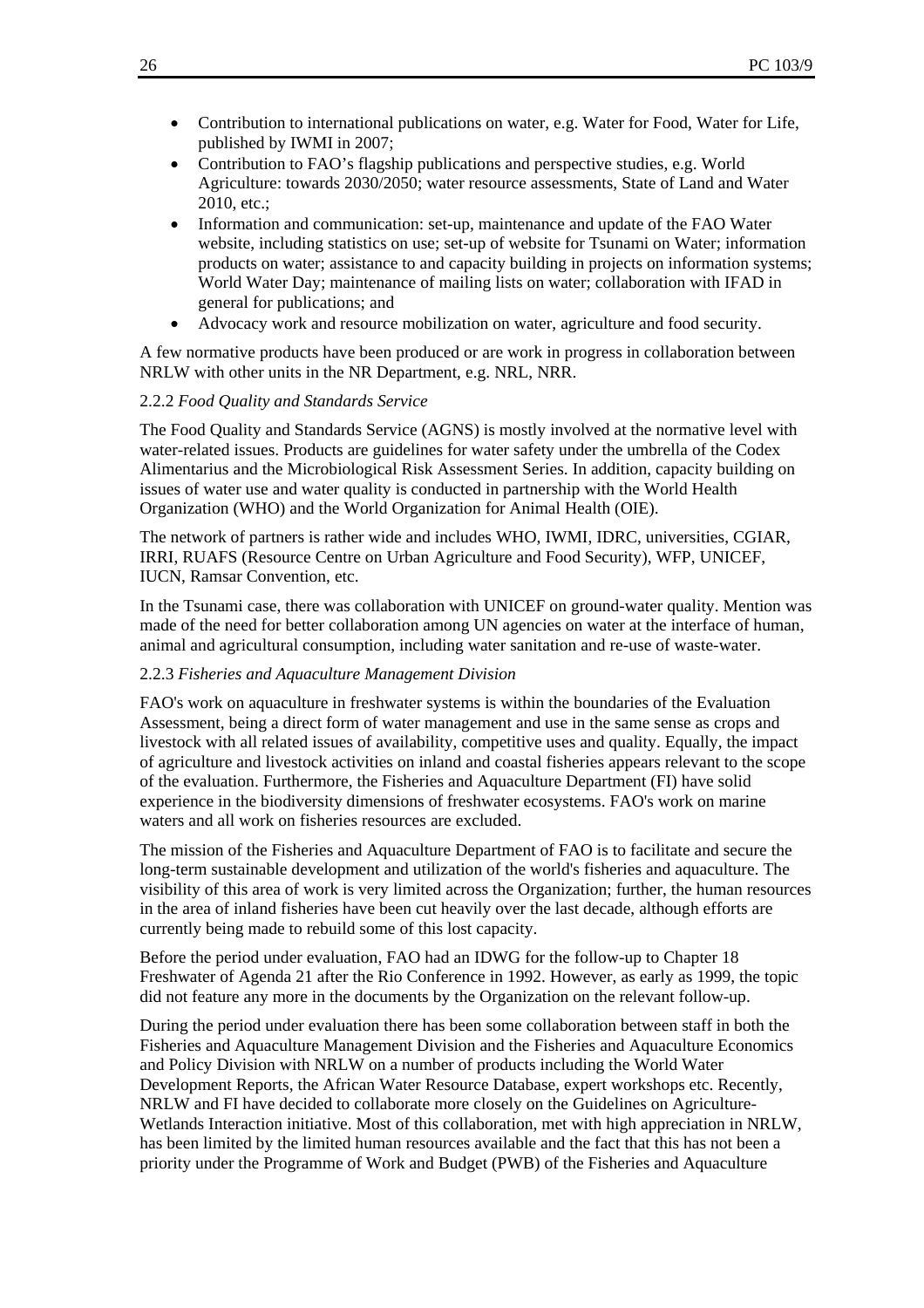Department. The main drive for it to happen has been the personal initiative and commitment of staff in FI.

At the same time, there have also been FI initiatives, with limited input from other FAO water units, covering thematic reviews and expert meetings on dams and fisheries in collaboration with the World Commission on Dams; fisheries in irrigation systems in arid zone of Asia, in collaboration with the Interstate Coordination Water Commission (ICWC) of Central Asia; and hydropower, flood control and water abstraction – implications for fish and fisheries in Europe.

With freshwater fisheries production and biodiversity under increasing pressure from land-based activities and considering additional pressures imposed by climate change, there seems to be clear opportunity and need for more intensive and formal interaction between FI and NRLW on clearly defined programmes and outputs.

#### 2.2.4 *Forest Management Division*

The Forest Management Division's Forests and Water Programme covers a broad range of waterrelated issues within forest hydrology, mountain ecosystems, watershed management and upstream/downstream linkages.

Normative products emerging from this division include a stocktaking exercise of international watershed management activities, conferences and workshops on forest and water issues as well as a number of publications, such as UNASYLVA and FAO Forestry Papers.

There are a number of field projects mainly covering watershed management activities, concentrated in Eastern Europe and Central Asia. A large GEF-funded project is starting at the time of writing these ToR, on the Fouta Djallon massif in West Africa.

The Forest and Water Programme has been engaged in many partnerships (ICIMOD, the European Forestry Commission, Mountain Partnership, Mekong River Commission, etc.) and has been an active participant at a number of conferences  $(5<sup>th</sup>$  World Water Forum, Barcelona Conference, European Forest Week etc.) highlighting issues of forests and water.

One of the issues raised by FOM was the limited human resources available for this area of work at the moment. There is lack of human resources in the decentralized offices as well.

#### 2.2.5 *Development Law Service*

The Development Law Service (LEGN) is involved at normative, field programme and international levels in water-related issues. At normative level, guidelines, training manuals, policy notes and legislative studies have been produced on water legislation, water rights, water user organizations, sustainability, conservation and protection of the water resource base and transboundary aquifers. At field programme level, LEGN covers legal components within projects covering policy and strategy (both in irrigation and water resource management), the water and land rights interface, access to land and water and transboundary issues.

In terms of international processes, LEGN has contributed to UN Water, the 3<sup>rd</sup> WWDR, cooperation with UNESCO, training and capacity building related to water rights and law, as well as drafting articles on the Law of Transboundary Aquifers. Initially a cooperation with WHO on water legislation and water standards, WATERLEX, was expanded and is now a database containing legislative and regulatory frameworks for water and their analysis.

LEGN underlined its close collaboration with various units within FAO, including NRLW and TCI, and with international organizations on water-related topics. The senior officer in LEGN who managed all water related work has recently retired: institutional memory of the past work exists and the unit stated that tasks have been redistributed.

## 2.2.6 *Emergency Operations and Rehabilitation Division*

During the period under evaluation, TCE has managed 42 projects including a water component, with a total budget of USD 124 million. The types and sizes of interventions vary according to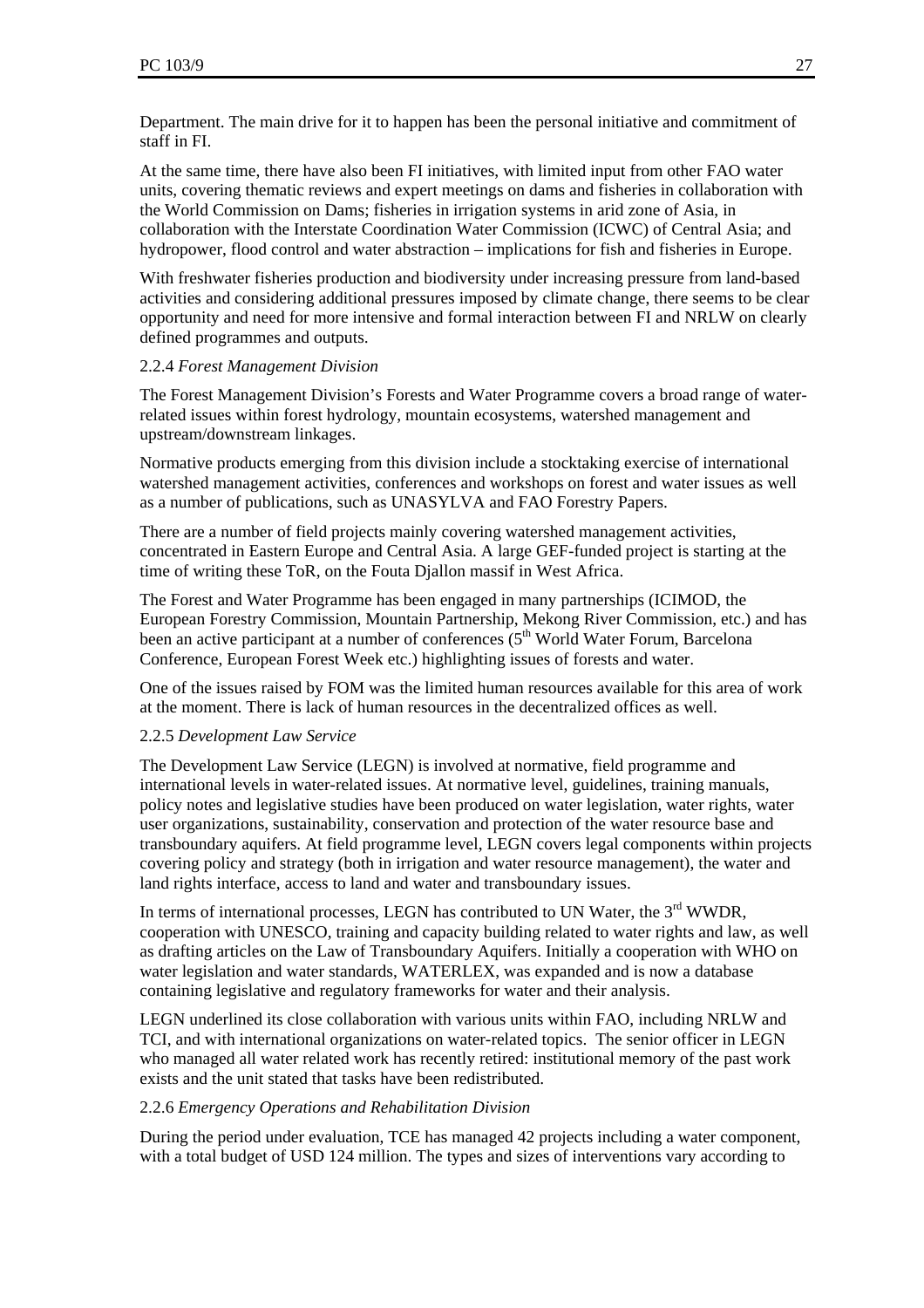region and specific country contexts with Iraq, Somalia, Pakistan, West Africa and the West Bank and Gaza being the main beneficiaries.

The emergency and rehabilitation interventions are wide ranging, including small-, medium- as well as large-scale irrigation rehabilitation, irrigation development, watershed management, water harvesting, wastewater treatment and re-use, livestock water holes, soil desalinization, information projects and river management.

Some of the work by TCE in Iraq on water pumping stations appeared to be beyond the traditional mandate of FAO: the unit responsible was however able, in collaboration with AGS (Rural Infrastructure and Agro-Industries Division), to select and contract a suitable service provider. Through this work, norms for similar assignments have been prepared.

A large number of emergency projects with water components, namely in Iraq, tsunami-affected areas, Pakistan, Somalia and the Horn of Africa, have been evaluated recently either as individual projects or within the framework of large emergency programme evaluations.

#### 2.2.7 *FAO Investment Centre*

The FAO Investment Centre (TCI) collaborates with multilateral institutions such as the World Bank, regional development banks and international funds by assisting developing countries to identify and formulate effective and sustainable agricultural policies, programmes and projects. The unit hosts and is largely funded through the FAO-World Bank Cooperative Programme; in addition, it also uses funds from FAO's Regular Budget, for example through TCPs. In this framework, TCI contributes to formulate and implement projects mobilizing very large financial resources.

An initial rapid assessment of TCI's work on irrigation and drainage investments indicates that in the period under evaluation, TCI contributed to 42 projects with a total budget of USD 4 billion, by engaging approximately 15 percent of its total staff time. This estimate does not include work on watershed management and water and environmental issues: the total support to the IFIs on this theme and to the World Bank in particular, appears to be very substantial and the evaluation should explore it more in depth.

TCI staff stated that there is a regular and frequent use of some of NRLW products, such as Crop-WAT.

#### 2.2.8 *Management and Coordination Service for the Special Programme for Food Security*

TCOS is responsible for the management of the SPFS, that includes more than 100 field projects and/or national programmes for food security in Africa, Asia and Latin America. Water management is one of the four core components of the SPFS and small-scale irrigation featured in the planning of virtually all projects funded in the first round of the SPFS in the late 1990s. Over time, the SPFS has become more tailored to local needs and circumstances and has often evolved in national programmes of food security, wherein the policy and institutional component has become more important.

The Evaluability Assessment has identified 37 SPFS projects with a significant water-related component. They are mostly concentrated in West Africa, with some initiatives in Haiti and in Asia. In particular, Spain has been funding initiatives in a number of West African countries with a strong attention to water management aspects within the umbrella "Programme Eau pour l'Afrique".

#### 2.2.9 *Others*

The Evaluability Assessment shows that some work has been conducted on gender and social equity in water related contexts, in particular on gender disaggregated statistical data in Africa (e.g. AQUASTAT).

The Livestock Policy Unit (AGAL) conducted a number of studies on livestock-environment issues through their Livestock-Environment and Development Programme, wherein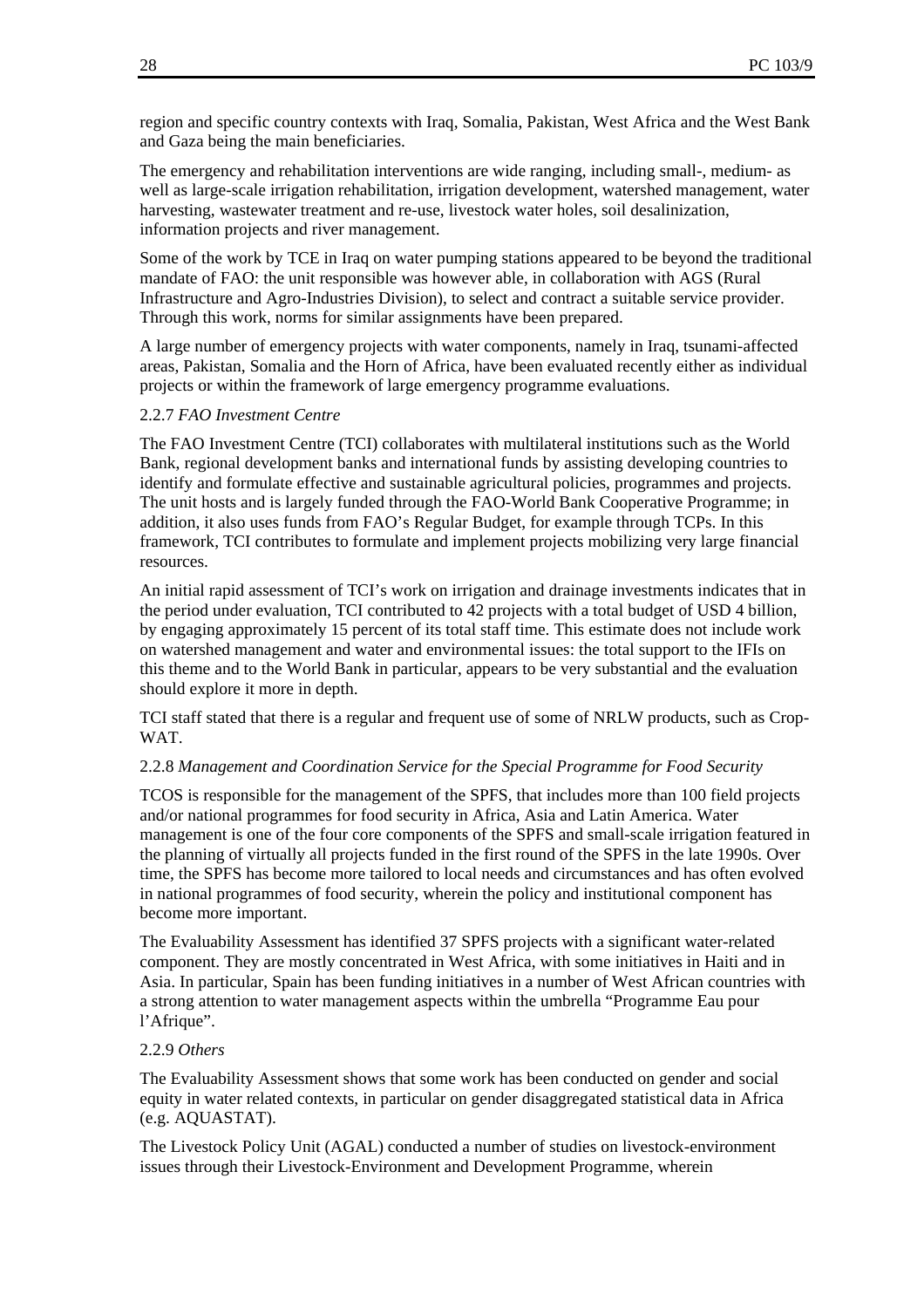contamination of water was a key issue. The most relevant recent product of this unit on waterlivestock issues is the publication "Livestock's long shadow". Work is ongoing in Asia on livestock waste management and pollution (GEF Project) and there is collaboration with RAP officers. AGA contributed to the Netherlands Conference on Water.

In the Agriculture Department, it appears that the most relevant water-related initiative is a newly started large programme in West Africa in collaboration with the Oregon State University and funds from the GEF, implemented in close collaboration with a regional project funded by the Netherlands on IPM and Farmer Field Schools. The new project aims at reducing dependence on Persistent Organic Pollutants (POPs) and other pesticides through the introduction of an innovative water quality monitoring device, capacity building for a network of national and regional laboratories, etc. The project started in March 2009 and has a long time horizon. Collaboration with NRLW exists at the informal level. No other initiatives were identified during the Evaluability Assessment.

Particular mention is made of the Science Council Secretariat of the CGIAR, hosted by FAO that is also one of the CGIAR donors. The Secretariat has conducted assessments and work on water issues, including the review of IWMI and the External Review of the Water and Food Challenge Programme, both in 2007. The extent and form of potential collaboration between FAO and CGIAR's Secretariat on water issues may be of interest for the evaluation.

#### 2.3 Water in the FAO Programme of Work and Budget and Medium-Term Plan

During the period under evaluation, the Regular Programme of FAO was articulated and budgeted through "programme entities" (PE). For ease of reference, the main PEs are indicated in Box 1 below.

| <b>Major Programme/Programme/Chapter</b><br><b>MTP 2004-09</b>         | <b>Programme Entity</b>                                                                     |
|------------------------------------------------------------------------|---------------------------------------------------------------------------------------------|
| <b>PWB 2004-05</b>                                                     |                                                                                             |
| 2.1 Agricultural Production and Support                                | 211A1 Agricultural Water Use Efficiency and Conservation                                    |
| <b>Systems, 2.1.1. Natural Resources</b>                               |                                                                                             |
|                                                                        | 211A3 Integrated Land, Water and Plant Nutrition Policies,                                  |
|                                                                        | Planning and management                                                                     |
|                                                                        | 211A5 Land and Water Quality Improvement                                                    |
|                                                                        | 211P7 Land and Water Information System                                                     |
|                                                                        | 211P8 Knowledge Management and Partnerships                                                 |
| 2.4.1. Forest resources                                                | 241A7, Forests and Water                                                                    |
| 2.5.6: Food Production in Support of<br><b>Food Security in LIFDCs</b> | 256P2 and 256P3, SPFS Formulation and Implementation                                        |
| 3.3.3, Emergency Operations and<br><b>Rehabilitation</b>               | 33300, Emergency Response Operations                                                        |
| PWB 2006-07 and PWB 2008-09                                            |                                                                                             |
| 2K Sustainable Natural Resources<br><b>Management</b>                  | 2KA01 Agricultural Water Use Efficiency, Quality and<br>Conservation                        |
|                                                                        | 2KA06 Integrated Land, Water and Plant Nutrition Policies,<br>Planning and management       |
|                                                                        | 2KP02 Land and Water Knowledge management,<br>Information systems, Databases and Statistics |
|                                                                        | 2KA07, Forests and water                                                                    |
| 4C: Food security, poverty reduction and                               | 4CP01, Management and Coordination -                                                        |
| other development cooperation programmes                               | SPFS/NPFS/RPFS/SSC/pro-poor small projects                                                  |
| 4D, Emergency and post-crisis management                               | 4DS01, Implementation of emergency programme                                                |

#### *Programmes and Programme Entities related to water since 2004*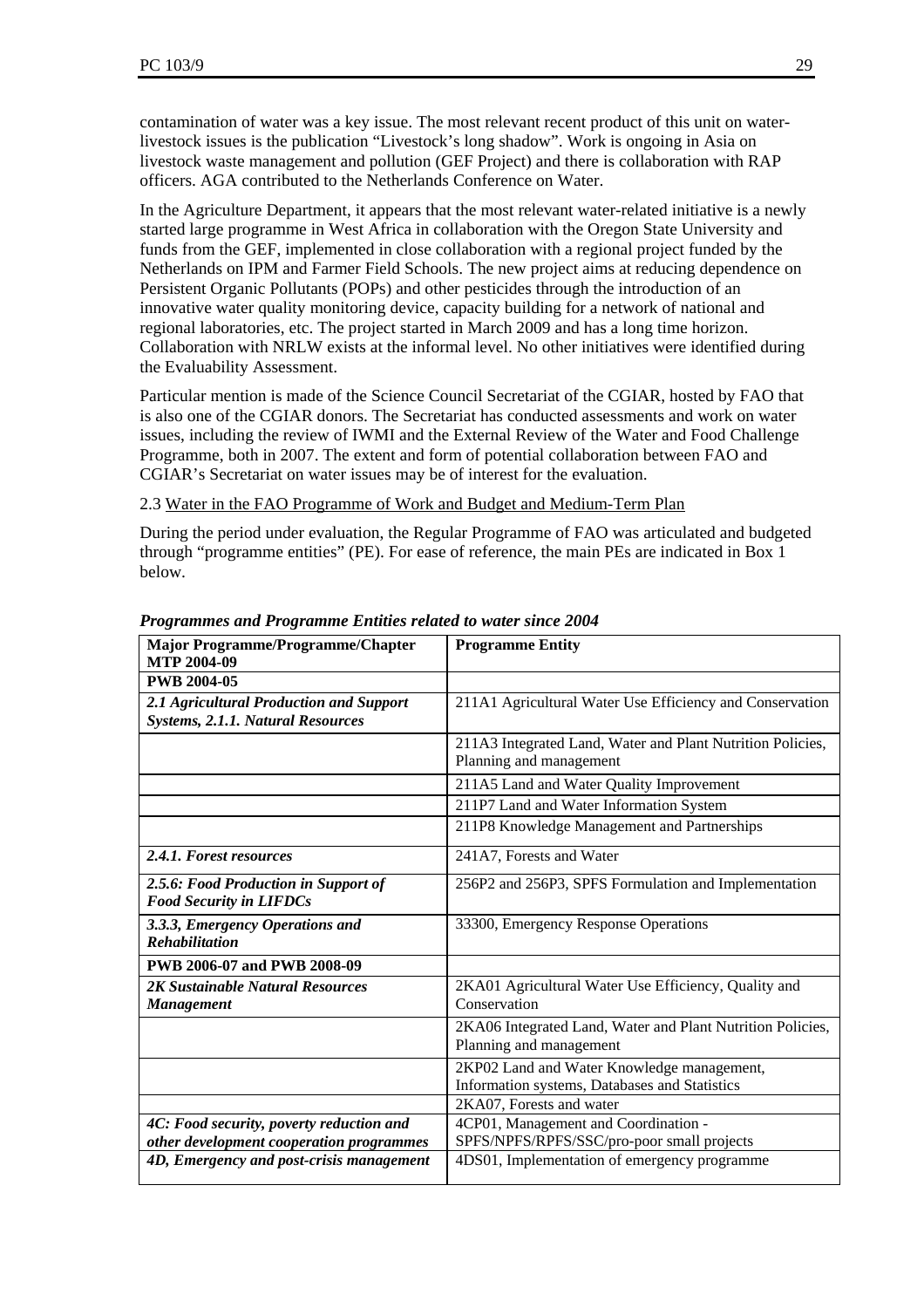#### 2.4 Projects on water or with water-related components

The Evaluability Assessment based the selection of 'operational' activities on two criteria: i) the implementation period: projects had to be operational between 1 January 2004 and 31 December 2008; ii) 'water-related' work was part of projects' objectives, results and/or outputs. An additional twelve projects started after 1 January 2009 have been included under a separate heading.

In total, 226 projects<sup>12</sup> have been identified as relevant to the evaluation thrust, 44 of these classified as Emergency as mentioned above. Their total budget amounts to USD 436 million: this represents 19 percent of FAO's delivery through the Field Programme in the period 2004-2008. The budget of Technical Cooperation initiatives represents a larger proportion within the waterrelated projects than within FAO's overall delivery figures, 70 percent against 53 percent. Conversely, emergency initiatives within the water-related projects are less than within FAO in general (29 percent against 47 percent).

The great majority of the projects were national in scope: only 16 were interregional projects, 9 regional and 4 global; also among TCP, 7 were regional and 1 interregional and only one emergency project had a regional scope.

The budget of the 226 projects was accrued to as follows: 29 percent of the funds were used for emergency projects, TCP projects represented 4 percent and EBF Technical Cooperation initiatives represented 67 percent. In terms of number of projects, 20 percent of the projects were in emergency, 28 percent within the TCP and 52 percent funded from EB resources.

Within the Technical Cooperation projects, TCP were 5 percent of the budget and 36 percent of the number of projects, whereas projects funded through EB resources represented 95 percent of the budget and 64 percent in number of projects. Projects in support of the normative work of the Organization in water represented 8 percent of the Technical Cooperation budget, against 92 percent going in support of the Field Programme. In terms of numbers, 14 percent of projects were normative and 86 percent field programme.

Within the total number of water related projects (226), 52 projects have budgets above USD 2 million<sup>13</sup>, for a total amount of USD 338 million (77 percent of the budget); 19 were emergency and 33 non–emergency projects. Emergency projects with budgets above USD 2 million were proportionately more in number than Technical Cooperation projects with similar budget (43 percent and 18 percent respectively).The average budget was slightly larger in the case of Technical Cooperation projects, USD 6.7 million against USD 6.0 million in the case of emergency interventions. Out of the 52 projects for which an evaluation is mandatory as an independent exercise or as part of a larger evaluation, according to FAO's evaluation policy, 29 have been evaluated in the past.

Major donors were the United Nations Development Group Office (UDG) in the case of emergency, FAO for TCPs by definition<sup>14</sup>, and Italy as EB resource provider for Technical Cooperation. The UK Department for International Development (DfID) is an important donor to UN-Water, although this does not appear in FAO's information systems.

It appears that NRLW or FOM have been involved in the formulation and/or backstopping of most water-related projects. However, procedures and practice in the Organization for the set-up

 $12$ 12 The total number of projects currently in operation by FAO is stated in the order of 1,500 excluding TeleFood projects. However the two figures cannot be fully compared as they refer to different time-

frames.<br><sup>13</sup> This is the budget threshold above which a project is subject to mandatory independent evaluation according to FAO policy, see Methodology.<br><sup>14</sup> The TCP programme is funded exclusively through the FAO's Regular Budget.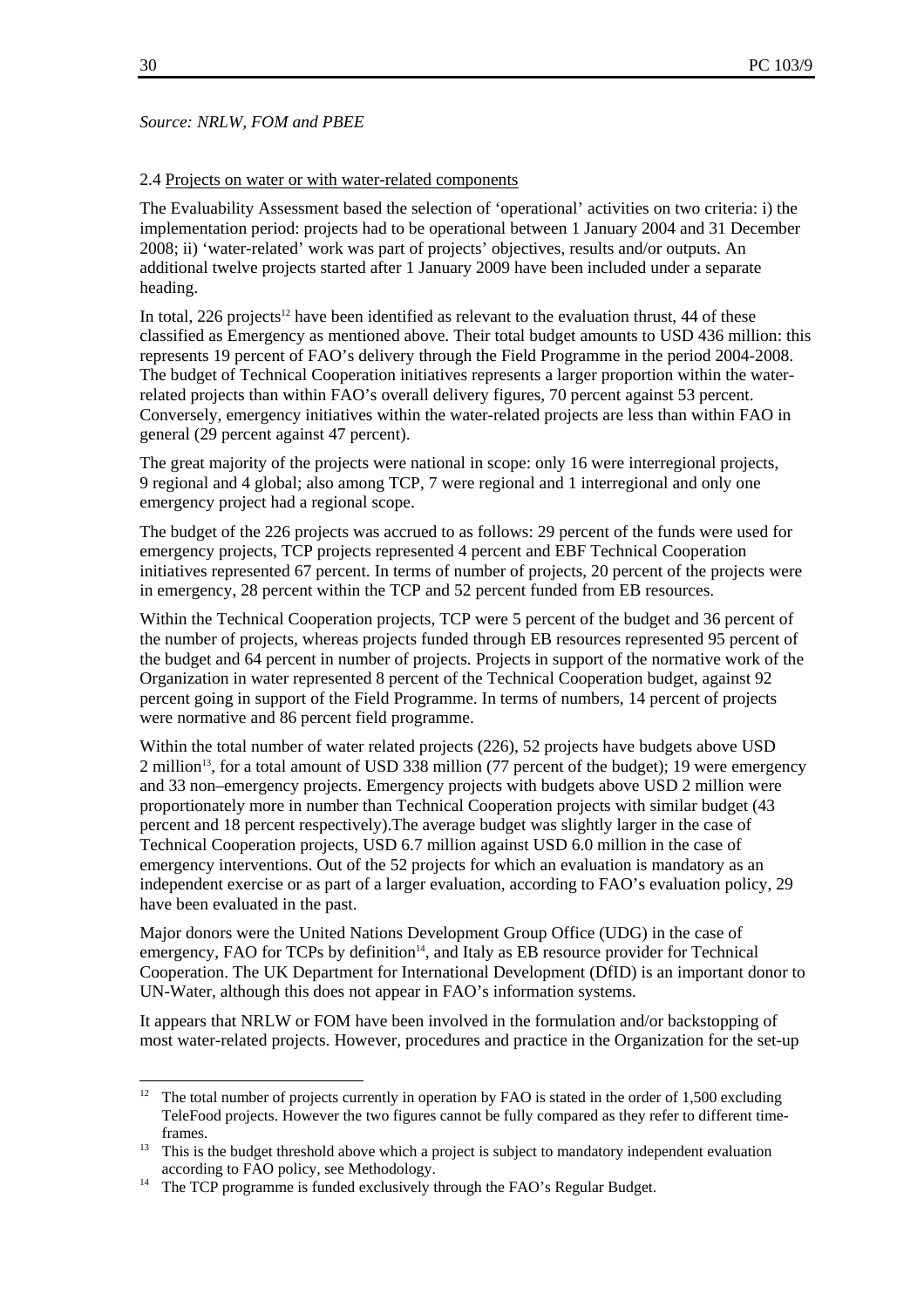and functioning of project task forces (PTF), resulted in approximately 50 initiatives with substantial water-related components, implemented without any consultation or involvement of NRLW. These were mostly emergency and Special Programme for Food Security interventions.

Last, as in other thematic and programme evaluations, the recurrent corporate problem in linking projects to the 'appropriate' programme entity in the PWB is at the basis of a possible oversight of relevant projects. The Evaluability Assessment checked the first list of projects with relevant units, however the possibility of a few gaps can never be excluded completely. This also entails that a number of projects linked to the 'water PE' had to be excluded as they did not include 'water activities' in their thrust.

#### 2.5 Issues that emerged during the evaluability assessment

The issues described below have emerged during the first phase of the evaluation, through meetings with FAO stakeholders, research work in FAO's information systems, website and databases and a rapid analysis of official documents and previous evaluation reports. They have been captured in the list of areas to be assessed by the evaluation, presented in Section 5 of the ToR.

Following the analysis of the IEE summarized above, it appears that the evaluation should aim at a clear definition of the role of FAO on water, food and agriculture, by assessing the niche and the comparative advantage of FAO in the current global water institutional architecture.

To a certain extent, some lack of clarity and shared agreement about what FAO should do on water seems to exist also within the Organization itself, in relation to what should be its priorities and modalities of work, including the balance in NRLW between normative and operational focus. The evaluation should contribute to define better the thrust, the resources and the institutional mechanisms required for FAO to meet its corporate mandate and the needs of its membership, while building on its current and future comparative advantage.

Overall resources in FAO have been on a diminishing trend for many years now and this has affected the staff and non-staff resources from both the RP and EB sources: work on water has been affected as well. Both FOM and NRLW mentioned the impossibility of meeting all requests with the currently over-stretched human resources. This was confirmed by TCE and TCI, who consider that the well appreciated technical assistance by NRLW to their work in emergency and investment is very much affected by the limited human resources of NRLW at all levels. In the case of TCE, demand has been mostly for an irrigation engineer: the post in NR has been vacant for a few years, and the recruitment process was ongoing at the time of writing this document. TCE compensated the lack of expertise in FAO by re-assigning a field expert in one country to provide assistance to a project in another country. The example was also mentioned of the collaboration in the past between TCE and NRLW through the Oil-For-Food Programme in Iraq, whereby the programme contributed to the costs of an irrigation engineer in NRLW. Equally, obstacles to full collaboration between NRLW and TCOS seem to exist also due to NRLW overstretched human resources.

These issues will require more in-depth analysis by the evaluation, based on evidence made available about requests and workloads. One of the tasks of the evaluation would be also to assess whether the 'water' area of work has suffered from budget cuts similar or different to the average for the Organization as a whole, as well as the evolution of EB resources for this area.

There is some evidence that NRLW has achieved a functional link between the normative and operational streams of work for the work under its full responsibility. The evaluation should include this into its assessment, along with the analysis of the existence of a feedback loop between the existing corporate knowledge on water-related matter and the work and experience of field projects and programmes. This may or may not be related to the absence of formal and substantive involvement of NRLW in a number of FAO field projects with water-related components which are managed by divisions in the TC Department.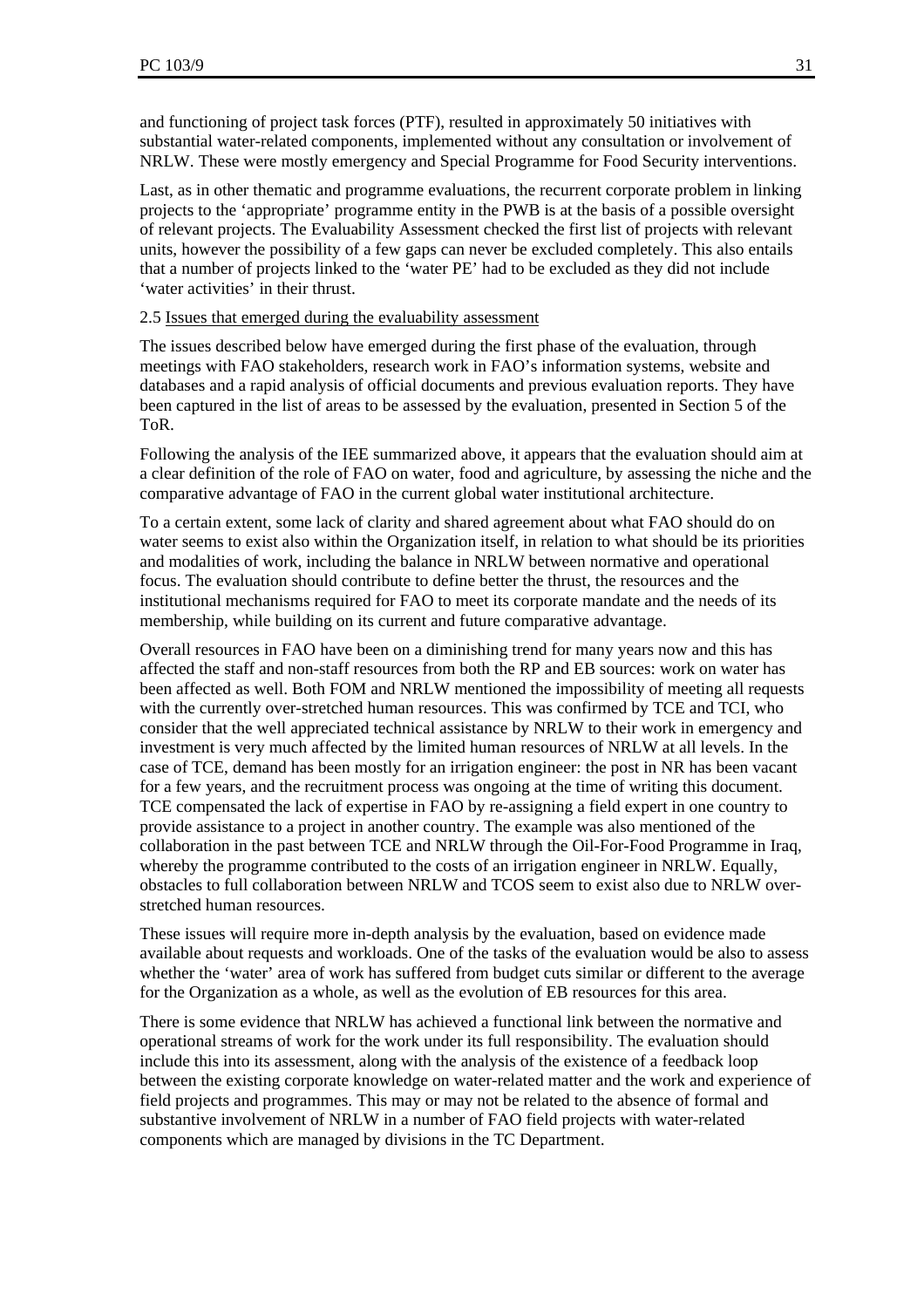There seems to be a demand for assistance which is not currently met. The main reason mentioned by those requesting support is the lack of human resources on the supply side. On the other side, it appears that the modality of the requests are incompatible with the management of a unit with a fixed number of staff, all with full work plans, in terms of lack of planning, urgency, scope and duration, etc. Contributing factors could be the corporate procedures or their interpretation for the set-up and running of project task forces and attribution of LTU responsibility. The evaluation should explore these aspects at length, in particular how they affect the quality of the field programme, if at all, and the efficient and effective us of resources available.

More at the normative level, collaboration between NRLW and some other units in the Organization appears positive overall, e.g. with AGNS and LEGN, although it appears there would be room for closer cooperation and synergy development with Fisheries, Agriculture and Climate Change. Collaboration between FOM and NRLW appears to be frequent and constructive at the level of international events, with presentations and side-events; it is more limited at the level of project backstopping, given the specificities of the "forest and water' theme.

The absence of a coordinated approach and institutional mechanism in FAO to deal with water, along the lines proposed to COAG in 2007, was mentioned as an obstacle. Also, there seems to be good room for improving collaboration with the Agriculture Department and with the Gender Unit in FAO, in particular taking into account the IFA's attention to scarcity and access issues. The evaluation should analyse these weaknesses and gaps, along with the ongoing organizational reform and the new PWB structure, and contribute to identify potential steps for improvement, including institutional mechanisms if necessary.

Technical areas that were mentioned as possibly requiring more attention were: transboundary water issues; the interface between freshwater management and fisheries resources; water-related adaptations to climate changes; water contamination, including from agriculture and livestock. Above all, the paramount challenges are water scarcity, access to it and its efficient use.

#### *3. Purpose of the Evaluation*

The evaluation will be forward-looking: its main purpose is to provide FAO's member countries and Secretariat with evidence- and lessons- based recommendations on the future role and scope of the Organization in its work related to water.

The evaluation will also provide accountability to FAO member countries and Secretariat about the Organization's performance and comparative advantage in this area of work.

#### *4. Scope of the Evaluation*

The evaluation defines 'FAO's role and work related to water' as all activities conducted by the Organization for the conservation, development and sustainable utilization of water resources for agricultural development, including the responses to global environmental challenges affecting food and agriculture. This definition excludes all work related to marine waters and all kind of fisheries resources, as well as any work that **does not relate** to the management and development of the water resource.

Within this definition, the evaluation will assess all the work by AG/NR-LW, the work by FOM on Forest and Water and watershed management, and the work by other units in the Organization on water resources, outlined in Section 2 above. It will comprise all activities funded through Regular Budget and EB resources, including normative products, development and rehabilitation projects, support to investment in agriculture and contribution to international processes on water. The detailed areas and issues that will be assessed through the evaluation are specified later in the ToR.

The period of analysis will be from 2004 up to ongoing and planned commitments. A longer-term perspective will be adopted, whenever relevant for understanding the context of the activity and trends for the future. This will be the case, for example, when analysing the contribution to longterm international processes and partnerships on water, as well as for projects that started before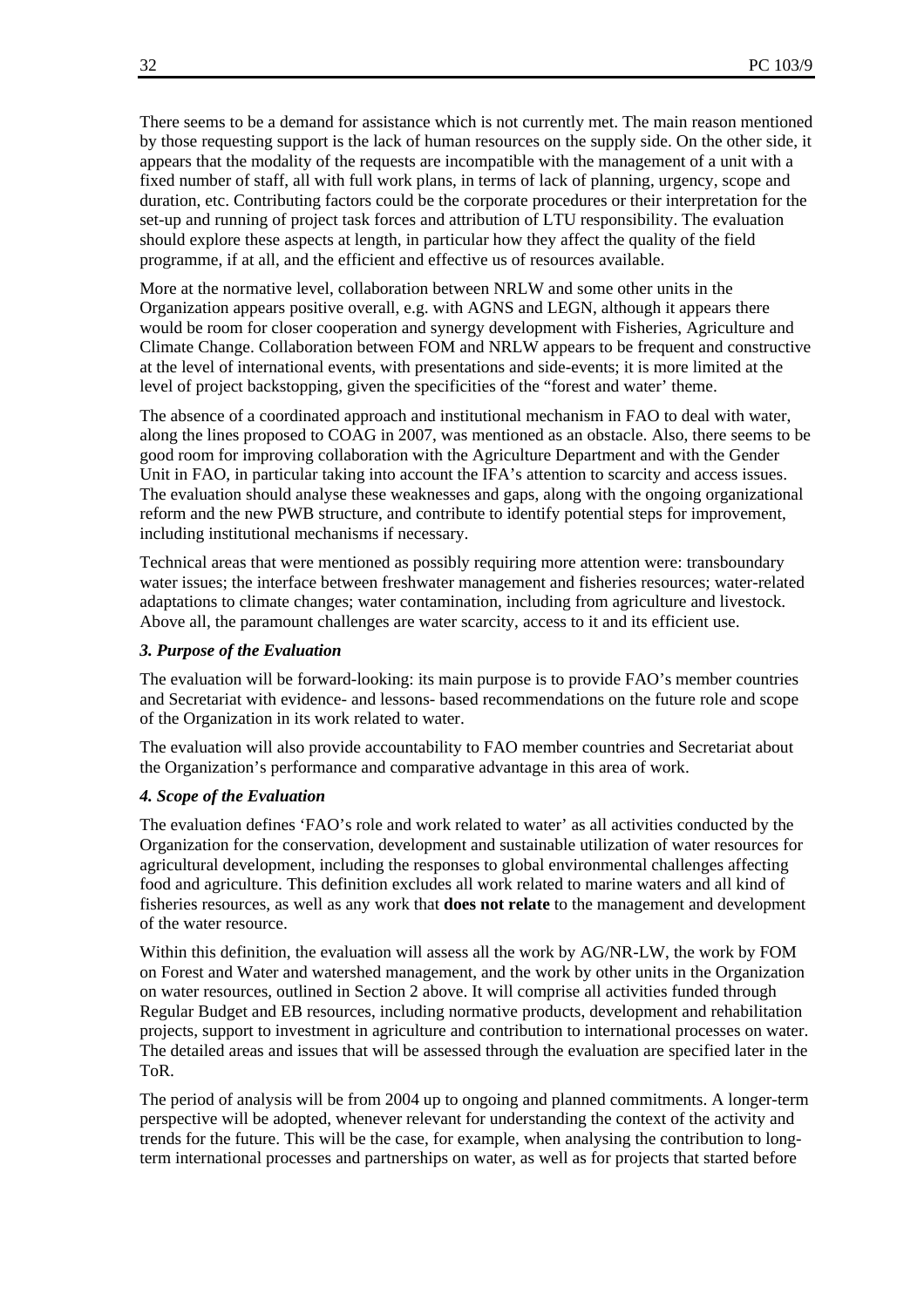2004 and were completed during this period, or that started only recently and open up new paths of action.

The evaluation will formulate its recommendations taking into full account the changing national and international demands in relation to water, food and agriculture, including the global drivers and crisis on energy and finance. Further, due attention will be given to the ongoing reform process in FAO and to the role and resources assigned to the water sector in the Organization in the strategic and planning documents under preparation.

#### *5. Evaluation criteria, areas for assessment and issues*

The evaluation will utilize for its assessment the standard OECD/DAC and UNEG criteria for evaluation as well as a few additional ones, listed below, applied as appropriate:

- relevance;
- efficiency;
- effectiveness;
- impact;
- technical quality;
- institutional and environmental sustainability; and
- contribution to gender equality and social inclusion.

For ease of analysis, the technical areas briefly described in Section 4 by unit, are listed within clusters here below:

| $\mathbf I$             | Policy, Legal and Economic                                                                                  |
|-------------------------|-------------------------------------------------------------------------------------------------------------|
| $\boldsymbol{A}$        | Water policies and Strategies                                                                               |
| $\boldsymbol{B}$        | Bringing potential (physical and economic) irrigable areas into production                                  |
| $\overline{C}$          | Water law, legislation and regulations                                                                      |
| $\boldsymbol{D}$        | Local water management institutions                                                                         |
| $\boldsymbol{E}$        | Water management linked to water availability and scarcity, including agricultural withdrawals within river |
|                         | basin management (including associated (multi-purpose) storage and conveyance infrastructure)               |
| $\overline{\bm{F}}$     | Economic returns, water pricing, and cost recovery                                                          |
| $\mathbf{I}$            | <b>Water in Production Systems</b>                                                                          |
| $\boldsymbol{A}$        | Land and water interactions (including reclamation of contaminated land)                                    |
| $\boldsymbol{B}$        | On-farm water use, productivity and efficiency for agricultural production                                  |
| $\overline{C}$          | Water and Food Security                                                                                     |
| $\boldsymbol{D}$        | Water and livestock                                                                                         |
| $\boldsymbol{E}$        | Fresh water management for aquaculture                                                                      |
| $\overline{\mathbf{H}}$ | <b>System Feasibility, Design and Technology</b>                                                            |
| $\boldsymbol{A}$        | Irrigation potential and new irrigation schemes                                                             |
| $\overline{B}$          | Rehabilitation and modernization of irrigation schemes                                                      |
| $\overline{C}$          | Groundwater irrigation                                                                                      |
| $\boldsymbol{D}$        | Water harvesting                                                                                            |
| $\pmb{E}$               | Drainage and (de-)salinization                                                                              |
| $\overline{F}$          | Non-conventional water use, notably water quality, waste water re-use, desalinized water and urban/peri-    |
|                         | urban water use                                                                                             |
| ${\bf IV}$              | <b>Environmental</b>                                                                                        |
| $\boldsymbol{A}$        | Water and Forest and watershed management                                                                   |
| $\boldsymbol{B}$        | <b>Environmental services</b>                                                                               |
| $\boldsymbol{C}$        | Agriculture and wetlands interactions                                                                       |
| $\boldsymbol{D}$        | Sustainability of agricultural water use in the context of competing water uses and climate change          |
| $\overline{E}$          | Pollution from agriculture, including from pesticides, fertilizers and heavy metals, on ecosystems          |
| $\boldsymbol{F}$        | Water and food safety                                                                                       |
| $\mathbf{V}$            | <b>Information Systems</b>                                                                                  |
| $\boldsymbol{A}$        | Water Information Systems, models and decision-support tools, including AQUASTAT and AQUACROP               |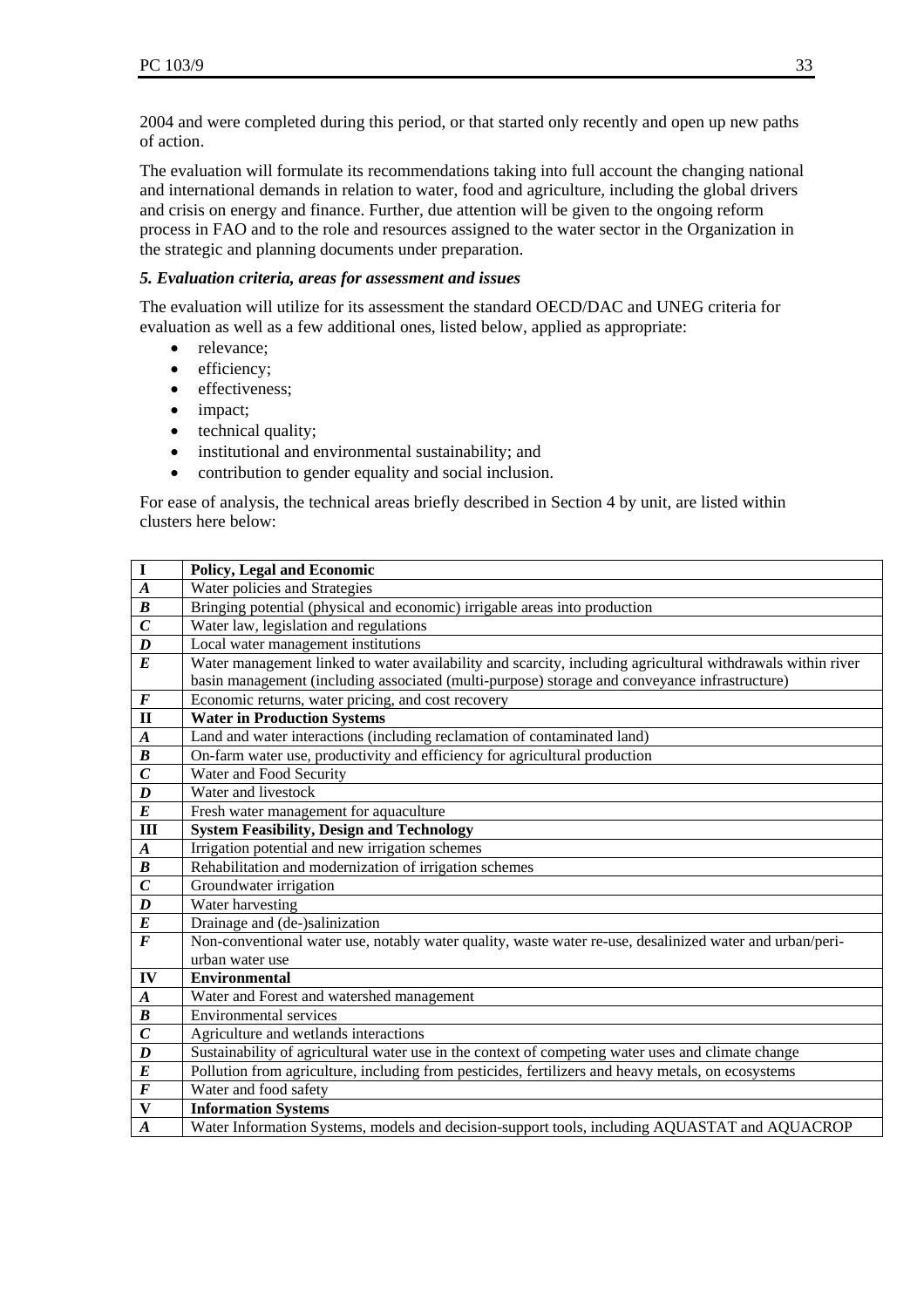The key aspects and issues to be assessed through the evaluation criteria and in relation to the technical areas are listed below.

- A. FAO's role in water
	- a) FAO's mandate and visibility in meeting global, regional and national needs with respect to water, food and agriculture, among the relevant international organizations (IOs);
	- b) FAO's role and comparative advantage, actual and potential, as a knowledge organization and as a provider of policy and technical assistance in relation to water, food and agriculture, at the global, regional and national levels;
	- c) FAO's advocacy, guidance and leadership role at global, regional and national levels on water, food and agriculture;
	- d) FAO's clients and target groups in water, at global, regional and national levels, including their awareness and expectations about the Organization.
- B. FAO's work in water

#### B.1 *Overall*:

- a) Contribution of FAO's work on water to the Organization's Global Goals in the Strategic Framework 2000-2015, including in terms of scale and geographic balance;
- b) Contribution of FAO's work on water to the Millennium Development Goals number 1, 3 and 7;
- c) The strategic and technical priorities of FAO on water in the period under evaluation as expressed in the strategic and planning documents of the Organization, and the process and mechanisms for their identification;
- d) Flexibility, adaptation and responsiveness of FAO to a changing context of social and economic and social issues around water (notably growth, employment, trade, securities, conflict avoidance and environment) and to emerging international crises;
- e) FAO's response to member countries' needs and requests on water issues: process, modality and contents;
- f) Monitoring and reporting by FAO to its membership on water related issues; and
- g) Synergy, balance and feedback loops between normative and field programmes in FAO's work on water.

B.2 *Information and knowledge:* 

- a) Accessibility of FAO as global repository of knowledge on water, food and agriculture;
- b) Global and specific technical, information and resource assessment products;
- c) Quality control and assurance of products;
- d) Demand for FAO's water related products;
- e) Diffusion mechanisms of FAO's water related products;
- f) Knowledge and use of FAO products on water by external clients at global, regional and national levels;
- g) Knowledge and use of FAO products on water by FAO users for support to the field programme and to investment initiatives; and
- h) Source, extent and quality of contributions on water, food and agriculture to FAO and other organizations' flagship publications.

B.3 *Policy and technical assistance:* 

- a) Policy and technical assistance to regional, international and transboundary processes on water, food and agriculture;
- b) Policy and technical assistance at the national level on water, food and agriculture, through the Technical Cooperation and Emergency field programme, as well as through investment projects; and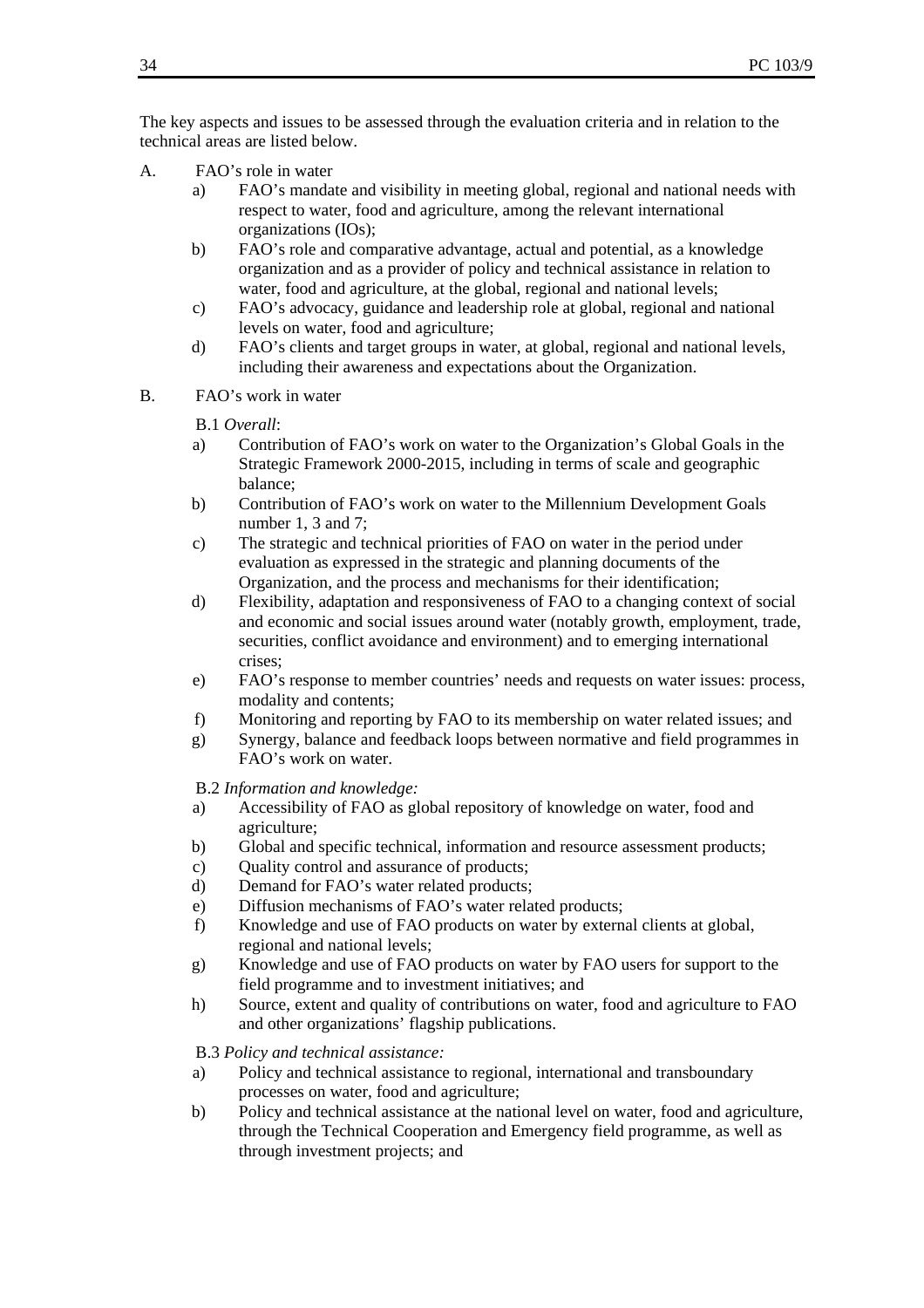c) Development of regional and national capacities on policy and technical aspects related to water, food and agriculture.

C. *Partnerships and alliances:* 

- a) Partnerships with international, regional and national organizations on waterrelated themes, including assessment of the rationale for selection, purposes, addedvalue and sustainability;
- b) FAO's role in UN-Water, including resources allocated and specific products;
- c) Collaboration with the CGIAR system; and
- d) Transaction costs and resources for partnerships and alliances.

D. *Organizational set-up for water:* 

- a) Roles and responsibilities on water within FAO, extent of collaboration among units, strengths and weaknesses, gaps and areas for improvement;
- b) NRLW as 'Water focal point' in FAO for initiatives managed by other units;
- c) Work planning mechanisms, including volume and origin of unplanned requests;
- d) Mechanisms and resources for inter- and intra-departmental and multidisciplinary collaboration on water;
- e) Links, collaboration and synergies between headquarters and the decentralized structure for NRLW and other units in relation to water; and
- f) Mechanisms of collaboration with and integration of embedded arrangements (e.g. IPTRID) in the 'water structure' of FAO.

E. *Resources and financing* 

- a) Past and current programme entities and allocations of staff and non-staff resources to water issues;
- b) Competencies and mix of staff, work loads for NRLW and other units on water related issues;
- c) Sources and patterns of funding across modalities (Technical Cooperation, emergency, Regular Budget, TCP, EBF, etc) for work on water;
- d) Resource planning modality and fund raising strategy; and
- e) Assessment of desirable resources and foreseeable sources.

F. *Focus on specific aspects and issues:*

The expert panel at its  $1<sup>st</sup>$  meeting in June 2009 stated that the "the current draft of ToR of evaluation was so comprehensive that it is difficult for the panel of experts to pinpoint focus of evaluation vis-à-vis expectations from Management and the Programme Committee".

Nevertheless, the expert panel has stressed the importance of certain aspects and issues for the evaluation, which will be given particular attention during the evaluation process:

- i) the recommendations of the Independent External Evaluation of FAO on the water sector;
- ii) the work and role of FAO through partnerships and alliances with other organizations;
- iii) the evaluation's conclusions and recommendations should be formulated taking into due account the evidence and lessons stemming for the past work and the challenges and opportunities represented by the FAO's reform process, the current global issues, both as challenges and opportunities and the relevant projections for the future;
- iv) the evaluation should focus on the larger lessons learned, rather than on specific project details, in respect of FAO's evaluation policy;
- v) the evaluation should pay due attention to gender equality and social inclusion in FAO's work, including aspects such as empowerment, Gender and Water, mainstreaming of a gender approach in FAO's projects and normative products, etc.;
- vi) trends over time in the allocation of EB and RP resources to the water sector in FAO, across modalities of delivery;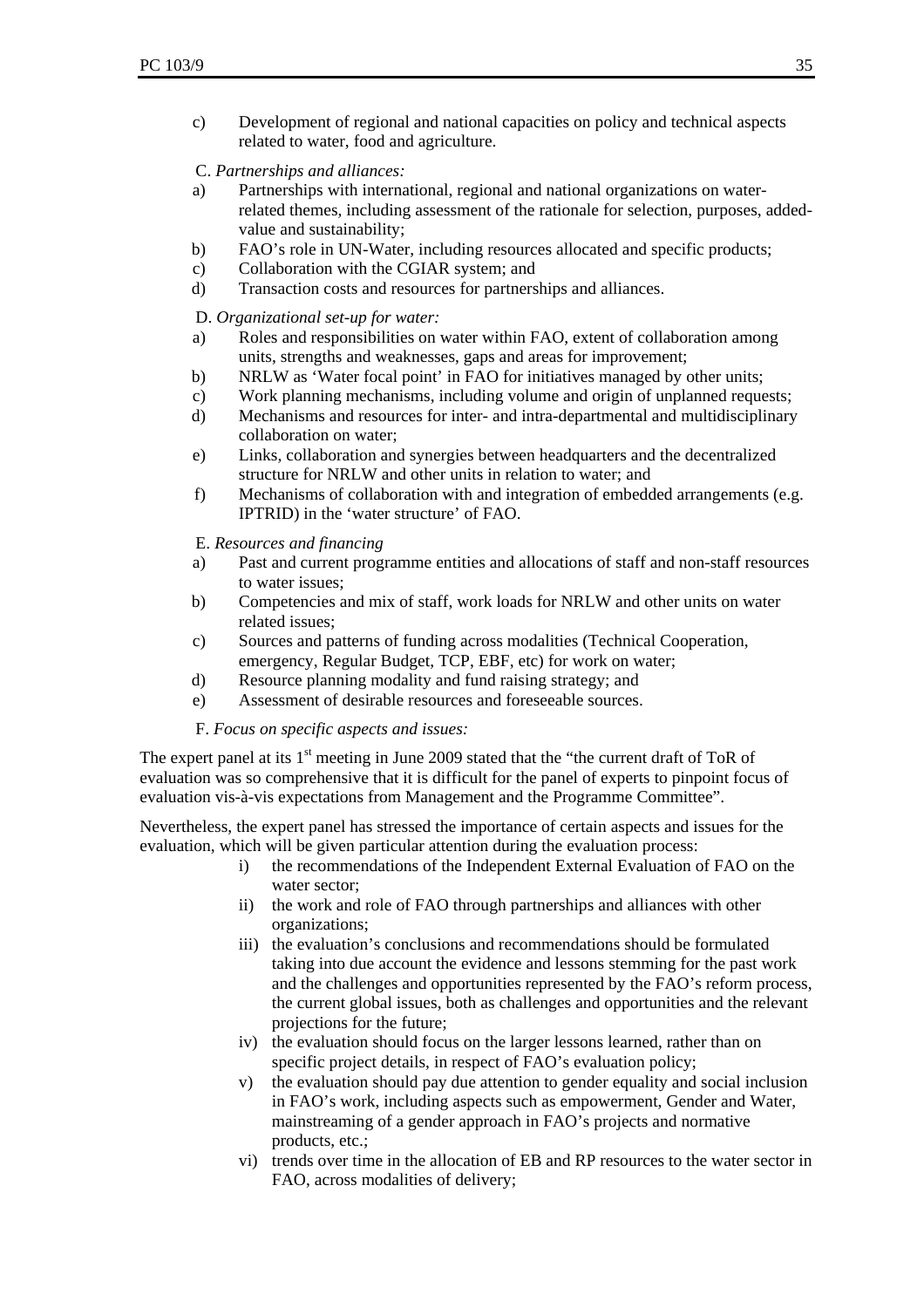- vii) drivers for interventions by donors and ownership at the recipient country level;
- viii) the critical mass of water expertise in FAO, its geographical distribution and mix in the decentralized structure, to respond to needs and allow a pro-active role by the Organization in this area;
- ix) how FAO responds to emerging issues in the water sector;
- x) perspectives within AQUASTAT for overcoming the paucity of data at country level;
- xi) regional differences in needs, requests and assistance provided in water-related interventions;
- xii) the evolution of the focus and resources to the water sector in FAO, across the past and future strategic and planning documents;
- xiii) the analysis of the strengths and weaknesses of interdepartmental working groups and similar mechanisms as an opportunity for the water sector in FAO to become a cross-cutting entity, including incentives for internal cooperation;
- xiv) the actual and potential role of a people-centred approach, e.g. food security and the Special programme for Food Security, in FAO's work related to water;
- xv) priority areas of assessment should be: water policies and strategies; water control and management; water productivity and efficient management; water and land sustainable management; transboundary water management; and
- xvi) existence of any link at national level between food security and water security policies, plans and programmes.

The evaluation team will be free to add any other aspect or activity that may appear as relevant during its assessment.

#### *6. Evaluation approach and methodology*

#### 6.1 Roles and responsibilities

The FAO Evaluation Service is accountable to the FAO Secretariat and member countries for managing the evaluation and delivering the evaluation report within time-schedule. It is also responsible for drafting the terms of reference of the evaluation, of the individual team members and of the expert panel; for selection and recruitment of the team members and for organizing the expert panel. The service also has a quality assurance role on the final report, in terms of presentation, compliance with the ToRs, timely delivery, quality of the evidence and analysis done.

The evaluation team is responsible vis-à-vis the FAO Evaluation Service for the technical and substantive contents of the evaluation. More specifically, the team leader contributes to drafting the terms of reference and specific tools for the evaluation, guides and coordinates the team members in their specific assessment work, discusses their findings, conclusions and recommendations and prepares the final draft and the final report, with inputs from the team members. The team members participate in briefing meetings, discussions, preparation of evaluation tools, contribute to the evaluation following their individual terms of reference and contribute with written inputs to the final draft and final report.

The expert panel is an integral part of the evaluation process, with an advisory role aimed at enhancing the quality of the evaluation. In the early stages of the process, the panel has an advisory role for the finalization of the evaluation's scope and methodology. The present final version of the ToR integrates the recommendations and suggestions of the expert panel. At the end of the evaluation process, the panel reviews the final draft report and formulates comments and suggestions for its finalization. The panel will appoint its chair from among its members.

The FAO Secretariat contributes to the evaluation by providing information and documents and by participating in interviews and meetings with the evaluation team and through comments and suggestions on the evaluation terms of reference and the final draft report. It prepares a management response to the final evaluation report, in which it expresses its overall judgment of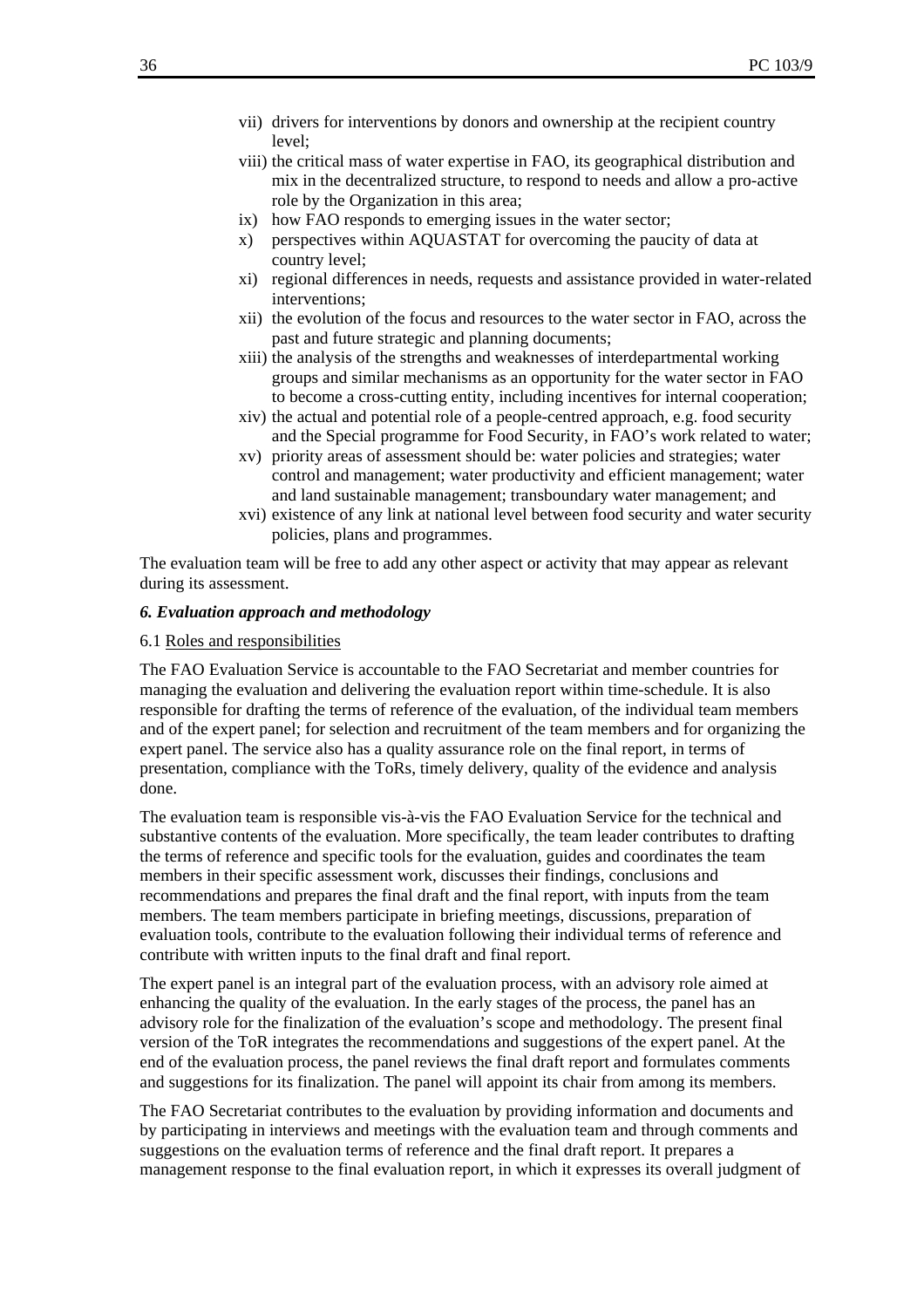the evaluation process and report and accepts, partially accepts or rejects each recommendation. For accepted recommendations, responsibilities and timetable for implementation are also indicated; for rejected recommendations, a justification should be provided.

## 6.2 Methodology

The evaluation will adopt a participatory approach, seeking and sharing opinions with stakeholders at different points in time and assessing FAO's role and work also from the point of view of clients and users of its products and services and of its partners. Triangulation by evaluation team members of information across stakeholders will be a key tool for the validation of evidence gathered. In addition, the team members will apply their own technical judgment in the assessment of, for example, the quality of normative, project and process outputs. Independence and rigour of analysis will underpin the whole evaluation process.

Stakeholders will include:

l

- FAO staff in HO and at the decentralized offices;
- Staff of governments and relevant institutions in member countries, at decision-making and at implementation level;
- UN organizations, International Financial Institutions, CGIAR members, international NGOs; and
- National NGOs and civil society organizations, and ultimate beneficiaries as relevant.

The evaluation will use a wide range of quantitative and qualitative tools and methods, including stakeholder consultation through workshops, group and individual semi-structured interviews; check lists; surveys; analysis of publications, guidelines and manuals, databases, etc.; desk studies and country visits. The evaluation team will choose the methods and tools most suitable and effective to tackle the evaluation issues and questions. An evaluation matrix will be prepared in draft format and finalized after the first expert panel meeting, relating issues and questions to methods and tools, indicators and sources of information.

The Sustainable Livelihoods Framework<sup>15</sup> will be used as the reference for assessing contributions to poverty alleviation, gender mainstreaming, social and economic changes, environmental sustainability, etc. The Strengths, Weaknesses, Opportunities and Threats (SWOT) framework will be one major analytical tool for assessment of programme results<sup>16</sup>.

The evaluation team will visit a sample of countries, to assess the profile of FAO on water-related issues among national stakeholders, the field programme and the use of some selected normative products. Visits will be carried out to some FAO Regional and/or Subregional Offices. Contacts will be made in the visited countries with all relevant national and international institutions, as appropriate.

The main criterion for the selection of the countries to be visited will be the concentration of work, funded through RB or EB resources and the number and size of projects that should be evaluated, as per FAO evaluation policy<sup>17</sup>. Countries hosting an FAO Regional or a Subregional Office will be included in so far as relevant and possible in the sample. The projects to be assessed directly will be selected depending on their state of progress, representativeness, travel

<sup>&</sup>lt;sup>15</sup> The Sustainable Livelihoods Framework identifies five different capitals (human, social, natural, financial, and physical), each including different assets. It helps in improving understanding of livelihoods, in particular of the poor. For more information, among others:

http://www.livelihoods.org/info/guidance\_sheets\_pdfs/section2.pdf<br><sup>16</sup> SWOT is a widely used strategic planning tool, useful also in analysis of projects and interventions, to assess their strengths and weaknesses and perspectives in the future. It is particularly used in focus

group, but it can be adapted to individual interviews as well. 17 The Charter for the Office of Evaluation (May 2009) states that all projects with a budget above USD 4 million should be evaluated independently once in their lifetime; all projects with a budget between USD 2 and USD 4 million can be evaluated through a thematic or country evaluation. In addition, Technical Cooperation projects (TCPs) are also evaluated through thematic or country evaluations.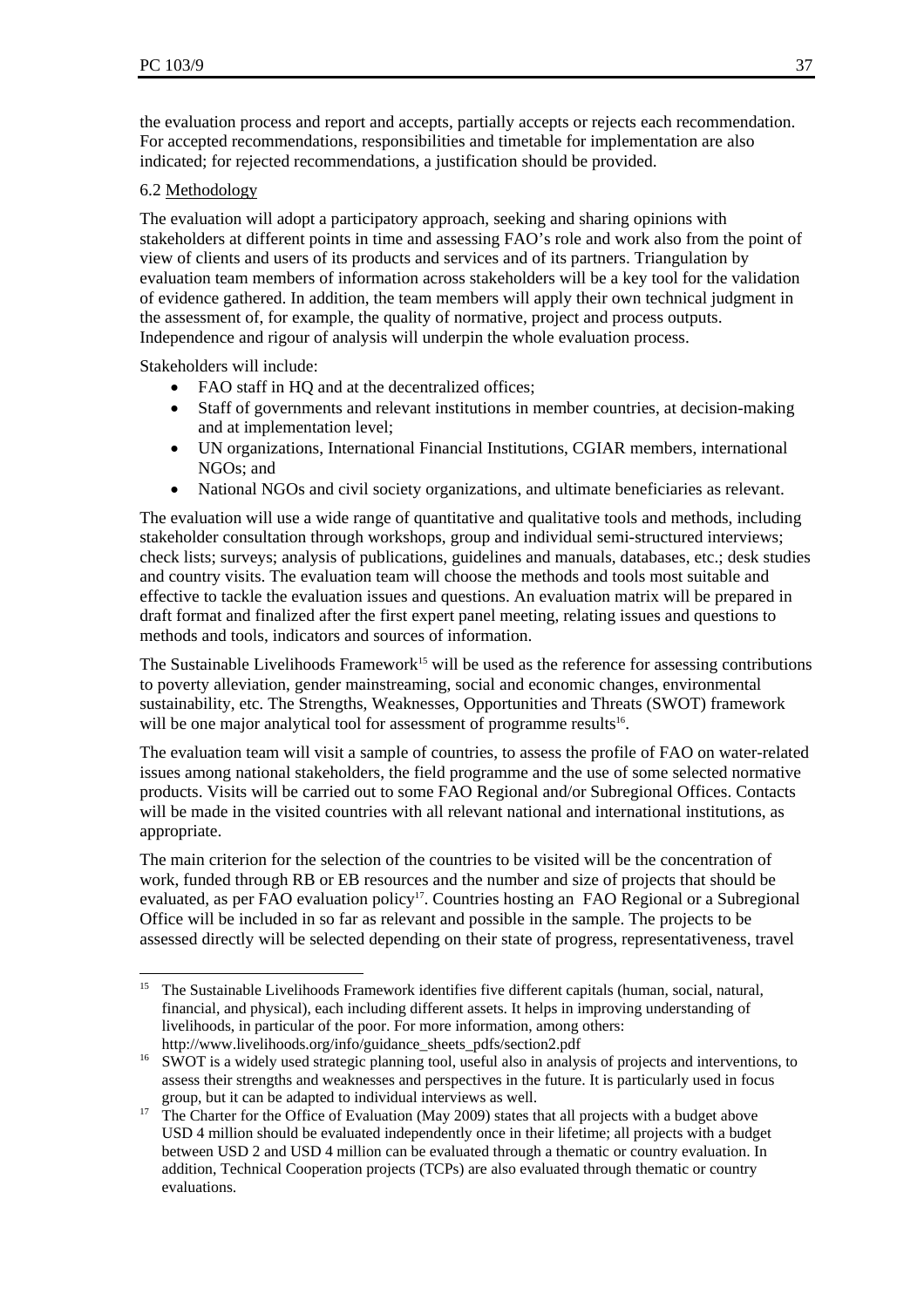arrangements, and cost and time constraints. Country visits will offer also the opportunity to canvass the opinion of national stakeholders at the different levels, on the whole of FAO's work related to water, including its normative products.

All national TCPs (projects under the Technical Cooperation Programme) and projects with a budget above USD 4 million in the countries selected for a team visit will be assessed in detail; a brief separate report for each will be prepared, following a specific outline<sup>18</sup>, to be presented as an annex of the main evaluation report. All other relevant projects in the sample countries will be assessed in terms of their overall relevance and contribution to the country's development goals in the water sector and for any specific issue that may arise in the discussions at country level with key stakeholders.

The TCPs with water-related components in countries not visited by the team, will be assessed through a desk review, aimed mainly at drawing conclusions on their area of focus, role as delivery tool of FAO's technical knowledge and as leveraging instruments for other funds and modalities of support.

The opinion of government stakeholders and other national and international institutions in countries that will not be visited directly by the evaluation team will be captured through one or more surveys, based on questionnaires circulated on-line or by email. The possibility of using preexisting mailing lists (e.g. L-Water) will be explored, to reach a larger number of informants and users of FAO's water-related products. Furthermore, arrangements will be set-up to allow interaction with NRLW and other FAO units' staff in the non–visited decentralized offices.

Individual terms of reference will be prepared for each team member, indicating areas of technical expertise and specific evaluation issues. Further the evaluation team members will have an internal briefing session, to allow all team members to have access to information on FAO as a global organization, on evaluation methods and approaches and on their respective tasks in the team.

At the end of the data and evidence-gathering phase, the evaluation team will present and discuss its preliminary results and recommendations in a debriefing session with key stakeholders in FAO HQ.

The following outputs will be prepared by the Evaluation Service as background material on a CD-ROM for the evaluation team:

- Background information on FAO and the evaluation function in FAO;
- The inventory of water-related FAO normative products issued since 2001;
- The inventory of water-related projects implemented by FAO since 2004;
- Project documents and reports for all the projects in the sample countries, all nonevaluated projects with budget above USD 2 million, all TCPs and other most significant projects;
- Evaluation reports for water-related projects already evaluated and a synthesis of their findings and conclusions;
- The Code of Conduct and Ethical Guidelines for Evaluators, adopted by the United Nations Evaluation group and subscribed by FAO Evaluation Service (PBEE);
- The document "Principles and considerations for the respective responsibilities and working relationships of Evaluation Service Staff acting as evaluation managers and for evaluation team leaders on major evaluations, including corporate evaluations"; and
- Other documents that may be of interest.

<sup>&</sup>lt;sup>18</sup> The outline includes: Background (not scored); Relevance: Design; Implementation; Results/effects; Sustainability and impact; Effectiveness of capacity building; Effectiveness of partnerships; Effectiveness of participation; Gender mainstreaming. Each criterion will have to be scored on a sixpoint scale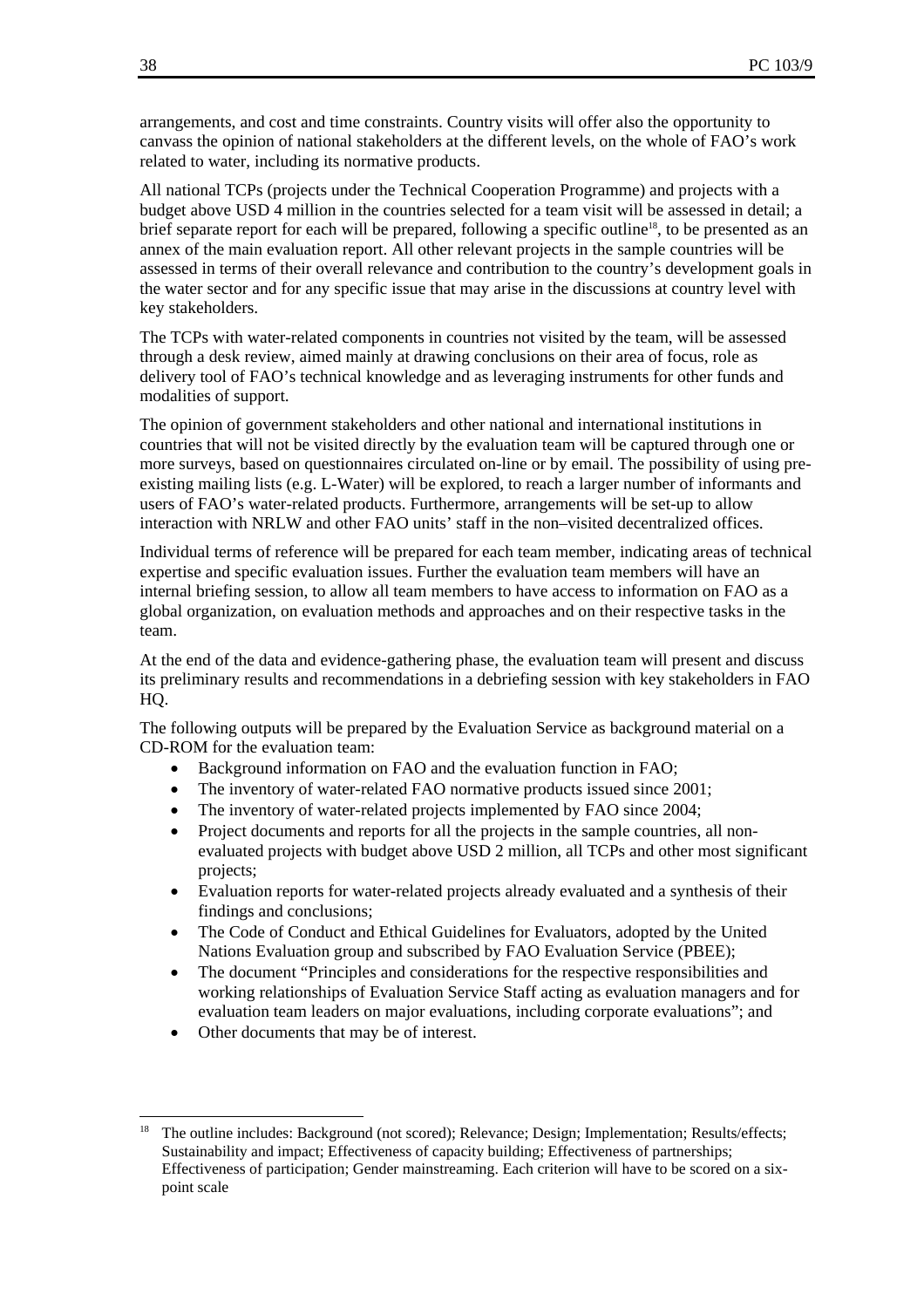All main outputs of the evaluation, in particular the ToR and the final draft report will be circulated among FAO stakeholders and to the expert panel members, for comments and suggestions.

## 6.3 The Evaluation Report

The evaluation report will illustrate the evidence found responding to the evaluation issues and meeting the evaluation criteria, namely relevance, effectiveness, efficiency, quality, impact, sustainability, gender equity and social inclusion of the work conducted during the evaluation period. The report will be as clear and concise as possible, will focus on findings, conclusions and recommendations and include an executive summary. Supporting data and analysis should be annexed to the report when considered important to complement the main report and for future reference.

The structure of the report should facilitate in so far as possible the links between body of evidence, analysis and formulation of recommendations, that will be addressed to the different stakeholders: they may be strategic and operational and will have to be evidence-based, relevant, focused, clearly formulated and actionable.

The evaluation team leader and the team will agree on the outline of the report early in the evaluation process. The report will be prepared in English, with numbered paragraphs.

## *7. Organization of the Evaluation*

#### 7.1 Operational aspects

The first step in the evaluation process was the Evaluability Assessment, conducted by PBEE with the collaboration in its final phase of the evaluation team leader. It produced the current terms of reference. This phase of work included discussions with staff in FAO HQ, a desk review of relevant evaluation reports, of the Medium-Term Plans (MTP) and Programmes of Work and Budget (PWB) and of FAO Field Programme Management System (FPMIS), and the compilation of all FAO's normative products related to water since 2001. The Evaluability Assessment also allowed progressing in the identification of a number of evaluation issues, on the selection of the countries and projects to be visited, the identification of the evaluation team members and of the key stakeholders and all the subsequent steps of the evaluation process.

In particular, the following documents were made available:

- the evaluation matrix, illustrating issues, evaluation criteria, indicators, sources of information and methods; and
- the list of countries and projects that will be assessed directly by the evaluation team: tentatively, the sample will include Armenia, Afghanistan or China, Egypt, Ghana, Malawi, Mali, Morocco, Saudi Arabia, Thailand and Turkey.

A list of internal and external stakeholders whose opinions should be canvassed by the evaluation team will be circulated to FAO concerned units for suggestions and contacts. Tentatively, it will include:

- FAO staff in HQ and at the decentralized offices, from NRLW and other units responsible for water-related work;
- Staff of governments and relevant institutions in member countries, at decision-making and implementation level;
- UN-Water partners, International and national NGOs, CGIAR members, International Financial Institutions and other international stakeholders in the water sector; and
- Project staff and consultants.

The evaluation in the past of water projects, conducted as single project evaluation or in the framework of country, thematic and major emergency operation evaluations, will constitute the evidence already available for the assessment of 29 projects, implemented by NRLW, TCE and TCOS. Whenever available, information stemming from project monitoring systems will also be taken in due account.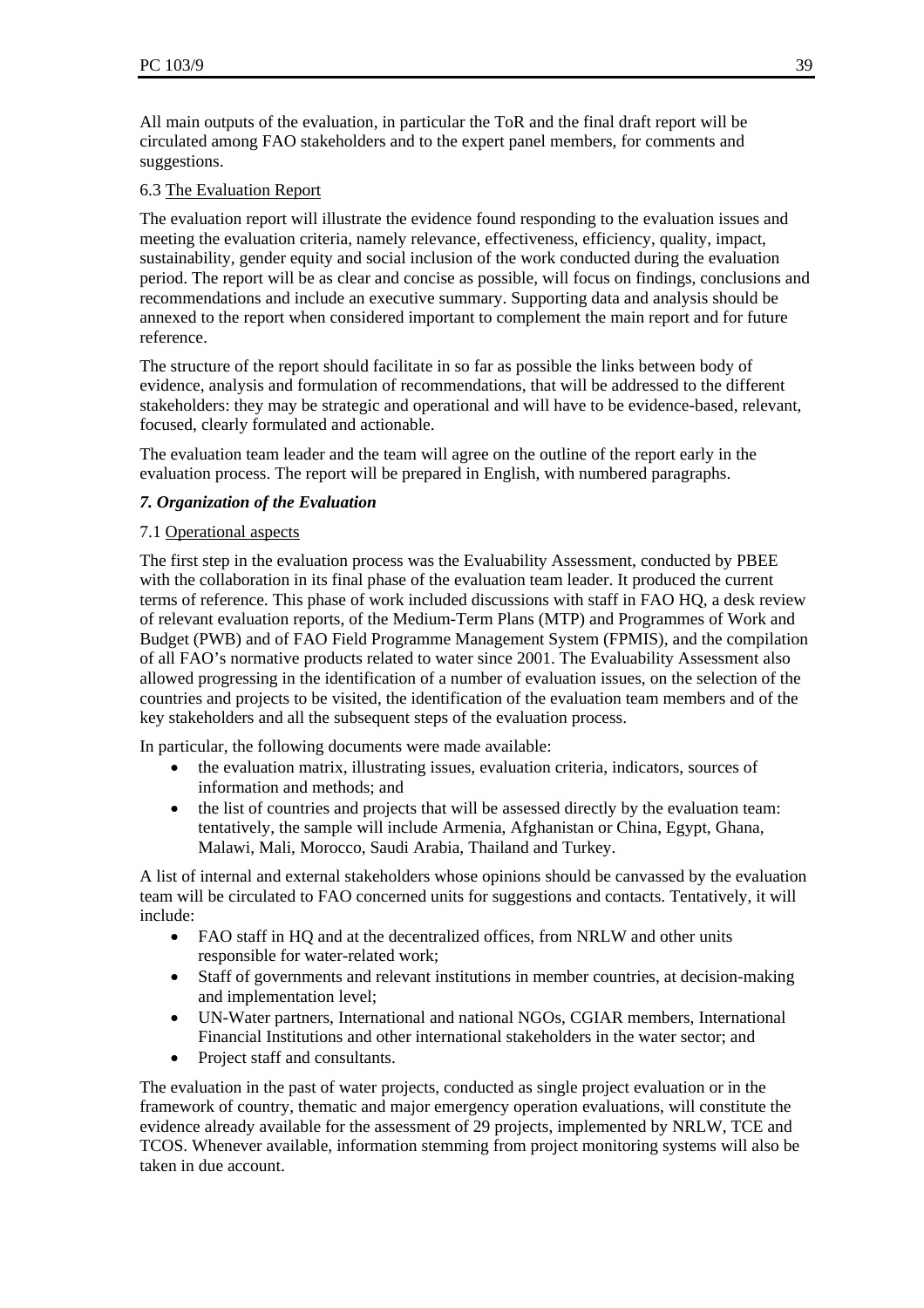In particular, water-related work has been evaluated in the framework of the following major evaluations:

- the Evaluation of FAO's work in Tajikistan (ongoing);
- Evaluation of FAO cooperation with India 2003-2008 (2009);
- Evaluation of the FAO response to the Pakistan earthquake (2009);
- Evaluation of FAO's role and work in statistics (2008);
- Evaluation of FAO activities in the Democratic Republic of Congo 2003-2007 (2008);
- Independent External Evaluation of FAO (2007);
- Evaluation of FAO's Emergency and Rehabilitation Assistance in the Greater Horn of Africa 2004-2007;
- Real-Time Evaluation of the FAO emergency and rehabilitation operation in response to the Indian Ocean Earthquake and Tsunami (2006-2007);
- the Evaluation of FAO activities in Cambodia (2002-2007):
- the Evaluation of FAO activities in Mozambique (2001-2005); and
- the Evaluation of Strategic Objective D2, Conservation, Rehabilitation and Development of Environments at Greatest Risk.

Further, NRLW and FOM conducted two and one auto-evaluation respectively, whose reports also are available. information on previous evaluations was made available on a project by project basis and PBEE will prepare a synthesis of all relevant evaluation reports, highlighting waterrelated findings and conclusions.

The evaluation team will consider the possibility of conducting an institutional mapping analysis, to define FAO's future desirable role at the global level, based on its mandate and comparative advantage in the different areas of water related work.

#### 7.2 Composition and Profile of the Evaluation Team

The evaluation will be led by a senior external consultant, supported by a multidisciplinary team of external consultants. Gender equity and geographical balance were pursued in so far as possible in the team composition, to ensure diversity of perspectives.

The evaluation team will bring together the following areas of expertise:

- 'Water and Development", at the policy and technical levels, in particular in relation to water, food and agriculture;
- global processes and partnerships on water, including conventions and treaties;
- watershed management and water in forest issues;
- environmental aspects related to water, including water quality issues, water issues in a context of climate changes, inland freshwater ecology;
- irrigation engineering and operations, irrigation maintenance systems, drainage, etc.;
- water scarcity, water use efficiency and productivity;
- water and irrigation management institutions and organizations;
- gender and social development issues in water management;
- investment programmes in water-related areas;
- emergency interventions;
- capacity development;
- information systems: and
- institutional and management issues.

Within the thematic areas of specialization, the team as a whole also will have experience and competence in the areas of capacity building, normative work and field programme activities, including interventions in emergency context and support to investment programmes.

The FAO Evaluation Service will assist the evaluation team through the evaluation manager, who will provide information and guidance on issues relating to FAO structure, working mechanisms and procedures, project and programme management and evaluation methodology and will be a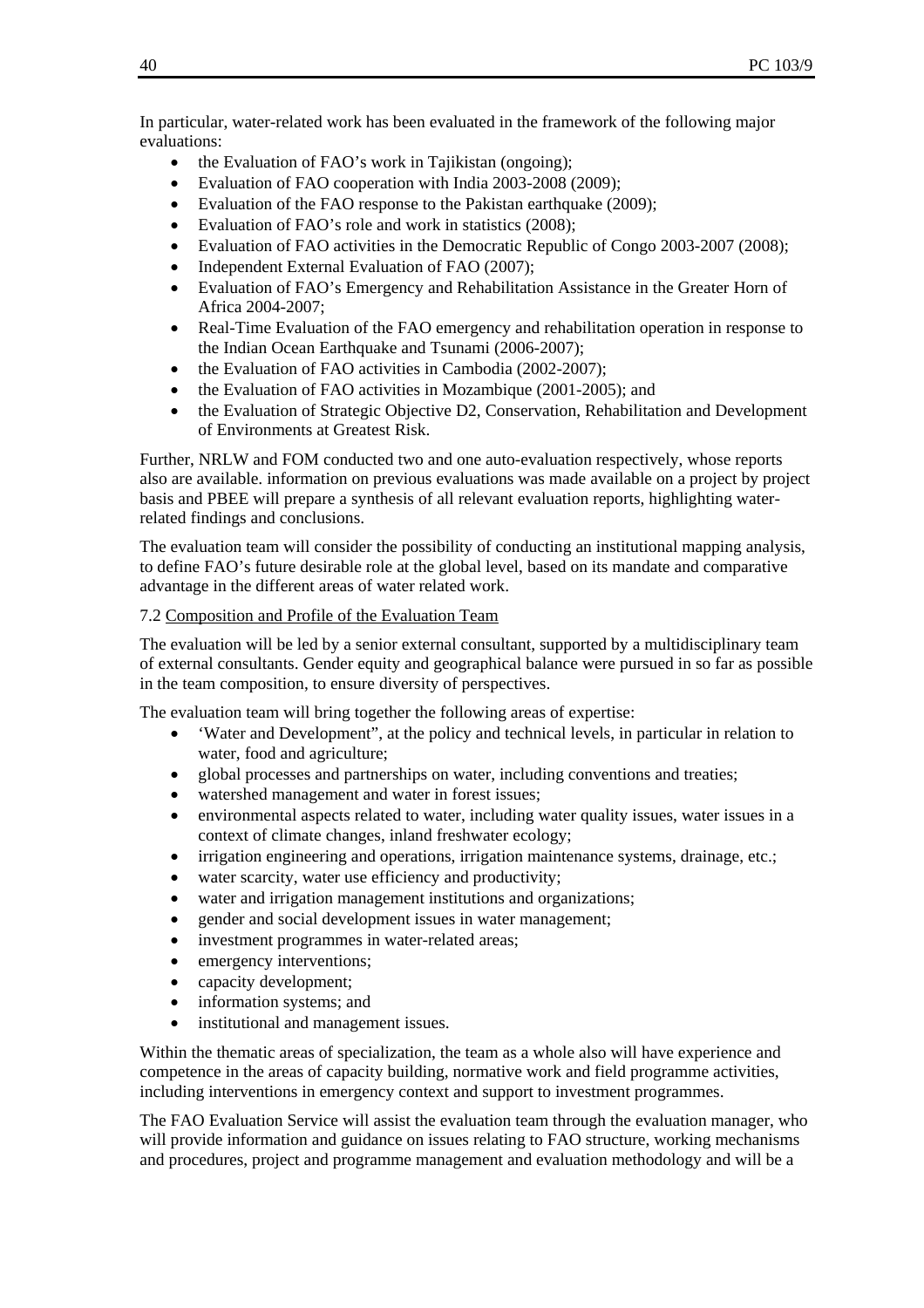full-time member of the evaluation team. A research assistant in PBEE will collaborate through desk studies, survey management and preparation of synthesis documents.

## 7.3 Composition of the Expert Panel

The expert panel was to be composed of representatives of international organizations, and of experts in their personal capacity. The following organizations were invited to participate in the expert panel: Asian Development Bank, ESCAP, Gender and Water Alliance, ICIMOD, IFAD, IUCN, IWMI, NEPAD/CAADP, SIWI, UNEP, UNESCO and World Bank. Organizations unable to attend were the Asian Development Bank, IUCN, UNESCO and the World Bank.

# 7.4 Evaluation Time Schedule

The evaluation work will be organized as per the timetable below. The detailed work-schedule including travel destinations outside FAO HQ will be defined and agreed by the end of June 2009.

- 1. March-early May 2009: Evaluability Assessment;
- 2. Mid-May 2009: circulation for comments of the draft ToR;
- 3. Second half of June: briefing of the evaluation team in FAO HQ; evaluation expert panel (17-19 June); finalization of the ToR and of the evaluation design; preparation of questionnaire/s for survey/s and recipients, detailed plan of work and country visits;
- 4. July-August 2009: data gathering, telephone interviews, analysis of documentation, analysis of survey results;
- 5. September October 2009: missions to countries, institutions and FAO HQ; debriefing in FAO HQ;
- 6. October-November 2009: report writing;
- 7. 9 November 2009: circulation to stakeholders of the final draft report;
- 8. 1-3 December 2009: 2nd meeting of the expert panel;
- 9. 11 December 2009: circulation of the final report;
- 10. December 2009-January 2010: preparation by FAO Secretariat of the Management Response to the evaluation;
- 11. January 2010: translation of the report for the Programme Committee;
- 12. Spring 2010: presentation of the evaluation report and of the Management Response to the Programme Committee of FAO.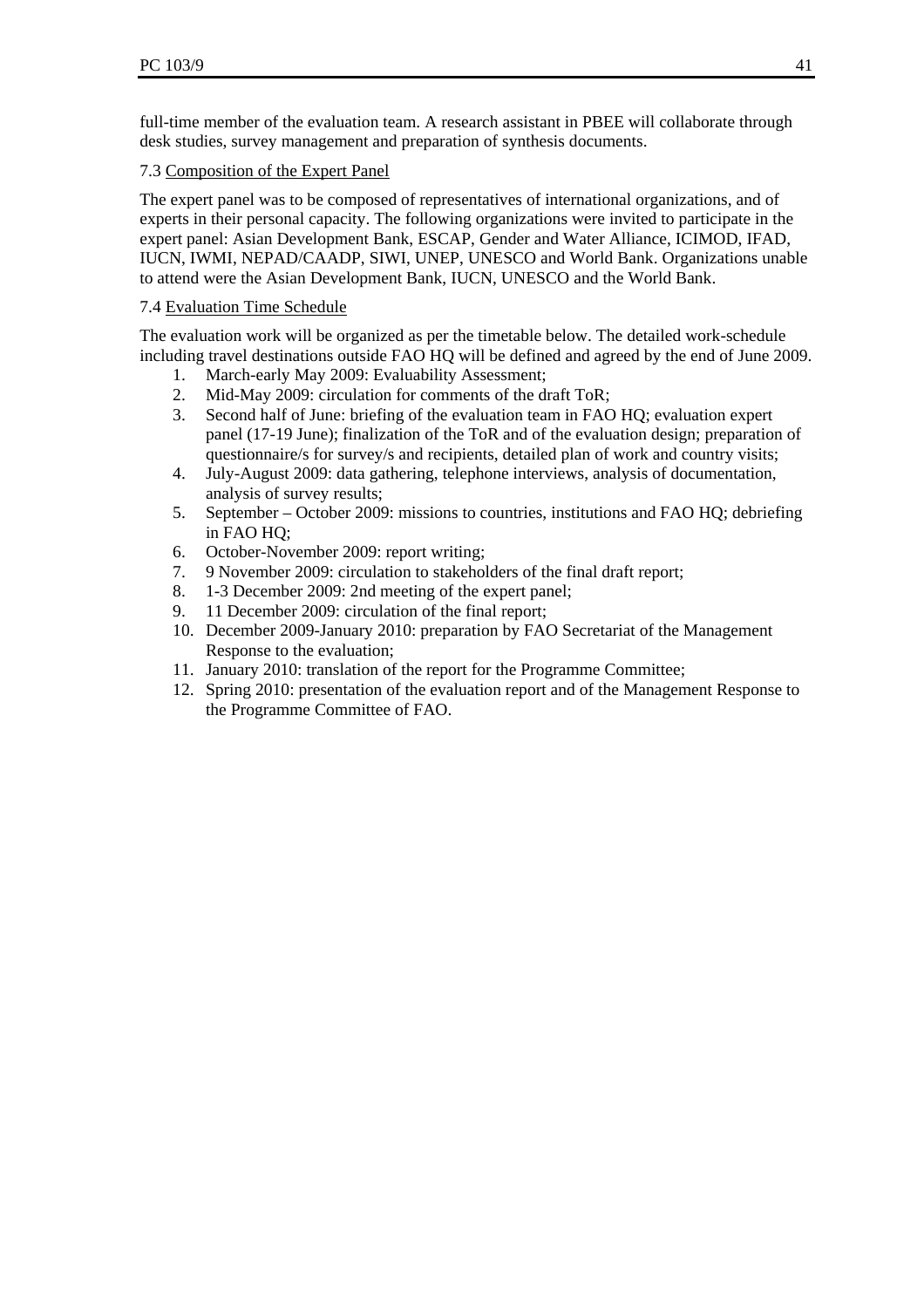#### **ANNEX 2: REPORT OF THE EXPERT PANEL OF THE EVALUATION OF FAO'S ROLE AND WORK RELATED TO WATER**

(Annex 3 of final report)

*Expert Panel Members in FAO HQ:* 

**Audrey Nepveu de Villemarceau** (IFAD) **Esther de Jong** (Gender and Water Alliance) **Jan Lundqvist** (SIWI) **William Cosgrove** (Independent consultant)

*Expert Panel Members to be reached by phone:* 

Pay Drechsel (IWMI) Mats Eriksson (ICIMOD) Henrik Larsen (UNEP)

Evaluation Team **Chris Perry** (Water Economics Expert) **Tullia Aiazzi** (FAO Evaluation Service, Evaluation Manager)

The panel considered the report near-final. Therefore, it would not be making far-reaching suggestions, but indicating specific amendments for finalization and giving opinions on the report. These will be outlined according the points set out in the panel's terms of reference (Appendix 1).

#### *A. With regard to the logical structure, the relevance and the quality of the evidence-based findings and the conclusions provided in the final evaluation report*

The evaluation report is overall of good quality, well formatted and easy to read, and clearly presents the information retrieved and the conclusions reached. Nevertheless, the panel of experts feels that the present executive summary does not do justice to it. Considering that the executive summary is likely to be the main – if not the only – document read by delegates, it is essential that additional efforts are put to improve its accuracy and readability.

While a number of sections of the text throughout the report describe normative products produced, the present structure of the report induces the reader to think that these sections are only mentioned in so far as they support FAO activities on technical assistance, policy assistance and information sharing. Considering the wealth of information retrieved, the evaluation team could have made an overall assessment of this core function of FAO water. These points are all the more valid with regards to the advocacy function of FAO.

Although capacity building features clearly in FAO activities and many examples are given in the report (see also FAO website), the expert panel feels that more justice could be done to the efforts implemented beyond Section 7.4, in particular in the executive summary.

It is good that recommendations are addressed to different units within the Organization.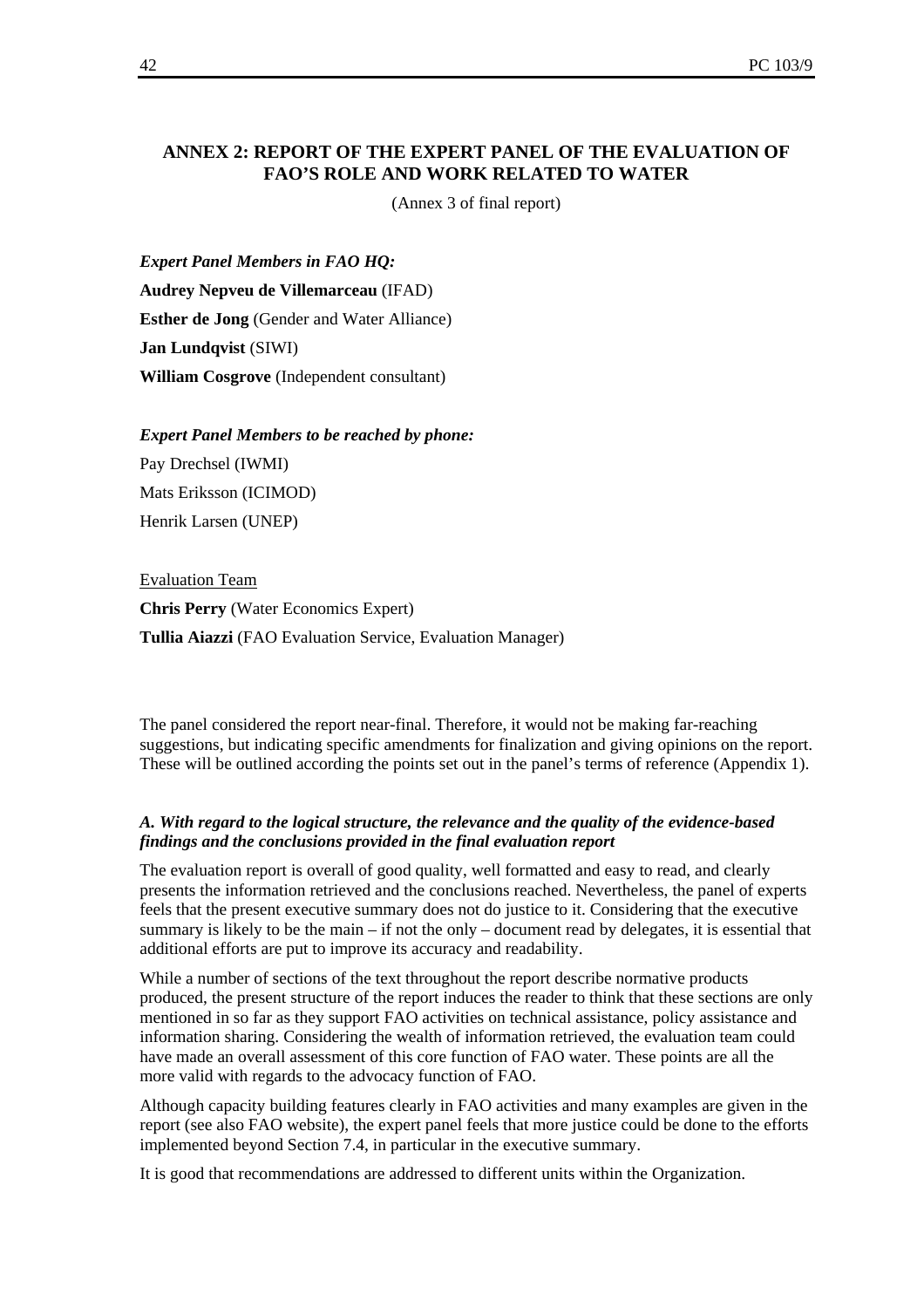The evaluation matrix (Annex 6 of full report )provides an indication of which evaluation criteria was relevant to which evaluation questions. An explanation of how this was applied would be beneficial within the report/methodology section.

#### *B. With regard to the extent to which the recommendations are firmly based on evidence and analysis, are relevant and realistic, with priorities for action made clear*

The evaluation shows clearly that from the assessment criteria used in the evaluation, the one on social inclusion and gender equality is poor throughout "Water at FAO" (except for a few exceptions). Therefore the expert panel is of the opinion that recommendations addressing the lack of performance in these issues should be part of the Foremost Recommendations.

The panel of experts suggests a new formulation of Recommendation 1, as it should convey a clear message. If this suggestion is not found acceptable the panel of experts recommends that a clear, alternative mission statement is set for the water platform on the basis of the concept suggested below:

• Food security is a prime objective in the work of FAO. To realize this objective, FAO should strengthen the efforts to ensure that the policies, management and use of water and land resources are coordinated to the extent necessary and feasible. The purpose must be to improve and stabilize the productivity in the use of these resources in a long-term perspective, i.e. to meet an expected increase in demand for food and other goods and services from the agricultural sector. This can only be achieved by taking the different capabilities of women, men and youth into account. Special attention must be paid to the inclusion of poor and vulnerable groups. This approach should be the basis of the design of the technical, financial and institutional arrangements.

The report shows that FAO is below critical mass of staff for both the water-related normative work and field programme. A recommendation to provide adequate human and financial resources to correct this problem should be addressed among the Foremost Recommendations of the report.

In the section supporting Recommendations 34 and 35<sup>19</sup> indicating ADG of NR Department as the relevant champion for a water platform, there is little presentation of the analysis done to reach such a conclusion. Possible alternative solutions that could have been considered and discarded are not mentioned, and possible overlap of the proposed FAO water platform with the initial mandate of the NR Department (see para 33

http://www.fao.org/uploads/media/WG1WG3ReportOrganizationalStructure9Sept\_1.pdf) does not seem to have been looked into. This weakens the strength of the proposal made.

To be effective, the proposed Water Platform should have the following characteristics:

- a) The authority of ADGs themselves (no delegation) to jointly take decisions binding all parties in FAO-Water must be recognized.
- b) The Platform under their authority should develop an overall goal and set priorities to achieve it which provides a framework for programme development and allocation of resources paying particular attention to the impact focus areas.
- c) The evaluation leaves it to "Water at FAO" to decide on the priorities of the area's of work. The expert panel agrees to that, but advises to focus on the complementarities between water – land – people as mentioned in Recommendation 1, as this is where FAO has its comparative advantage. Internal responses to the recommendations of the evaluation report should focus on those recognizing the essential interaction of water, land and people.
- d) The Platform should monitor performance (progress towards results and application of resources) and assure quality control for programmes within their domain.

<sup>19</sup> Recommendations 33 and 34 in final report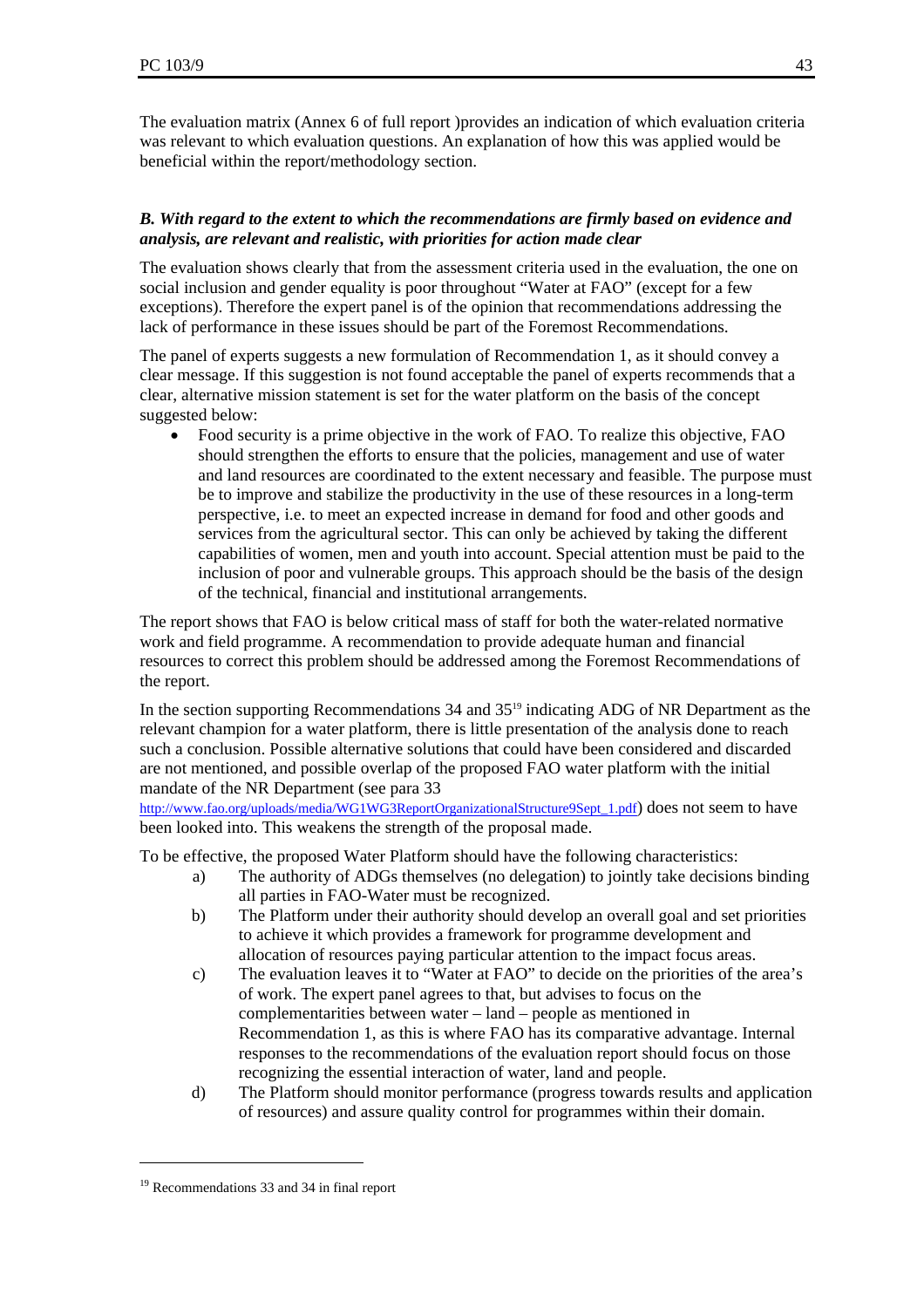Recommendation  $31^{20}$  calls for an increase in human resources in many fields which probably is unrealistic, without setting priorities. It would have been preferable if priorities had been set. This should now be dealt with by the Water Platform (see above).

The evaluation team was not able to capture human and financial resources mobilized for a given result, making it impossible to either judge the efficiency of effort or fully valuate performance. Evaluation, and more importantly proper management, requires a results-based management approach that includes a clear statement of results/outputs, intermediate outcomes and long-term impacts to be expected, the criteria by which these are to be measured, the resources to be applied, a time recording system and regular reporting on the use of time and financial resources applied to a programme. Such a system also will permit an informed judgment of whether the results of new proposals can be achieved with the resources available. The evaluation unit could support this work by monitoring the impact pathway of FAO projects beyond their life time through related tools and procedures to see if the outcomes have been achieved.

The evaluation report in several places makes reference to rapidly changing external factors that will affect the availability of, use of, and competition for resources. These external factors include climate change, population and economic growth, migration patterns (esp. rural-urban), land use change, technological developments, evolving energy requirements, financial turmoil, evolution of the global economic and trade regimes and environmental degradation. To enable FAO to give advice on measures to deal with the risks and uncertainties these factors may create, a foresight programme assessing the impacts of these changes on water in different regions should be developed, perhaps in coordination with those in ESA who prepare the Global Perspectives.

With regard to references to the context of FAO water work, more emphasis could be put on the essential role of fisheries for food security, livelihoods of the poor and diversified resource uses. This would in turn clarify the strategic position taken for FAO water to complement and support the needs related to fisheries, for instance supporting aquaculture or conserving water quality.

The assessment and conclusions on gender and social inclusion in the report are relevant, logical and of good quality. Paragraph 514<sup>21</sup> states "there is no clarity as yet within FAO's work on water about two key concepts: "what is gender mainstreaming" and "who should be responsible for gender mainstreaming"." The recommendations formulated in the report are valid and need to be taken seriously. However, the panel is not convinced that these will be enough to improve the performance up to the required level:

The combination of lack of knowledge, will and human resources to adequately mainstream gender and social inclusion into FAO's work on water seem to require more efforts than the ones already mentioned in the report. Suggestions are: capacity building of staff on gender and social inclusions issues, a stronger mandate for the PPRC (or its successor) not to approve projects or programmes unless gender and social inclusion are properly taken into consideration (a stronger mandate than Recommendation 22 has right now), improve the current GFP system by allocating sufficient time to do the work as well as appointing staff at higher level to this position, understand why there is resistance to mainstream gender and addressing these reasons, etc.

The reporting on water use and resources is carried out by AQUASTAT at national, regional and basin levels. Their contacts at these levels and expertise in the water sector make them ideally equipped to contribute the national level data to UNSD (New York) if they establish a global national water accounting system as is currently being discussed.

 $\overline{a}$ 

<sup>20</sup> Recommendation 30 in final report

<sup>21</sup> Paragraph 530 in final report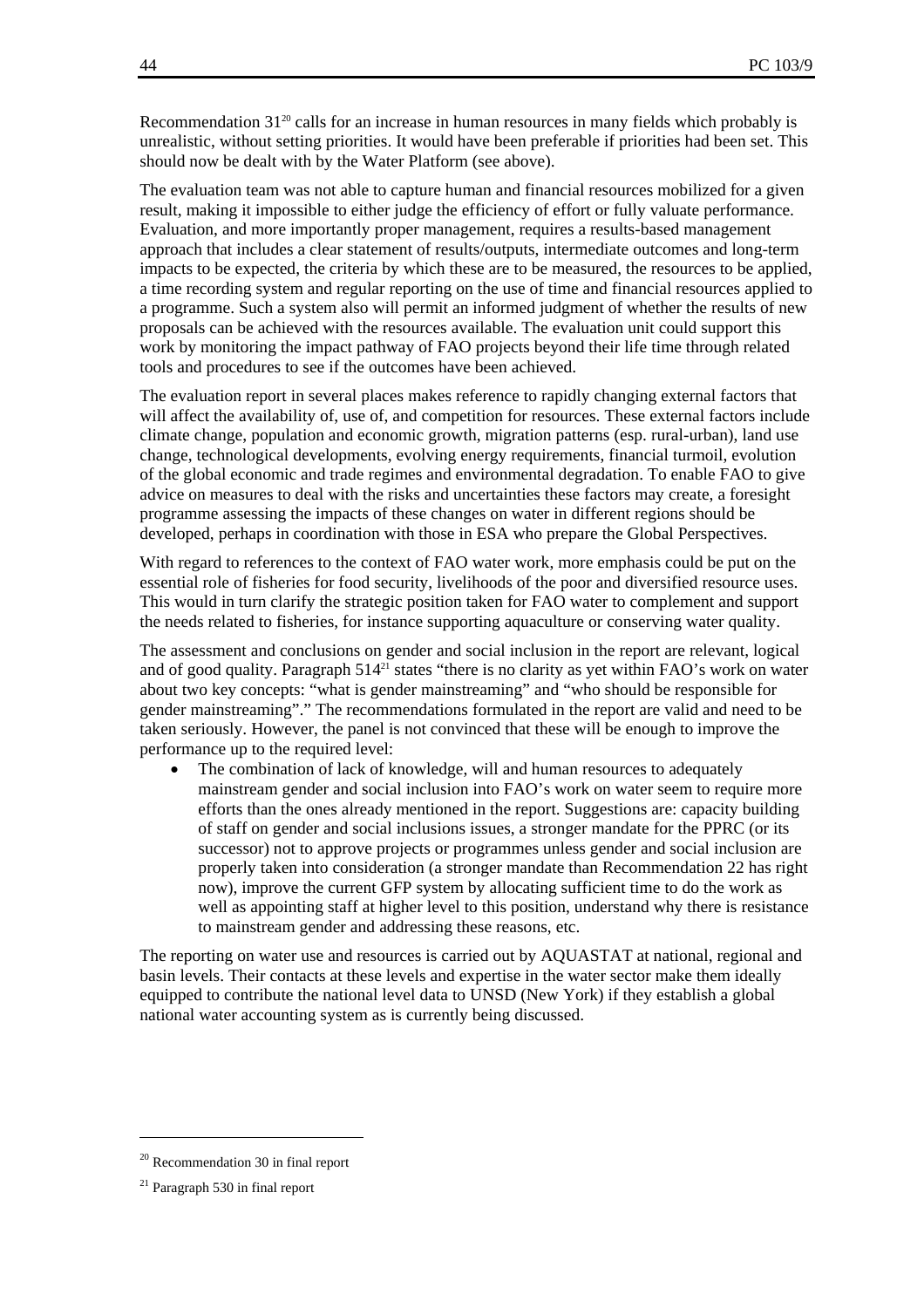#### *Specific comments*

There has been a big improvement in the clarity of the recommendations since the previous version of the report. However, they are in many cases maybe a bit too general, and therefore difficult to address. Examples of recommendations that are quite general are for instance nos. 5, 6 and  $9^{22}$ . More detailed guidance could facilitate the uptake of the recommendations.

The panel of experts found Recommendation  $26<sup>23</sup>$  over-ambitious and suggests to leave "all the donors" out.

In Recommendation  $30^{24}$  the current two bullets, d) and e) may be reformulated and merged into one bullet:

• Insofar as possible, at least two officers, one or more of each discipline, should be located in FAO decentralized offices to properly deal with issues related to the management of water and land resources, jointly and separately, to ensure synergies and to implement strategies to enhance productivity of water and land resources.

It is suggested to "bridge" the message in para  $257<sup>25</sup>$  to the definition of efficiency and productivity in paras  $258-260^{26}$ . As it is now, the formulation in para 257 refers to rainfed systems, whereas the discussions in paras 258-260 refer to irrigation systems. This can be done by adding a couple of sentences in paras 258 and 260:

... It is essential to develop methodologies that will make it possible to estimate the efficiency/productivity in the capturing and use of the entire (potential) water resource, i.e. water in rainfed systems, supplementary irrigation, etc. It seems relevant and important for FAO and in a general sense to develop the concept of "the efficiency of the rains" (similar) and also a methodology that will make it possible to calculate efficiency/productivity in this wider perspective. Similarly, it is important to develop a conceptual and methodological basis for calculations of the productivity of land and water resources jointly (if that is possible??).

With regards to para  $278<sup>27</sup>$ , it is suggested to include a sentence about the need to consider price increase of inputs in food production (and, probably transport). In the current version, the food price increase is mentioned. Everything else the same, this could be good for the farmer. The key problem, however, is (and will be) the price increase of inputs that the farmers need and for which the poor farmers will have to pay the full price in the absence of subsidies. Faced with a high level of risk and uncertainty (due to climatic variability among other things) the price hike on inputs is devastating for many farmers and, indirectly, for increase in food production among the groups of farmers who most badly need to increase production and productivity.

#### *C. With regard to the extent to which the report makes the information accessible and comprehensible*

The report in general makes the information accessible and understandable (although there may be a few exceptions noted in the detailed comments listed above or communicated directly to the evaluation team).

<sup>&</sup>lt;sup>22</sup> Recommendation 11 in final report

 $23$  Recommendation 25 in final report

<sup>&</sup>lt;sup>24</sup> Recommendation 29 in final report

 $25$  Paragraph 270 in final report

<sup>&</sup>lt;sup>26</sup> Paragraphs 284-285 in final report

<sup>27</sup> Paragraph 306 in final report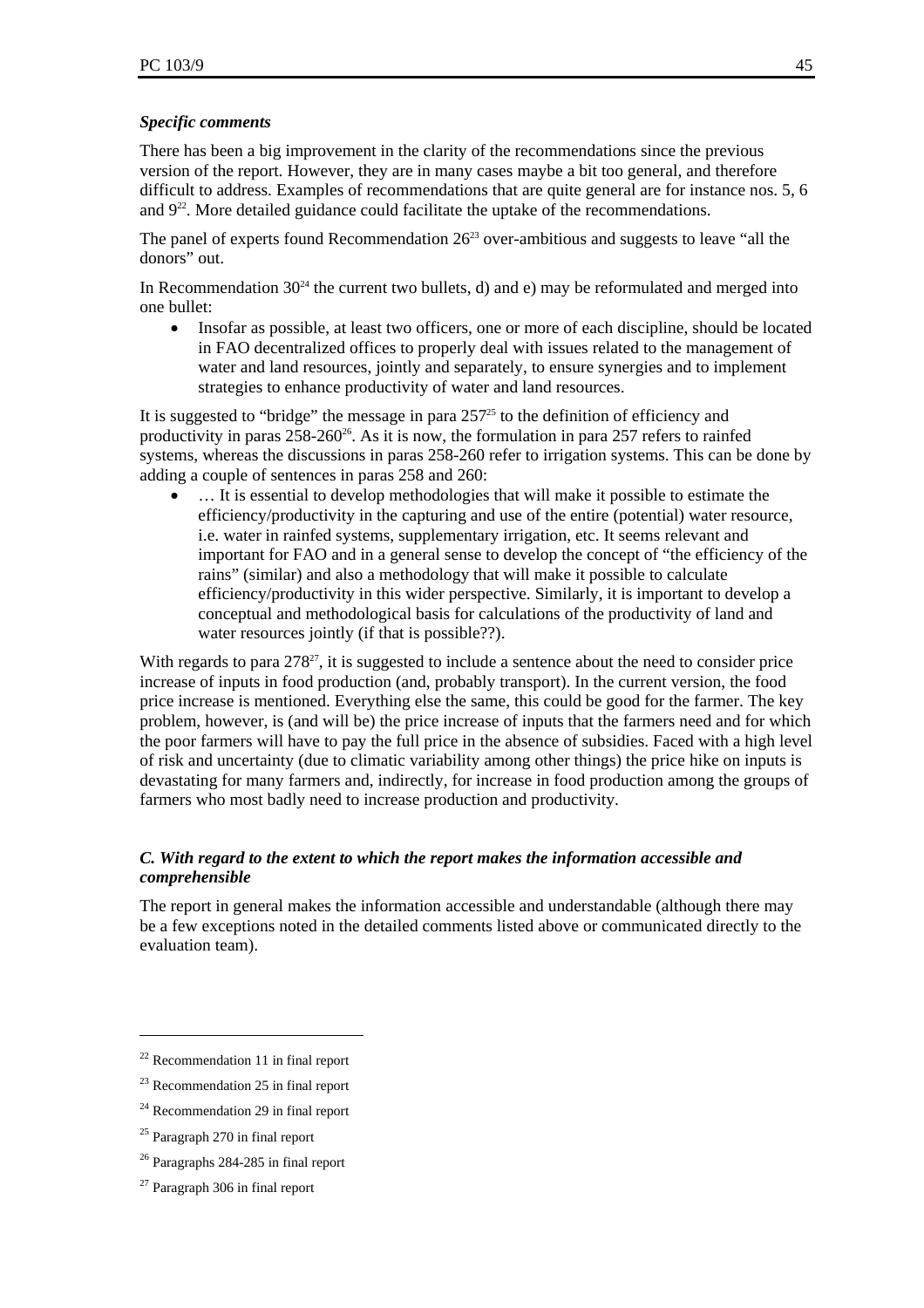#### *D. With regard to the transparency, rigour and inclusiveness of the evaluation process*

The expert panel found the variety in the composition of the panel useful, in particular for good insights into the complexity of FAO. However, the regional representation should be strengthened.

The timing of the evaluation was perceived as not very convenient as the structure of FAO changed as of 1 January 2010. This made it difficult to target recommendations as some structures did not exist yet at the time of the evaluation and others ceased to exist. This also complicated the assessment of the recommendations by the expert panel.

The panel met timely in June 2009 for the revision of the ToRs, although there was no room for major changes as the team was already selected and would start working on the following day. The choice of members of the evaluation team was appropriate to reflect the disciplines required. Even so, it is recommended that a panel of experts contribute to the ToR of the evaluation before the evaluation team composition is finalized.

The sources of information and the people met at HQ and in the field were appropriate. However, some of the quantitative information required simply was not available (para  $119^{28}$ ), and it was impossible for the evaluation team to fulfil part of its terms of reference. Such shortcomings could be overcome following the panel's recommendation on RBM.

It appears that the evaluation team has properly analysed the information available to them and drawn appropriate conclusions.

It was deemed useful and worthwhile for the panel to meet prior to the evaluation team starting its work, and after the first draft was ready as well as after the final draft was presented. This clearly increased the value its contribution and enabled a more qualitative input in the second and third meeting, because the panel had already familiarized itself with FAO, as well as built a team.

It is positive as well as negative that the panel convened at the dates it has.

*Positive*: (i) the second meeting provided the possibility to provide guidance for the final draft; (ii) it served the purpose of defusing the situation with the stakeholders - however, that may not be the role of a panel of experts; and (iii) the third meeting made it possible to give comments of a different hierarchy on the final draft of the report.

*Negative*: the second meeting came too early and should have come after collecting internal comments and producing the next draft. This would have made the second meeting superfluous. It would be the best use of the panel's time to comment on the draft at a stage where it can still be properly amended. It would also have been appropriate that the final evaluation report address stakeholders' comments before being submitted to the panel of experts.

As far as the panel understood, the roles and division of work - including writing and editing - of the evaluation unit vis-à-vis the evaluation team were not clear and not very well described and communicated to the panel. After the first meeting of the expert panel, most of the members were under the impression that the FAO Evaluation Office only had a facilitating role, while the evaluation would rest entirely on the consultant team in order to ensure objective and non-biased views. However, at the second panel meeting, it became clear that the Evaluation Office also had an active role in the evaluation. Thus, the roles and responsibilities between the FAO Evaluation Office and the consultancy team have not been entirely transparent and clear to all panel members. This should have been explained earlier in the process.

<sup>28</sup> Paragraph 128 in final report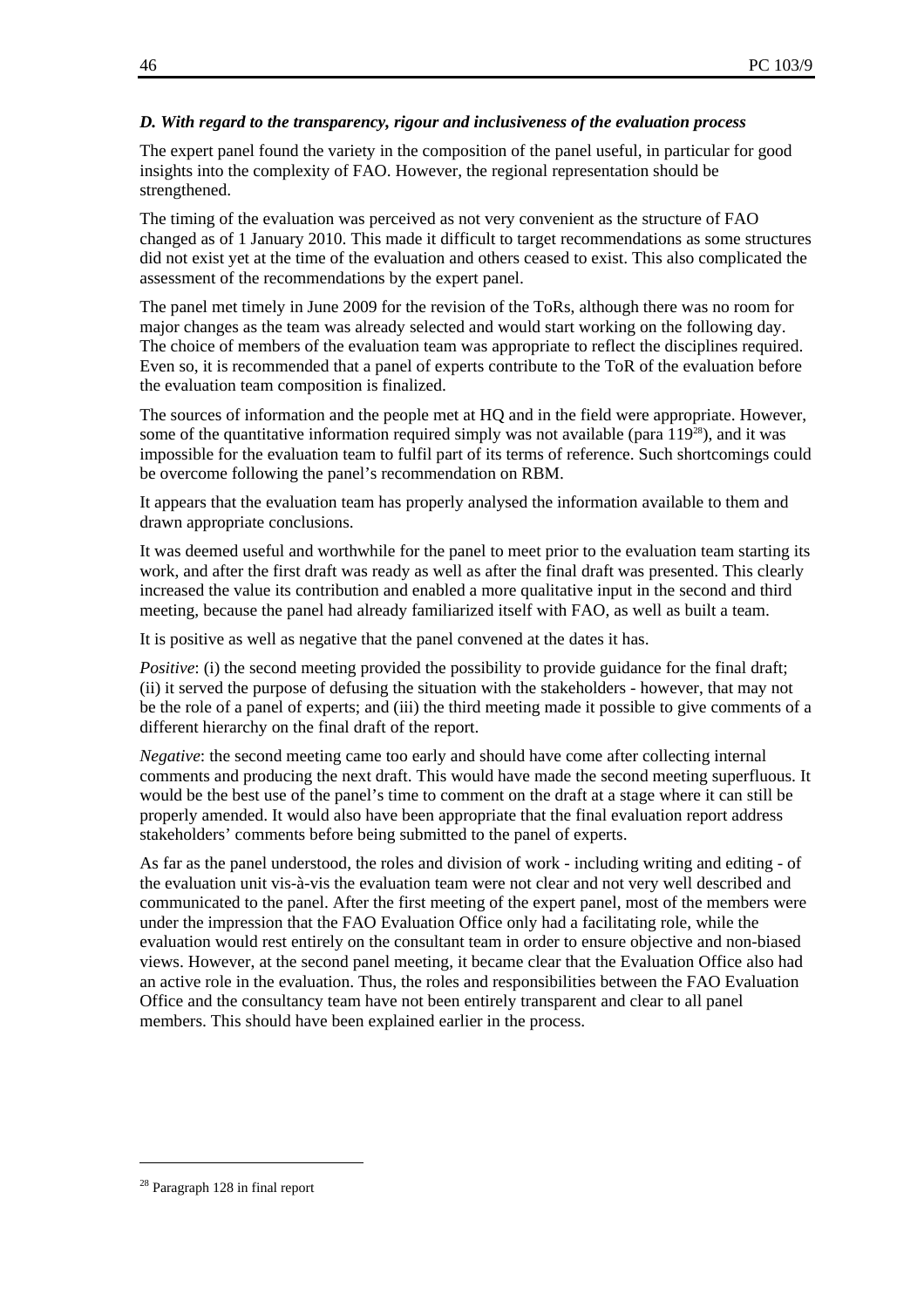# *Appendix 1 - Terms of Reference for the Expert Panel*

1. The expert panel has the role of guidance and advisor and is an **integral part of the evaluation process**.

2. The first meeting of the panel (17-19 June 2009) was convened to review the terms of reference (ToR) of the evaluation and contribute to the finalization of the evaluation's scope and methodology. The panel met with key stakeholders in the Organization, and had the opportunity to interact with FAO senior managers about their views on FAO's work related to water, its mandate and comparative advantage, strengths, weaknesses and gaps in past performance and major challenges ahead. Based on the knowledge, experience and institutional role of its members, the panel provided its observations and comments in a brief report and its suggestions were integrated into the final version of the evaluation's ToR.

3. The expert panel's objective, at its second meeting (2-4 December 2009), was to provide guidance to the evaluation team for finalizing the report. Panel members were asked to carefully review the draft working report of the team and provide views and inputs to the finalization process. In addition, the report had been circulated for comments among FAO stakeholders, and those received prior to the meeting were made available to the panel, with an initial response from the evaluation team. The panel had the opportunity to meet with key stakeholders in the Organization, hear their views and concerns, and hear clarifications of any outstanding issues.

4. Based on the knowledge, experience and institutional role of its members the panel provided its observations and comments in a brief report and its suggestions were integrated into the final evaluation report. The panel will be provided with a matrix, in which the evaluation team outlined the actions taken on each comment.

# *The Third Meeting of the Expert Panel*

5. The panel, based on the knowledge, experience and institutional role of its members, is asked to provide its overall and final opinion on the quality of the evaluation process and the evaluation report.

6. In particular, in its final report the panel should comment on<sup>29</sup>:

- 1. The logical structure, the relevance and the quality of the evidence-based findings and conclusions provided in the final evaluation report;
- 2. The extent to which the recommendations are firmly based on evidence and analysis, are relevant and realistic, with priorities for action made clear; if the case, the panel should indicate recommendations that it disagrees with, and the reasons why;
- 3. The extent to which the report makes the information accessible and comprehensible; and
- 4. The transparency, rigour and inclusiveness of the evaluation process.

7. The panel will provide its observations and comments in a brief report, to be presented for discussion on the morning of Wednesday 3 February 2010. The report will be finalized as soon as possible by the panel and will become an annex to the final evaluation report.

8. To facilitate its task, it is suggested that on Monday morning, the panel should select a Chairperson and a rapporteur, from among panel members. The FAO Office of Evaluation will assist the whole process.

<sup>&</sup>lt;sup>29</sup> Based on UNEG standards for evaluation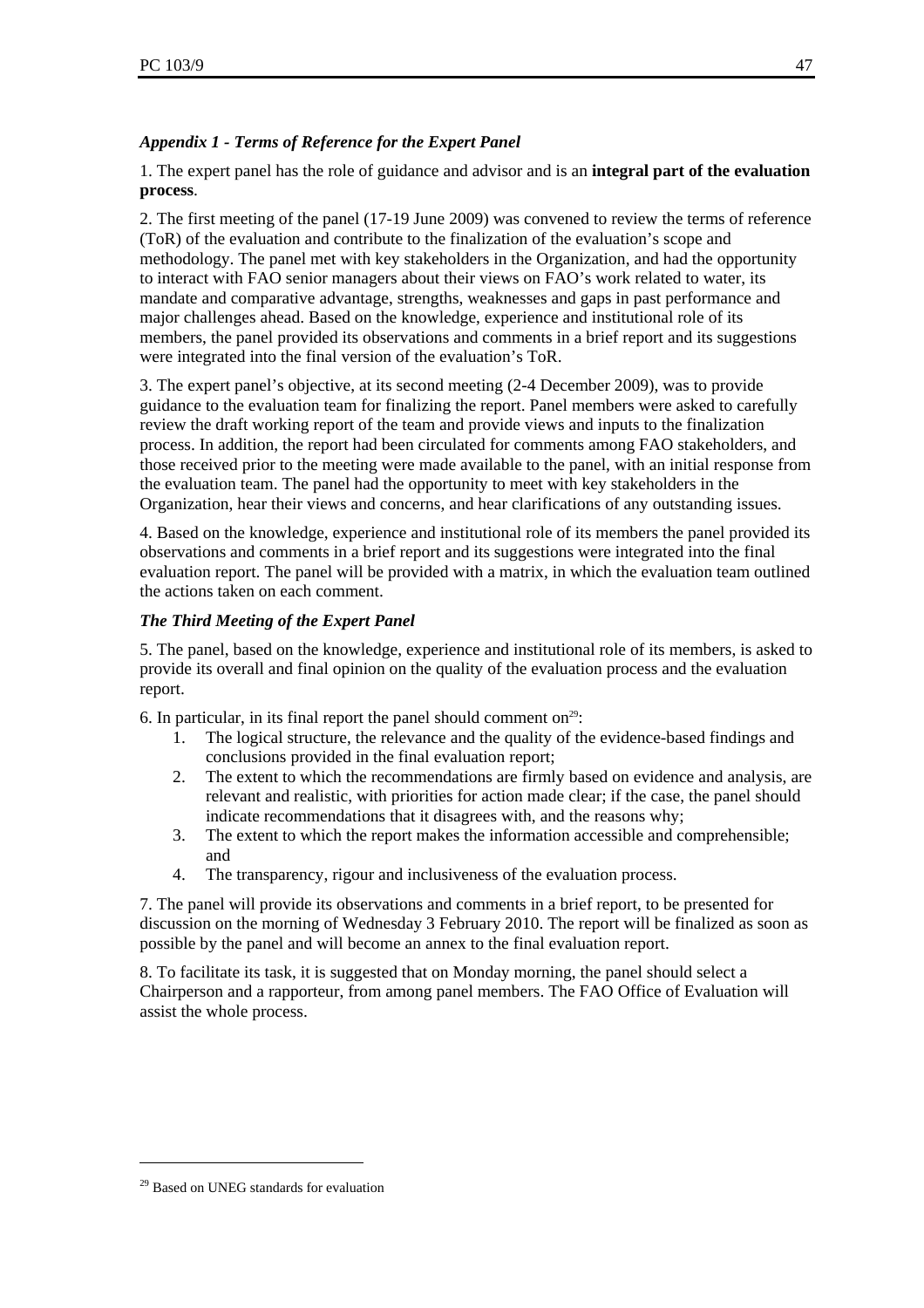March 2010



|  | أمنظمة الأغذمة<br>والزراعة<br>اللأمد<br>المتحدة | 联合国<br>粮食及<br>力 | 业 | 组 | 织 | <b>Food</b><br>land<br>Aariculture<br><b>Organization</b><br>llof<br>l the<br><b>United</b><br><b>Nations</b> | Organisation<br>des<br><b>Nations</b><br>Unies<br>pour<br>l'alimentation   Объединенных<br>еt<br>l'agriculture | 1 Продовольственная и 1<br><b>Сельскохозяйственная</b><br>Порганизация<br><b>Наций</b> | <b>Organización</b><br>de las<br><b>Naciones</b><br>Unidas<br>para la<br>Agricultura<br>limentació۱ |
|--|-------------------------------------------------|-----------------|---|---|---|---------------------------------------------------------------------------------------------------------------|----------------------------------------------------------------------------------------------------------------|----------------------------------------------------------------------------------------|-----------------------------------------------------------------------------------------------------|
|--|-------------------------------------------------|-----------------|---|---|---|---------------------------------------------------------------------------------------------------------------|----------------------------------------------------------------------------------------------------------------|----------------------------------------------------------------------------------------|-----------------------------------------------------------------------------------------------------|

# PROGRAMME COMMITTEE

# **Hundred and Third Session**

**Rome, 12 - 16 April 2010** 

# **Evaluation of FAO's Role and Work Related to Water**

# **MANAGEMENT RESPONSE**

#### *Introduction*

1. The water-related challenges and the urgency to resolve them have been growing enormously over the last years. They will unfold with further complexity in the future, threatening sustainable development. This requires a revision of the way we manage water resources, addressing the need for a more dynamic, elaborated and multi-disciplinary answer. With agriculture remaining the largest user of water, FAO's Governing Bodies have attributed paramount importance to this natural resource and discussed water-related issues at large. Therefore, the *Evaluation of FAO's role and work related to water over the period 2004-2009* comes at a time of important changes for FAO. It will boost the FAO reform process and provide FAO *Management* with helpful inputs to better design its corporate strategic vision in the domain of water.

2. The *Evaluation* follows the previous *Independent External Evaluation* (IEE), released in July 2007, and is the first comprehensive assessment of the wide-ranging activities on water in FAO. The evaluation sought comments from virtually all FAO regional offices and made individual country visits to China, Egypt, Ghana, Malawi, Mali, Morocco, Saudi Arabia, Thailand and Turkey. It covers both normative and field work distributed over a large number of organizational units and provides a comprehensive perspective. The task of evaluating 'Water in FAO' was unique and demanded particular effort by the Evaluation Team.

3. Management appreciates the recognition that the *Evaluation* has received commendable support from FAO staff at all levels and in all locations, demonstrating the willingness to engage in an open assessment and eventual adjustments in working method and structure.

4. In preparing this response, the management has carefully studied the Evaluation report and its annexes and has taken note of what works, what does not work and what is missing in the **E**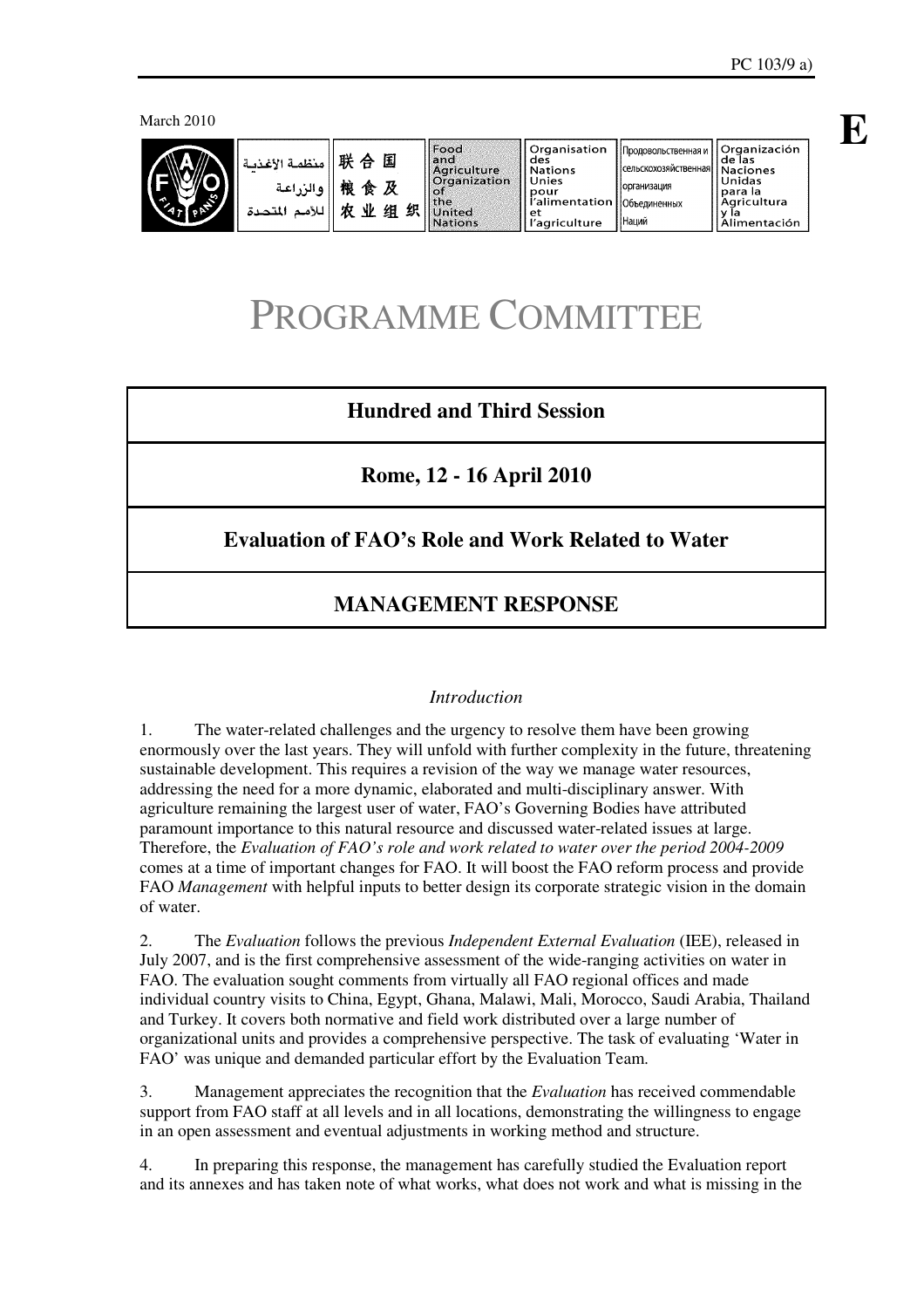FAO actions on water. We have considered and responded to the most substantive and significant recommendations of the *Evaluation* as discussed below. Further, each recommendation is addressed individually in tabular form, with clear indication of actions to be taken, if any, and corresponding follow-up responsibility. Finally, we have started reflecting on a coherent and appropriate implementation strategy for FAO's future water programme.

5. This management response has been drafted in a constructive, forward-looking spirit and with the clear objective to improve effectiveness, efficiency and relevance of FAO's response to member countries' needs in the field of water. It has been coordinated by the Natural Resources Management and Environment Department (NR), reflecting inputs from Decentralized Offices and all FAO departments where one or more divisions are engaged in water-related work.

# *Overall response to the Evaluation*

6. The *Evaluation* report contains 35 recommendations (and 24 suggestions), some of which are very critical and specific.

7. Management believes that recommendation n. 33 is one of the most relevant result of the *Evaluation*: "*FAO's Assistant Director-General for Natural Resources, in collaboration with concerned Assistant Directors-General in Headquarters and in the Regional Offices, should develop a strategy for water in FAO. This should define an official internal coordination mechanism, called FAO Water Platform, and reflect the importance of water in FAO's mandate as well as the objectives of the Organization in the water sector*".

8. This recommendation, in fact, reinforces the path already undertaken by FAO, when the Natural Resources Management and Environment Department (NR) presented a substantive paper on "*Agriculture and Water Scarcity: a Programmatic Approach to Water Use Efficiency and*  Agricultural Productivity" at the 20<sup>th</sup> session of the Committee on Agriculture (COAG, April 2007). On that occasion, NR clearly proposed the establishment of a programmatic framework and a water programme in FAO to leverage expertise across the Organization in addressing global water scarcity. The CoAg explicitly welcomed the proposal for a multidisciplinary integrated framework but delayed a decision on a structured water programme to take into account the result of the IEE of FAO.

9. Moreover, following the reform process and the Immediate Plan of Action, the idea of an integrated framework through a *Water Platform* in FAO was further developed in the *Medium Term Plan (MTP) 2010-13* and in the *Programme of Work and Budget (PWB) 2010-11*. The Strategic Objective F states in the MTP that "*...the sustainable management of natural resources ...requires ...*<inter alia> *...multi-disciplinary and multi-sectoral approaches ...*", and more specifically, the Organizational Result F2 explicitly refers to the "strengthening of the FAO Water Platform" in the 1<sup>st</sup> of the Primary Tools for achievement of the results. An Impact Focus Area (IFA) on Water and Land Scarcity was also presented and approved to strengthen the linkage between land and water and other strategic objectives of the Organization.

10. Therefore, the *Water Platform* is seen as an important coordination mechanism, which is expected to promote more operational effectiveness in responding to the needs of the member countries, a corporate vision for water and an overall coherence and cohesiveness in the way FAO works in the water domain, e.g. exploiting its body of knowledge across projects and programmes, horizontally between departments and vertically between Headquarters (HQ) and Decentralized Offices (DOs).

11. Recommendations n. 34 and 35 give additional elements for the implementation modalities of the *Water Platform,* although without reference to resource implications. Nevertheless, Management believes that through a careful process of development of FAO's Water Programme, properly owned and shared by all units, additional resources can be mobilized either through Regular Programme (RP) or Extra Budgetary (EB) sources. The special fund for the interdisciplinary programme, contribution from Unit Results, and possible provision from the IFA can all add support to the FAO *Water Programme*.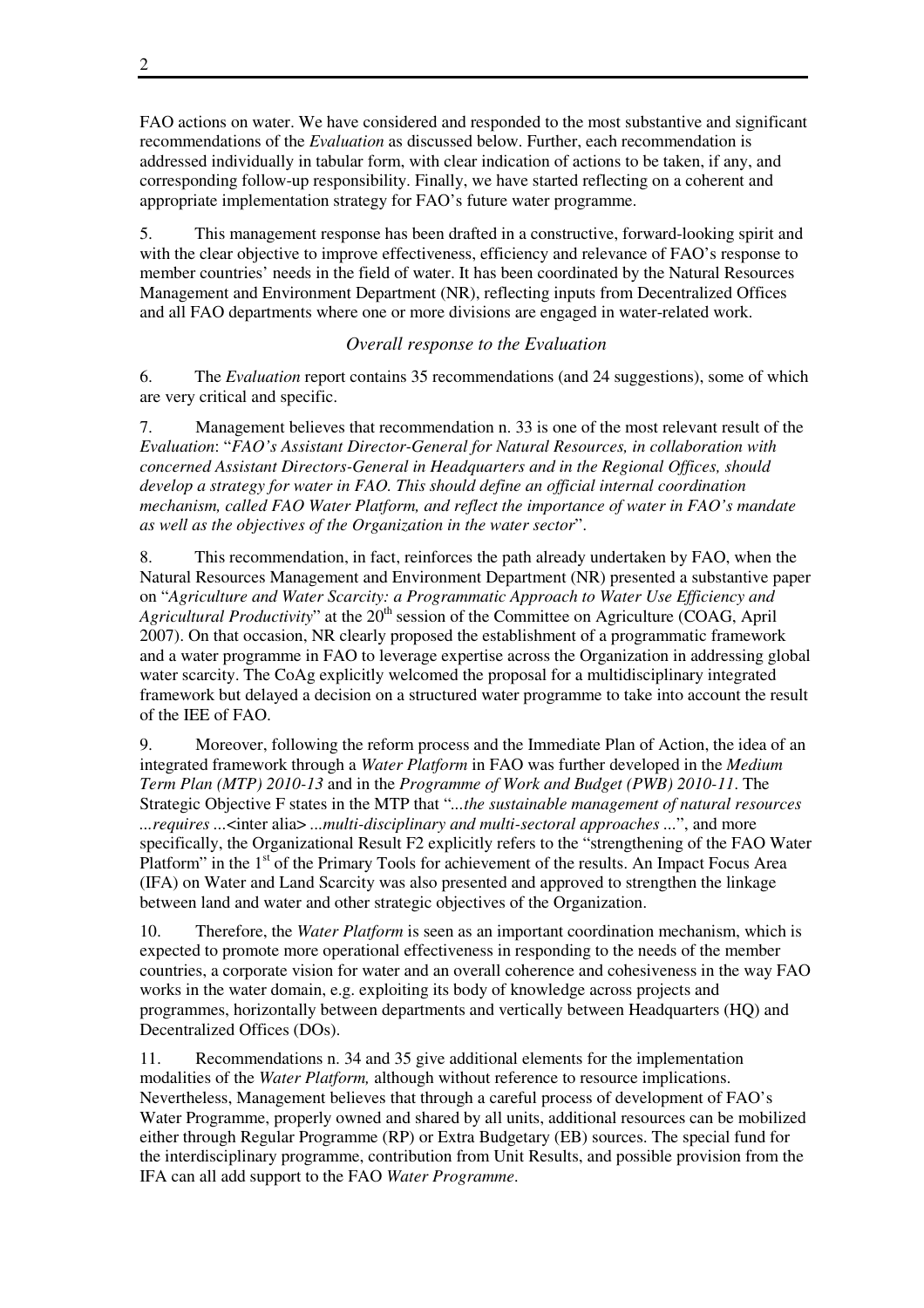12. Of particular relevance are recommendations n. 29 and 30, where human resources increase and allocations are considered. The *Evaluation*, in fact, has emphasized how "*the Organization is seriously under-staffed at both Headquarters and in the decentralized offices*" and that "*FAO is below critical mass of staff for both the water-related normative and field programmes*". Implementation of these recommendations depends on further allocation of resources to these programmes, member countries commitment and prioritization.

13. Recommendations n. 22, 26, 27 and 28 touch upon FAO's rules and regulations that are under revision. The other recommendations are of variable nature and relevance. All the recommendations are, however, considered by the specific management response in the annexed table.

14. Overall, the *Evaluation* brings to the fore a series of relevant findings. It has highlighted the depth and scope of FAO's work in relation to food security and agricultural water management across all Departments, confirming the importance of water for food and agriculture. The evaluation has estimated that about 20% of FAO's field programme is directly related to water. It has recognized the unique role that FAO plays in agricultural water management, both within the UN system and among other international organizations. In particular, it has reiterated the complementary role of FAO and CGIAR institutions that had been questioned by the IEE. The *Evaluation* appreciates most of the high quality work, products and services provided by FAO's technical departments in the field of water, including policy, legal advice and capacity development. It also values the identification of strategic flagship programmes on water (e.g. water scarcity and related Impact Focus Area) and FAO's effort made in recent years to raise the profile of agriculture in the international debate on water through its active participation in international events and coordination bodies, such as UN Water and the Sirte Ministerial Conference on Water for Agriculture and Energy in Africa. These are important findings which need to be fully recognized and appreciated as the strength of the Organization. The numerous recommendations of the Evaluation Team to systematically strengthen these activities and to allocate more resources to practically all these fields are a sign of appreciation to the work of FAO on water.

15. On the other hand, the *Evaluation* noted some weaknesses that need to be addressed. First and foremost, it highlighted the disconnection between normative work and the field programme. In particular, it stressed the need to have a broader involvement of technical divisions in field activities and a better alignment of normative work towards support to the field programme. The Evaluation makes it clear that where projects were lacking technical division involvement, results on the ground were "mediocre to poor". A major cause is the unbalanced allocation of financial resources between the various programmes, which in turn has a negative impact on the quality of field activities. The *Evaluation*, in fact, reports that the net appropriation for NRL/W Budget is "*on average 0.84%*" of the Programme of Work and Budget; about "*67%*" of the Extra Budgetary resources on water related works were used in technical cooperation projects; and the remaining "*33%*" were spent in emergency projects. The *Evaluation* underlines the need for more allocation of resources to the Regular Programme for water. It also highlights the need to reinforce coordination between Headquarters (HQ) departments as well as with Decentralized Offices (DO). Finally, the shortage of staff at all levels (HQ and DO) mirrors in a significant discrepancy between resources and demand.

- 76. Finally, some lesson learnt could be drawn for the evaluation process. For instance:
	- We find that the evaluation could have balanced its detailed consideration of normative and field work with a wider appreciation of FAO's Strategic Framework and the programme entities for the period of the evaluation. We would have further appreciated some thoughts on priority setting.
	- While the evaluation offers a rich volume of relevant analyses and interesting findings, the extent of the subject may have prevented the evaluation team to fully penetrate the matter in a comprehensive, systematic and consistent way. Various divisions point to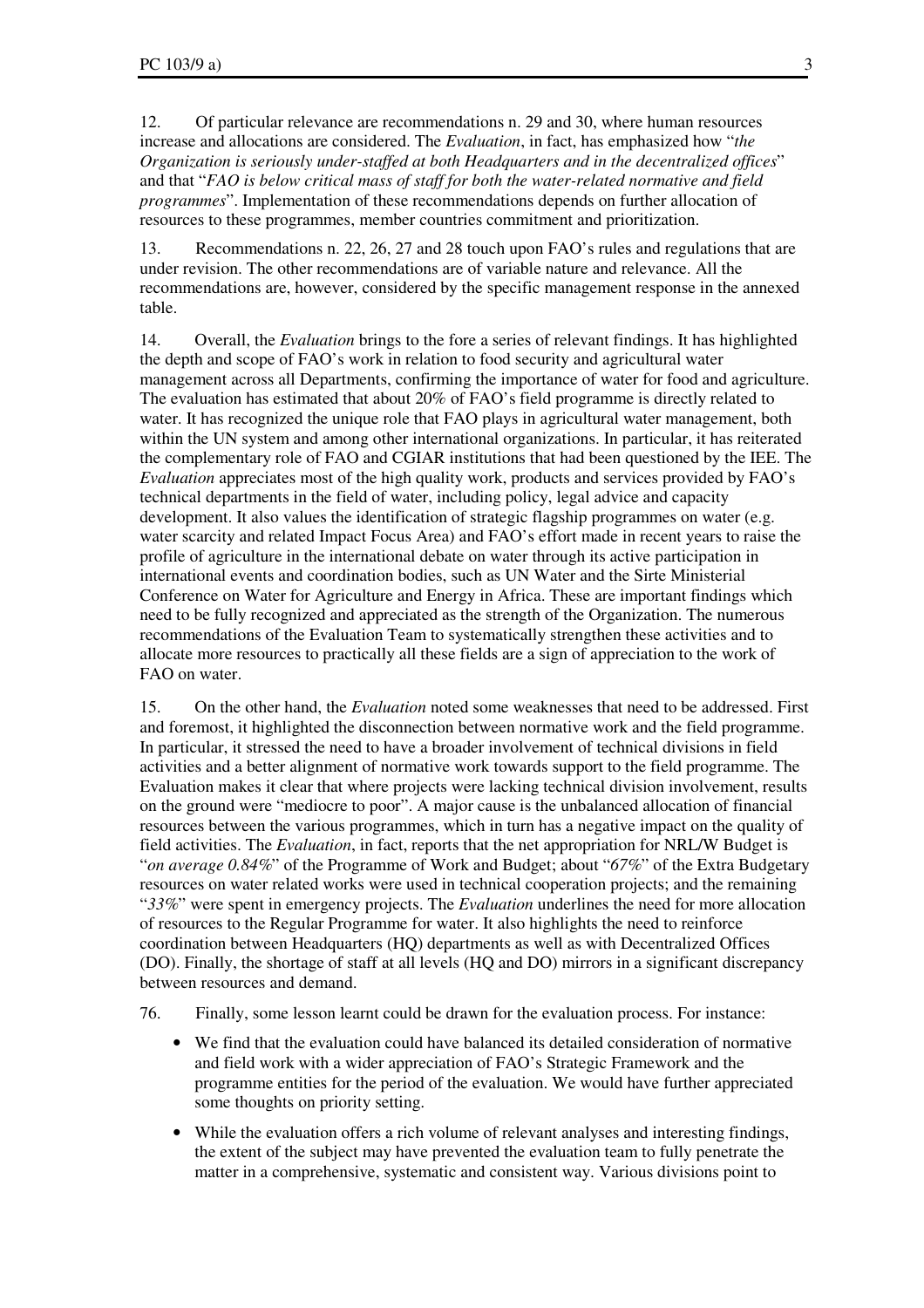omissions in the description of their work, as for example in the case of inland fisheries, or in conservation agriculture, or the Investment Centre (TCI) work in Central Asia. Also, specific water-related Programme Entities have not been fully addressed as specified in the *Terms of Reference* (ToR). Very likely, the ToR were too ambitious to be fully covered.

• The long number of recommendations makes it difficult to separate the more strategic and critical recommendations from more specific ones. The recommendations needed prioritization in order to be realistically considered for their effective implementation.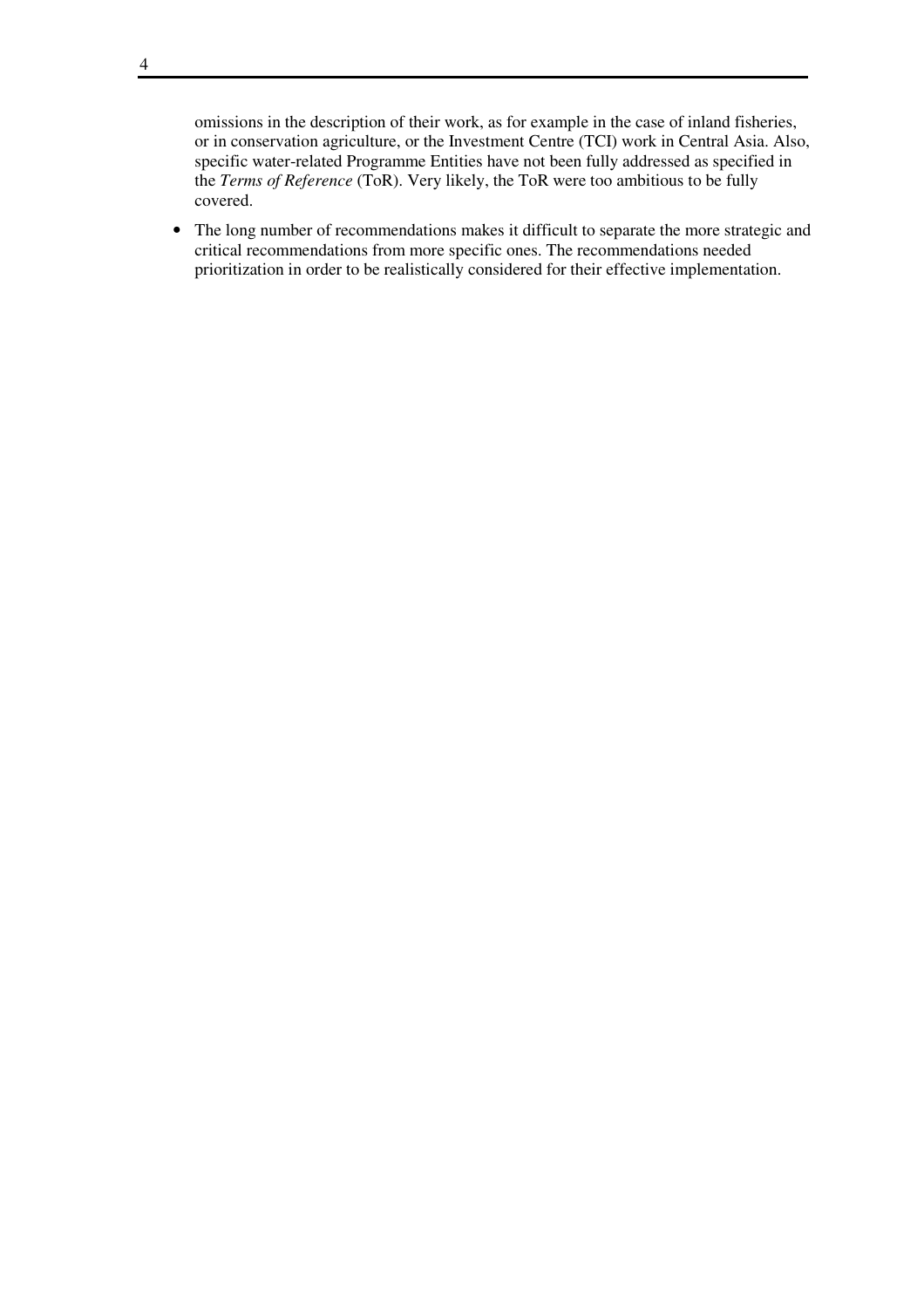| <b>Recommendations</b>                                                                                                                                                                                                                                                                                                                                                                                                                                                                                                                                                                                                                                                                                                                 | <b>Further</b>                     |          | <b>Acceptance by Management</b> |          | <b>Comment on the</b>                                                                                                                                                                                                                                                                                                                                                                    | <b>Action to be taken</b>                                                                          |                                              |                            |
|----------------------------------------------------------------------------------------------------------------------------------------------------------------------------------------------------------------------------------------------------------------------------------------------------------------------------------------------------------------------------------------------------------------------------------------------------------------------------------------------------------------------------------------------------------------------------------------------------------------------------------------------------------------------------------------------------------------------------------------|------------------------------------|----------|---------------------------------|----------|------------------------------------------------------------------------------------------------------------------------------------------------------------------------------------------------------------------------------------------------------------------------------------------------------------------------------------------------------------------------------------------|----------------------------------------------------------------------------------------------------|----------------------------------------------|----------------------------|
|                                                                                                                                                                                                                                                                                                                                                                                                                                                                                                                                                                                                                                                                                                                                        | funding<br>required<br>(yes or no) | Accepted | <b>Partially</b><br>Accepted    | Rejected | Recommendation                                                                                                                                                                                                                                                                                                                                                                           | <b>Action</b>                                                                                      | Timing                                       | Unit<br><b>Responsible</b> |
| 1. FAO should define its<br>mission statement for its.<br>work on water and land.<br>centred on food security.<br>This should be formulated to<br>include the following<br>concepts: "Food security is a<br>prime objective in the work<br>of FAO. To realize this<br>objective, FAO should<br>strengthen the efforts to<br>ensure that the policies,<br>management and use of<br>water and land resources are<br>coordinated to the extent<br>necessary and feasible. The<br>purpose must be to improve<br>and stabilize the productivity<br>in the use of these resources<br>in a long term perspective,<br>i.e. to meet an expected<br>increase in demand for food<br>and other goods and services<br>from the agricultural sector. | Yes                                |          | X                               |          | The need to review the<br>mission statement for<br>FAO's work on water is<br>acknowledged as is the need<br>for coordination and<br>adjustment of the technical,<br>financial and institutional<br>arrangements.<br>The development of a<br>mission statement and<br>vision for FAO's work on<br>water requires the<br>participation of all<br>Departments and<br>Decentralized Offices. | A review of FAO vision and<br>strategy on water would be<br>pursued through the Water<br>Platform. | Within<br>the<br>biennium<br>$2010-$<br>2011 | NR leading the<br>process  |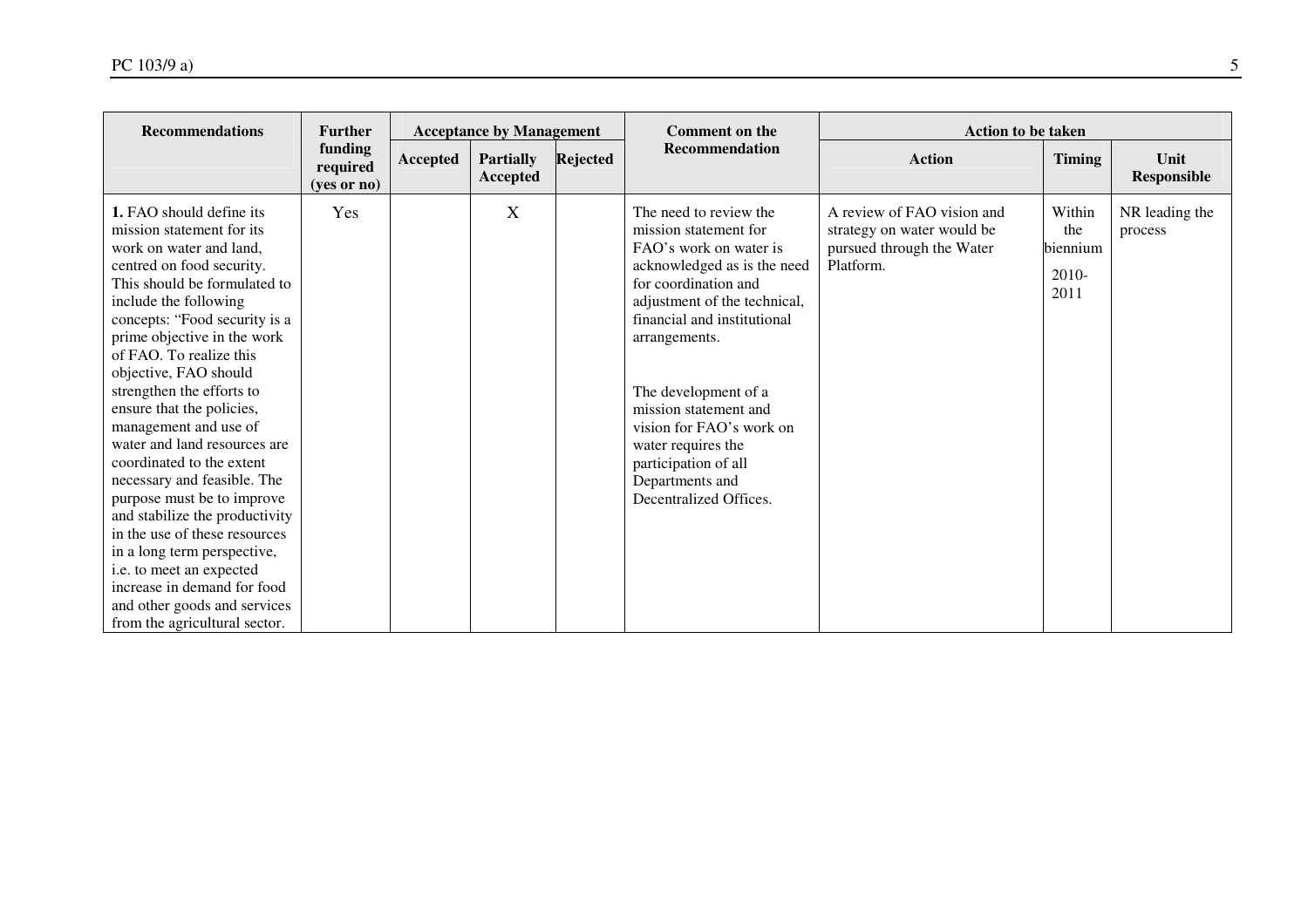| <b>Recommendations</b>                                                                                                                                                                                                                                                                                                                                    | <b>Further</b>                       |          | <b>Acceptance by Management</b> |                 | <b>Comment on the</b>                                                                                                                                                                                                                                                                                                                                                  | <b>Action to be taken</b>                                                                                                                                                                                                                         |                                            |                                                                                  |  |
|-----------------------------------------------------------------------------------------------------------------------------------------------------------------------------------------------------------------------------------------------------------------------------------------------------------------------------------------------------------|--------------------------------------|----------|---------------------------------|-----------------|------------------------------------------------------------------------------------------------------------------------------------------------------------------------------------------------------------------------------------------------------------------------------------------------------------------------------------------------------------------------|---------------------------------------------------------------------------------------------------------------------------------------------------------------------------------------------------------------------------------------------------|--------------------------------------------|----------------------------------------------------------------------------------|--|
|                                                                                                                                                                                                                                                                                                                                                           | funding<br>required<br>$(yes$ or no) | Accepted | <b>Partially</b><br>Accepted    | <b>Rejected</b> | <b>Recommendation</b>                                                                                                                                                                                                                                                                                                                                                  | <b>Action</b>                                                                                                                                                                                                                                     | <b>Timing</b>                              | Unit<br><b>Responsible</b>                                                       |  |
| This can only be achieved<br>by taking the different<br>capabilities of women, men<br>and youth into account.<br>Special attention must be<br>paid to the inclusion of poor<br>and vulnerable groups. This<br>approach should be the basis<br>of the design of the<br>technical, financial and<br>institutional arrangements."                            |                                      |          |                                 |                 |                                                                                                                                                                                                                                                                                                                                                                        |                                                                                                                                                                                                                                                   |                                            |                                                                                  |  |
| 2. 'Water at FAO' should<br>advocate for institutional<br>arrangements in Member<br>Countries that systematically<br>engage all relevant<br>ministries (agriculture,<br>irrigation water resources,<br>the environment, urban<br>development, power, etc.) in<br>issues related to water<br>resources management for<br>agriculture and food<br>security. | Yes                                  | X        |                                 |                 | This is already being done<br>as part of FAO policy<br>support to Agricultural<br>Water Management in<br>countries where it matters.<br>FAO impact in this respect<br>is limited by its<br>constitutional link to the<br>respective Ministry of<br>Agriculture. An<br>interdisciplinary approach<br>in FAO would promote<br>collaboration of national<br>institutions. | Will be done through global or<br>regional events and at national<br>level in the framework of policy<br>advisory services. FAO will<br>endeavour setting examples for<br>institutional collaboration<br>through interdisciplinary<br>approaches. | Within<br>the<br>biennium<br>2010-<br>2011 | TC with all<br>other technical<br>Departments<br>and<br>decentralised<br>offices |  |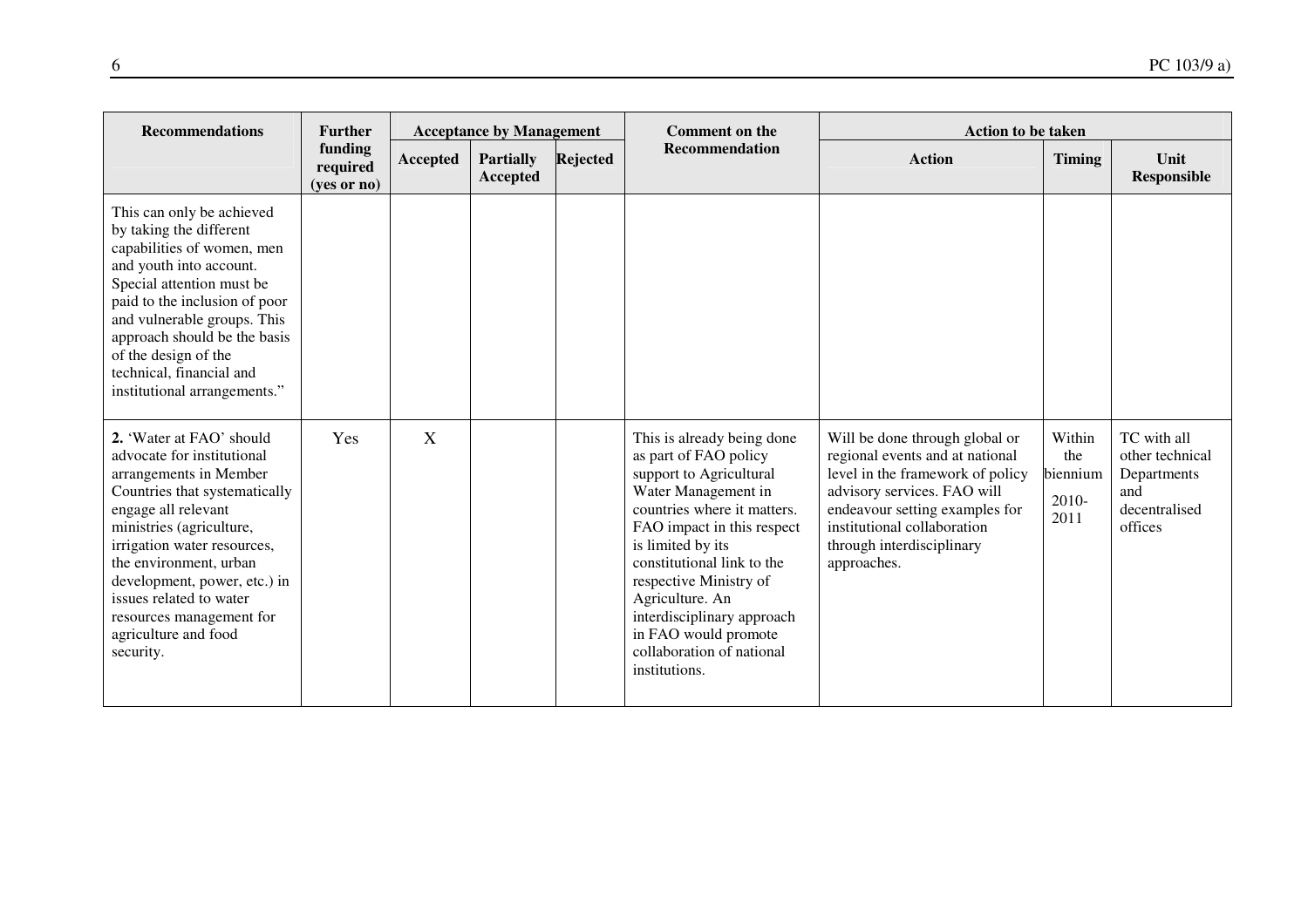| <b>Recommendations</b>                                                                                                                                                                                                                                                                                                                                                   | <b>Further</b>                     | <b>Acceptance by Management</b> |                                     |                 | <b>Comment on the</b>                                                                                                                                                                                                                                                                                                                                                                                                  | <b>Action to be taken</b>                                                                                |                                              |                                       |  |
|--------------------------------------------------------------------------------------------------------------------------------------------------------------------------------------------------------------------------------------------------------------------------------------------------------------------------------------------------------------------------|------------------------------------|---------------------------------|-------------------------------------|-----------------|------------------------------------------------------------------------------------------------------------------------------------------------------------------------------------------------------------------------------------------------------------------------------------------------------------------------------------------------------------------------------------------------------------------------|----------------------------------------------------------------------------------------------------------|----------------------------------------------|---------------------------------------|--|
|                                                                                                                                                                                                                                                                                                                                                                          | funding<br>required<br>(yes or no) | Accepted                        | <b>Partially</b><br><b>Accepted</b> | <b>Rejected</b> | <b>Recommendation</b>                                                                                                                                                                                                                                                                                                                                                                                                  | <b>Action</b>                                                                                            | <b>Timing</b>                                | Unit<br><b>Responsible</b>            |  |
| 3. 'Water at FAO' should<br>allocate resources for work<br>on water and irrigation<br>policies to meet rising<br>demand from Member<br>Countries, through the TCP<br>or other funding modalities.                                                                                                                                                                        | Yes                                |                                 | X                                   |                 | The recommendation<br>advocates work primarily at<br>policy and sector level<br>instead of field projects.<br>However, countries may<br>have different priorities and<br>are free to request support<br>for field projects. TCP<br>funds are now decentralized<br>giving wide authority to<br>FAOR to decide on their<br>allocation.                                                                                   | Advise FAOR on the use of TCP<br>funds and on the capacity of<br>Water-in-FAO to respond to<br>requests. | Within<br>the<br>biennium<br>$2010-$<br>2011 | The Water<br>Platform, NRL<br>and DOs |  |
| 4. 'Water at FAO' should<br>develop a new normative<br>product informed by<br>experience and lessons<br>learned illustrating steps and<br>processes that can facilitate<br>national policy development<br>processes. This product<br>should also set clear criteria<br>and conditions under which<br>FAO is in a position to<br>provide meaningful policy<br>assistance. | Yes                                | X                               |                                     |                 | This is an important<br>recommendation, fully<br>supported by NRL, partially<br>already implemented by<br>TCS. Would set the scene<br>for a new integrated<br>approach from policy to<br>action. Suggestion to use<br>ABCDE framework is good<br>but perhaps too narrow.<br>Process should be based<br>more on thorough<br>assessment of the situation<br>on the ground. Policy is not<br>a 'one-size fits all' topic. | Product development depends on<br>strategy.                                                              | Continu<br>ing                               | <b>TC/NR</b>                          |  |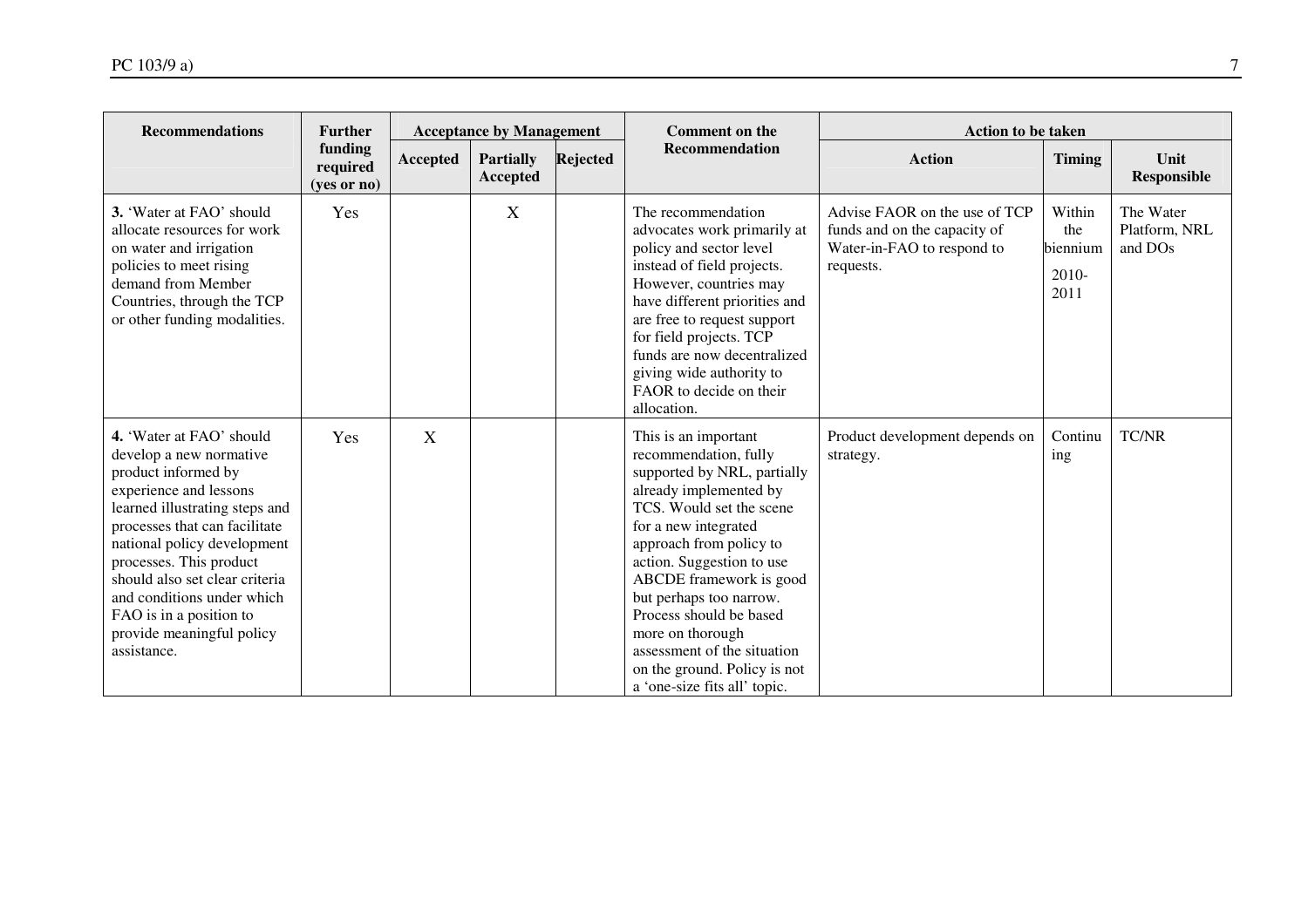| <b>Recommendations</b>                                                                                                                                                                                                                                   | <b>Acceptance by Management</b><br><b>Further</b> |          | Comment on the               | <b>Action to be taken</b> |                                                                                                                                                                                                                                                                                                                                                                                                                                           |                                                                                                                                                                                                               |                |                                       |
|----------------------------------------------------------------------------------------------------------------------------------------------------------------------------------------------------------------------------------------------------------|---------------------------------------------------|----------|------------------------------|---------------------------|-------------------------------------------------------------------------------------------------------------------------------------------------------------------------------------------------------------------------------------------------------------------------------------------------------------------------------------------------------------------------------------------------------------------------------------------|---------------------------------------------------------------------------------------------------------------------------------------------------------------------------------------------------------------|----------------|---------------------------------------|
|                                                                                                                                                                                                                                                          | funding<br>required<br>$(yes \text{ or } no)$     | Accepted | <b>Partially</b><br>Accepted | Rejected                  | <b>Recommendation</b>                                                                                                                                                                                                                                                                                                                                                                                                                     | <b>Action</b>                                                                                                                                                                                                 | <b>Timing</b>  | Unit<br>Responsible                   |
| <b>5.</b> 'Water at FAO' should, in<br>formulating field<br>interventions, pay increased<br>attention to environmental<br>concerns, including soil<br>fertility, aquifer depletion<br>and downstream impacts of<br>increased local water<br>consumption. | N <sub>o</sub>                                    | X        |                              |                           | Interactions between<br>agriculture, water and<br>environment are well know<br>in FAO and dealt with in<br>many normative outputs.<br>The recommendations<br>points to the problem that<br>the knowledge available in<br>the organization is often not<br>sufficiently used in the<br>process of designing and<br>backstopping field projects.<br>The origins of the problem<br>are unclear responsibilities<br>and capacity constraints. | More attention to qualified<br>design and backstopping of field<br>projects. Clarification of<br>responsibilities, review of<br>operational modalities for all<br>field projects having a water<br>component. | Continu<br>ing | TC/NR/AG<br>and the Water<br>Platform |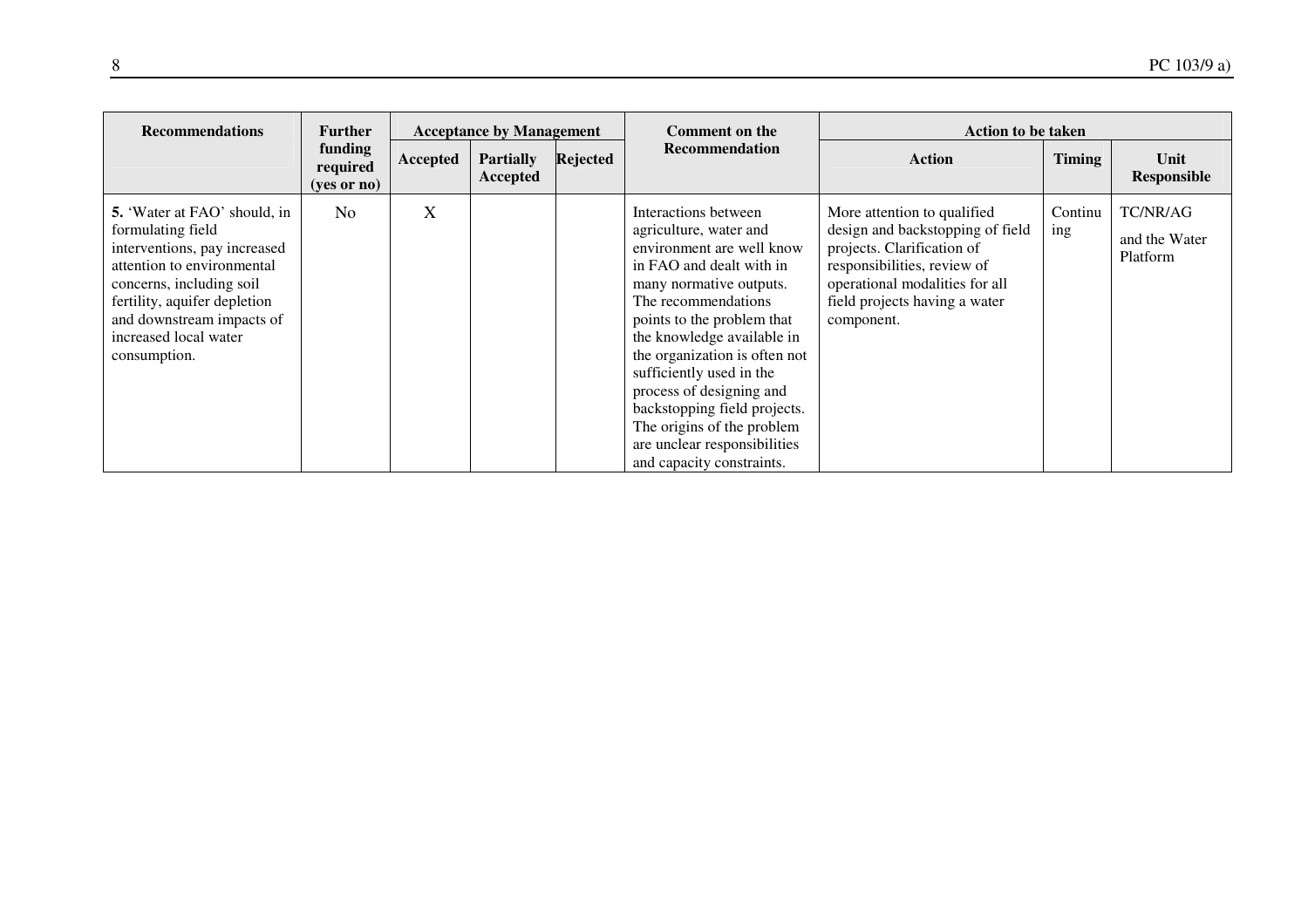| <b>Recommendations</b>                                                                                                                                                                                                                                                                           | <b>Further</b>                     |          | <b>Acceptance by Management</b>     |          | <b>Comment on the</b>                                                                                                                                                                                                                                                                                                                                                                                                                                                                                                                                                                                                                                    | <b>Action to be taken</b> |               |                     |
|--------------------------------------------------------------------------------------------------------------------------------------------------------------------------------------------------------------------------------------------------------------------------------------------------|------------------------------------|----------|-------------------------------------|----------|----------------------------------------------------------------------------------------------------------------------------------------------------------------------------------------------------------------------------------------------------------------------------------------------------------------------------------------------------------------------------------------------------------------------------------------------------------------------------------------------------------------------------------------------------------------------------------------------------------------------------------------------------------|---------------------------|---------------|---------------------|
|                                                                                                                                                                                                                                                                                                  | funding<br>required<br>(yes or no) | Accepted | <b>Partially</b><br><b>Accepted</b> | Rejected | <b>Recommendation</b>                                                                                                                                                                                                                                                                                                                                                                                                                                                                                                                                                                                                                                    | <b>Action</b>             | <b>Timing</b> | Unit<br>Responsible |
| <b>6.</b> 'Water at FAO' in its<br>work on the development of<br>land and water strategies,<br>should always (a) consider<br>the spectrum of land/water<br>options from rainfed through<br>to full irrigation; and (b)<br>overtly address relevant<br>gender and social inclusion<br>dimensions. | N <sub>o</sub>                     |          | $\mathbf X$                         |          | The part (a) of the<br>recommendation is accepted<br>but found unnecessary.<br>NRL has the advantage of<br>integrating in one division<br>land and water expertise.<br>Work on water productivity<br>explicitly deals with the<br>continuum from red-fed to<br>irrigated agriculture.<br>As to the part (b) of the<br>recommendation, NRL has<br>produced a number of well<br>received advocacy papers<br>(Water and the Rural Poor).<br>The questions 'Who gains?<br>Who loses?' are relevant in<br>any policy work and will be<br>addressed. FAO should<br>avoid being seen as an<br>advocate for specific policy<br>decisions in its country<br>work. | None                      |               |                     |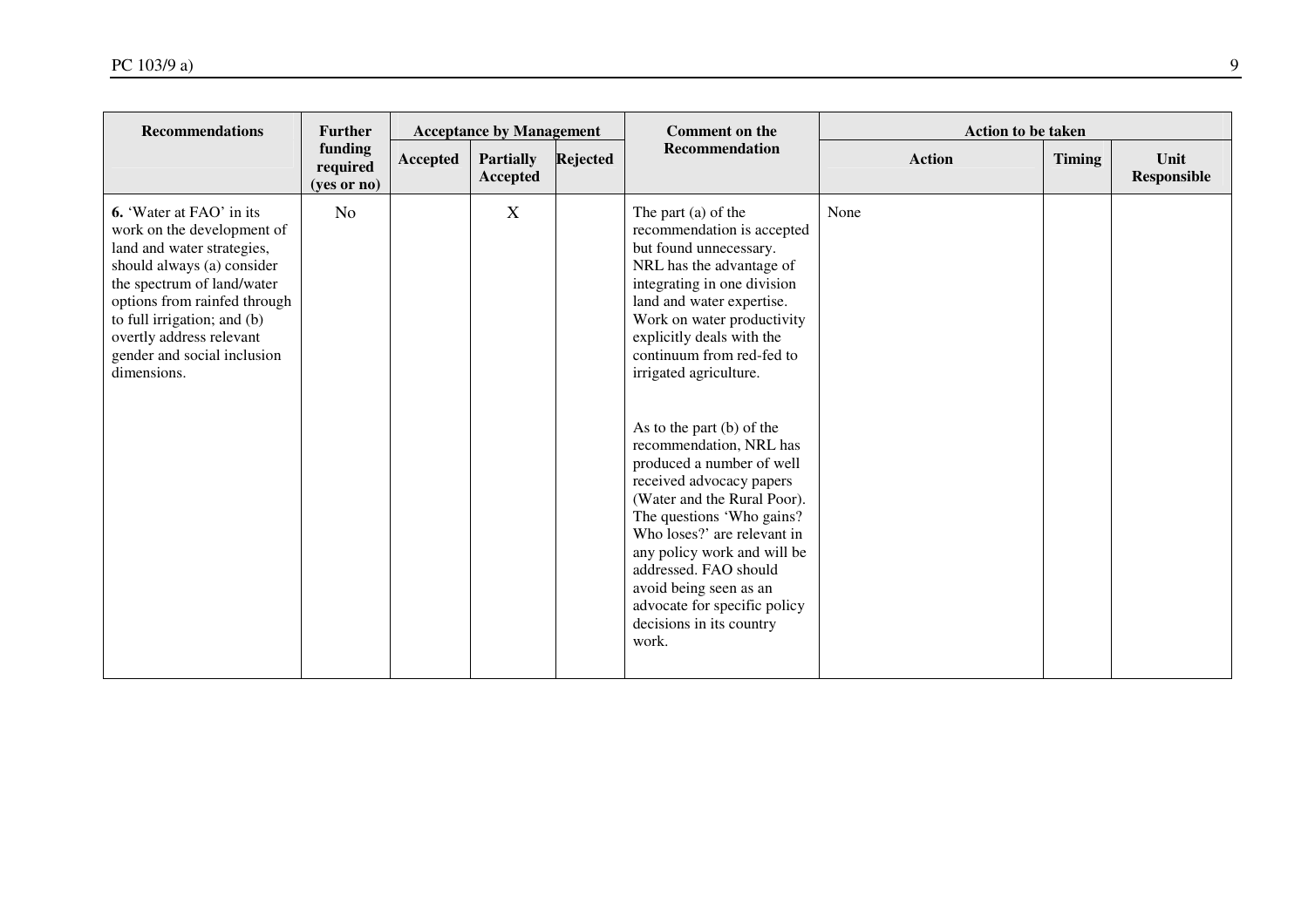| <b>Recommendations</b>                                                                                                                                                                                                                                                                                                                                       | <b>Further</b>                     |                 | <b>Acceptance by Management</b> |                 | <b>Comment on the</b>                                                                                                                                                                                                                     | <b>Action to be taken</b>                                                 |                                              |                            |
|--------------------------------------------------------------------------------------------------------------------------------------------------------------------------------------------------------------------------------------------------------------------------------------------------------------------------------------------------------------|------------------------------------|-----------------|---------------------------------|-----------------|-------------------------------------------------------------------------------------------------------------------------------------------------------------------------------------------------------------------------------------------|---------------------------------------------------------------------------|----------------------------------------------|----------------------------|
|                                                                                                                                                                                                                                                                                                                                                              | funding<br>required<br>(yes or no) | <b>Accepted</b> | <b>Partially</b><br>Accepted    | <b>Rejected</b> | <b>Recommendation</b>                                                                                                                                                                                                                     | <b>Action</b>                                                             | <b>Timing</b>                                | Unit<br><b>Responsible</b> |
| 7. In partnership with<br><b>ICARDA</b> and others 'Water<br>at FAO' should evaluate the<br>potential to incorporate Rain<br>Water Harvesting practices<br>into water resources<br>development for rural<br>livelihoods improvement.                                                                                                                         | Yes                                |                 | X                               |                 | The recommendation will<br>be met by increased<br>emphasis of FAO work in<br>the "Multiple uses"<br>approach to water<br>management.                                                                                                      | Initiatives with the Multiple Use<br>of Water Network will be<br>pursued. | Within<br>the<br>biennium<br>$2010-$<br>2011 | NR/TC                      |
| 8. The pending NRL<br>publications on Rain Water<br>Harvesting should be<br>expanded to include a<br>decision-support tool based<br>on rainfall data to asses<br>yield, assurance of supply<br>and economics at the level<br>of households an<br>administrative units. They<br>should be completed,<br>published and disseminated<br>as a matter of urgency. | Yes                                |                 | X                               |                 | Publication is old and<br>would require complete re-<br>writing. Suggestion to<br>include a decision support<br>tool is useful. There is a<br>capacity constraint at this<br>time.                                                        | Will be taken up when vacant<br>post in RAF is filled.                    | End of<br>2011                               | RAF                        |
| 9. 'Water at FAO' should<br>set out an institutional view<br>on water accounting and<br>establish a culture 'of water<br>saving and water<br>productivity' for<br>dissemination in all its work.                                                                                                                                                             | N <sub>o</sub>                     | X               |                                 |                 | Work on water accounting<br>is included and framed<br>under the NRL Water<br>Scarcity Programme for the<br>biennium 2010-2011.<br>Products will be<br>disseminated in house and<br>exchange between<br>departments will be<br>strengthen. | Seminars at HQ and DOs on<br>water accounting and savings.                | Continu<br>ing                               | <b>NRL</b>                 |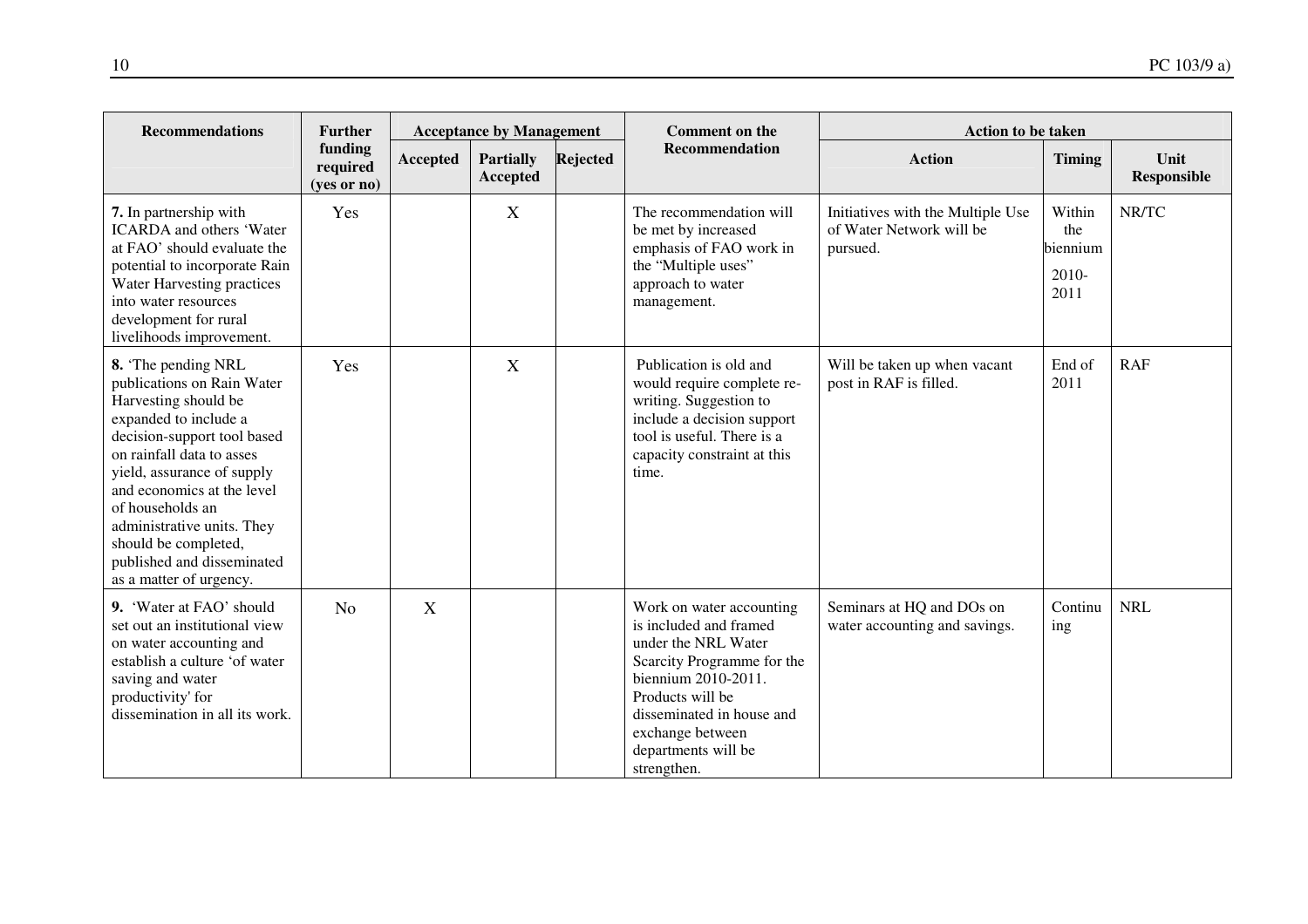| <b>Recommendations</b>                                                                                                                                                                                                                                                   | <b>Further</b>                       | <b>Acceptance by Management</b> |                                     |          | <b>Comment on the</b>                                                                                                                                                                                                                                                                                                                                                                                          | <b>Action to be taken</b>                                                                   |                                              |                            |
|--------------------------------------------------------------------------------------------------------------------------------------------------------------------------------------------------------------------------------------------------------------------------|--------------------------------------|---------------------------------|-------------------------------------|----------|----------------------------------------------------------------------------------------------------------------------------------------------------------------------------------------------------------------------------------------------------------------------------------------------------------------------------------------------------------------------------------------------------------------|---------------------------------------------------------------------------------------------|----------------------------------------------|----------------------------|
|                                                                                                                                                                                                                                                                          | funding<br>required<br>$(yes$ or no) | Accepted                        | <b>Partially</b><br><b>Accepted</b> | Rejected | <b>Recommendation</b>                                                                                                                                                                                                                                                                                                                                                                                          | <b>Action</b>                                                                               | <b>Timing</b>                                | Unit<br><b>Responsible</b> |
| 10. While contributing to<br>Member Countries water<br>policies and strategies,<br>'Water at FAO' should pay<br>particular attention to the<br>potential of smallholder<br>irrigation and its<br>requirements for specific<br>technical, legal and<br>extension support. | No                                   | X                               |                                     |          | NRL has produced many<br>normative products and<br>advocacy papers on<br>smallholder agriculture and<br>the provision of specific<br>irrigation services. At<br>organizational level there<br>are specific requirements<br>for inclusion of social<br>aspects as part of TCP<br>approval process. As to<br>policy work FAO should<br>maintain its neutrality and<br>not favour specific<br>production systems. | None                                                                                        |                                              |                            |
| 11. 'Water at FAO' should<br>reinforce the integrated<br>concept of water to sustain<br>both aquatic and terrestrial<br>crop-based food production,<br>to ensure maximum benefit<br>for the poor and<br>disadvantaged.                                                   | Yes                                  |                                 | X                                   |          | This recommendation does<br>not consider inland capture<br>fisheries that should be<br>integrated into water<br>management plans.                                                                                                                                                                                                                                                                              | Developing guidelines and<br>projects on ecosystem approach<br>to inland capture fisheries. | Within<br>the<br>biennium<br>$2010-$<br>2011 | FI                         |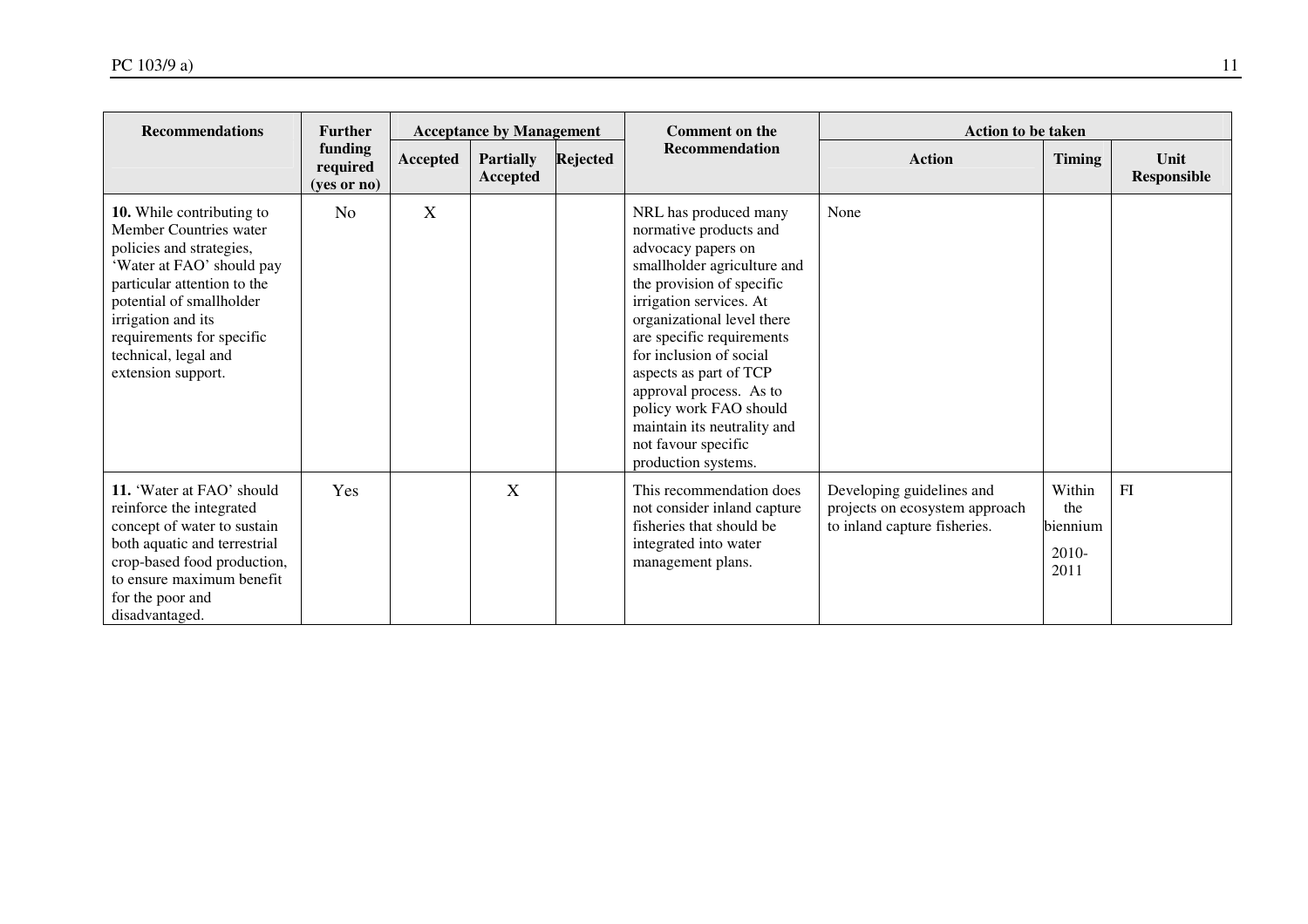| <b>Recommendations</b>                                                                                                                                                                                | <b>Further</b>                                | <b>Acceptance by Management</b> |                              |          | Comment on the                                                                                                                                                                                                                                                                                                                                                      | <b>Action to be taken</b>                                                                        |                                              |                     |  |
|-------------------------------------------------------------------------------------------------------------------------------------------------------------------------------------------------------|-----------------------------------------------|---------------------------------|------------------------------|----------|---------------------------------------------------------------------------------------------------------------------------------------------------------------------------------------------------------------------------------------------------------------------------------------------------------------------------------------------------------------------|--------------------------------------------------------------------------------------------------|----------------------------------------------|---------------------|--|
|                                                                                                                                                                                                       | funding<br>required<br>$(yes \text{ or } no)$ | Accepted                        | <b>Partially</b><br>Accepted | Rejected | Recommendation                                                                                                                                                                                                                                                                                                                                                      | <b>Action</b>                                                                                    | <b>Timing</b>                                | Unit<br>Responsible |  |
| 12. 'Water at FAO', under<br>FIMA's leadership, should<br>promote integrated<br>management of aquatic<br>resources, aquaculture in<br>irrigation systems and<br>wetlands-agriculture<br>interactions. | <b>Yes</b>                                    |                                 | $\boldsymbol{X}$             |          | Partially ongoing. While<br>the first two points<br>"integrated management of<br>aquatic resources" and<br>"aquaculture in irrigation<br>systems" could be promoted<br>under the leadership of<br>FIMA, this is not the case<br>for "wetlands-agriculture"<br>interactions", which should<br>fall under the leadership of<br>either the NR or the AG<br>department. | Project development and<br>guidelines for ecosystem<br>approach to fisheries and<br>aquaculture. | Within<br>the<br>biennium<br>$2010-$<br>2011 | <b>FIR</b>          |  |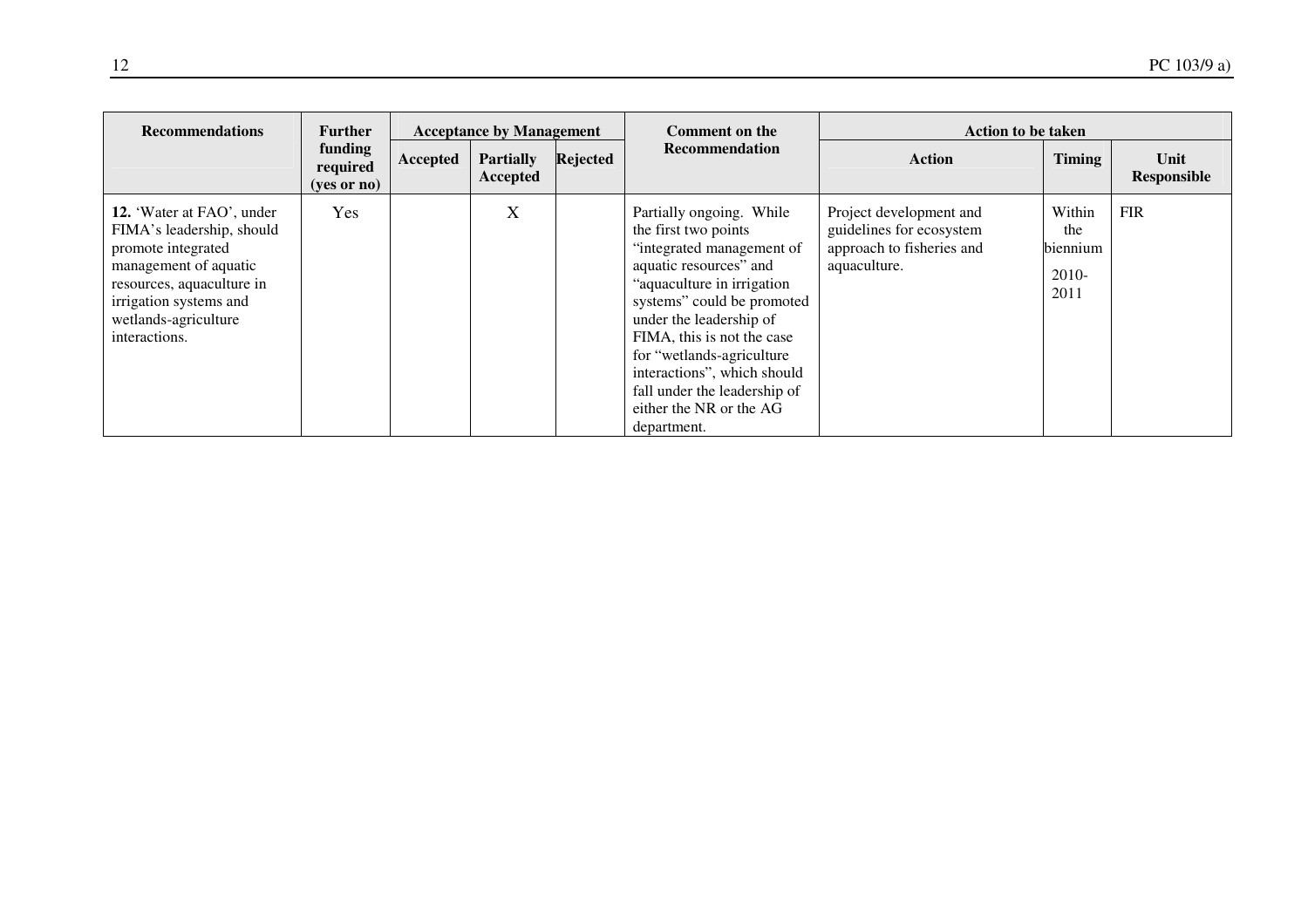| <b>Recommendations</b>                                                                                                                                                                                                                                                                                                                                                                                                                                                                                                                                                                                                                                    | <b>Further</b>                     | <b>Acceptance by Management</b> |                              |                 | <b>Comment on the</b>                                                                                                                                                                                                                                                                                                                                                                                                                            | <b>Action to be taken</b>                                                 |                |                            |  |
|-----------------------------------------------------------------------------------------------------------------------------------------------------------------------------------------------------------------------------------------------------------------------------------------------------------------------------------------------------------------------------------------------------------------------------------------------------------------------------------------------------------------------------------------------------------------------------------------------------------------------------------------------------------|------------------------------------|---------------------------------|------------------------------|-----------------|--------------------------------------------------------------------------------------------------------------------------------------------------------------------------------------------------------------------------------------------------------------------------------------------------------------------------------------------------------------------------------------------------------------------------------------------------|---------------------------------------------------------------------------|----------------|----------------------------|--|
|                                                                                                                                                                                                                                                                                                                                                                                                                                                                                                                                                                                                                                                           | funding<br>required<br>(yes or no) | Accepted                        | <b>Partially</b><br>Accepted | <b>Rejected</b> | Recommendation                                                                                                                                                                                                                                                                                                                                                                                                                                   | <b>Action</b>                                                             | <b>Timing</b>  | Unit<br><b>Responsible</b> |  |
| 13. NRL should: a) Update<br>its normative products that<br>are relevant to some of the<br>modernisation efforts in<br>various countries, especially<br>pumped schemes in Africa.<br>b) Develop and assist in the<br>introduction of the design-<br>for-management concept to<br>improve the manageability<br>of irrigation schemes by user<br>organisations. c) Update<br>norms and standards for<br>equipment and design<br>parameters suitable to agro-<br>socioecological conditions<br>as necessary; and d) Develop<br>guidelines for application by<br>local agencies (public and/or<br>private, as appropriate) to<br>evaluate irrigation systems. | Yes                                |                                 | X                            |                 | The recommendation is.<br>short-sighted. Substantial<br>normative work has been<br>done on each subject<br>mentioned. The<br>recommendation points to<br>the need to promote the use<br>of normative work in<br>practice. This can best be<br>done in the framework of a<br>water program.<br>a. AGL has produced<br>several publications on<br>pumps and pumped<br>irrigation that are still valid<br>and can be used in most<br>circumstances. | Promote use of normative work<br>through interdisciplinary field<br>work. | Continu<br>ing | NRL, TCI                   |  |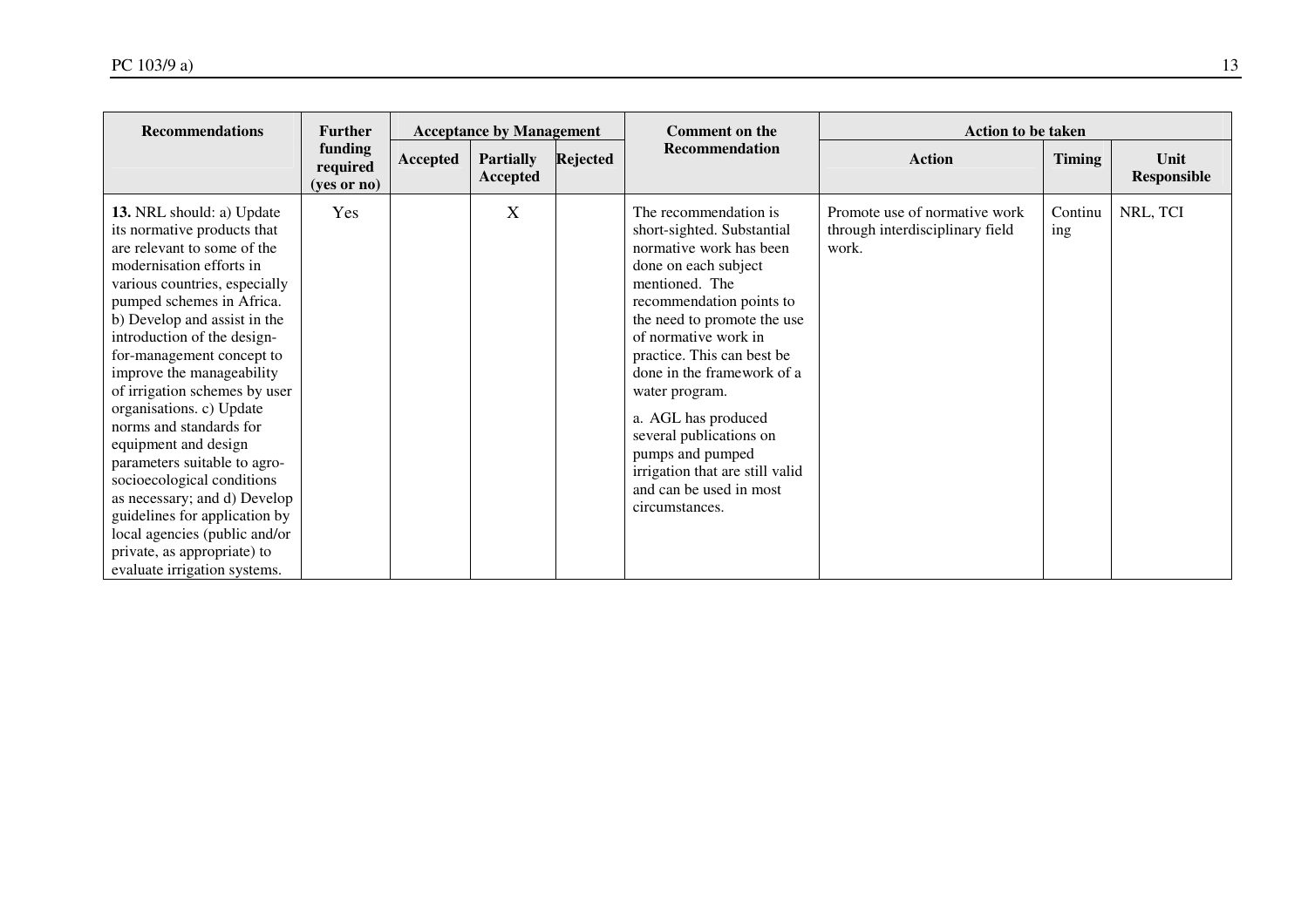| <b>Recommendations</b> | <b>Further</b>                       | <b>Acceptance by Management</b> |                              |          | <b>Comment on the</b>                                                                                                                                                                                                                                                                                                                                                                                                           |               | <b>Action to be taken</b> |                            |  |
|------------------------|--------------------------------------|---------------------------------|------------------------------|----------|---------------------------------------------------------------------------------------------------------------------------------------------------------------------------------------------------------------------------------------------------------------------------------------------------------------------------------------------------------------------------------------------------------------------------------|---------------|---------------------------|----------------------------|--|
|                        | funding<br>required<br>$(yes$ or no) | Accepted                        | <b>Partially</b><br>Accepted | Rejected | <b>Recommendation</b>                                                                                                                                                                                                                                                                                                                                                                                                           | <b>Action</b> | <b>Timing</b>             | Unit<br><b>Responsible</b> |  |
|                        |                                      |                                 |                              |          | b. Design for management<br>is a relevant concept and<br>already partially covered.<br>More work would be<br>desirable.<br>c. IPTRID had intended to<br>work on certification of<br>irrigation equipment and<br>designers. Unfortunately<br>work did not take off.<br>d. Considerable work on<br>evaluation and<br>benchmarking of irrigation<br>has been produced by NRL<br>and IPTRID. This can be<br>used by local agencies. |               |                           |                            |  |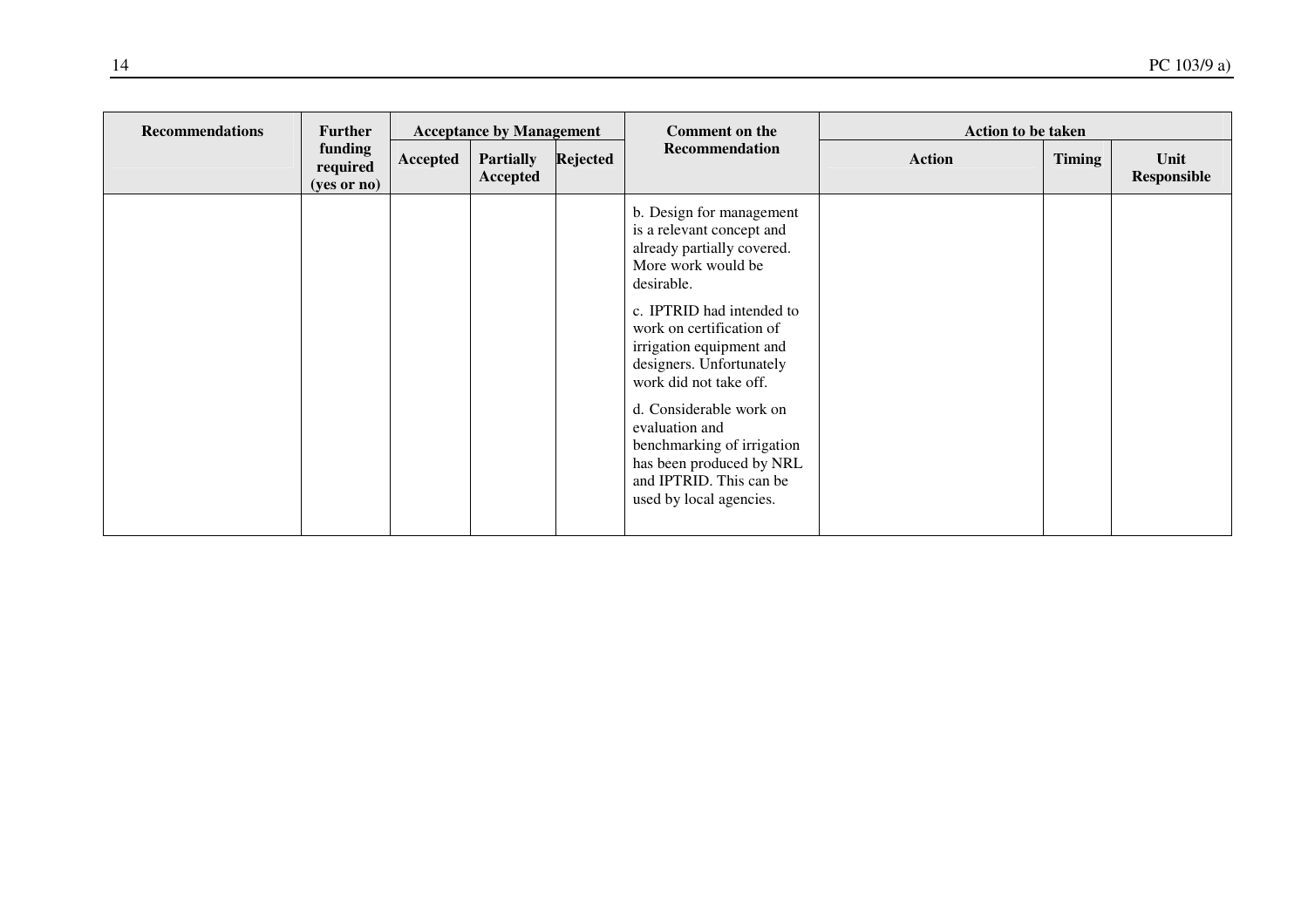| <b>Recommendations</b>                                                                                                                                                                                                                                                                                                                                                                                                                              | <b>Further</b>                     | <b>Comment on the</b><br><b>Acceptance by Management</b><br><b>Action to be taken</b> |                              |                 |                                                                                                                                                                                                                                                                                                                                                                                                                                                                                        |                                                                                                                                                                                                       |                                                              |                            |  |
|-----------------------------------------------------------------------------------------------------------------------------------------------------------------------------------------------------------------------------------------------------------------------------------------------------------------------------------------------------------------------------------------------------------------------------------------------------|------------------------------------|---------------------------------------------------------------------------------------|------------------------------|-----------------|----------------------------------------------------------------------------------------------------------------------------------------------------------------------------------------------------------------------------------------------------------------------------------------------------------------------------------------------------------------------------------------------------------------------------------------------------------------------------------------|-------------------------------------------------------------------------------------------------------------------------------------------------------------------------------------------------------|--------------------------------------------------------------|----------------------------|--|
|                                                                                                                                                                                                                                                                                                                                                                                                                                                     | funding<br>required<br>(yes or no) | Accepted                                                                              | <b>Partially</b><br>Accepted | <b>Rejected</b> | <b>Recommendation</b>                                                                                                                                                                                                                                                                                                                                                                                                                                                                  | <b>Action</b>                                                                                                                                                                                         | <b>Timing</b>                                                | Unit<br><b>Responsible</b> |  |
| 14. If reliable and<br>substantial multi-year<br>external support is available,<br>NRL should continue<br>hosting IPTRID within a<br>clearly defined framework<br>of collaboration, with active<br>future participation of the<br>Programme in the proposed<br>FAO Water Platform.<br>Otherwise, NRL should<br>absorb aspects of IPTRID's<br>mandate and role on<br>capacity development within<br>its own Regular Programme<br>of Work and Budget. | Yes                                | X                                                                                     |                              |                 | A year ago NRL organized<br>a donor's conference for<br>IPTRID. Interest by some<br>donors was raised initially,<br>but the world financial crisis<br>has influenced the<br>allocation of resources. If<br>no EB resources will arrive<br>by June 2010, NRL will<br>close the program. Some<br>aspects in particular work<br>on small scale irrigation<br>technology will be<br>integrated in the NRL<br>program. Capacity building<br>is a cross-cutting subject for<br>all NRL work. | Possible closure of IPTRID.<br>However, capacity development<br>and technology exchange<br>activities, previously carried out<br>by IPTRID, will be taken up<br>directly by the FAO Water<br>Program. | June<br>2010<br>Within<br>the<br>biennium<br>2010-<br>2011   | The water<br>platform      |  |
| 15. 'Water at FAO' should<br>engage in the Fouta Djallon<br>Project to make it an<br>example of organizational<br>achievement through<br>intensive collaboration<br>across departments, both at<br>Headquarters and in<br>decentralized units.                                                                                                                                                                                                      | N <sub>0</sub>                     | X                                                                                     |                              |                 | This is done already. The<br>Fouta Djallon project is<br>operational since 1 July<br>2009 and the collaboration<br>across the departments<br>(including also the<br>Decentralised Offices) has<br>taken off in a major way.                                                                                                                                                                                                                                                            | The collaboration will be further<br>intensified.                                                                                                                                                     | Continuo<br>usly for<br>the<br>duration<br>of the<br>project | <b>FO</b>                  |  |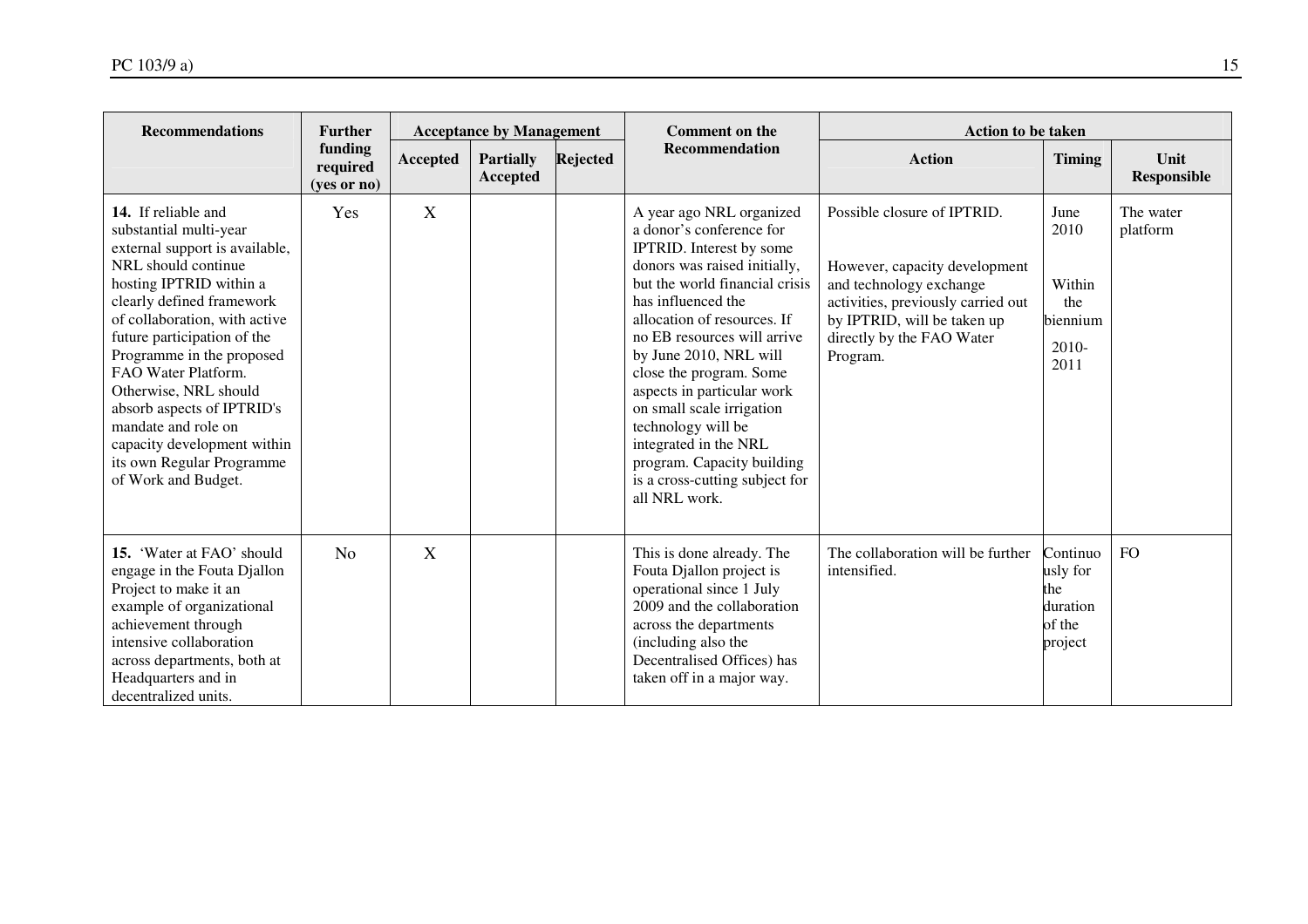| <b>Recommendations</b>                                                                                                                                     | <b>Further</b>                     |          | <b>Acceptance by Management</b> |                 | <b>Comment on the</b>                                                                                                                                                                    | <b>Action to be taken</b>                          |               |                            |
|------------------------------------------------------------------------------------------------------------------------------------------------------------|------------------------------------|----------|---------------------------------|-----------------|------------------------------------------------------------------------------------------------------------------------------------------------------------------------------------------|----------------------------------------------------|---------------|----------------------------|
|                                                                                                                                                            | funding<br>required<br>(yes or no) | Accepted | <b>Partially</b><br>Accepted    | <b>Rejected</b> | <b>Recommendation</b>                                                                                                                                                                    | <b>Action</b>                                      | <b>Timing</b> | Unit<br><b>Responsible</b> |
| 16. FOMC should contribute<br>to 'Water at FAO' by:                                                                                                        | Yes                                |          | X                               |                 | a): Many of the institutional                                                                                                                                                            | Action on all these<br>recommendations is ongoing. |               | <b>FO</b>                  |
| a) reducing existing<br>institutional commitments<br>by matching resources to<br>realistic time frames;                                                    |                                    |          |                                 |                 | commitments have a long<br>history and are driven from<br>outside. FAO has to satisfy<br>expectations.                                                                                   |                                                    |               |                            |
| b) giving particular attention<br>to 'scalability ' of<br>interventions when<br>conceptualising and<br>designing projects, including<br>pilot initiatives; | No                                 | X        |                                 |                 | b): This is a challenge<br>which is not new and which<br>is not limited to the work of<br>FOMC.<br>c): This is already ongoing<br>since many years such as:<br>Collaboration with CBD on |                                                    |               |                            |
| c) invigorating advocacy and<br>policy contributions through<br>UN platforms;                                                                              | Yes                                | X        |                                 |                 | mountain biodiversity; work<br>with UNECE Water<br>Convention, contribution to<br>biennial UNSG report on<br>mountain development, lead<br>agency role for the                           |                                                    |               |                            |
| d) seeking and developing<br>active partnership<br>opportunities; and                                                                                      | Yes                                | X        |                                 |                 | International Mountain Day,<br>flagship book on floods in<br>Bangladesh with UNU,<br>participation international<br>congresses etc.<br>d): This is ongoing.                              |                                                    |               |                            |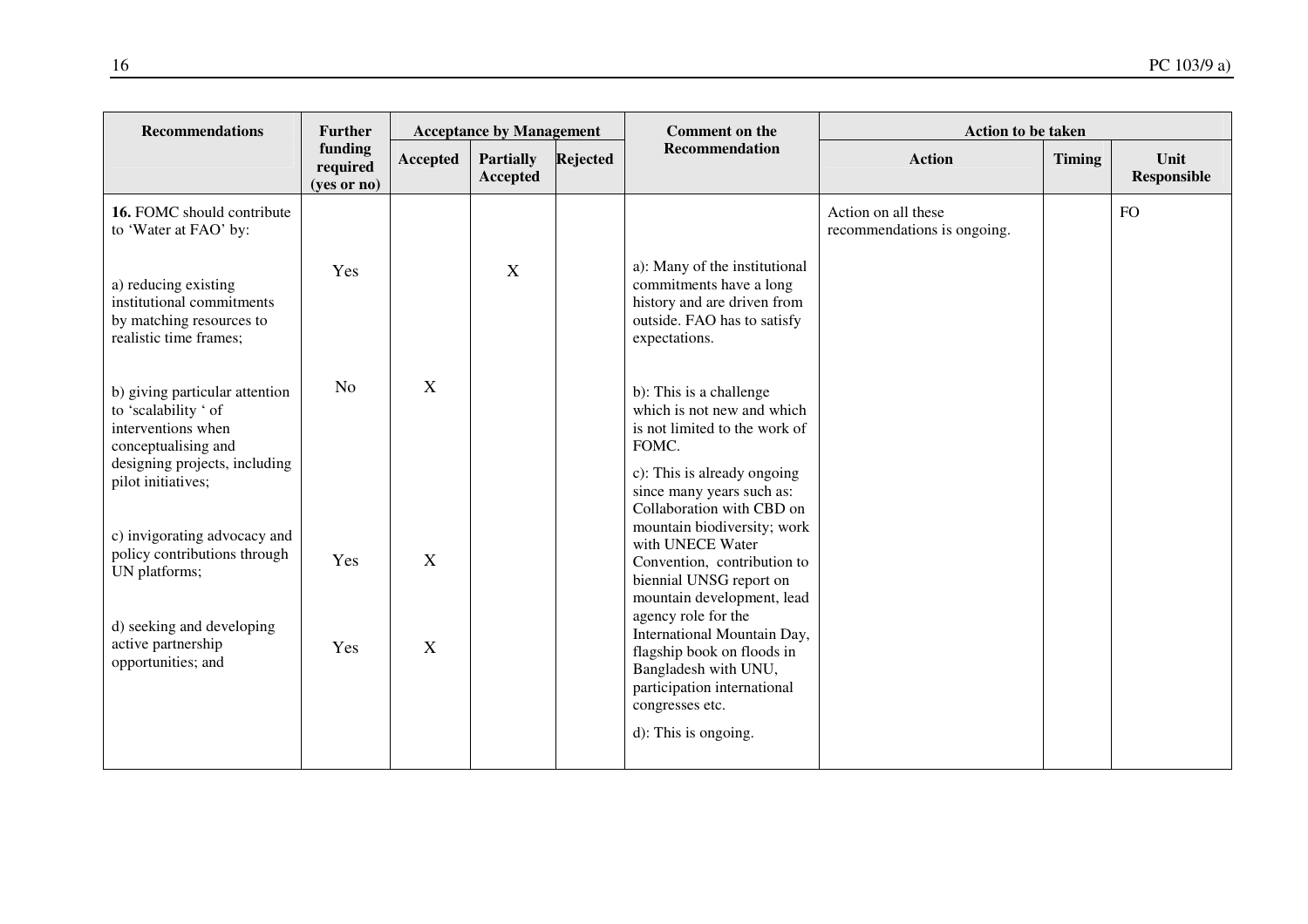| <b>Recommendations</b>                                                                                                                                                                                                   | <b>Further</b>                     |          | <b>Acceptance by Management</b> |          | <b>Comment on the</b>                                                                                                                                                                                                                                                                                                                                         |                                                                        | <b>Action to be taken</b>                    |                            |  |  |
|--------------------------------------------------------------------------------------------------------------------------------------------------------------------------------------------------------------------------|------------------------------------|----------|---------------------------------|----------|---------------------------------------------------------------------------------------------------------------------------------------------------------------------------------------------------------------------------------------------------------------------------------------------------------------------------------------------------------------|------------------------------------------------------------------------|----------------------------------------------|----------------------------|--|--|
|                                                                                                                                                                                                                          | funding<br>required<br>(yes or no) | Accepted | <b>Partially</b><br>Accepted    | Rejected | Recommendation                                                                                                                                                                                                                                                                                                                                                | <b>Action</b>                                                          | <b>Timing</b>                                | Unit<br><b>Responsible</b> |  |  |
| e) Developing operationally-<br>relevant WSM related<br>normative products.                                                                                                                                              | No                                 | X        |                                 |          | On e): This is going on<br>throughout the period<br>covered by the evaluation<br>(e.g. the publication of<br>Forestry Papers 150 and<br>155). Based on these<br>normative products, the<br>development of new case<br>studies and training tools is<br>foreseen by the programme<br>of work.                                                                  |                                                                        |                                              |                            |  |  |
| 17. 'Water at FAO' is<br>strongly urged to take<br>immediate action to sustain<br>the process for the<br>Guidelines on Agriculture<br>and Wetlands Integration,<br>through the mechanism of<br>the Ramsar Thematic Work. | Yes                                |          | X                               |          | This activity cannot be<br>pursued without additional<br>funding which would allow<br>the creation of one post.<br>Such a post existed till the<br>departure of the incumbent<br>in 2006. Efforts have been<br>made and it was hoped to<br>obtain funding from FMPP,<br>but so far it seems that the<br>establishment of FMPP is<br>not proceeding very well. | Follow-up with Wageningen<br>University for resources<br>mobilization. | Within<br>the<br>biennium<br>$2010-$<br>2011 | AG                         |  |  |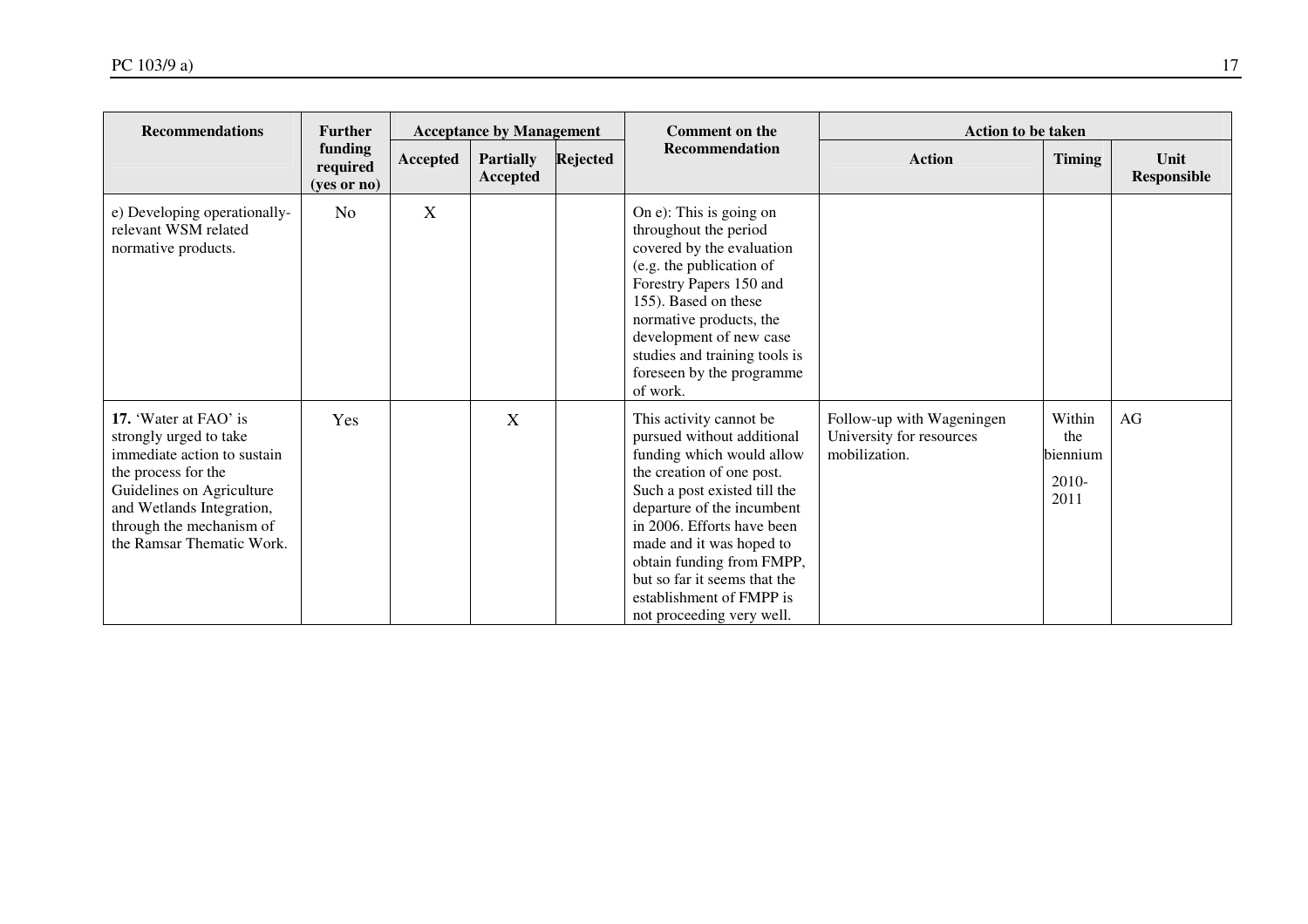| <b>Recommendations</b>                                                                                                                                                                                                                                                                       | <b>Further</b><br><b>Acceptance by Management</b> |              |                              |          | <b>Comment on the</b>                                                                                                                                                                                                                       | <b>Action to be taken</b>                            |                                            |                       |  |
|----------------------------------------------------------------------------------------------------------------------------------------------------------------------------------------------------------------------------------------------------------------------------------------------|---------------------------------------------------|--------------|------------------------------|----------|---------------------------------------------------------------------------------------------------------------------------------------------------------------------------------------------------------------------------------------------|------------------------------------------------------|--------------------------------------------|-----------------------|--|
|                                                                                                                                                                                                                                                                                              | funding<br>required<br>(yes or no)                | Accepted     | <b>Partially</b><br>Accepted | Rejected | <b>Recommendation</b>                                                                                                                                                                                                                       | <b>Action</b>                                        | <b>Timing</b>                              | Unit<br>Responsible   |  |
| 18. NRL should prepare a<br>4-year publication strategy,<br>aimed at scaling-back output<br>to fewer publications and<br>addressing priority gaps.<br>New proposed publications<br>should specify ex-ante the<br>target audience and<br>proposed plan of<br>dissemination.                   | No                                                |              | X                            |          | The publication strategy<br>must go hand in hand with<br>the priorities set up by the<br>Unit and not as a separate<br>exercise.                                                                                                            | Action will follow strategy and<br>priority setting. | Within<br>the<br>biennium<br>2010-<br>2011 | <b>NRL</b>            |  |
| 19. 'Water at FAO' should<br>develop a distribution and<br>communication strategy for<br>its publications and<br>normative products, to<br>facilitate knowledge and<br>access to these among<br>governments, academia and<br>other stakeholders beyond<br>the posting on FAO's web-<br>site. | Yes                                               | $\mathbf{X}$ |                              |          | Better balancing distribution<br>of electronic and print<br>media is important.<br>Distribution strategy should<br>also be considered at the<br>start of each project because<br>it will be different for each<br>country and client group. | Will be covered in the Water<br>Strategy.            | Within<br>the<br>biennium<br>2010-<br>2011 | The Water<br>Platform |  |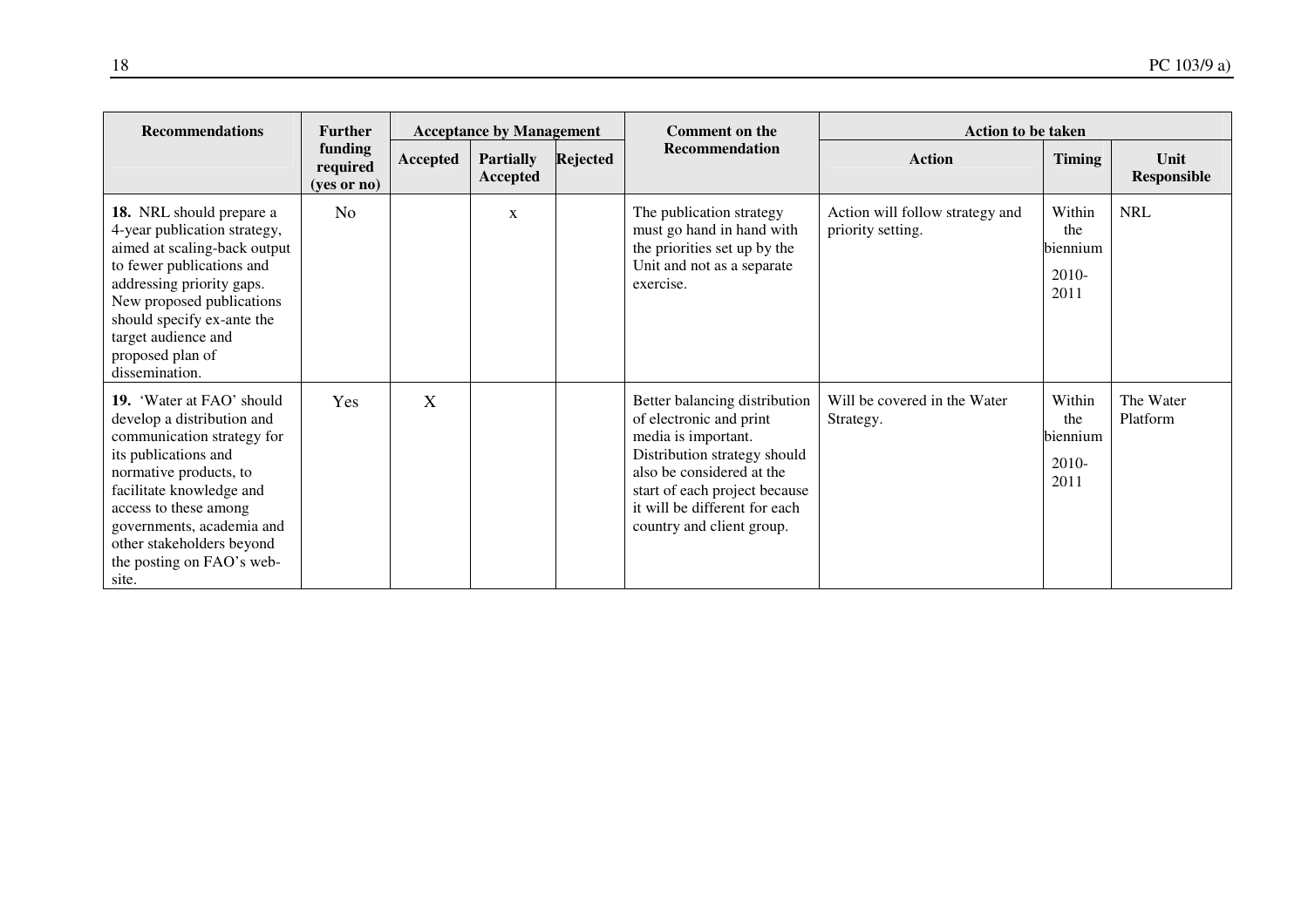| <b>Recommendations</b>                                                                                                                                                                                                                                                                                                                                                                                                                                                                                                                                                                                                                                                                                                                                                                                                 | <b>Further</b>                     | <b>Acceptance by Management</b> |                              | <b>Comment on the</b> | <b>Action to be taken</b>                                                                                                                                                                                                                                                                                                                                                                                 |                        |                                            |                            |
|------------------------------------------------------------------------------------------------------------------------------------------------------------------------------------------------------------------------------------------------------------------------------------------------------------------------------------------------------------------------------------------------------------------------------------------------------------------------------------------------------------------------------------------------------------------------------------------------------------------------------------------------------------------------------------------------------------------------------------------------------------------------------------------------------------------------|------------------------------------|---------------------------------|------------------------------|-----------------------|-----------------------------------------------------------------------------------------------------------------------------------------------------------------------------------------------------------------------------------------------------------------------------------------------------------------------------------------------------------------------------------------------------------|------------------------|--------------------------------------------|----------------------------|
|                                                                                                                                                                                                                                                                                                                                                                                                                                                                                                                                                                                                                                                                                                                                                                                                                        | funding<br>required<br>(yes or no) | Accepted                        | <b>Partially</b><br>Accepted | <b>Rejected</b>       | <b>Recommendation</b>                                                                                                                                                                                                                                                                                                                                                                                     | <b>Action</b>          | <b>Timing</b>                              | Unit<br><b>Responsible</b> |
| 20. NRL should commit<br>resources in the Africa<br>region, in collaboration with<br>CAADP, to: a) Introduce<br>practical training courses<br>based on the irrigation<br>design manual into the<br>curricula of regional training<br>institutions, to improve<br>capacity for the major<br>irrigation development<br>foreseen; b) Broaden the<br>content of the irrigation<br>design manual to include the<br>norms and standards on<br>irrigation design and<br>irrigation equipment<br>including Rain Water<br>Harvesting approaches and<br>techniques for<br>informal/individual water<br>control development options<br>for smallholders; c) Develop<br>and incorporate engineering<br>aspects of informal<br>smallholder irrigation into<br>the curricula for irrigation<br>engineers and related<br>professions. | a) and $c)$<br>Yes<br>b) No        |                                 | X<br>X                       |                       | A UR is in the PWB 2010-<br>11<br>A separate training course<br>dealing exclusively with<br>water harvesting is already<br>available on CD-Rom<br>(LWDMS 26). Another<br>CD-Rom, dealing with<br>participatory training anjd<br>extension in farmer's water<br>management, and especially<br>with more<br>informal/individual water<br>control development<br>options, also exists already<br>(LWDMS 14). | Already taken<br>None. | Within<br>the<br>biennium<br>2010-<br>2011 | <b>NRL</b>                 |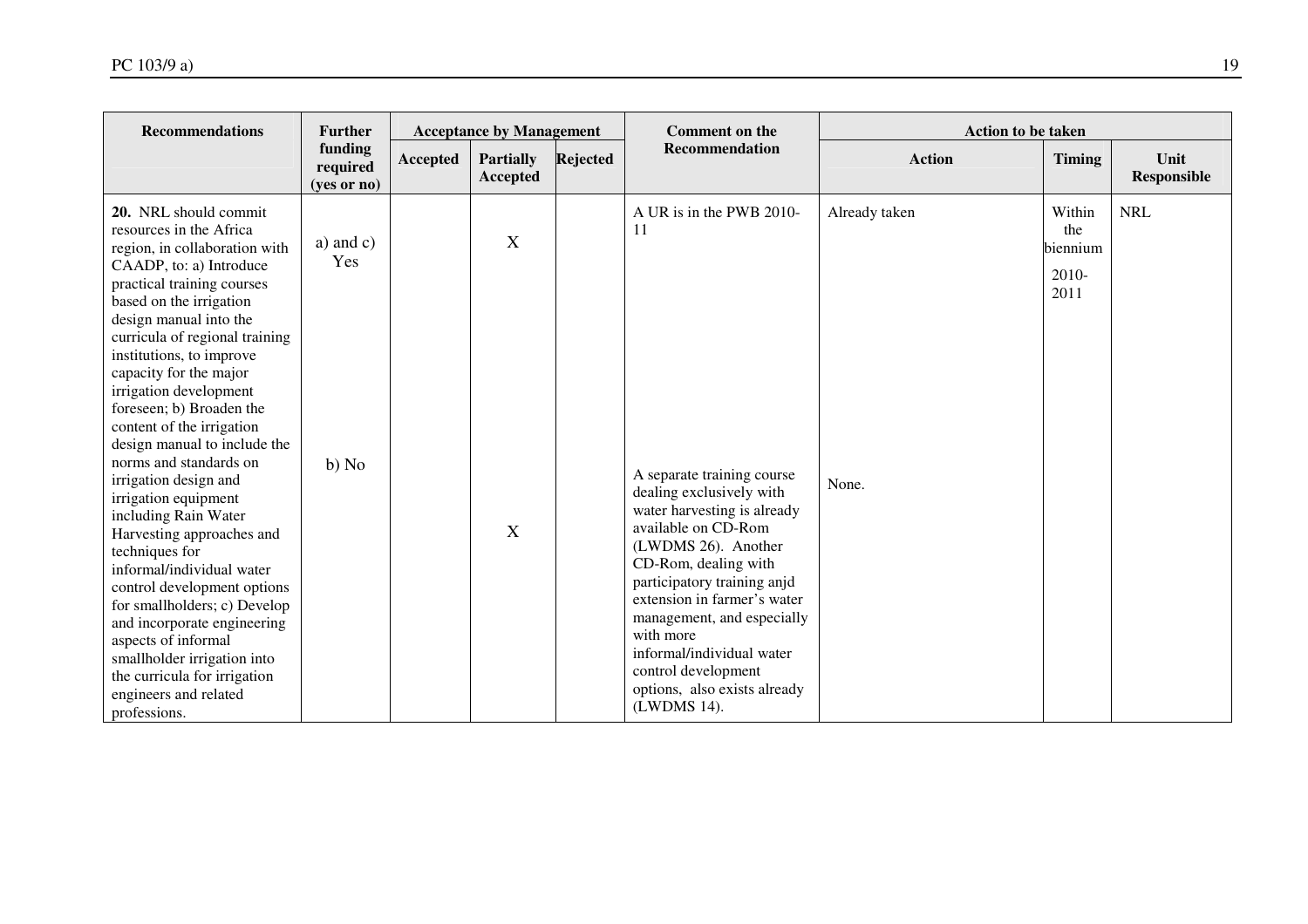| <b>Recommendations</b>                                                                                                                                                                                                                                                                                                                                                                                                                                                                                                                                                                                                                                                                                      | <b>Further</b>                     | <b>Acceptance by Management</b> |                              |          | <b>Comment on the</b>                                                                                                                                                                       | <b>Action to be taken</b>                                                   |                |                            |  |
|-------------------------------------------------------------------------------------------------------------------------------------------------------------------------------------------------------------------------------------------------------------------------------------------------------------------------------------------------------------------------------------------------------------------------------------------------------------------------------------------------------------------------------------------------------------------------------------------------------------------------------------------------------------------------------------------------------------|------------------------------------|---------------------------------|------------------------------|----------|---------------------------------------------------------------------------------------------------------------------------------------------------------------------------------------------|-----------------------------------------------------------------------------|----------------|----------------------------|--|
|                                                                                                                                                                                                                                                                                                                                                                                                                                                                                                                                                                                                                                                                                                             | funding<br>required<br>(yes or no) | Accepted                        | <b>Partially</b><br>Accepted | Rejected | <b>Recommendation</b>                                                                                                                                                                       | <b>Action</b>                                                               | <b>Timing</b>  | Unit<br><b>Responsible</b> |  |
| 21. a) 'Water at FAO'<br>should develop tools to<br>support Member Countries<br>in preparing agricultural<br>water policies that are<br>gender sensitive and socially<br>inclusive; b) 'Water at FAO'<br>should recognise in all its<br>work, normative and<br>operational, that farming is a<br>household enterprise, often<br>passed down through<br>generations and drawing on<br>traditional knowledge, based<br>on teamwork, where tasks<br>are complementary and not<br>competitive; c) 'Water at<br>FAO' should update 'old'<br>benchmark publications<br>progressively, introducing<br>new material, improving<br>relevance to different<br>farming households, and<br>integrating gender concerns. | Yes                                |                                 | X                            |          | This recommendation is<br>very general and a mix of<br>several others. The<br>principles expressed are<br>already part of FAO<br>approach. It is difficult to<br>abstract specific actions. | Will be further considered in the<br>Water Strategy development<br>process. | Continu<br>ing | The Water<br>Platform      |  |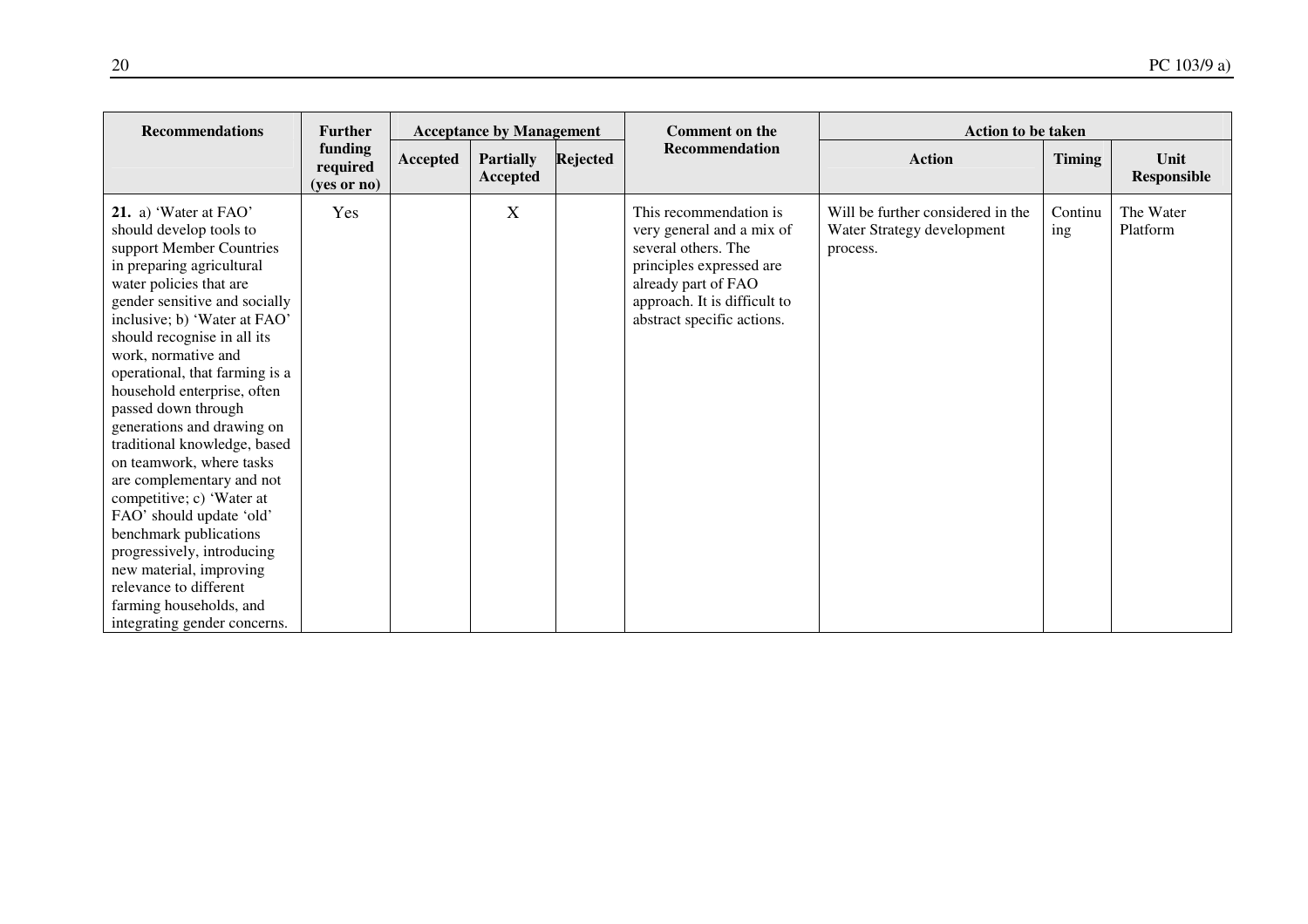| <b>Recommendations</b>                                                                                                                                                                                                                                                                                                                                                                 | <b>Further</b>                                | <b>Acceptance by Management</b> |                              | Comment on the | <b>Action to be taken</b>                                                                    |                                                                             |                |                       |
|----------------------------------------------------------------------------------------------------------------------------------------------------------------------------------------------------------------------------------------------------------------------------------------------------------------------------------------------------------------------------------------|-----------------------------------------------|---------------------------------|------------------------------|----------------|----------------------------------------------------------------------------------------------|-----------------------------------------------------------------------------|----------------|-----------------------|
|                                                                                                                                                                                                                                                                                                                                                                                        | funding<br>required<br>$(yes \text{ or } no)$ | Accepted                        | <b>Partially</b><br>Accepted | Rejected       | <b>Recommendation</b>                                                                        | Action                                                                      | <b>Timing</b>  | Unit<br>Responsible   |
| 22. Any future FAO project<br>and programme appraisal<br>mechanism, that will take<br>the role of the Project and<br>Programme Review<br>Committee, should ensure<br>that project designs are<br>strengthened towards<br>mainstreaming gender and<br>social inclusion and<br>integrated approaches that<br>consider the wider<br>constraints of farming<br>households and enterprises. | No                                            |                                 | X                            |                | Not clear. Very general. The<br>principles expressed are<br>already part of FAO<br>approach. | Will be further considered in the<br>Water Strategy development<br>process. | Continu<br>ing | The Water<br>Platform |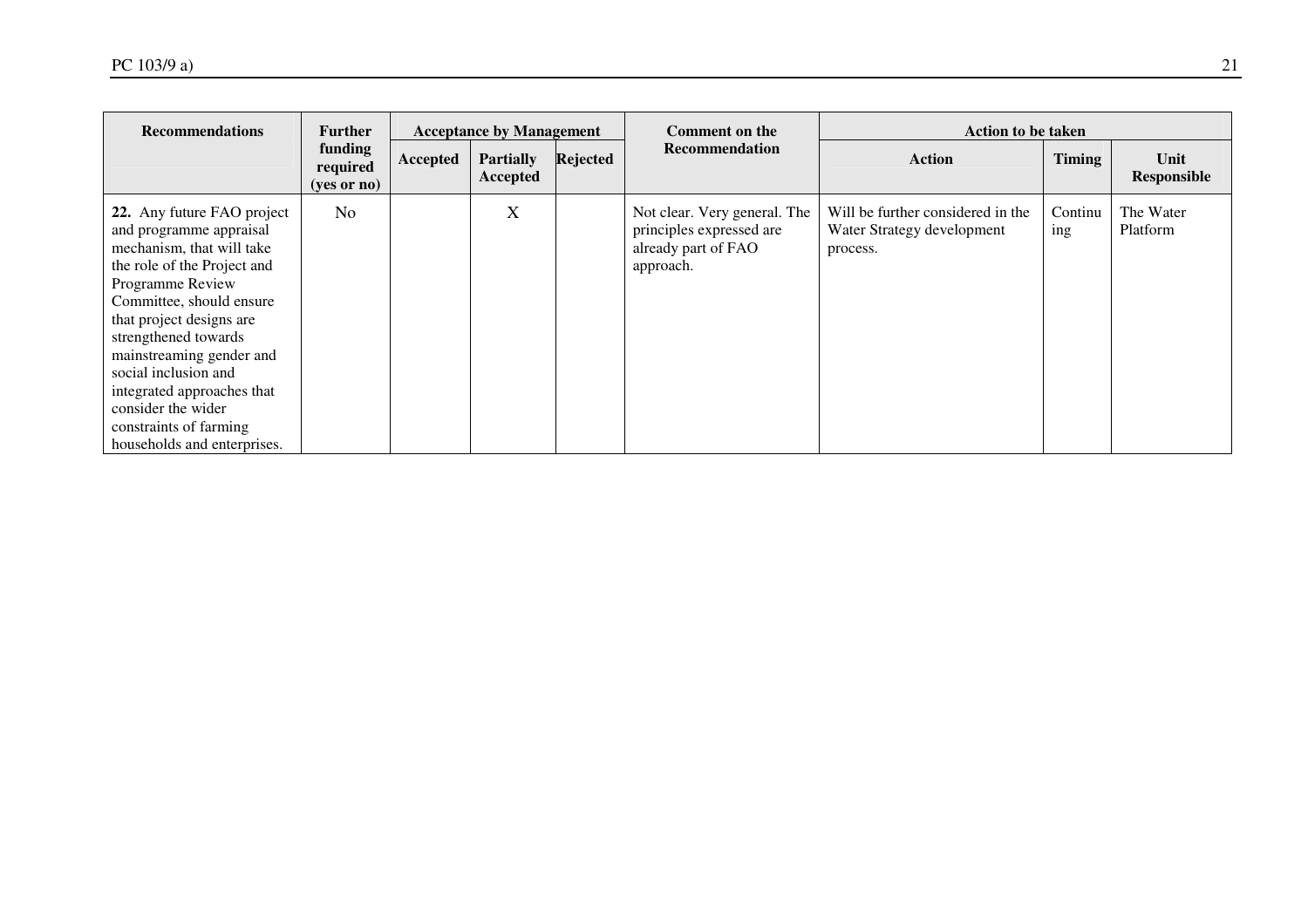| <b>Recommendation</b><br>funding<br>Rejected<br><b>Partially</b><br><b>Action</b><br><b>Timing</b><br>Unit<br><b>Accepted</b><br>required<br><b>Responsible</b><br>Accepted<br>$(yes$ or no)<br>23. 'Water at FAO' should<br>X<br>This recommendation is not<br>None<br>N <sub>o</sub><br>needed as these partnerships<br>identify and intensify<br>specific complementarities<br>are already well established.<br>with UN-agencies and other<br>NRL and AG are<br>international organizations.<br>cooperating already closely<br>Specific areas for<br>with WHO, ILRI UNEP and<br>partnership should be: a)<br><b>IWMI.</b> Complementarities<br>are already identified and<br>water in food safety and on<br>wastewater with WHO; b)<br>materialized according to<br>livestock with ILRI; c)<br>programmes and projects<br>formulation and<br>agricultural pollution with<br>UNEP; d) agriculture and<br>implementation.<br>wetlands interactions with<br>Ramsar and others; e)<br>research on water and food<br>AG notes that cooperation<br>with the CGIAR system, in<br>with WHO to cover the risk<br>particular with IWMI.<br>of household use of<br>irrigation water could be<br>strengthened. This would<br>depend on additional | <b>Recommendations</b> | <b>Further</b> | <b>Acceptance by Management</b> |  |  | <b>Comment on the</b> | <b>Action to be taken</b> |  |  |  |
|------------------------------------------------------------------------------------------------------------------------------------------------------------------------------------------------------------------------------------------------------------------------------------------------------------------------------------------------------------------------------------------------------------------------------------------------------------------------------------------------------------------------------------------------------------------------------------------------------------------------------------------------------------------------------------------------------------------------------------------------------------------------------------------------------------------------------------------------------------------------------------------------------------------------------------------------------------------------------------------------------------------------------------------------------------------------------------------------------------------------------------------------------------------------------------------------------------------------------------------|------------------------|----------------|---------------------------------|--|--|-----------------------|---------------------------|--|--|--|
|                                                                                                                                                                                                                                                                                                                                                                                                                                                                                                                                                                                                                                                                                                                                                                                                                                                                                                                                                                                                                                                                                                                                                                                                                                          |                        |                |                                 |  |  |                       |                           |  |  |  |
| resources and priority<br>setting.                                                                                                                                                                                                                                                                                                                                                                                                                                                                                                                                                                                                                                                                                                                                                                                                                                                                                                                                                                                                                                                                                                                                                                                                       |                        |                |                                 |  |  |                       |                           |  |  |  |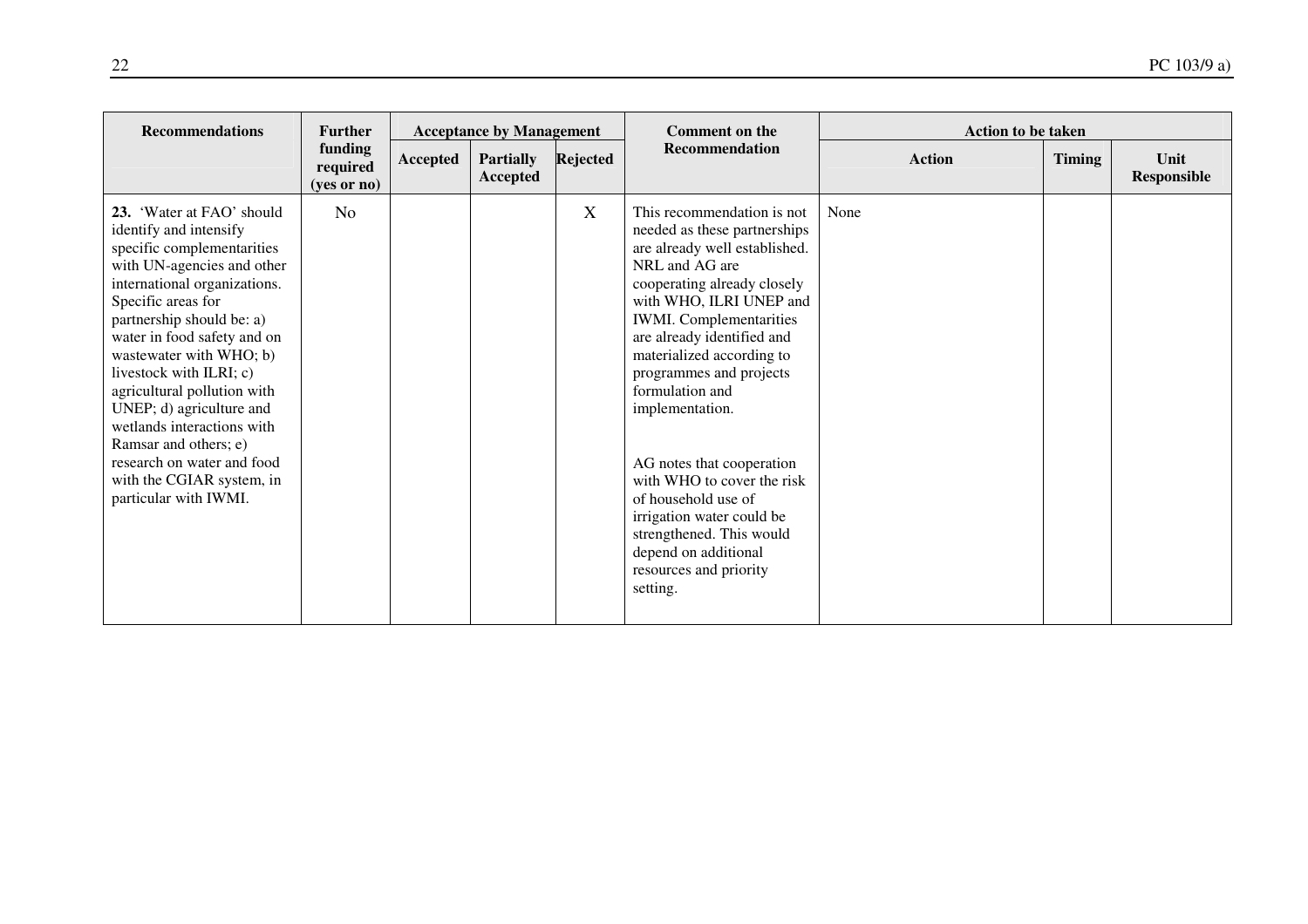| <b>Recommendations</b>                                                                                                                                                              | <b>Further</b>                     |          | <b>Acceptance by Management</b>     |          | <b>Comment on the</b>                                                                                                                                                                                                                                                                                                                                                                                                                                                                                                                                                                            | <b>Action to be taken</b>                                                                                             |                |                            |
|-------------------------------------------------------------------------------------------------------------------------------------------------------------------------------------|------------------------------------|----------|-------------------------------------|----------|--------------------------------------------------------------------------------------------------------------------------------------------------------------------------------------------------------------------------------------------------------------------------------------------------------------------------------------------------------------------------------------------------------------------------------------------------------------------------------------------------------------------------------------------------------------------------------------------------|-----------------------------------------------------------------------------------------------------------------------|----------------|----------------------------|
|                                                                                                                                                                                     | funding<br>required<br>(yes or no) | Accepted | <b>Partially</b><br><b>Accepted</b> | Rejected | <b>Recommendation</b>                                                                                                                                                                                                                                                                                                                                                                                                                                                                                                                                                                            | <b>Action</b>                                                                                                         | <b>Timing</b>  | Unit<br><b>Responsible</b> |
| 24. The use of TCP<br>modality in the water sector<br>should be mostly in support<br>of national processes of<br>policy and strategy<br>formulation and of capacity<br>development. | N <sub>o</sub>                     |          | X                                   |          | This is how most TCP<br>resources are allocated but<br>provision is made for<br>regional projects where<br>countries want to proceed<br>on joint management effort<br>in natural resource<br>regulation.<br>Moreover, given the<br>universality of TCP and the<br>demand-driven nature, field<br>level work will continue to<br>be an important element in<br>the TCPs in the area of<br>water.<br>TCP funds are now<br>decentralized and that<br>countries have much more<br>influence to decide on the<br>use. This may counteract<br>the intended concentration<br>on sector and policy work. | Scope of TCPs will be kept as<br>broad as possible, but always<br>aligned with the national<br>processes and demands. | Continu<br>ing | <b>TC</b>                  |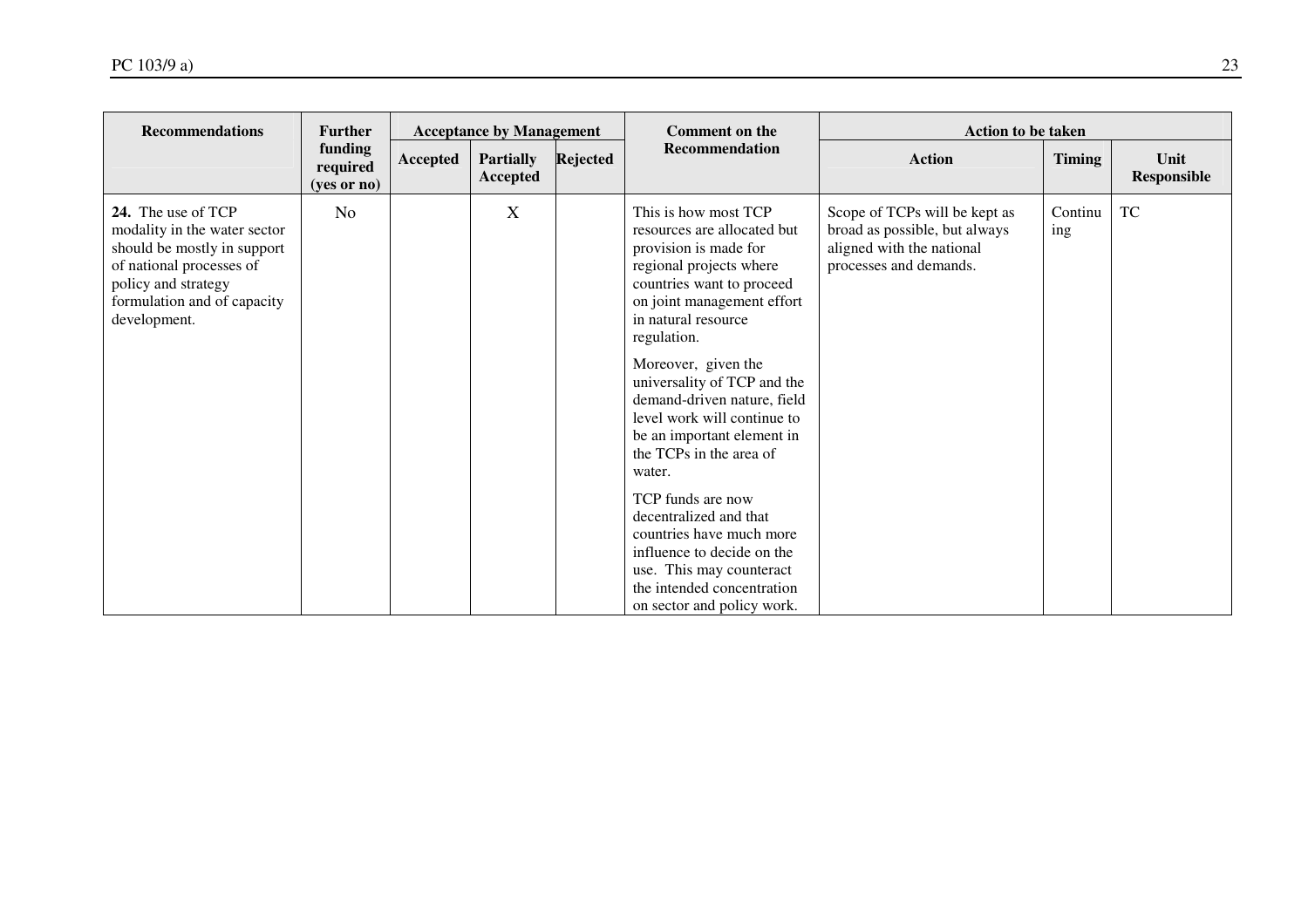| <b>Recommendations</b>                                                                                                                                                                                                                                                           | <b>Further</b>                                | <b>Acceptance by Management</b> |                              | <b>Comment on the</b> | <b>Action to be taken</b>                                                                                                                                                                                                                                                                                                        |                                                            |                |                     |
|----------------------------------------------------------------------------------------------------------------------------------------------------------------------------------------------------------------------------------------------------------------------------------|-----------------------------------------------|---------------------------------|------------------------------|-----------------------|----------------------------------------------------------------------------------------------------------------------------------------------------------------------------------------------------------------------------------------------------------------------------------------------------------------------------------|------------------------------------------------------------|----------------|---------------------|
|                                                                                                                                                                                                                                                                                  | funding<br>required<br>$(yes \text{ or } no)$ | Accepted                        | <b>Partially</b><br>Accepted | Rejected              | Recommendation                                                                                                                                                                                                                                                                                                                   | <b>Action</b>                                              | <b>Timing</b>  | Unit<br>Responsible |
| 25. FAO project documents<br>for interventions in the water<br>sector should clearly<br>indicate budget requirements<br>for long- and short-term<br>human resources, including<br>for technical backstopping<br>and clearances, as well as<br>ensure reasonable time-<br>frames. | No                                            |                                 | X                            |                       | The underlying problem is<br>that often large and time-<br>consuming tasks are started<br>with insufficient resources<br>is real and need to be<br>addressed through proper<br>planning. Long-term human<br>resources requirements are<br>not always straightforward,<br>depending on complexity<br>and duration of the project. | Will be considered in project<br>development and planning. | Continu<br>ing | TC, AG, NR          |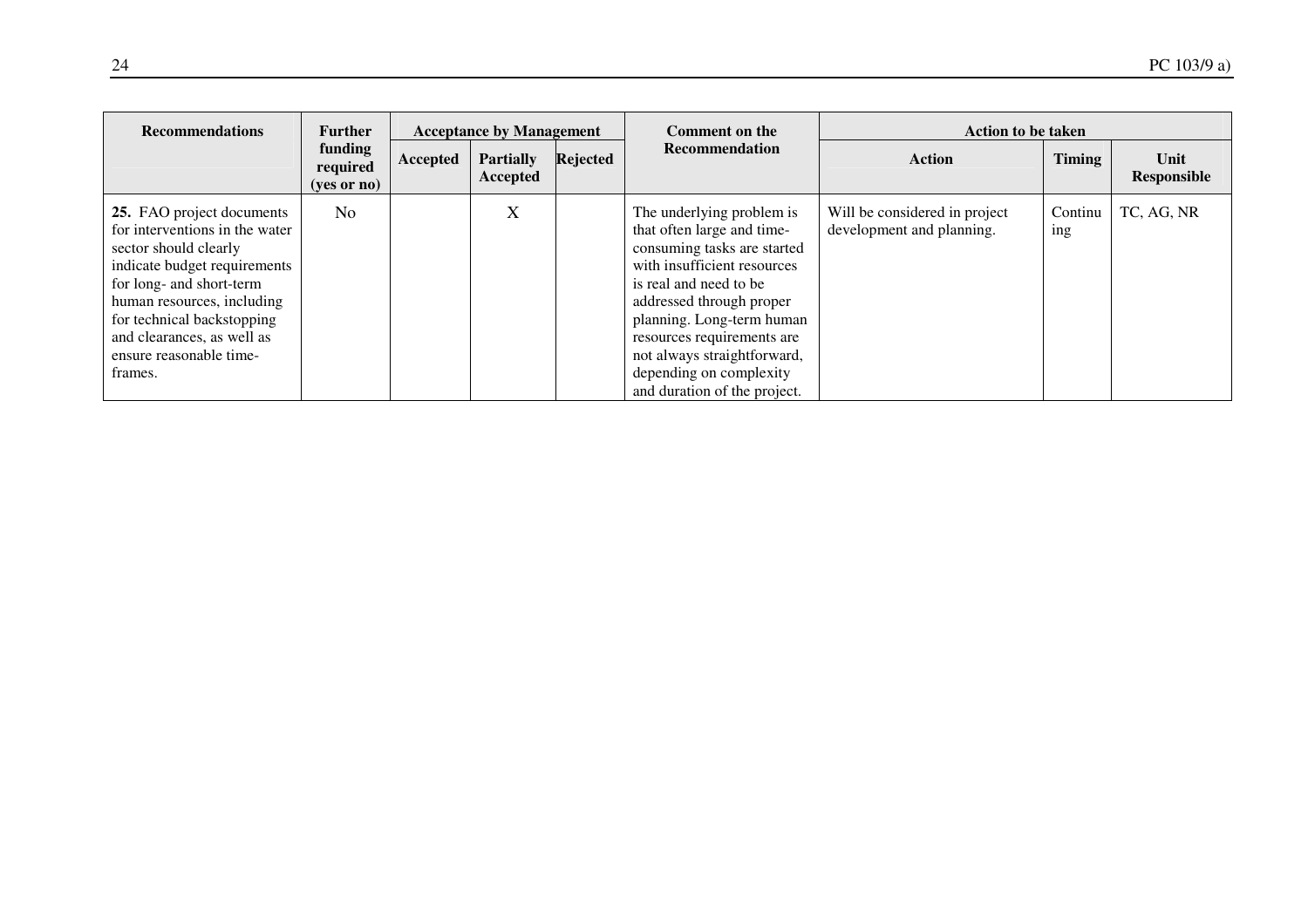| <b>Recommendations</b>                                                                                                                                                                                                                                                                                                                | <b>Acceptance by Management</b><br><b>Further</b> |          | <b>Comment on the</b>        | <b>Action to be taken</b> |                                                                                                                                                                                                                                                                                                                                                                                                                                                                                                                                              |                                                                                     |                |                            |
|---------------------------------------------------------------------------------------------------------------------------------------------------------------------------------------------------------------------------------------------------------------------------------------------------------------------------------------|---------------------------------------------------|----------|------------------------------|---------------------------|----------------------------------------------------------------------------------------------------------------------------------------------------------------------------------------------------------------------------------------------------------------------------------------------------------------------------------------------------------------------------------------------------------------------------------------------------------------------------------------------------------------------------------------------|-------------------------------------------------------------------------------------|----------------|----------------------------|
|                                                                                                                                                                                                                                                                                                                                       | funding<br>required<br>(yes or no)                | Accepted | <b>Partially</b><br>Accepted | <b>Rejected</b>           | <b>Recommendation</b>                                                                                                                                                                                                                                                                                                                                                                                                                                                                                                                        | <b>Action</b>                                                                       | <b>Timing</b>  | Unit<br><b>Responsible</b> |
| 26. The mechanism of the<br>Project Task Force should be<br>applied systematically and<br>throughout the complete life<br>of all projects, including<br>emergency interventions, in<br>particular when projects are<br>multidisciplinary.<br>Monitoring of project<br>implementation should be<br>part of the TF<br>responsibilities. | Yes                                               |          | X                            |                           | The costs of a Task Force<br>have to be budgeted and<br>added to the project costs or<br>covered by project services<br>cost income. Regarding the<br>need to ensure Project Task<br>Force oversight throughout<br>all stages of the Project<br>Cycle, is from a formal<br>point of view, already<br>implemented as per<br>FPC/2007.<br>TCI cautions that universal<br>use of TF will increase<br>project costs and may not be<br>necessary in short<br>emergency projects. An<br>alternative solution is the<br>use of country task forces. | Reinforce the use of the TF or<br>find more appropriate<br>mechanisms if necessary. | Continu<br>ing | <b>TC</b>                  |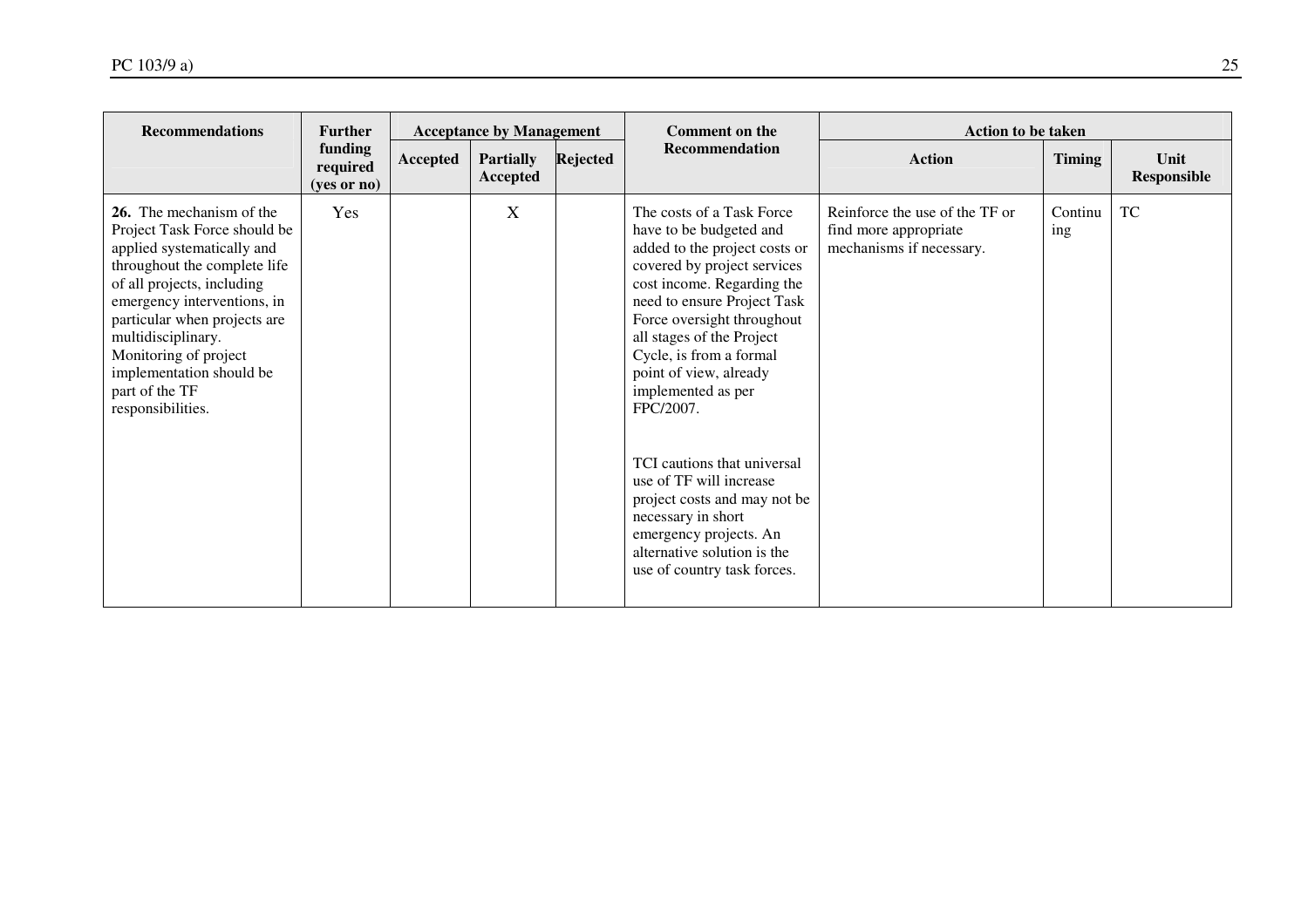| <b>Recommendations</b>                                                                                                                                                                                                                                                               | <b>Further</b><br><b>Acceptance by Management</b> |          |                              | <b>Comment on the</b><br><b>Action to be taken</b> |                                                                                                                                                                                                                                                                                                                                                                                                                                                                                                                                                                                                                                                                                  |                                                                           |               |                            |
|--------------------------------------------------------------------------------------------------------------------------------------------------------------------------------------------------------------------------------------------------------------------------------------|---------------------------------------------------|----------|------------------------------|----------------------------------------------------|----------------------------------------------------------------------------------------------------------------------------------------------------------------------------------------------------------------------------------------------------------------------------------------------------------------------------------------------------------------------------------------------------------------------------------------------------------------------------------------------------------------------------------------------------------------------------------------------------------------------------------------------------------------------------------|---------------------------------------------------------------------------|---------------|----------------------------|
|                                                                                                                                                                                                                                                                                      | funding<br>required<br>(yes or no)                | Accepted | <b>Partially</b><br>Accepted | <b>Rejected</b>                                    | Recommendation                                                                                                                                                                                                                                                                                                                                                                                                                                                                                                                                                                                                                                                                   | <b>Action</b>                                                             | <b>Timing</b> | Unit<br><b>Responsible</b> |
| 27. FAO should revise its<br>internal market mechanisms<br>and rates, to ensure they do<br>not act as disincentive to<br>collaboration between<br>projects and operational<br>units and technical<br>departments, and prevent<br>dissemination and testing of<br>normative concepts. | N <sub>o</sub>                                    |          | X                            |                                                    | FAO charges the full cost of<br>staff seconded to work on<br>trust fund projects and<br><b>International Financial</b><br>Institutions with cost<br>sharing arrangements<br>(except the World Bank). A<br>lower internal secondment<br>reimbursement rate, the<br>same as for the Regular<br>Programme, is used for staff<br>time on TCI World Bank<br>missions. The internal rate<br>provides an incentive for<br>TCI to utilize FAO staff<br>rather than lower cost<br>consultants on World Bank<br>missions, thus contributing<br>to the dissemination and<br>testing of normative<br>concepts. The internal rate<br>is adjusted every biennium<br>to reflect cost increases. | Update internal secondment rate<br>and TCI IFI rate for 2010-11<br>costs. | April<br>2010 | OSP and TC                 |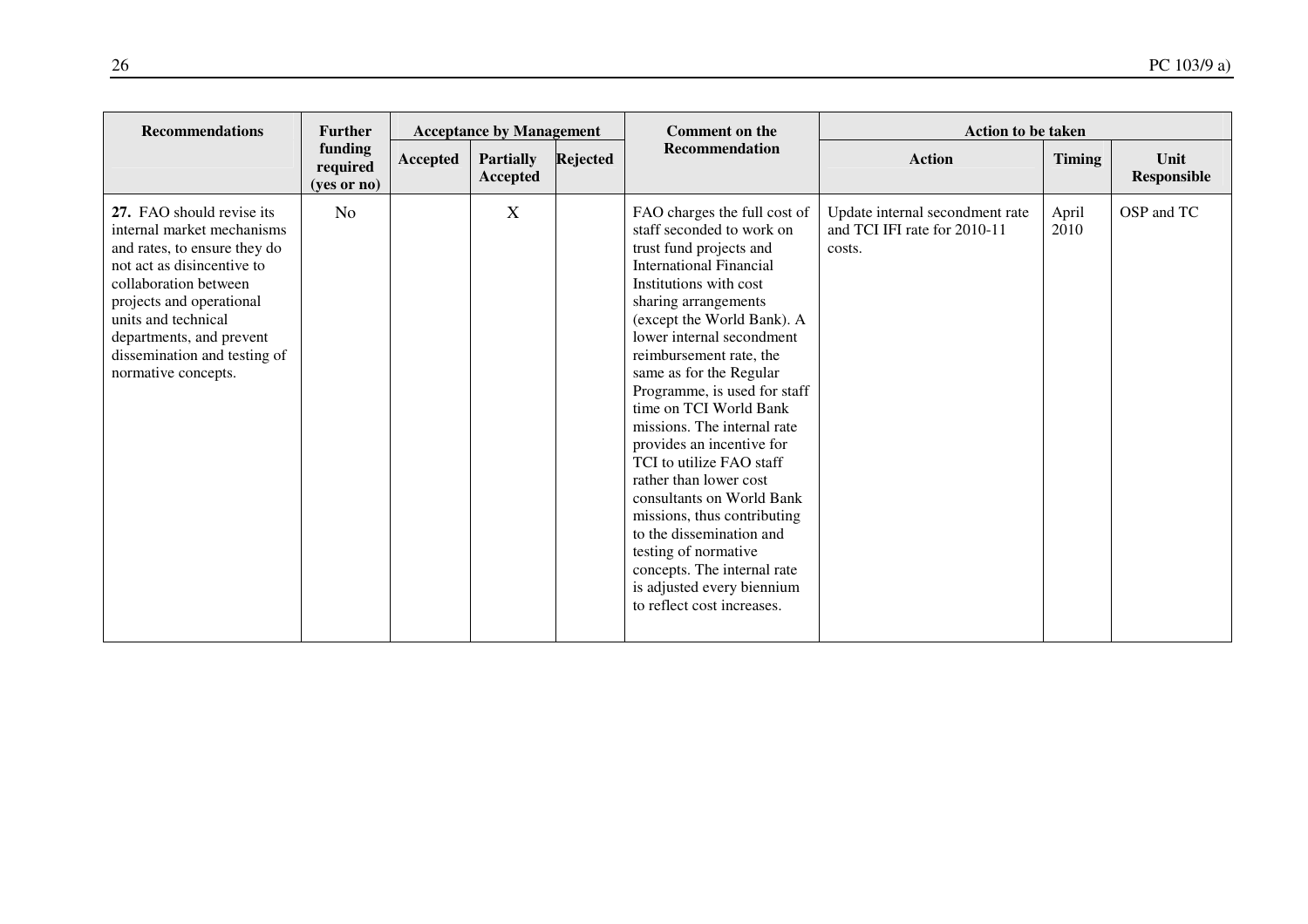| <b>Recommendations</b>                                                                                                                                                                                              | <b>Further</b>                       |          | <b>Acceptance by Management</b> |          | <b>Comment on the</b>                                                                                                                                                                                                                                                                                                                                                                                                                                                                                                         | <b>Action to be taken</b>                         |                |                     |
|---------------------------------------------------------------------------------------------------------------------------------------------------------------------------------------------------------------------|--------------------------------------|----------|---------------------------------|----------|-------------------------------------------------------------------------------------------------------------------------------------------------------------------------------------------------------------------------------------------------------------------------------------------------------------------------------------------------------------------------------------------------------------------------------------------------------------------------------------------------------------------------------|---------------------------------------------------|----------------|---------------------|
|                                                                                                                                                                                                                     | funding<br>required<br>$(yes$ or no) | Accepted | <b>Partially</b><br>Accepted    | Rejected | Recommendation                                                                                                                                                                                                                                                                                                                                                                                                                                                                                                                | <b>Action</b>                                     | <b>Timing</b>  | Unit<br>Responsible |
| 28. FAO should urgently<br>develop procedures for<br>National Execution of<br>projects and efficient and<br>effective tools for substantial<br>project supervision and<br>monitoring, beyond financial<br>delivery. | N <sub>o</sub>                       | X        |                                 |          | TC: Acknowledges absence<br>of NEX tools national<br>execution). Notes that an<br>IDWG established by<br>ADGs of AF and TC have<br>moved forward on the issue<br>(HACT). Draft guidelines<br>have been developed and<br>are circulated for comments.<br>TCE: Strongly agrees.<br>Points out that if NEX<br>modality became<br>operational its use could be<br>extended to cover non-<br>governmental institutions.<br>There is an urgent need for<br>more tools and instruments<br>for working with partners in<br>the field. | TC divisions to discuss and<br>clarify the issue. | Continu<br>ing | <b>TC</b>           |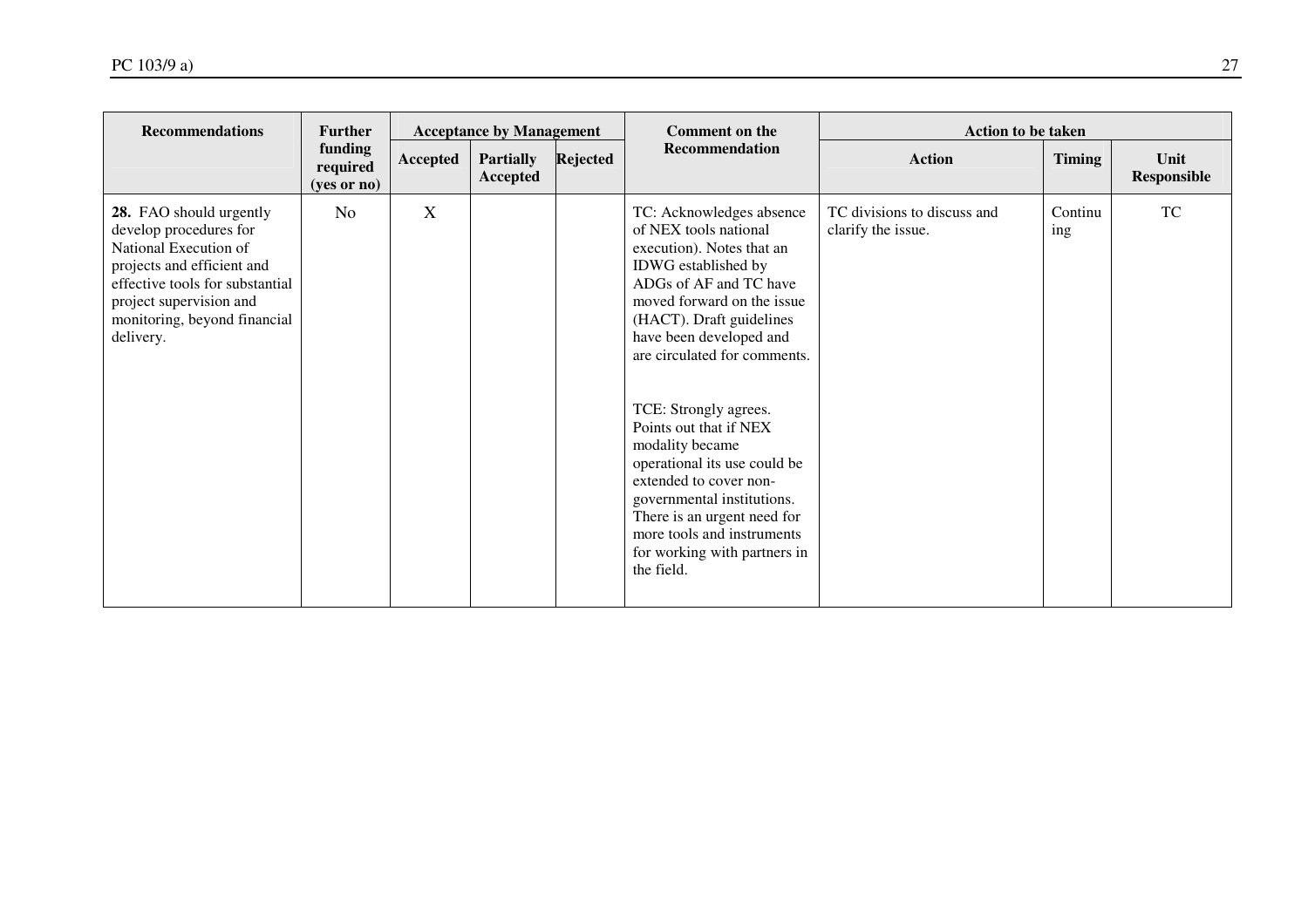| <b>Recommendations</b> | <b>Further</b>                                |          | <b>Acceptance by Management</b> |          | Comment on the                                                                                                                                                                                                                                                                                                                        | <b>Action to be taken</b> |               |                     |
|------------------------|-----------------------------------------------|----------|---------------------------------|----------|---------------------------------------------------------------------------------------------------------------------------------------------------------------------------------------------------------------------------------------------------------------------------------------------------------------------------------------|---------------------------|---------------|---------------------|
|                        | funding<br>required<br>$(yes \text{ or } no)$ | Accepted | <b>Partially</b><br>Accepted    | Rejected | Recommendation                                                                                                                                                                                                                                                                                                                        | <b>Action</b>             | <b>Timing</b> | Unit<br>Responsible |
|                        |                                               |          |                                 |          | TCI: Agrees. Additionally<br>the development of such<br>procedures must include<br>capacity building in the<br>country (not abroad) which<br>need to be specified in<br>detail (courses, on-the-job,<br>site visits). Each project<br>should have a capacity<br>building component of at<br>least 10 percent of the<br>project costs. |                           |               |                     |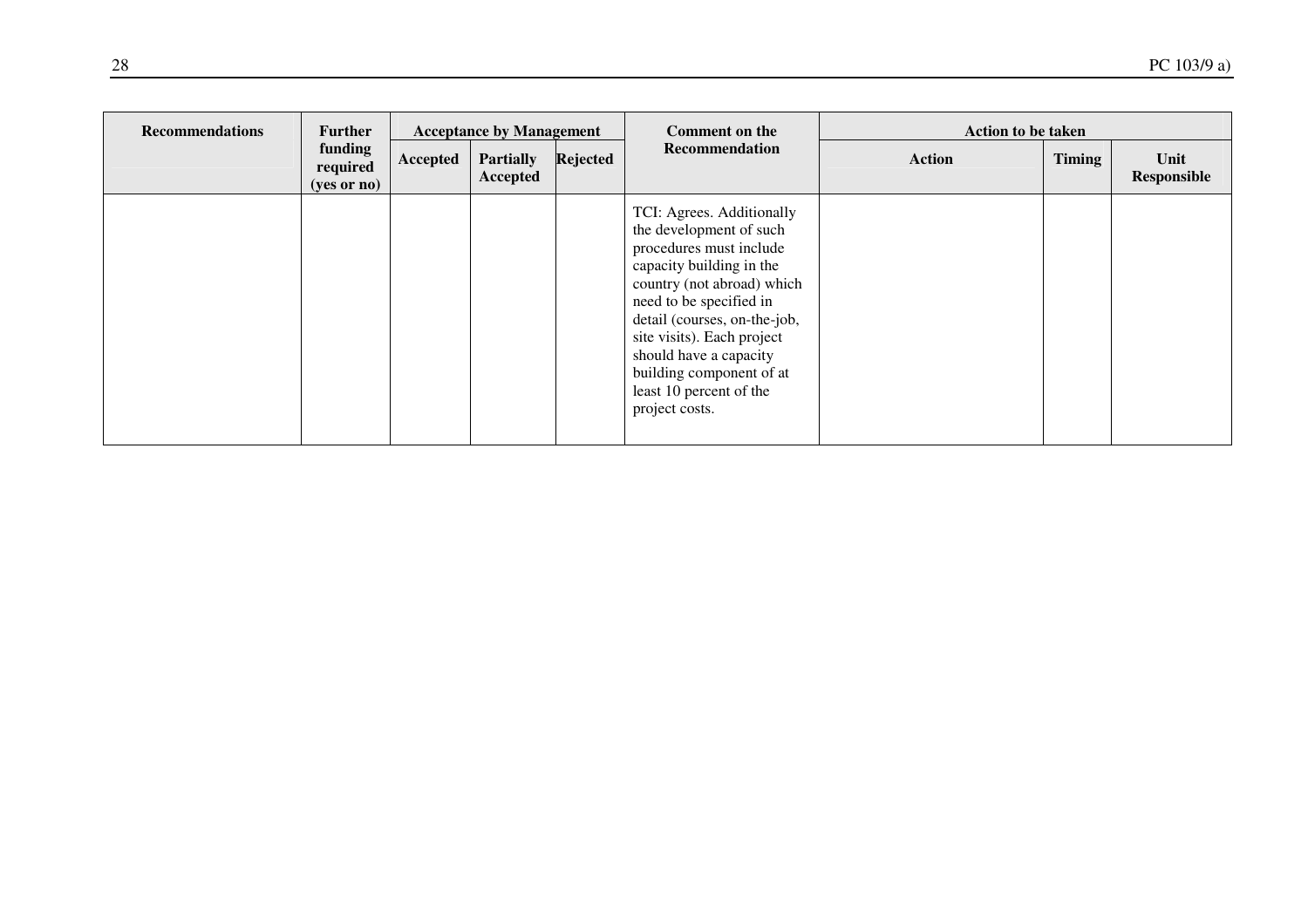| <b>Recommendations</b><br><b>Further</b><br><b>Acceptance by Management</b>                                                                                                                                                                                                                                                                                                                                                                                                                                                                                                                     |                                    |                 |                              |          | <b>Comment on the</b>                                                                                                                                                              | <b>Action to be taken</b>                                                                                                                                                                                                                                               |               |                     |
|-------------------------------------------------------------------------------------------------------------------------------------------------------------------------------------------------------------------------------------------------------------------------------------------------------------------------------------------------------------------------------------------------------------------------------------------------------------------------------------------------------------------------------------------------------------------------------------------------|------------------------------------|-----------------|------------------------------|----------|------------------------------------------------------------------------------------------------------------------------------------------------------------------------------------|-------------------------------------------------------------------------------------------------------------------------------------------------------------------------------------------------------------------------------------------------------------------------|---------------|---------------------|
|                                                                                                                                                                                                                                                                                                                                                                                                                                                                                                                                                                                                 | funding<br>required<br>(ves or no) | <b>Accepted</b> | <b>Partially</b><br>Accepted | Rejected | <b>Recommendation</b>                                                                                                                                                              | <b>Action</b>                                                                                                                                                                                                                                                           | <b>Timing</b> | Unit<br>Responsible |
| 29. It is recommended that:<br>a) Experts with stronger<br>specialization and<br>competences in broad<br>strategic issues should be<br>based in FAO Headquarters;<br>support from this to the<br>other levels should be<br>available upon call;<br>b) Experts with stronger<br>engineering and field<br>experience and with solid<br>operational and problem-<br>solving capacity should be<br>based at regional and sub-<br>regional level;<br>c) Competences should<br>match regional/sub-regional<br>needs, instead of the current<br>standard set of competences<br>across all sub-regions; | Yes                                |                 | X                            |          | Implementation depends on<br>Commitment and<br>prioritization of Member<br>Countries.<br>Potential of national staff is<br>acknowledged and already<br>widely used as consultants. | To be highlighted to the<br>Programme Committee.<br>A stronger field presence of<br>FAO water experts has been<br>ensured through the creation of<br>multi-disciplinary teams; each<br>region and sub-region now has at<br>least one post dedicated to water<br>issues. | April<br>2010 | FAO Secretariat     |
|                                                                                                                                                                                                                                                                                                                                                                                                                                                                                                                                                                                                 |                                    |                 |                              |          |                                                                                                                                                                                    |                                                                                                                                                                                                                                                                         |               |                     |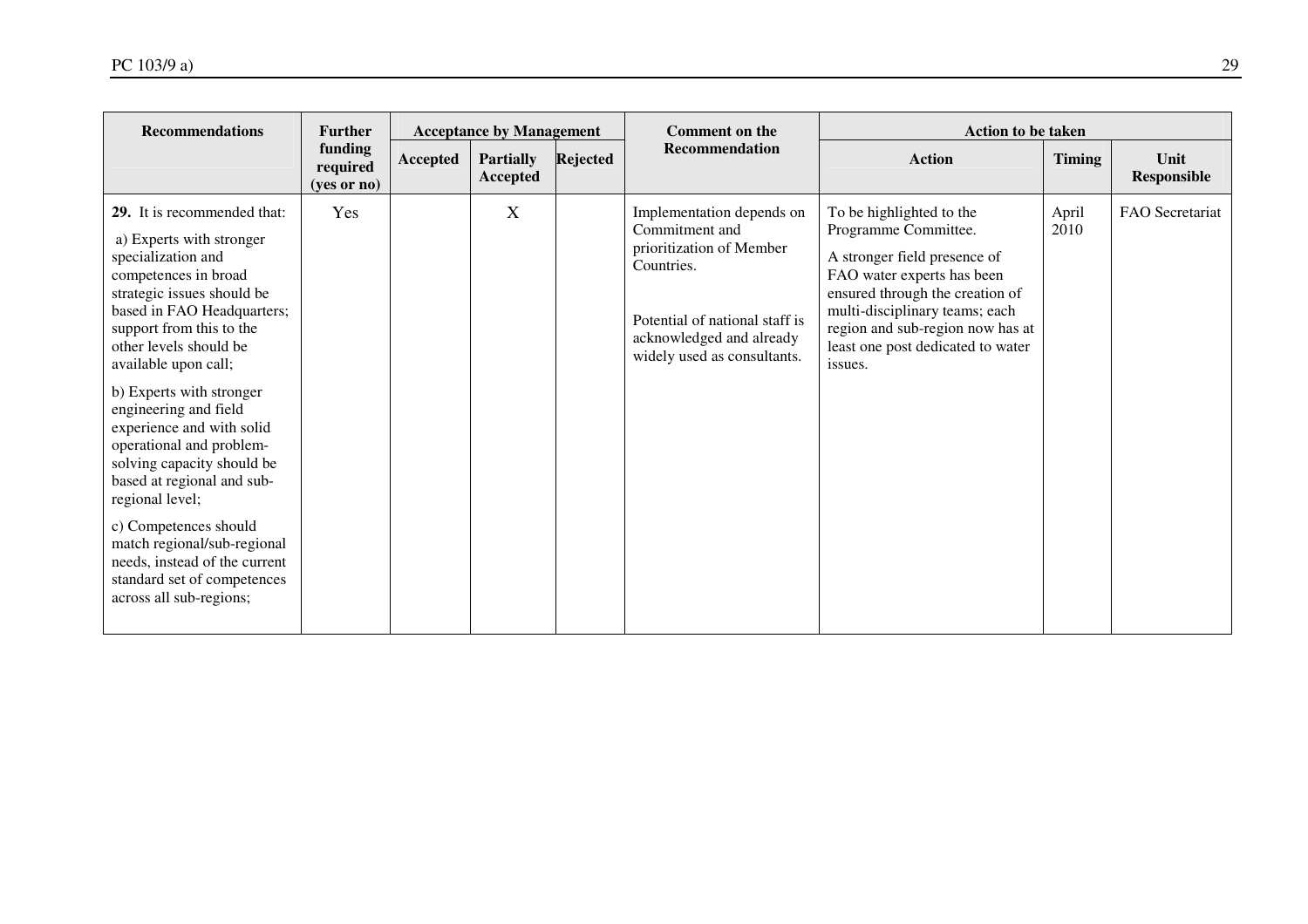| <b>Recommendations</b>                                                                                                                                                                                                                                                                                                          | <b>Further</b>                       | <b>Acceptance by Management</b> |                              | <b>Comment on the</b> | <b>Action to be taken</b> |               |               |                            |
|---------------------------------------------------------------------------------------------------------------------------------------------------------------------------------------------------------------------------------------------------------------------------------------------------------------------------------|--------------------------------------|---------------------------------|------------------------------|-----------------------|---------------------------|---------------|---------------|----------------------------|
|                                                                                                                                                                                                                                                                                                                                 | funding<br>required<br>$(yes$ or no) | Accepted                        | <b>Partially</b><br>Accepted | Rejected              | Recommendation            | <b>Action</b> | <b>Timing</b> | Unit<br><b>Responsible</b> |
| d) At least two water<br>officers, one or more of each<br>discipline, should be located<br>in FAO decentralized offices<br>where water and land issues<br>are a priority, to properly<br>deal with the management of<br>water and land resources,<br>jointly and separately, to<br>ensure synergies and back-<br>up mechanisms; |                                      |                                 |                              |                       |                           |               |               |                            |
| e) FAO Representations<br>should recruit national<br>technical specialists at<br>country level, in particular in<br>large countries like China<br>and India and where<br>competent expertise is<br>available.                                                                                                                   |                                      |                                 |                              |                       |                           |               |               |                            |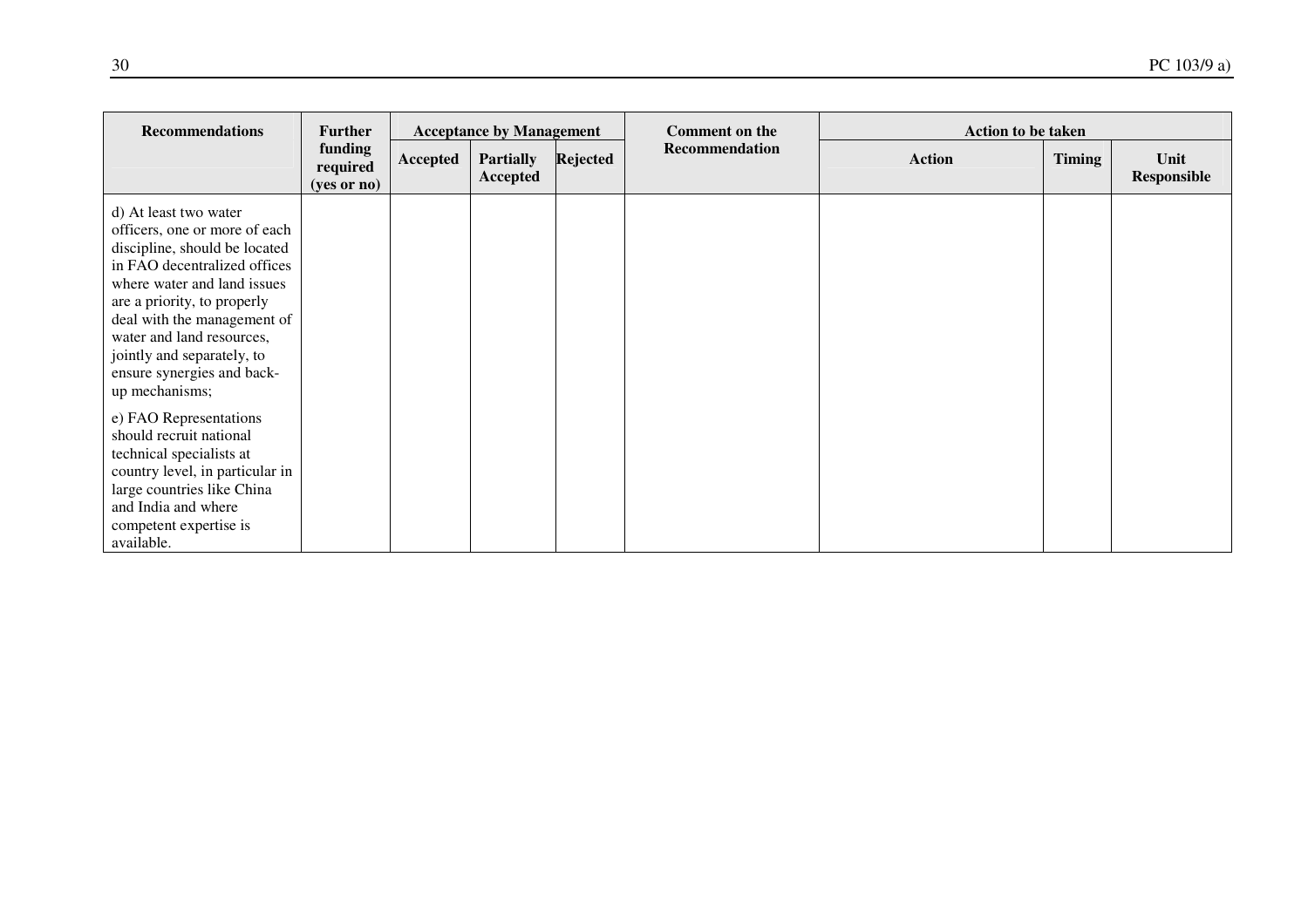| <b>Recommendations</b>                                                                                                                                                                                                                                                                                                                                                                                                                                                                                                                                                                                                             | <b>Further</b><br><b>Acceptance by Management</b> |          |                                     |          | <b>Comment on the</b>                                                                                                                                                                                | <b>Action to be taken</b>                        |               |                            |  |
|------------------------------------------------------------------------------------------------------------------------------------------------------------------------------------------------------------------------------------------------------------------------------------------------------------------------------------------------------------------------------------------------------------------------------------------------------------------------------------------------------------------------------------------------------------------------------------------------------------------------------------|---------------------------------------------------|----------|-------------------------------------|----------|------------------------------------------------------------------------------------------------------------------------------------------------------------------------------------------------------|--------------------------------------------------|---------------|----------------------------|--|
|                                                                                                                                                                                                                                                                                                                                                                                                                                                                                                                                                                                                                                    | funding<br>required<br>(yes or no)                | Accepted | <b>Partially</b><br><b>Accepted</b> | Rejected | Recommendation                                                                                                                                                                                       | <b>Action</b>                                    | <b>Timing</b> | Unit<br><b>Responsible</b> |  |
| 30. FAO should ensure full<br>time capacity in the<br>following areas and<br>locations:<br>a) Irrigation engineering<br>capacity at sub-regional<br>levels in East, Southern and<br>West Africa and in the Near<br>East/North Africa;<br>b) Strengthen water<br>management capacity to<br>support the Technical<br>Cooperation Department in<br>its work, with NRL staff<br>based at the most<br>appropriate location;<br>c) Create a post for Social<br>development and gender<br>expert with specific<br>experience in agricultural<br>water and land management<br>at middle/senior level<br>(P4/P5) in NRL at<br>Headquarters; | Yes                                               |          | $\mathbf X$                         |          | Complex matter.<br>Implementation depend on<br>Commitment and<br>prioritization of Member<br>Countries.<br>Potential of national staff is<br>acknowledged and already<br>widely used as consultants. | To be highlighted to the<br>Programme Committee. | April<br>2010 | FAO Secretariat            |  |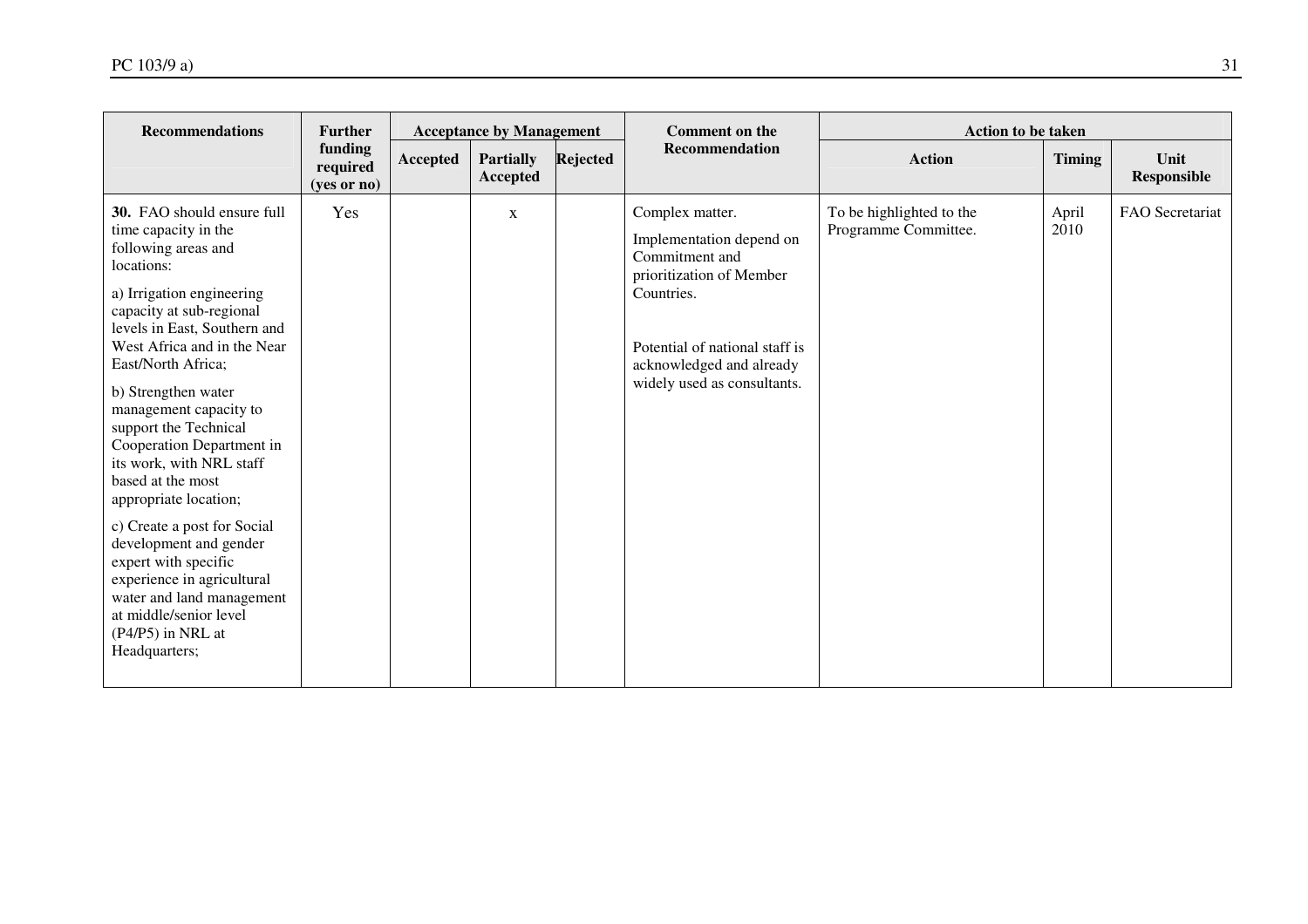| <b>Recommendations</b>                                                                                                                               | <b>Further</b>                     |          | <b>Acceptance by Management</b> |                 | <b>Comment on the</b> | Action to be taken |               |                     |
|------------------------------------------------------------------------------------------------------------------------------------------------------|------------------------------------|----------|---------------------------------|-----------------|-----------------------|--------------------|---------------|---------------------|
|                                                                                                                                                      | funding<br>required<br>(yes or no) | Accepted | <b>Partially</b><br>Accepted    | <b>Rejected</b> | Recommendation        | <b>Action</b>      | <b>Timing</b> | Unit<br>Responsible |
| d) Strengthen capacity at<br>Headquarters in NRL on:<br>groundwater management;<br>water harvesting; water<br>statistics and information<br>systems; |                                    |          |                                 |                 |                       |                    |               |                     |
| e) Strengthen capacity on<br>waste-water management<br>and related topics in Latin<br>America, Asia and the<br>Pacific and in the Near East;         |                                    |          |                                 |                 |                       |                    |               |                     |
| f) Strengthen capacity on<br>water policies at the regional<br>level, to match requests from<br>Member Countries;                                    |                                    |          |                                 |                 |                       |                    |               |                     |
| g) Strengthen capacity on:<br>water-related issues in<br>AGNS and on agricultural<br>pollution in AGPP;                                              |                                    |          |                                 |                 |                       |                    |               |                     |
| h) Establish capacity on<br>Forest and Water and<br>Watershed Management in<br>Central Asia;                                                         |                                    |          |                                 |                 |                       |                    |               |                     |
| i) Sustain the credibility and<br>performance of LEGN by<br>strengthening its human<br>resources in the water sector.                                |                                    |          |                                 |                 |                       |                    |               |                     |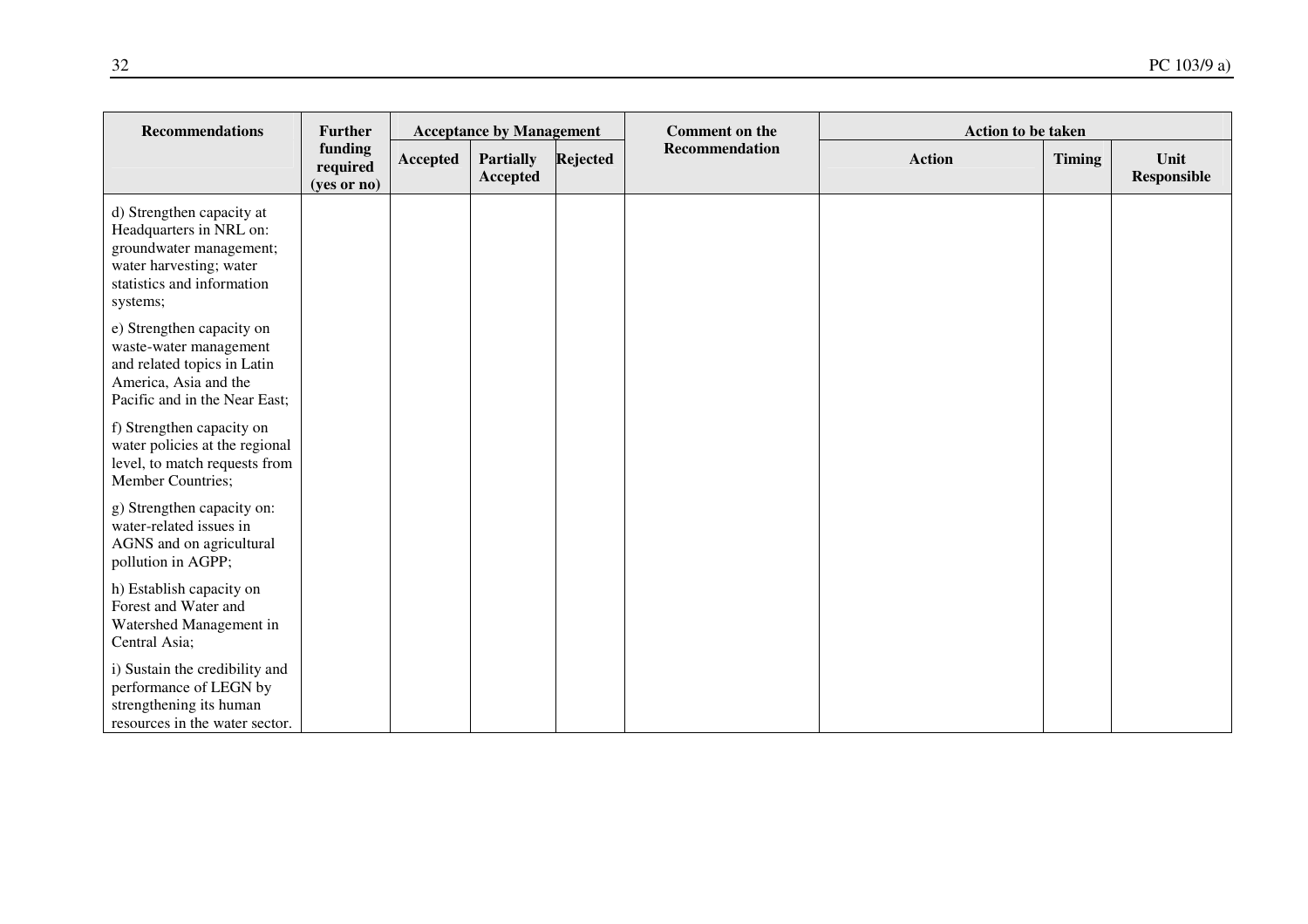| <b>Recommendations</b>                                                                                                                                                                                                                                                                                                                                                                                                            | <b>Further</b>                       |                 | <b>Acceptance by Management</b> |                 | <b>Comment on the</b>                                                                                                                                                                                                                     | <b>Action to be taken</b>                                                                                                                                                    |                                                                    |                                                     |
|-----------------------------------------------------------------------------------------------------------------------------------------------------------------------------------------------------------------------------------------------------------------------------------------------------------------------------------------------------------------------------------------------------------------------------------|--------------------------------------|-----------------|---------------------------------|-----------------|-------------------------------------------------------------------------------------------------------------------------------------------------------------------------------------------------------------------------------------------|------------------------------------------------------------------------------------------------------------------------------------------------------------------------------|--------------------------------------------------------------------|-----------------------------------------------------|
|                                                                                                                                                                                                                                                                                                                                                                                                                                   | funding<br>required<br>$(yes$ or no) | <b>Accepted</b> | <b>Partially</b><br>Accepted    | <b>Rejected</b> | <b>Recommendation</b>                                                                                                                                                                                                                     | <b>Action</b>                                                                                                                                                                | <b>Timing</b>                                                      | Unit<br><b>Responsible</b>                          |
| 31. NRL should act urgently<br>to: a) develop a NRL<br>common vision and strategy,<br>by involving staff at all<br>levels and locations; b)<br>improve team work,<br>collaboration, coordination<br>and sharing within NRL<br>across all levels and<br>locations, including through<br>annual meetings for all staff,<br>regular and frequent virtual<br>meetings, visits by senior<br>managers to decentralized<br>offices, etc. | N <sub>o</sub>                       |                 | X                               |                 | (a) there should not be an<br>NRL vision but an<br>organization wide vision on<br>water in FAO. There should<br>be water vision.<br>(b) most recommendations<br>on NRL team work are<br>relevant.                                         | Will be dealt with in the process<br>of developing the Water<br>Platform.<br>Improved communication<br>through increased n. of virtual<br>meetings ad n. of visits to Dos.   | Within<br>the<br>biennium<br>2010-<br>2011                         | All divisions<br>and DOs<br>concerned<br><b>NRL</b> |
| 32. NRL should give<br>priority to conducting<br>capacity development events<br>for FAO water staff from all<br>locations and all concerned<br>units, in particular TCI, on<br>all its new products, and<br>'Water at FAO' should<br>accommodate these efforts<br>making staff available for<br>training. AquaCrop and<br>MASSCOTE represent areas<br>for urgent action.                                                          | Yes                                  | X               |                                 |                 | Already initiated for Sub-<br>ROs in West and South<br>Africa, and in HQ with<br>NRC.<br>It should be part of the<br>implementation process of<br>the Water Platform.<br>Capacity development of<br>FAO water staff will be<br>strengthen | Arrangements with TCI and<br>other Units in HQ and DOs will<br>be undertaken to implement<br>dedicated training workshops on<br>AquaCrop and MASSCOTE to<br>FAO Water staff. | Within<br>the<br>biennium<br>2010-<br>2011<br>and<br>2012-<br>2013 | <b>NRL</b>                                          |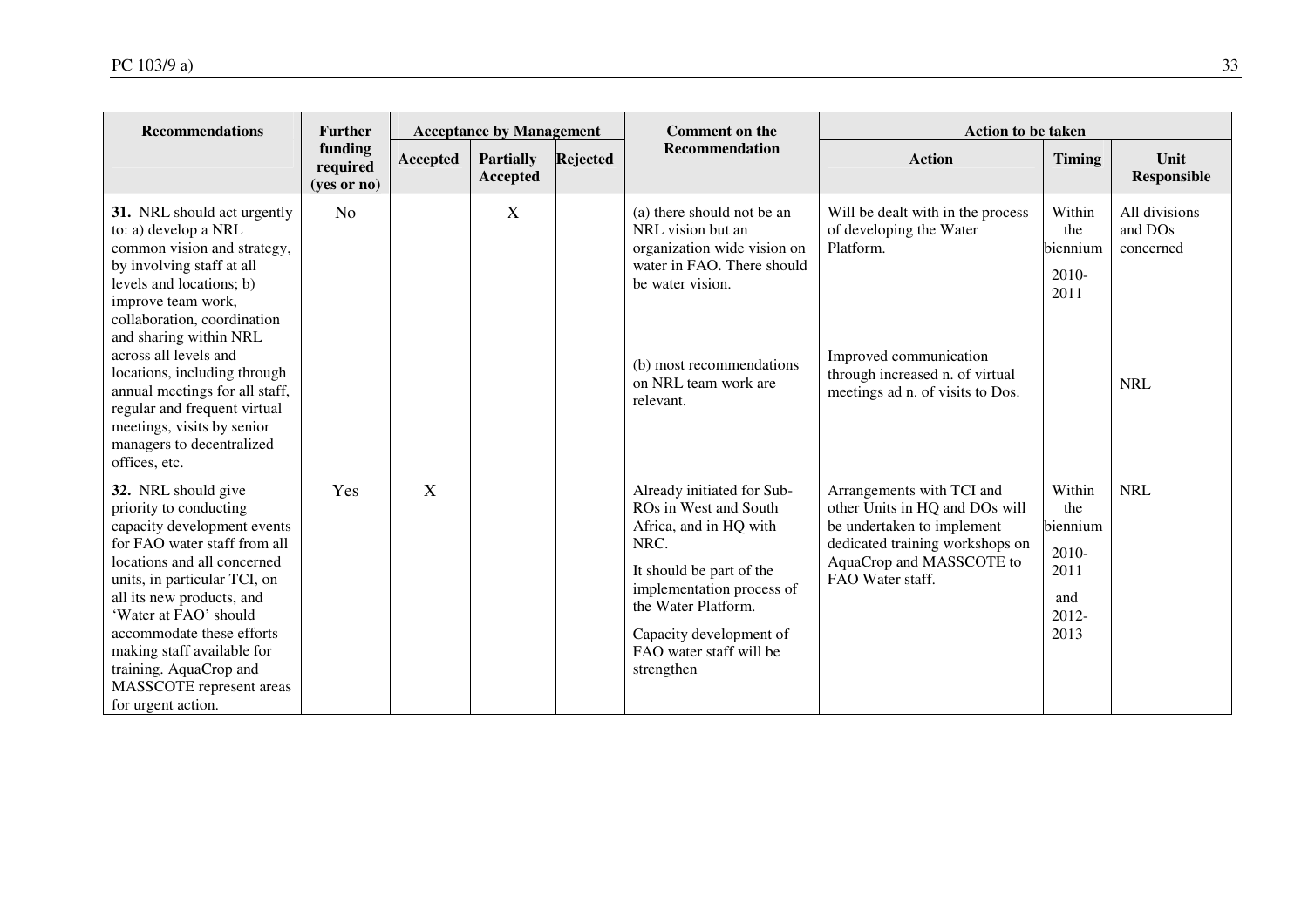| <b>Recommendations</b>                                                                                                                                                                                                                                                                                                                                                                                                                                                                     | <b>Further</b>                       |          | <b>Acceptance by Management</b> |                 | <b>Comment on the</b>                                                                                                                                                                                                                                                                                                                                                                                                                                                                                    | <b>Action to be taken</b>                                                                                                                                                                                                                                                                                                                                                                                                                                                                                                                                   |                                            |                                                                         |
|--------------------------------------------------------------------------------------------------------------------------------------------------------------------------------------------------------------------------------------------------------------------------------------------------------------------------------------------------------------------------------------------------------------------------------------------------------------------------------------------|--------------------------------------|----------|---------------------------------|-----------------|----------------------------------------------------------------------------------------------------------------------------------------------------------------------------------------------------------------------------------------------------------------------------------------------------------------------------------------------------------------------------------------------------------------------------------------------------------------------------------------------------------|-------------------------------------------------------------------------------------------------------------------------------------------------------------------------------------------------------------------------------------------------------------------------------------------------------------------------------------------------------------------------------------------------------------------------------------------------------------------------------------------------------------------------------------------------------------|--------------------------------------------|-------------------------------------------------------------------------|
|                                                                                                                                                                                                                                                                                                                                                                                                                                                                                            | funding<br>required<br>$(yes$ or no) | Accepted | <b>Partially</b><br>Accepted    | <b>Rejected</b> | Recommendation                                                                                                                                                                                                                                                                                                                                                                                                                                                                                           | <b>Action</b>                                                                                                                                                                                                                                                                                                                                                                                                                                                                                                                                               | <b>Timing</b>                              | Unit<br>Responsible                                                     |
| <b>33.</b> FAO's Assistant<br>Director General for Natural<br>Resources, in collaboration<br>with concerned Assistant<br>Directors General in<br>Headquarters and in the<br>Regional Offices, should<br>develop a strategy for water<br>in FAO. This should define<br>an official internal<br>coordination mechanism,<br>called FAO Water Platform,<br>and reflect the importance of<br>water in FAO's mandate as<br>well as the objectives of the<br>Organization in the water<br>sector. | Yes                                  | X        |                                 |                 | The recommendation is.<br>probably the most important<br>of the Evaluation. It is<br>widely supported<br>throughout the Organization<br>provided that the Water<br>Platform is effective in<br>delivering and enabling<br>interdisciplinary<br>approaches. Additional<br>comments on the<br>recommendation are<br>provided in the Overall<br>Response. It is now urgent<br>to move from analysis to<br>action. The idea needs to be<br>transformed into FAO<br>structure and coordination<br>mechanisms. | Establish an IDWG or a Task<br>Force to draft a Term of<br>Reference for the Water<br>Platform, addressing<br>composition, role, functions and<br>responsibility.<br>Define governance, tentative<br>work plan and resources<br>requirements/implications for the<br>Water Platform operation.<br>Design a FAO Water Strategy in<br>consultation with DOs and<br>concerned division, reaching<br>consensus and approval.<br>Submit a document on the Water<br>Platform and on the Water<br>Strategy to relevant Governing<br>Bodies to receive endorsement. | Within<br>the<br>biennium<br>2010-<br>2011 | NR Dep. In<br>consultation<br>with AG, FI,<br>FO and TC,<br>and the DOs |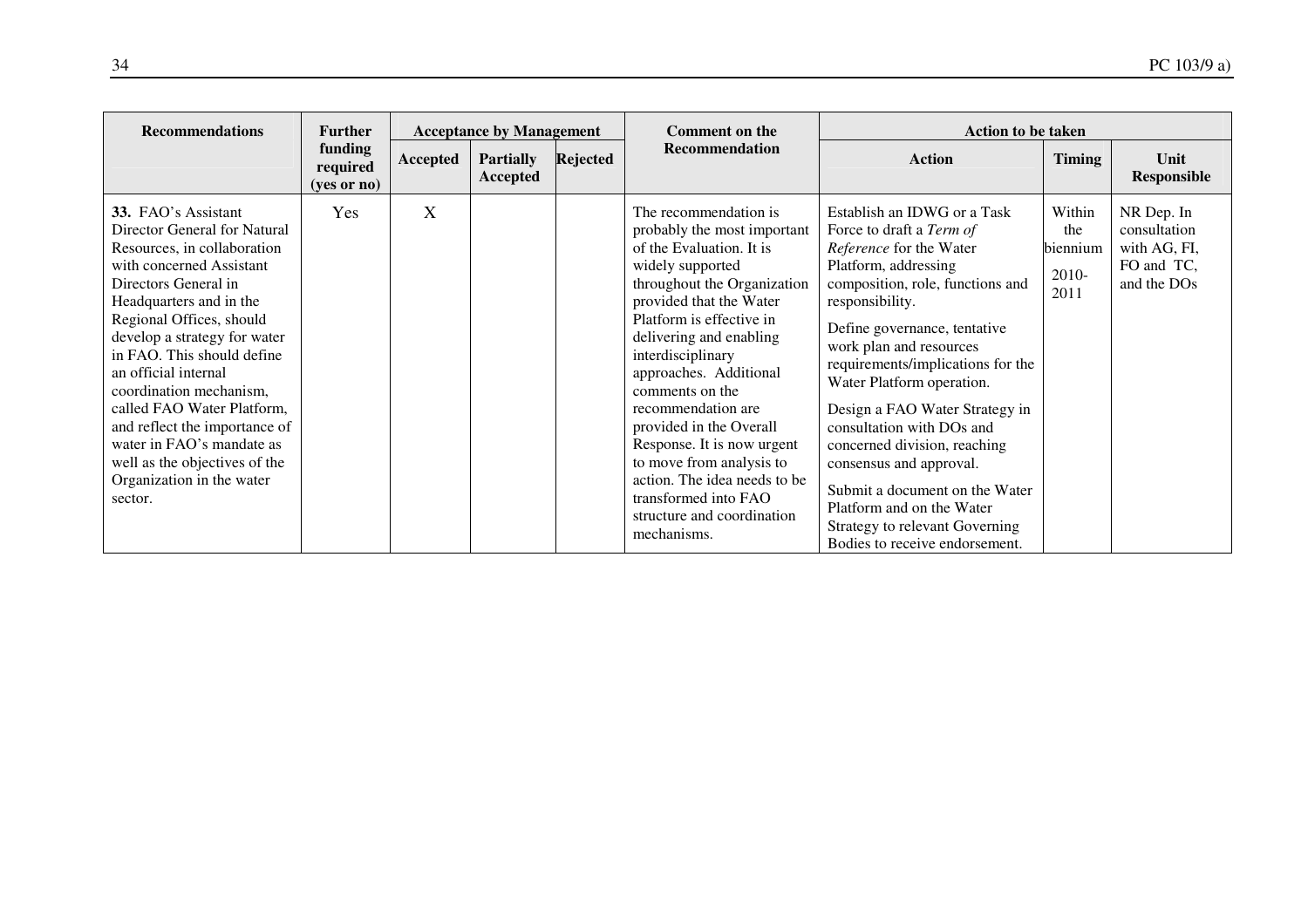| <b>Recommendations</b><br><b>Further</b>                                                                                                                                                                                                                                                                                                                                                                                                     |                                    | <b>Acceptance by Management</b> |                              |                 | <b>Comment on the</b>                                                                                                                                                                                                                                                                                     | <b>Action to be taken</b>                                            |                                                                      |                            |  |
|----------------------------------------------------------------------------------------------------------------------------------------------------------------------------------------------------------------------------------------------------------------------------------------------------------------------------------------------------------------------------------------------------------------------------------------------|------------------------------------|---------------------------------|------------------------------|-----------------|-----------------------------------------------------------------------------------------------------------------------------------------------------------------------------------------------------------------------------------------------------------------------------------------------------------|----------------------------------------------------------------------|----------------------------------------------------------------------|----------------------------|--|
|                                                                                                                                                                                                                                                                                                                                                                                                                                              | funding<br>required<br>(yes or no) | Accepted                        | <b>Partially</b><br>Accepted | <b>Rejected</b> | Recommendation                                                                                                                                                                                                                                                                                            | <b>Action</b>                                                        | <b>Timing</b>                                                        | Unit<br><b>Responsible</b> |  |
| 34. The FAO Water<br>Platform should become the<br>organizational mechanism<br>that connects work on water<br>to the Strategic Objectives.<br>Key elements of its structure<br>and role are as follows:<br>a) The Chair should be the<br><b>Assistant Director General</b><br>for Natural Resources level<br>and should report to the two<br>Deputy Directors General of<br>FAO on progress and<br>constraints of the Platform<br>mechanism; | Yes                                | $\mathbf X$                     |                              |                 | The recommendation covers<br>the main issues but is<br>considered by some<br>Departments as too<br>prescriptive.<br>The Water Programme is<br>subject to the endorsement<br>by the Governing Bodies<br>and needs to be framed<br>withing the existing<br>Strategic Framework and<br>Strategic Objectives. | Draft a four-year water<br>programme for IFA and for<br>PWB 2012-13. | Within<br>the<br>biennium<br>$2010-$<br>2011<br>and<br>2012-<br>2013 | The Water<br>Platform      |  |
| b) The Platform should<br>develop a four-year program<br>for the Impact Focus Area-<br>Water and Land Scarcity and<br>other Impact Focus Areas to<br>which work on water is<br>relevant; the programme<br>should include priorities,<br>responsibilities, areas for<br>partnerships and required<br>human resources for its<br>implementation;                                                                                               |                                    |                                 |                              |                 |                                                                                                                                                                                                                                                                                                           |                                                                      |                                                                      |                            |  |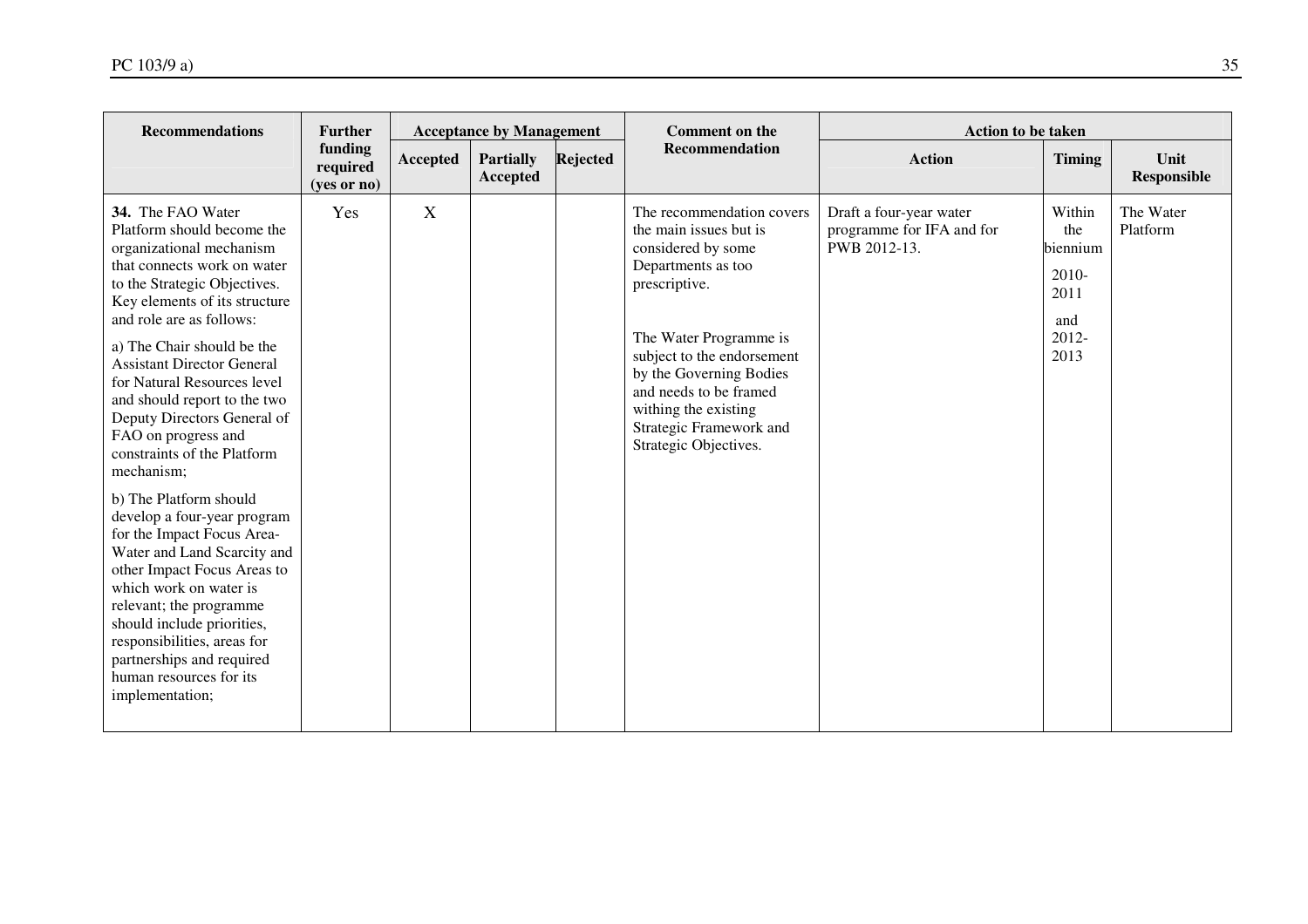| <b>Recommendations</b>                                                                                                                                                                                                                                                                                                    | <b>Further</b>                       |          | <b>Acceptance by Management</b> |          | <b>Comment on the</b> | <b>Action to be taken</b> |               |                     |
|---------------------------------------------------------------------------------------------------------------------------------------------------------------------------------------------------------------------------------------------------------------------------------------------------------------------------|--------------------------------------|----------|---------------------------------|----------|-----------------------|---------------------------|---------------|---------------------|
|                                                                                                                                                                                                                                                                                                                           | funding<br>required<br>$(yes$ or no) | Accepted | <b>Partially</b><br>Accepted    | Rejected | Recommendation        | <b>Action</b>             | <b>Timing</b> | Unit<br>Responsible |
| c) The Platform should<br>function through regular<br>joint decision-making<br>meetings among FAO unit<br>managers and regional<br>senior staff with strong<br>responsibilities for water<br>work, including NRL, ESW,<br>FIMA, FOMC and the<br><b>Technical Cooperation</b><br>department and others, as<br>appropriate. |                                      |          |                                 |          |                       |                           |               |                     |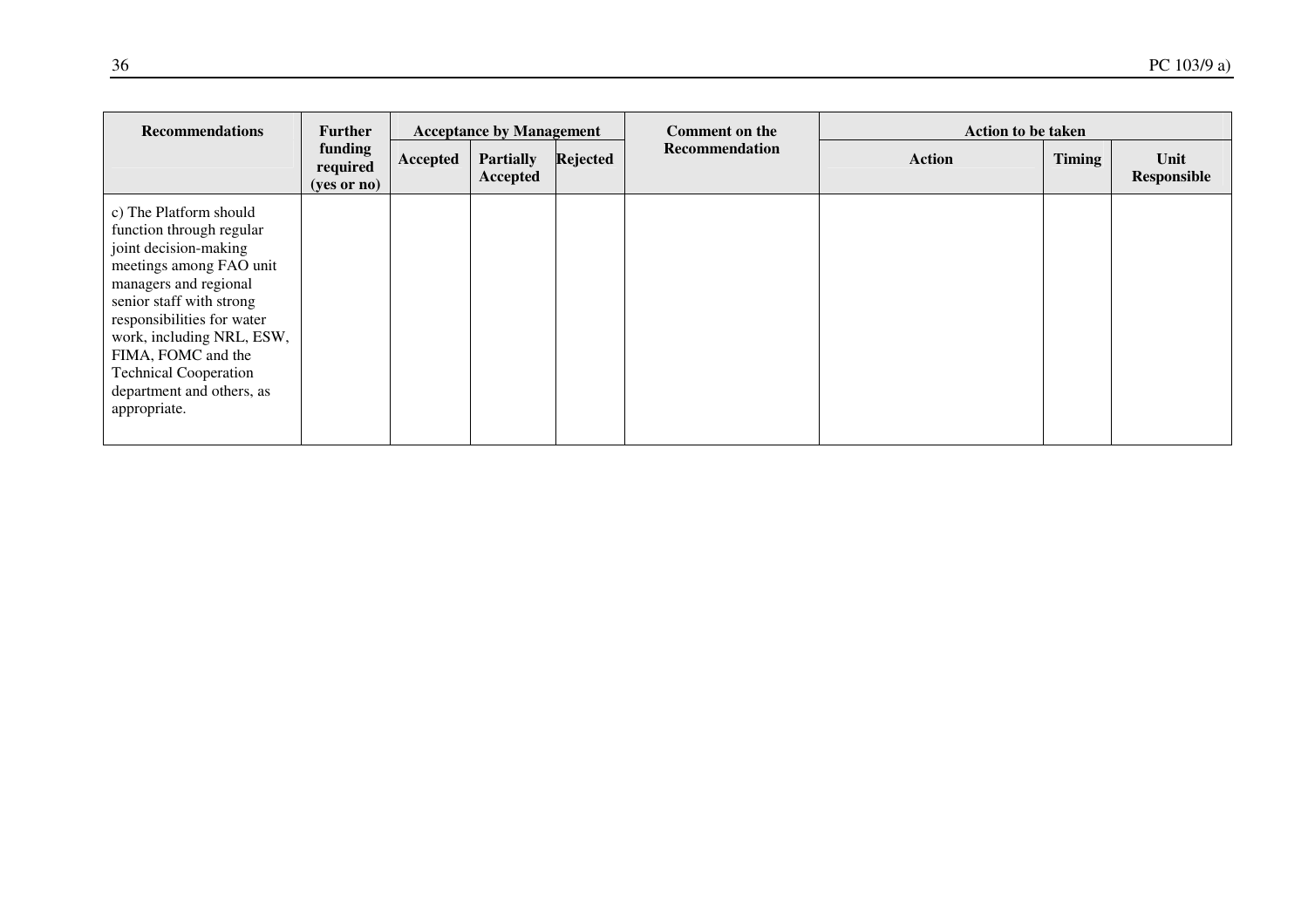| <b>Recommendations</b>                                                                                                                                                                                                                                                                                                                                                                                                                                                                                                                                                                                                                                      | <b>Further</b>                     | <b>Acceptance by Management</b> |                              |                 | <b>Comment on the</b>                                                                                                                                                                                                                                                                                                                                                                                                                                                             | <b>Action to be taken</b>                                                   |                                                                      |                                                                        |
|-------------------------------------------------------------------------------------------------------------------------------------------------------------------------------------------------------------------------------------------------------------------------------------------------------------------------------------------------------------------------------------------------------------------------------------------------------------------------------------------------------------------------------------------------------------------------------------------------------------------------------------------------------------|------------------------------------|---------------------------------|------------------------------|-----------------|-----------------------------------------------------------------------------------------------------------------------------------------------------------------------------------------------------------------------------------------------------------------------------------------------------------------------------------------------------------------------------------------------------------------------------------------------------------------------------------|-----------------------------------------------------------------------------|----------------------------------------------------------------------|------------------------------------------------------------------------|
|                                                                                                                                                                                                                                                                                                                                                                                                                                                                                                                                                                                                                                                             | funding<br>required<br>(yes or no) | Accepted                        | <b>Partially</b><br>Accepted | <b>Rejected</b> | <b>Recommendation</b>                                                                                                                                                                                                                                                                                                                                                                                                                                                             | <b>Action</b>                                                               | <b>Timing</b>                                                        | Unit<br><b>Responsible</b>                                             |
| 35. The FAO Water<br>Platform should ensure:<br>a) Clarity on the context and<br>principles of collaboration<br>between NRL, ESW, FIMA,<br>FOMC and units in the<br><b>Technical Cooperation</b><br>Department, defining<br>responsibilities and roles,<br>resources, allocation and<br>sharing procedures and<br>compliance with technical<br>requirements of projects and<br>initiatives;<br>b) Close coordination<br>between all members of the<br>Water Platform on all steps<br>of project preparation, from<br>discussions with donors to<br>project approval and<br>adequate planning for<br>resources for backstopping<br>and technical clearances. | Yes                                | X                               |                              |                 | The recommendation relates<br>to the functions and<br>working arrangements of<br>the Platform. The<br>recommendations are useful<br>and will be considered in<br>the process. There is a<br>concern that the Platform<br>might become just a<br>coordination mechanism<br>without resources and with<br>no mandate to call on<br>resources across the<br>organization for<br>interdisciplinary work. This<br>aspect need to be closely<br>monitored and corrected if<br>required. | Will be dealt with in the process<br>of establishing the Water<br>Platform. | Within<br>the<br>biennium<br>$2010-$<br>2011<br>and<br>2012-<br>2013 | NR, AG, FI,<br>FO,TC and<br>concerned DO <sub>s</sub><br>and divisions |